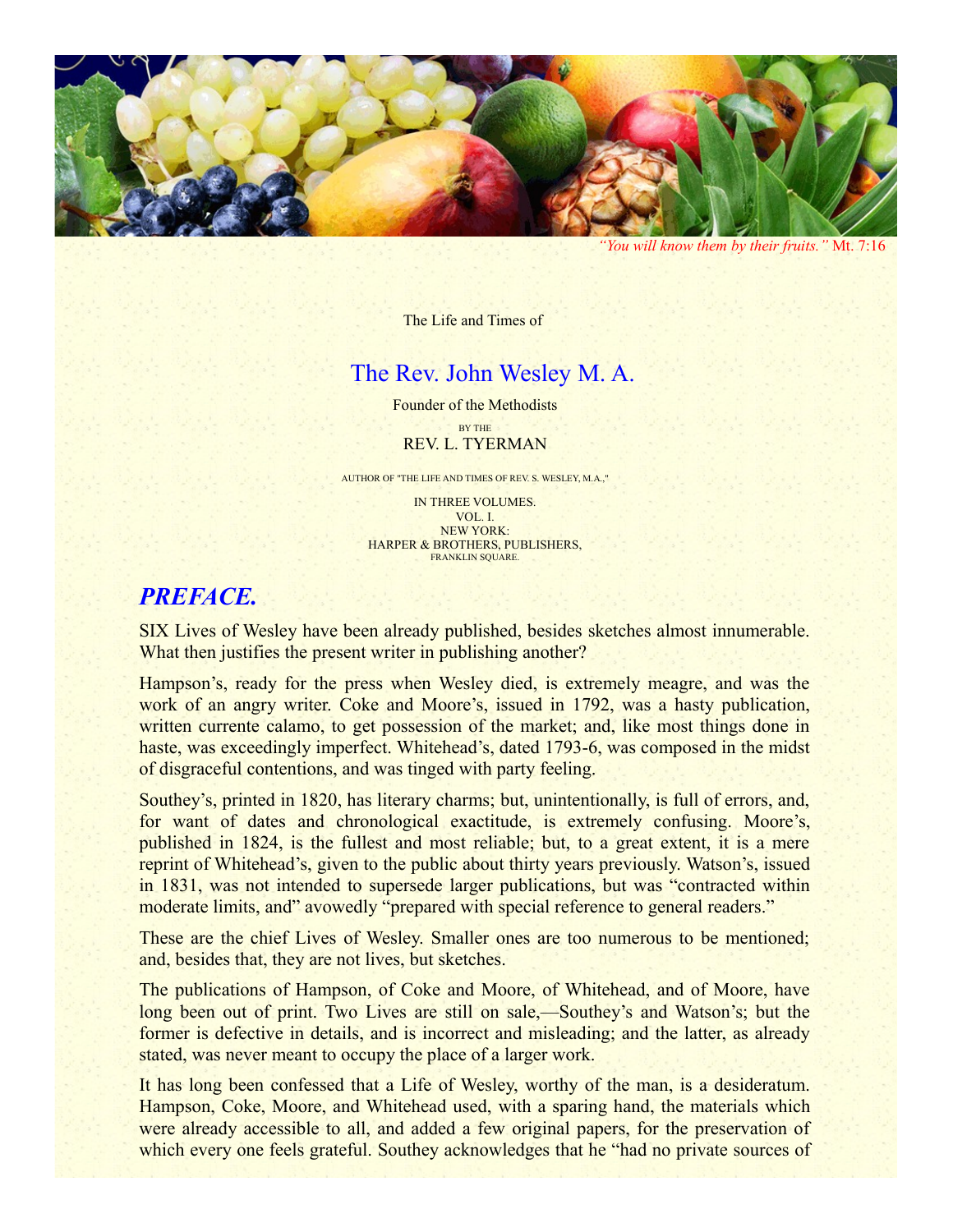information"; and, in the list of books from which his materials were chiefly taken, we find nothing but what is in the hands of most Methodist students. Watson says, he had "the advantage of consulting unpublished papers"; but it is not injustice to Watson, to say that very few of these "unpublished papers" were embodied in his book.

This is not ill natured depreciation of previous biographers, all of whom I revere, and wish to honour. But any ordinary reader, who will take the trouble, may easily perceive, that the Lives of Wesley that have been published, during the last seventy-six years, have contained no additional information worth naming.

In this interval, Wesley has yearly been growing in historic fame, until he is now, among all parties,—Churchmen, Methodists and Dissenters, papists, protestants and infidels, statesmen, philosophers and men of letters,—one of the greatest and most interesting studies of the age. The world wishes to know something more respecting the man, who, under God, was the means of bringing about the greatest reformation of modern times. Since the publications of Whitehead, Coke and Moore—his literary executors innumerable letters and other manuscripts have come to light; but no subsequent biographer has used them. Besides, in the magazines, newspapers, broadsheets, pamphlets, tracts, and songs, published during Wesley's lifetime, there is a mine of biographical material incalculably rich; but, hitherto, no one has taken the trouble to delve and to explore it.

Ought this apathy and negligence to continue longer? Is it right to keep the world, the church, and especially the Methodists, in ignorance of what exists concerning one of the most remarkable men that ever lived? I think not; and, hence, as no one else attempted it, I have done my best to collect these scattered facts, and to give them to the public in the following volumes.

For seventeen years, materials have been accumulating in my hands.

My own mass of original manuscripts is large. Thousands of Methodist letters have been lent to me. Hundreds, almost thousands, of publications, issued in Wesley's lifetime, and bearing on the great Methodist movement, have been consulted. Many of Wesley's letters, hitherto published only in periodicals, or in scarce books, have been used; and not a few that, up to the present, have never yet appeared in print. To mention all who have rendered me generous assistance is almost impossible; but I cannot deny myself the pleasure of naming the late Rev. Joseph Entwisle, Mr. Joseph Miller, of Newcastle, Mr. George Stevenson, of Paternoster Row, and last, but not least, the Rev. Elijah Hoole, D.D., for the ready access he gave me to the collection of manuscripts in the Wesleyan Mission House.

My greatest difficulty has been, not the want of materials, but that of making selections, and of giving in a condensed form all that I thought important. Nothing, likely to be of general interest, has been withheld.

Nothing, derogatory to the subject of these memoirs, has been kept back.

Whatever else the work may be, it is honest.

I have tried to make Wesley his own biographer. I have not attempted what may be called the philosophy of Wesley's life. I leave that to others.

As a rule, intelligent readers wish only to be possessed of facts. They can form their own conclusions; and care but little about the opinions of those by whom the facts are collected and narrated. The temptation to moralise has oft been great; but I have tried to practise self denial. Wesley was not a designing man: cunning he had none: he was a man of one idea: his sole aim was to save souls. This was the philosophy of his life. All his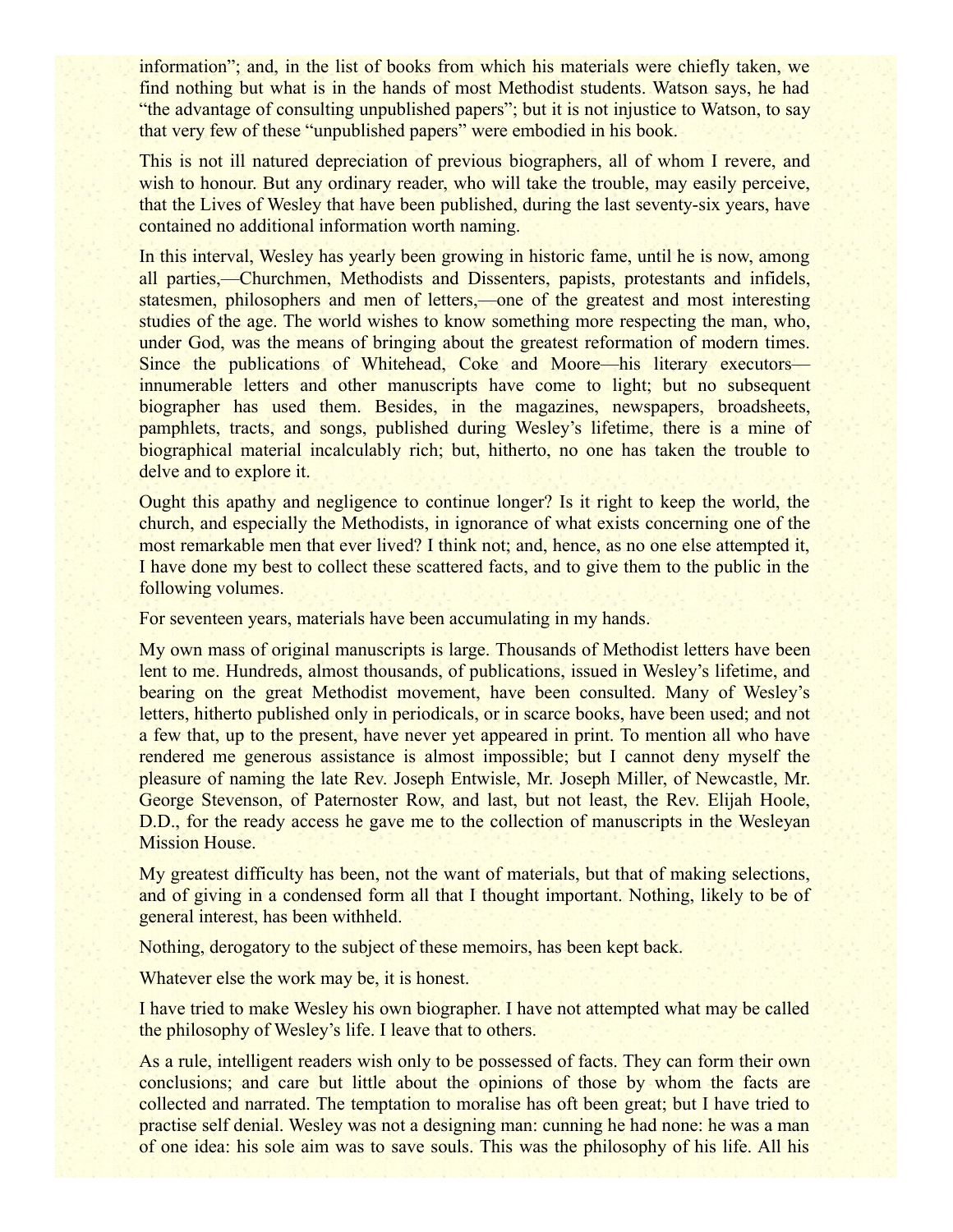actions had reference to this. He had no preconceived plans; and, hence, it is needless to speculate about his motives. The man is best known by what he did; not by what philosophers may suspect he thought. Holding these opinions, my one object has been to collect, collate, and register unvarnished facts; and I hope I have not altogether failed.

Much that is false, or erroneous, concerning Wesley, has been published; and it would have been an easy task to have refuted not a few of the statements which even Methodists as well as others have been accustomed to receive without gain-saying; but I had no room for this.

Besides, I had no wish to assume the part of a controversialist.

Comparison will show, that, in several instances, I differ from previous biographers; but I would rather that the reader should discover this for himself, than that I should state it. It may savour of unpardonable temerity to disagree with the distinguished men who have gone before me; but, if attacked, I am prepared to defend the ground that I have taken. To avoid encumbering the margin, I have omitted thousands of references; but I have them, and can give them, if required.

The work has been arduous; but it has been a work of love. I have not done what I wished, but what I could. A more literary and philosophic writer might have been employed; but no labour has been spared in pursuit of facts, and there has been no tampering with honour and honesty in stating them.

It is more than probable that this was the first likeness of Wesley ever taken. I only add, that I hope the reader will find the general Index at the end of Vol. III to be accurate and useful.

L. TYERMAN. CLAPHAM PARK, July 5<sup>th</sup>, 1870.



# *1739*

LONDON in 1739 was widely different from what it is at present. The population, including Westminster and all the parishes within the Bills of Mortality, was about 600,000, or a fifth of the population now.

London Bridge was the only highway across the majestic Thames that the Londoners possessed; and that was covered with antique houses, from end to end, forming a sort of picturesque extension of Grace-church Street, from the Middlesex to the Surrey shore,—a narrow, darksome, and dangerous thoroughfare with an arched gateway at each end of it, generally bristling with spikes, and often adorned with the heads of traitors. The site of the present Mansion House was a fruit market, having on one side of it a row of shady trees and on the other a conduit, surmounted by an equestrian statue of King Charles II. Islington, Hoxton, Hackney, and Bethnal Green were country villages. On the Surrey side, all beyond the King's Bench prison was fields and open country. The Elephant and Castle stands where the small hamlet of Newington then stood. Walworth, Camberwell, Brixton, Peckham, and Clap-ham were rural haunts, far from the hum and noise of the great city. Even Lambeth was a vast conglomerated garden, extending from Kennington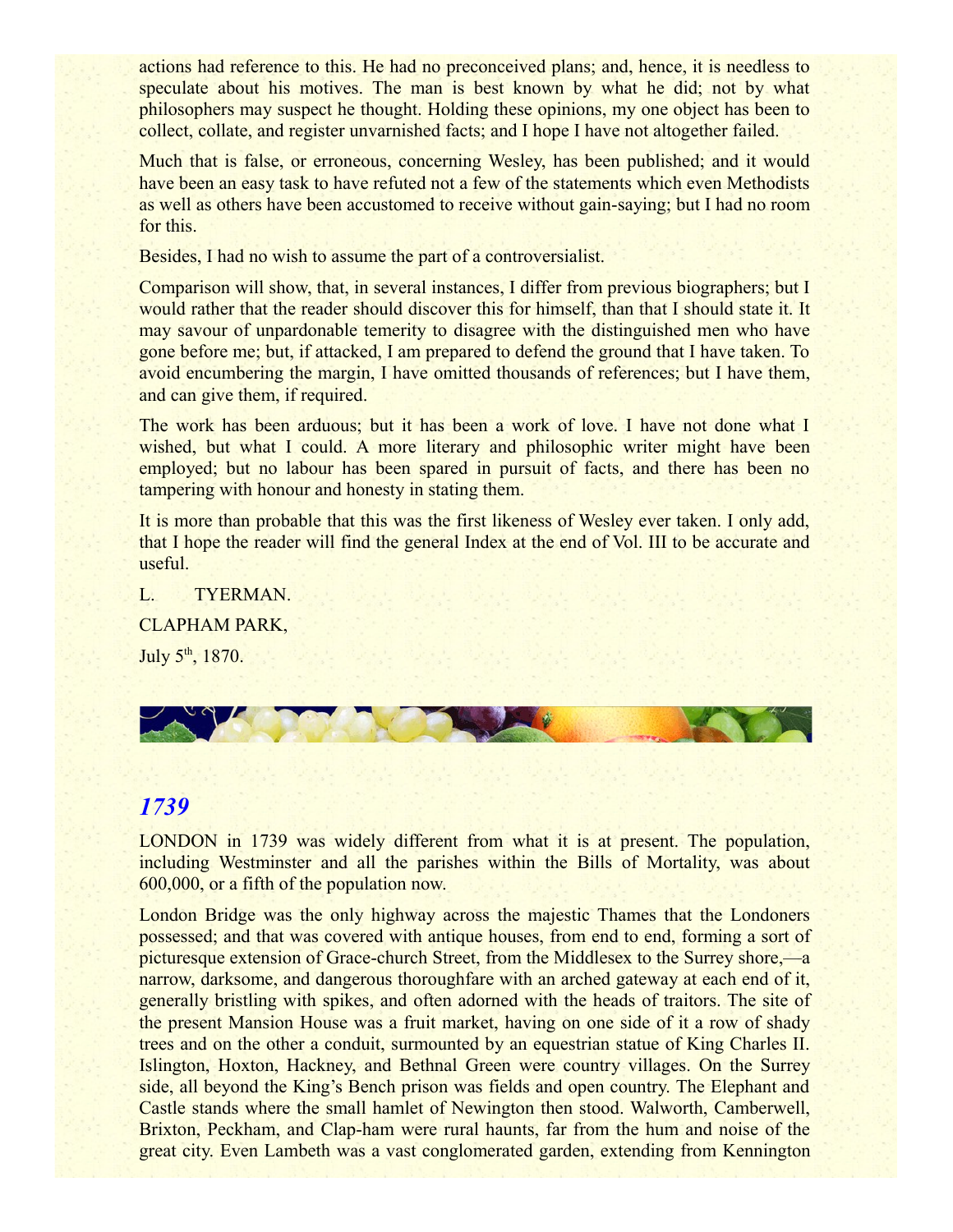Common to what is now Westminster Bridge. Eastward—Blackwall, Poplar, Bow, and Stepney were somewhat distant collections of scattered houses, surrounded respectively by fields and gardens. Westward—Chelsea, Knightsbridge, Marylebone, and Tottenham Court were all in open country. Even Belgravia was a farm of arable and pasture land; while all the space, between Westminster and what is now Vauxhall Bridge, was a dreary tract of stunted, dusty, trodden grass, the resort of badger-baiters and other rampant blackguards, and known by the name of Tothill Fields.

Moorfields, the scene of Wesley's earliest evangelistic labours, and where he opened his Foundery meeting-house, was what would now-adays be called a park, laid out in grass plots, intersected by broad gravel walks, and the favourite resort of citizens seeking exercise and recreation.

Beneath a row of well grown elms was what the promenaders designated "the city mall," and which in the smartness of its company often rivalled the mall of St. James's Park. Here might be seen wives and daughters flaunting in all their finery and displaying their charms to city maccaronis, whose hats were cocked diagonally, and who gave themselves quite as many airs as the aristocratic coxcombs in the royal grounds. Under the trees were booths, whose fans, toys, trinkets, and confectionery found ready purchasers; while on the grass plots were erected mountebank diversions for the amusement of the people.

What a contrast between London then and London now! And yet, even then, London was thought to be dangerously too large. An able writer, in one of the magazines for 1762, argued that great cities are perilous to a nation's welfare; and in proof quoted Nineveh, Babylon, Persepolis, Tyre, Carthage, Rome, Athens, Memphis, Baalbec, Palmyra, Thebes, Jerusalem, etc. He contended that it was pernicious policy to suffer the eighth part of an entire nation to live in one crowded town; for when so many myriads lived on ground which produced nothing they were under the necessity of living by their wits that is, by sharping and over-reaching, and by inventing idle and vicious amusements. Hence it was that in London there was such a multiplication of playhouses, operas, ridottos, and masquerades; and that almost one-half of some of the London parishes was converted into brothels by bawds and pimps. The anonymous alarmist was doubtless treated with contempt, but his theory deserves attention.

London was great, but it was wicked. And no wonder. Riches in the case of nations, as in the case of individuals, often lead to extravagance and luxury. Thus it was in England, in the reign of the second George.

Superb edifices rose up on every hand, almost vieing with the palaces of princes. Carriages, glittering with gold and crystal, rattled over city pavements with the utmost ostentation. Ridottos, balls, masquerades, and midnight banquets, were of constant occurrence. Every night innumerable lamps illuminated public gardens, where hosts of fashionable and licentious fops might be seen lolling in gilded alcoves, killing time, and lulling their senses into an indolent oblivion. Arrayed in masks and the strangest dresses, gamblers, actors, and prostitutes mingled with persons of riches and of rank, and, amid the din of music and of dancing, conversed obscene discourse, and whispered indecent slanders. All classes caught the contagion, and even the tables of shopkeepers and mechanics were covered with costly dainties. Clerks and apprentices, servant-maids and cooks, decked themselves in apparel equal to that of their masters and mistresses; and finical sparks deemed it their privilege and right to frequent taverns, clubs, and theatres, adorned with the finest clothes, perukes, and jewellery.

What resulted from all this? Extravagance created greater wants than the people had means to meet. Patrimonial estates, and the gains of honest business were not enough to satisfy newly engendered appetites; and hence men appealed to an infernal sorceress, to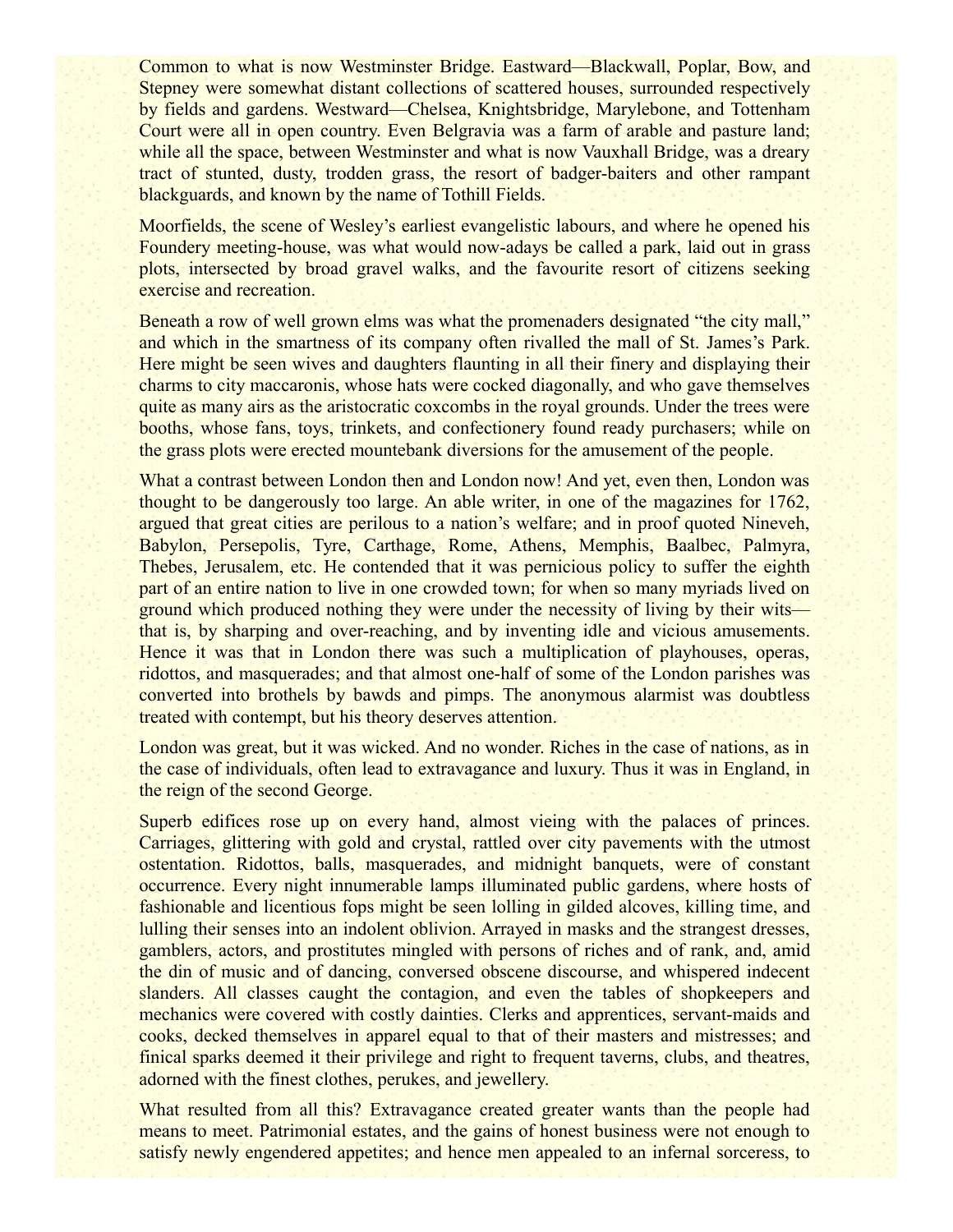correct, forsooth, the errors made in distributing the gifts of Providence. To eke out means which were found too scanty to gratify licentious and luxurious passions, robbery was made polite, and gambling an every day duty. Idleness threw the dice, and Folly built them into castles; Avarice clutched at gold, but Fraud, with a sly and quick conveyance, snatched it from his hand. Even ladies laid wagers at home, while their lords gambled abroad; and dice began to rattle on the costermonger's barrow as well as upon the hazard tables of the noble and the rich. Money was looked upon as omnipotent; and the more men got the more they wanted, and especially when it was spent upon their own indulgences. An avaricious, mercenary spirit became general, and chiefly for the sake of vain display and sensual pleasures.

Poverty treads in the footsteps of extravagance. There were more equipages kept, and yet more taxes for the poor imposed; more diversions, and yet more want; more ladies of taste, and yet fewer housewives; more pomp, and yet less hospitality; more expense, and yet less frugality. In 1744, the grand jury of the county of Middlesex made a presentment to the effect, that "the advertisements in the newspapers were seducing the people to places for the encouragement of luxury, extravagance, and idleness; and that, by this means, families were ruined, and the kingdom dishonoured; and that, unless some superior authority put a stop to such riotous living, they feared it would lead to the destruction of the nation." The town abounded with men who regarded honour, honesty, and virtue as the merest phantoms;—men with whom promises were not binding, obligations were nullities, and impudence a duty;—dastards who might slander their neighbours, ridicule their superiors, be saucy to their equals, insolent to their inferiors, and abusive to all; to-day spaniels, tomorrow bullies, and at all times cowards; to whom learning was a burden, and books were baubles; vice being their delight, and virtue their aversion; demons in disguise, all order and symmetry without, and yet all rancour and rottenness within.

The country was an apt imitator of the vices of the town. There the squire, having, by idleness and bad company, forgotten the little learning he acquired at college, too often devoted himself to drinking and debauchery; while the common people were ignorant, superstitious, brutal, and bad behaved. Workmen entered into combinations to extort higher wages than their labour merited, or than their masters could afford; and even parliament had to pass enactments limiting the salaries of tailors.

Smuggling was enormous; and, in 1744, it was calculated that, in the county of Suffolk only, not fewer than 4,500 horses were employed in carrying merchandise of a contraband character.

This dark picture might easily be enlarged, not from posterior writings, or even from the religious publications of the period, but from periodicals, magazines, and newspapers, which had no temptation to represent the customs, manners, usages, and vices of the age in a worse aspect than was warranted by facts. Wesley, as will be seen hereafter, used strong and startling language; but there is nothing in Wesley's writings which exceeds the hideous delineations found in the popular literature published contemporaneously by other impartial and mere worldly writers, who are above suspicion. The Weekly Miscellany for 1732 broadly asserts that the people were engulfed in voluptuousness and business; and that a zeal for godliness looked as odd upon a man as would the antiquated dress of his great grandfather. It states that freethinkers were formed into clubs, to propagate their tenets, and to make the nation a race of profligates; and that atheism was scattered broadcast throughout the kingdom. It affirms that it was publicly avowed that vice was profitable to the state; that the country would be benefited by the establishment of public stews; and that polygamy, concubin-age, and even sodomy were not sinful.

In many respects the reign of the second George bore a striking resemblance to the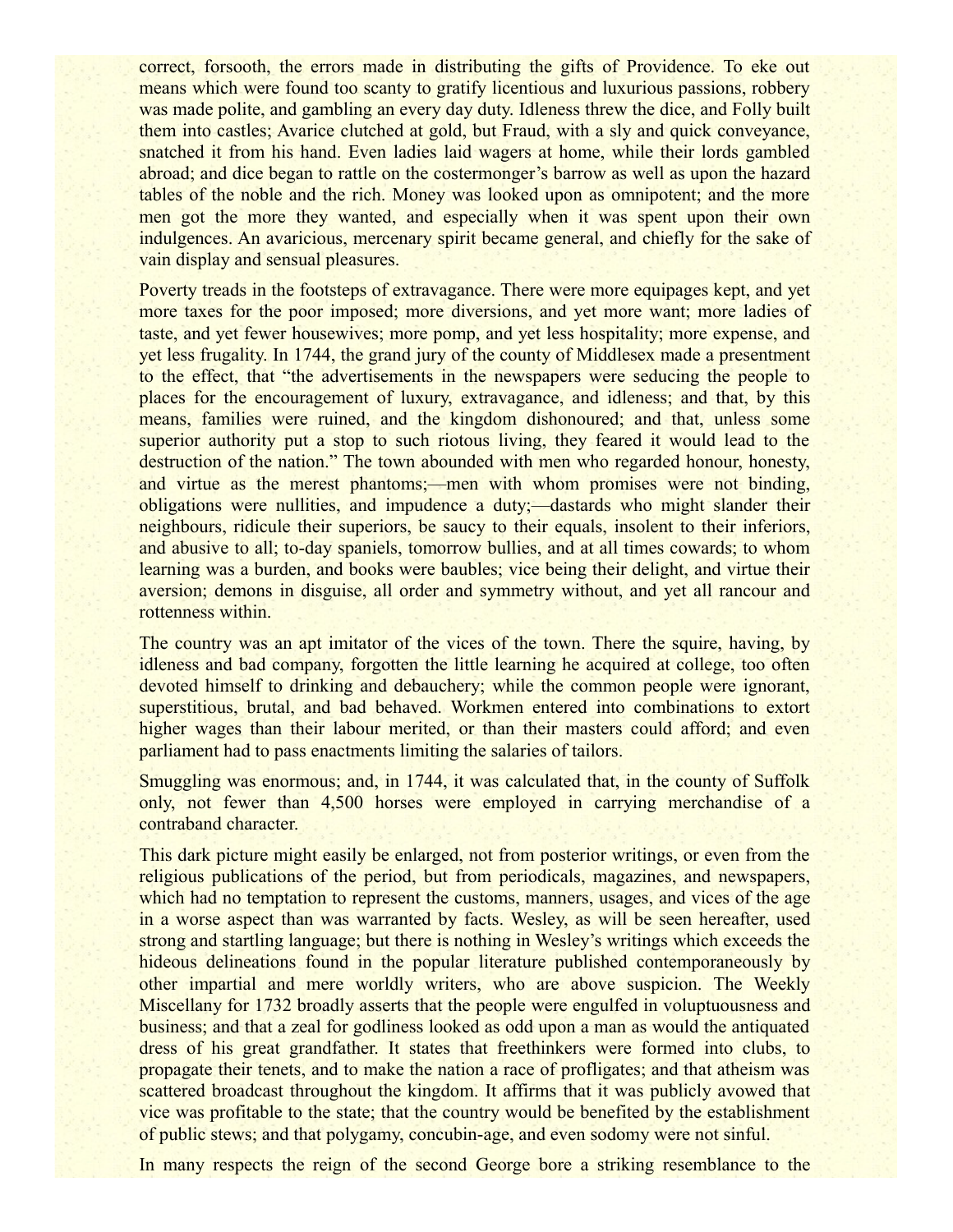present day. There was unexampled wealth, followed by luxury, display, dissipation, gambling, irreligion, and wickedness. The pastoral letters of Bishop Gibson, published at this period, show that most pernicious efforts were put forth to undermine religion, and to make men infidels. One class of writers laboured to set aside all Christian ordinances, the Christian ministry, and a Christian church. Another so allegorized the meaning of the miracles of Christ, as to take away their reality. Others displayed the utmost zeal for natural religion in opposition to revealed; and all, or most, under the pretence of pleading for the liberties of men, ran into the wildest licentiousness. Reason was recommended as a full and sufficient guide in matters of religion, and the Scriptures were to be believed only as they agreed or disagreed with the light of nature.

The same causes give birth to the same effects. Things reproduce themselves. The words of Solomon are as truthful now as when he wrote them,—"The thing that hath been, it is that which shall be; and that which is done is that which shall be done: and there is no new thing under the sun."

By reviving religion, Methodism saved the nation more than a hundred years ago; and now that the nation presents the same aspect, to a great extent, as it presented then, and is threatened with the same disasters, is it not certain that nothing but an agency analogous to the Methodism then raised up will be found sufficient to check the progress of antiquated errors now revived; to stem the aboundings of licentiousness; and to make men feel that wealth is given, not to be spent in display and luxury, but in honouring God. And in promoting the happiness of the human race? The revival of religion, which occurred about the time when Methodism commenced its marvellous career, was a worldwide one.

The Moravian movement in Germany has been already noticed.

In America, the work began in 1729, the very year in which the Oxford Methodists formed their first society. The Rev. Jonathan Edwards fanned the fire into a holy flame by preaching the grand old doctrine of "justification by faith alone." In the town of Northampton, New England, containing two hundred families, there was scarcely a single person at the beginning of the year 1735 who was not deeply convinced of sin, and earnestly seeking salvation; and from day to day, for months, there were undeniable instances of genuine conversion. Almost every house was a house of prayer, and, in all companies, Christ was the theme of public conversation. The revival which commenced at Northampton spread throughout the greater part of the colony. All sorts of people, high and low, rich and poor, wise and unwise, moral and immoral,— simultaneously became the subjects of the Spirit's strivings, and were converted. This remarkable movement took place only a few months before Wesley set sail for Georgia, and continued for several years afterwards. Mr. Edwards published a narrative of its most striking incidents; and also his "Thoughts" as to "the way in which it ought to be acknowledged and promoted;" and from these two invaluable treatises we collect the following facts.

In many instances, conviction of sin and conversion were attended with intense physical excitement. Numbers fell prostrate on the ground, and cried aloud for mercy. The bodies of others were convulsed and benumbed. As chaos preceded creation, so in New England confusion went before conversion. The work was great and glorious, but was accompanied with noise and tumult. Men literally cried for mercy; but the loudest outcries were not so loud as the shrieks of Voltaire or Volney, when the prospect of eternity unmanned them. Stout-hearted sinners trembled; but not more than philosophers at the present day would do, if they had equally vivid views of the torments of the damned to which sin exposes them. There were groanings and faintings; transports and ecstasies; zeal sometimes more fervid than discreet; and passion not unfrequently more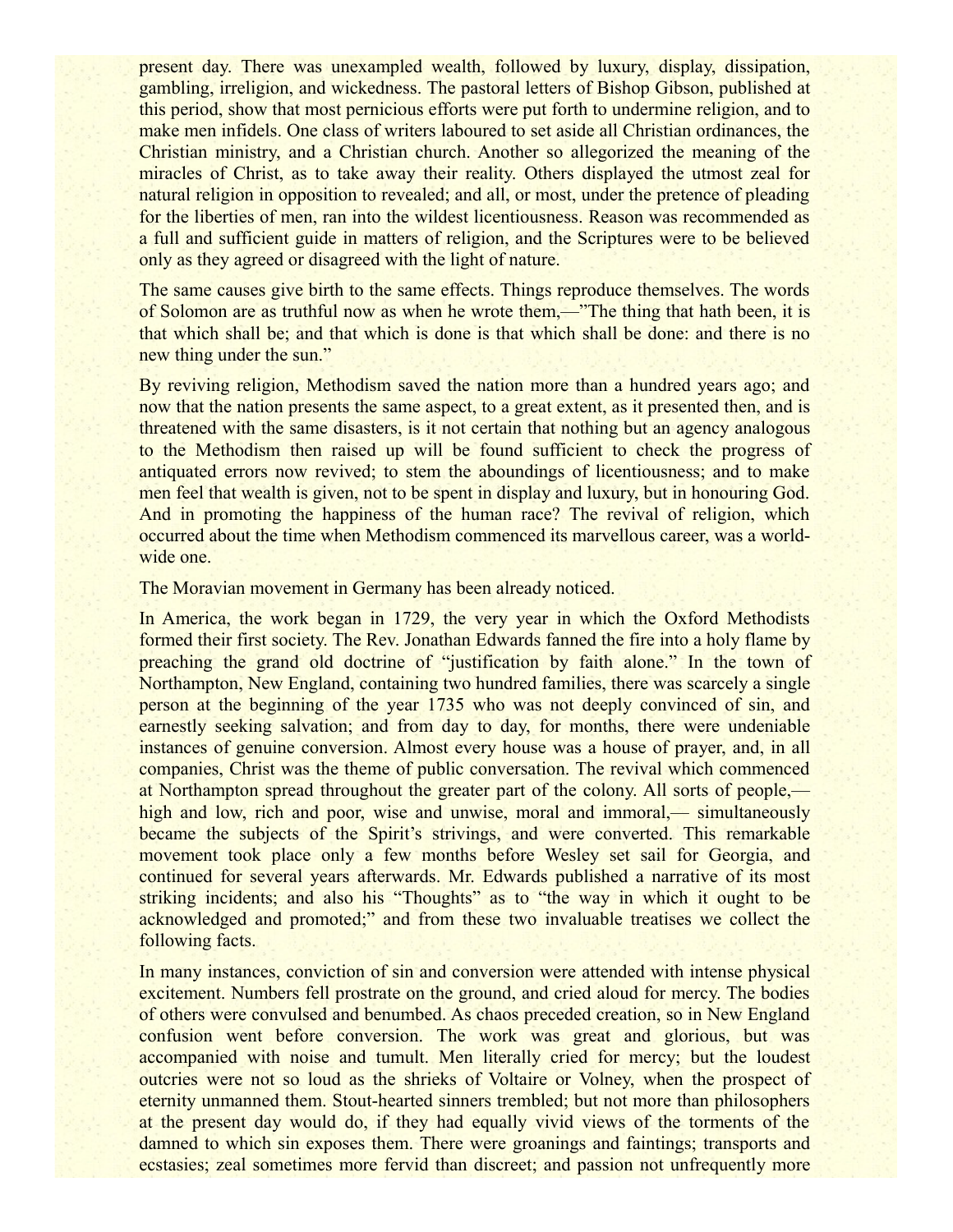powerful than pious; but, from one end of the land to the other, multitudes of vain thoughtless sinners were unmistakably converted, and were made new creatures in Christ Jesus. Frolicking, night walking, singing lewd songs, tavern haunting, profane speaking, and extravagance in dress, were generally abandoned. The talk of the people was about the favour of God, an interest in Christ, a sanctified heart, and spiritual blessedness here and hereafter. The country was full of meetings of persons of all sorts and ages to read, pray, and sing praises. Oftentimes the people were wrought up into the highest transports of love, joy, and admiration, and had such views of the Divine perfections, and the excellencies of Christ, that, for five or six hours together, their souls reposed in a kind of sacred elysium, until the body seemed to sink beneath the weight of Divine discoveries, and nature was deprived of all ability to stand or speak. Connected with all this, there were no enthusiastic impulses, or supposed revelations, but trembling reverence, the mildest meekness, and warmest charity. To use Edwards' own language, "The New Jerusalem, in this respect, had begun to come down from heaven, and perhaps never were more of the prelibations of heaven's glory given upon earth."

Of course there were men who opposed and maligned this blessed work of God's Holy Spirit; or, at all events, did their utmost to discredit it by exposing, as they thought, the infirmities of those who were the chief agents used in promoting it. Ministers were blamed for their earnestness in voice and gesture, and for addressing themselves rather to the passions of their hearers than their reason. Others were censured for preaching the terrors of the law too frequently, and for frightening the people with hellfire discourses. Objections were raised against so much time being spent in religious meetings; though the objectors had been significantly silent when the selfsame persons had formerly spent quite as much time, and even more, in taverns, and in sinful pleasures. Some were disgusted at the new converts so passionately warning, inviting, and entreating others to be saved. Some found fault with so much singing, forgetting that singing is one of the great employments of the beatified in heaven; and others found equal fault with children being allowed to meet together to read and pray, thus, unintentionally perhaps, resembling the priests and scribes, who were sore displeased when the children saluted Christ by shouting "Hosannah in the highest!" Thus did men mutter discontent when they ought to have sung praises; and not a few fell into the sin of those in olden times, who said concerning Christ, "He casteth out devils by Beelzebub, the prince of devils."

At the very time that this marvellous religious revival broke out in America, a similar work was begun in Wales. Howel Harris was born at Trevecca in 1714, and, a few months before the Wesleys went to Georgia, found the forgiveness of sins, and was made unutterably happy by a Divine assurance of his adoption into the family of God. The Wesleys, however, had no acquaintance with him, nor he with them. While they were on the ocean he left his home in Wales, and entered the university from which they had so recently departed; but here he was so distressed with collegiate immoralities, that, after keeping but a single term, he returned to his native hills, and, without orders, began at once to preach the salvation which he himself experienced. It is a curious fact, not generally noticed, that the first lay preacher, in the great Methodist movement, was Howel Harris. He commenced preaching in Wales just when the Wesleys and Ingham commenced in Georgia; and, before Wesley reached Bristol in 1739, had been the means of a most glorious work being wrought in the neighbouring principality. Up to this period the morals of the Welsh were deplorably corrupt; and in this respect there was no difference between rich and poor, ministers and people; gluttony, drunkenness, and licentiousness were general. In the pulpits of parish churches the name of Christ was hardly ever uttered; and, in 1736, there were only six Dissenting chapels throughout the whole of northern Wales.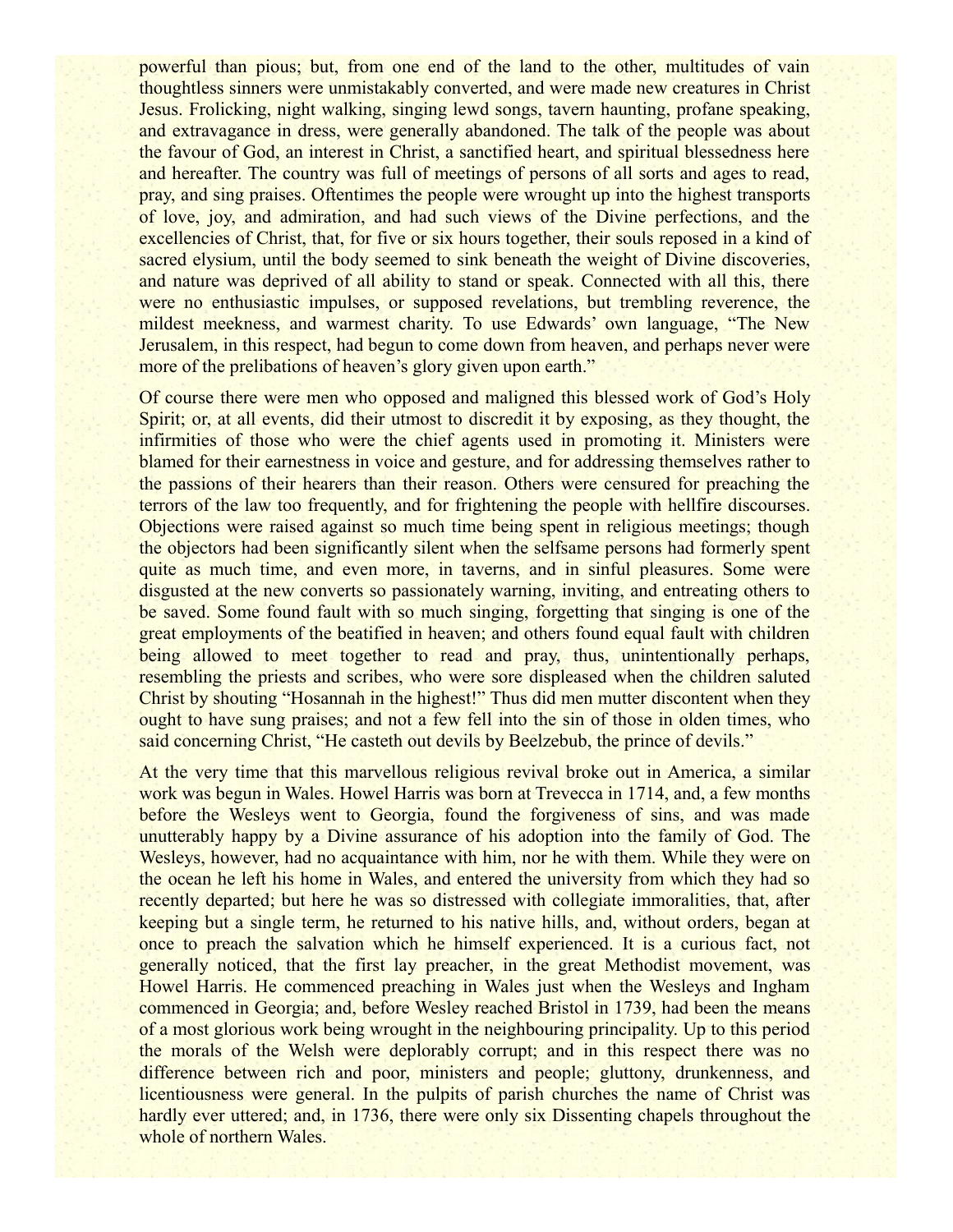Harris first commenced visiting from house to house in his own native parish, and in neighbouring ones. Then the people flocked together, and, almost without knowing it, he began to preach. The magistrates and clergy threatened him; but their threats failed to silence him. For a maintenance, he set up a school, and meantime continued preaching. Numbers were convinced of sin, and these the young preacher, only twenty-two years of age, formed into small societies analogous to those of which he had read in Dr. Woodward's History. At the end of 1737, persecuting malice ejected him from his school; but, as in other instances so in this, it overshot its mark; for this, instead of silencing the preacher, made him preach more than ever. He now gave himself entirely to the work of an evangelist, and henceforth generally delivered three or four, and sometimes five or six, sermons every day to crowded congregations. A widespread reformation followed. Public diversions became unfashionable, and religion became the theme of common conversation. A few began to help him, of whom the venerable Rev. Griffith Jones was the most prominent. In 1737, this devoted clergyman instituted his movable free schools; and a letter published in the Glasgow Weekly History, of 1742, describes him as "one of the most excellent preachers in Great Britain." Not a few of the teachers in his peripatetic schools became Methodist preachers; and certainly their travels as instructors, as well as his own preaching tours, prepared the way for the Methodist itinerant ministry.

Thus was Howel Harris an itinerant preacher at least a year and a half before Whitefield and Wesley were; and, as the brave-hearted herald of hundreds more who were to follow after him, he met the fiercest persecutions with an undaunted soul and an unflinching face. Parsons and country squires menaced him, and mobs swore and flung stones and sticks at him; but he calmly pursued his way, labouring almost alone in his own isolated sphere until he met with Whitefield in the town of Cardiff, in 1739. Whitefield says he found him "a burning and shining light; a barrier against profanity and immorality; and an indefatigable promoter of the gospel of Christ. During the last three years, he had preached almost twice every day, for three or four hours together; and, in his evangelistic tours, had visited seven counties, and had established nearly thirty societies; and still his sphere of action was enlarging daily." Almost contemporaneous with this marvellous work across the Atlantic and in Wales, was another across the Tweed, in Scotland. The facts following are taken from "A Faithful Narrative, written by James Robe, A.M., Minister of the Gospel at Kilsyth," and printed in 1742.

For years past, there had been a sensible decay in the life and power of godliness in Scotland; but, in 1740, Mr. Robe began to preach upon the doctrine of regeneration. Meanwhile, a glorious revival of the work of God occurred at Cambuslang; and, on April 25, 1741, at Kilsyth. Sixteen children began to hold prayer-meetings in the town of Kirkintilloch, and the godly excitement became general. On every hand were heard cries, groans, and the voice of weeping. On the  $16<sup>th</sup>$  of May, above thirty persons were awakened under the ministry of Mr. Robe, and, in a short time after, hundreds were converted in the country round about.

Drunkenness, and swearing, and other flagrant sins were instantly abandoned; family worship was set up; meetings for prayer were established; and the people generally flocked to the house of God. Young converts held prayer-meetings in fields, barns, schoolhouses, and the manses of their ministers. Cambuslang, Kilsyth, Campsie, Kirkintilloch, Auchinloch, St. Ninians, Gargunnock, Calder, Badernock, Irvine, Long Dreghorn, Kilmarnock, Larbert, Dundee, Bothwell, Muthill, Edinburgh, Glasgow, and other towns, villages, and parishes were visited with a most gracious outpouring of God's Holy Spirit; and scenes of mercy were witnessed quite as striking as those which were occurring simultaneously both in England and America. Not a few of the converts, about one sixth of the whole, suffered such distress of mind, and were under such powerful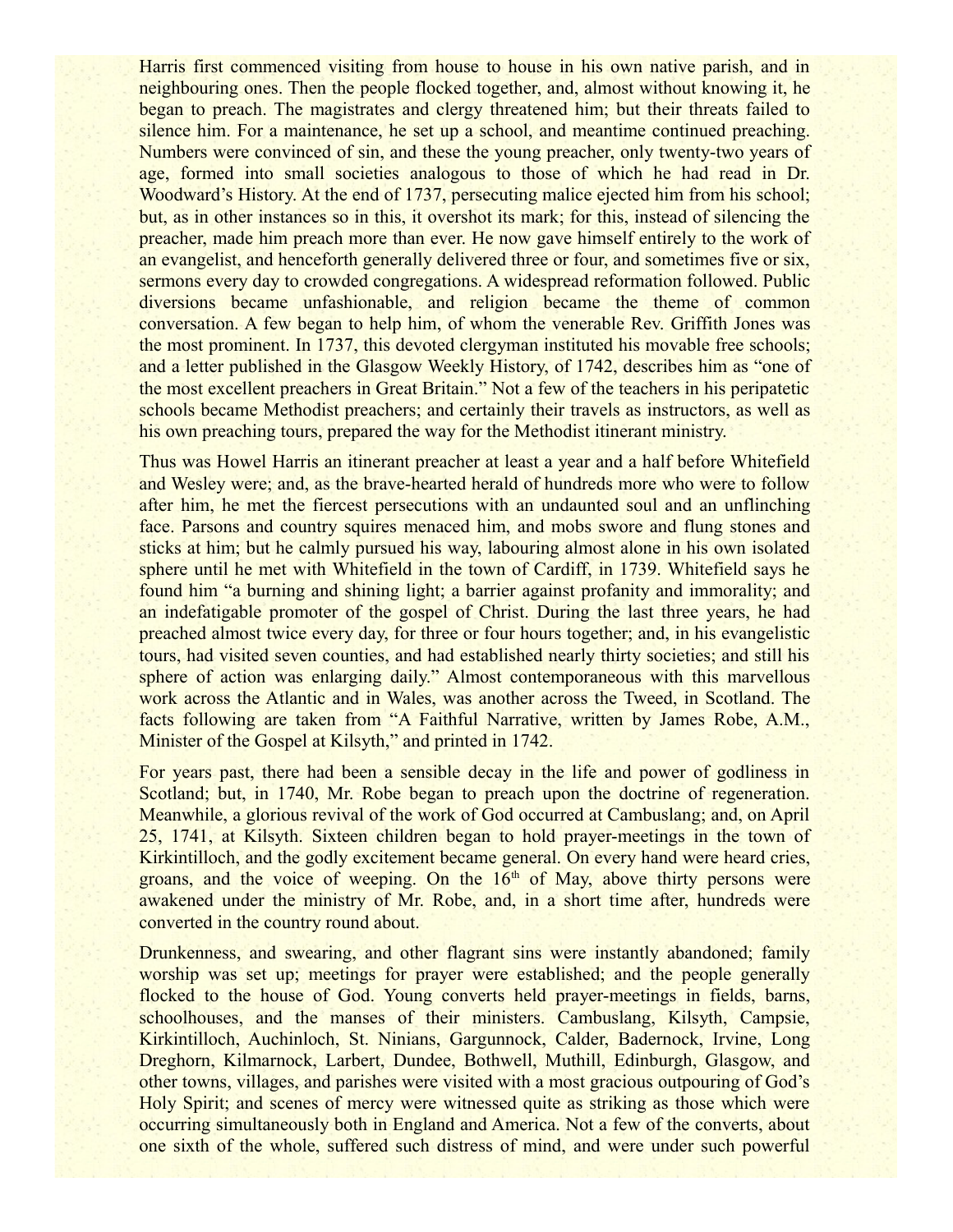religious influence, that they not only cried and shrieked aloud, but trembled, fainted, and were convulsed in their bodies most mysteriously—exhibiting the same physical affections as the converts in New England; and this evoked considerable opposition, and led the Associate Presbytery at Dunfermline, to pronounce the movement a "delusion, and the work of the grand deceiver." Some were seized with such trembling that their friends had to render them support. Many of the females went into hysterics. Numbers, on finding peace, broke forth into rapturous weeping, and had their countenances so lit up with serenity and brightness, that their neighbours declared they had obtained not only new hearts, but new faces. A few, but not many, professed to have visions of hell, of heaven, of the devil, and of Jesus.

The writer gives these facts as he finds them. Mr. Robe, in his narrative, extending over hundreds of pages, endeavours to show that such effects were not without precedents, and quotes a great number of similar instances which had occurred, in different places, from the time of the Reformation downwards. It is no part of our purpose either to explain, justify, or condemn them. We shall shortly find the same kind of effects following the preaching of Wesley in England. At present, the reader is merely reminded of the wondrous and glorious fact, that the great Methodist revival of religion, begun in 1739, stood not alone; for God, in His sovereign mercy, was working works quite as great in Germany, America, and Scotland. The revival in Germany gave birth to the heroic, martyr-like Moravian church. That in America greatly prepared the way for Whitefield, and for the first Methodist missionaries to that huge continent. That in Scotland revived the almost expiring piety of the kirk across the border; and, doubtless, greatly contributed to the devout and increasing energy and zeal evinced by the different churches there from that day to this. And that in Wales has issued in results equally remarkable. God the Spirit is omnipresent, and can give a universal revival of truth and godliness as easily as a local one. It is, also, a significant fact, of vast importance, that the whole of these great revivals were begun by preaching the same kind of truth. Christian David, the carpenter, begun the work in Moravia by preaching the doctrine of salvation by simple faith in Christ; and so did Jonathan Edwards in America. The revival at Kilsyth sprang out of Mr. Robe's sermons on regeneration; and no one need be told that these were the doctrines which formed the staple of Wesley's and Whitefield's sermons in Great Britain.

This is the truth pre-eminently needed by man, in all ages, and in all lands; and this is the truth which, wherever preached, is always honoured, by being made the means of man's salvation.

At the close of the year 1738, Wesley was almost uniformly excluded from the pulpits of the Established Church. During the whole of 1739, the only churches in which he was allowed to preach, were Basingshaw, Islington, St. Giles', and St. Katherine's churches, London; and the churches at Dummer, Clifton, Runwick, and St. Mary's in Exeter. The first two months of the year were spent in the metropolis; but, with the exception of expounding in a few private houses, Wesley had to content himself with preaching not more than half-a-dozen sermons. In the month of March, he set out for Oxford, and wrote the following hitherto unpublished letter to his friend Whitefield. The letter is long, but full of interest.

### "March 16, 1739.

"MY DEAR BROTHER,—On Thursday, the  $8<sup>th</sup>$  instant, we breakfasted at Mr. Score's, Oxford, who is patiently waiting for the salvation of God. Thence we went to Mrs. Campton's, who has set her face as a flint. After we had spent some time in prayer, Mr. Washington came with Mr. Gibbs, and read several passages out of Bishop Patrick's Parable of the Pilgrim, to prove that we were all under a delusion, and that we were to be justified by faith and works. Charles Metcalfe withstood him to the face. After they were gone, we again besought our Lord, that He would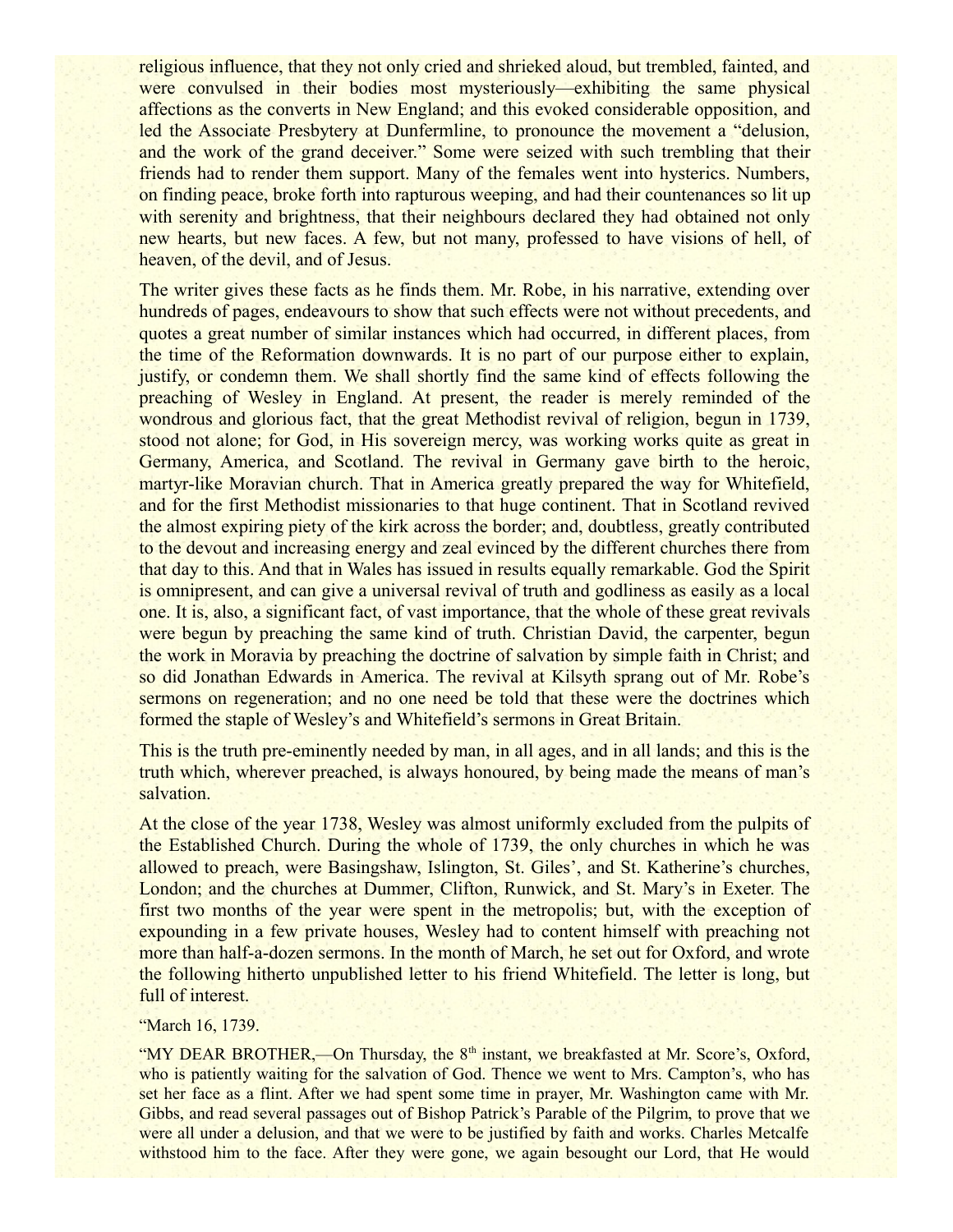maintain His own cause. Meanwhile, Mr. Washington and Mr. Watson were going about to all parts, and confirming the unfaithful; and at seven, when I designed to expound at Mrs. Campton's, Mr. Washington was got there before me, and was beginning to read Bishop Bull against the witness of the Spirit. He told me he was authorized by the minister of the parish to do this. I advised all who valued their souls to depart; and, perceiving it to be the less evil of the two, that they who remained might not be perverted, I entered directly into the controversy, touching both the cause and fruits of justification. In the midst of the dispute, James Mears's wife began to be in pain. I prayed with her when Mr. Washington was gone; and then we went down to sister Thomas's. In the way, Mrs. Mears's agony so increased, that she could not avoid crying out aloud in the street. With much difficulty, we got her to Mrs. Shrieve's, where God heard us, and sent her deliverance, and where her husband also was set at liberty soon after. Presently Mrs. Shrieve fell into a strange agony both of body and mind; her teeth gnashed together; her knees smote each other; and her whole body trembled exceedingly. We prayed on; and, within an hour, the storm ceased; and she now enjoys a sweet calm, having remission of sins, and knowing that her Redeemer liveth.

"At my return to Mrs. Fox's, I found our dear brother Kinchin just come from Dummer. We rejoiced, and gave thanks, and prayed, and took sweet counsel together; the result of which was, that instead of setting out for London, as I designed, on Friday morning, I set out for Dummer, there being no person to supply the church on Sunday. At Reading I found a young man, Cennick by name, strong in the faith of our Lord Jesus. He had begun a society there the week before; but the minister of the parish had now wellnigh overturned it. Several of the members of it spent the evening with us, and it pleased God to strengthen and comfort them.

"On Saturday morning, our brother Cennick rode with me, whom I found willing to suffer, yea, to die for his Lord. We came to Dummer in the afternoon: Miss Molly was weak in body, but strong in the Lord and in the power of His might. Surely her light ought not thus to be hid under a bushel. She has forgiveness, but not the witness of the Spirit; perhaps because our dear brother Kinchin seems to think them inseparable.

"On Sunday morning we had a large and attentive congregation.

In the evening, the room at Basingstoke was full, and my mouth was opened. We expected much opposition, but had none at all.

"On Monday, Mrs. Cleminger being in pain and fear, we prayed, and her Lord gave her peace. About noon we spent an hour or two in conference and prayer with Miss Molly; and then set out in a glorious storm; but I had a calm within. We had appointed the little society at Reading to meet us in the evening; but the enemy was too vigilant. Almost as soon as we were out of the town, the minister sent, or went, to each of the members, and began arguing and threatening, and utterly confounded them, so that they were all scattered abroad. Mr. Cennick's own sister did not dare to see us, but was gone out on purpose to avoid it.

"On Tuesday I came to Oxford again, and from Mrs. Fox's went to Mrs. Campton's. I found the minister of the parish had been there before me, to whom she had plainly declared, that she had never had a true faith in Christ till a week ago. After some warm and sharp expressions, he told her he must repel her from the holy communion. Finding she was not convinced, even by that argument, he left her calmly rejoicing in God her Saviour.

"At six in the evening, we were at Mrs. Fox's society; about seven at Mrs. Campton's: the power of the Lord was present at both, and all our hearts were knit together in love.

"The next day we had an opportunity to confirm most, if not all, the souls which had been shaken. In the afternoon, I preached at the Castle. We afterwards joined together in prayer, having now Charles Graves added to us, who is rooted and grounded in the faith. We then went to Mr. Gibbs's room, where were Mr.Washington and Mr. Watson. Here an hour was spent in conference and prayer, but without any disputing. At four in the morning I left Oxford. God hath indeed planted and watered: O may He give the increase.

"I am, etc.,

"JOHN WESLEY."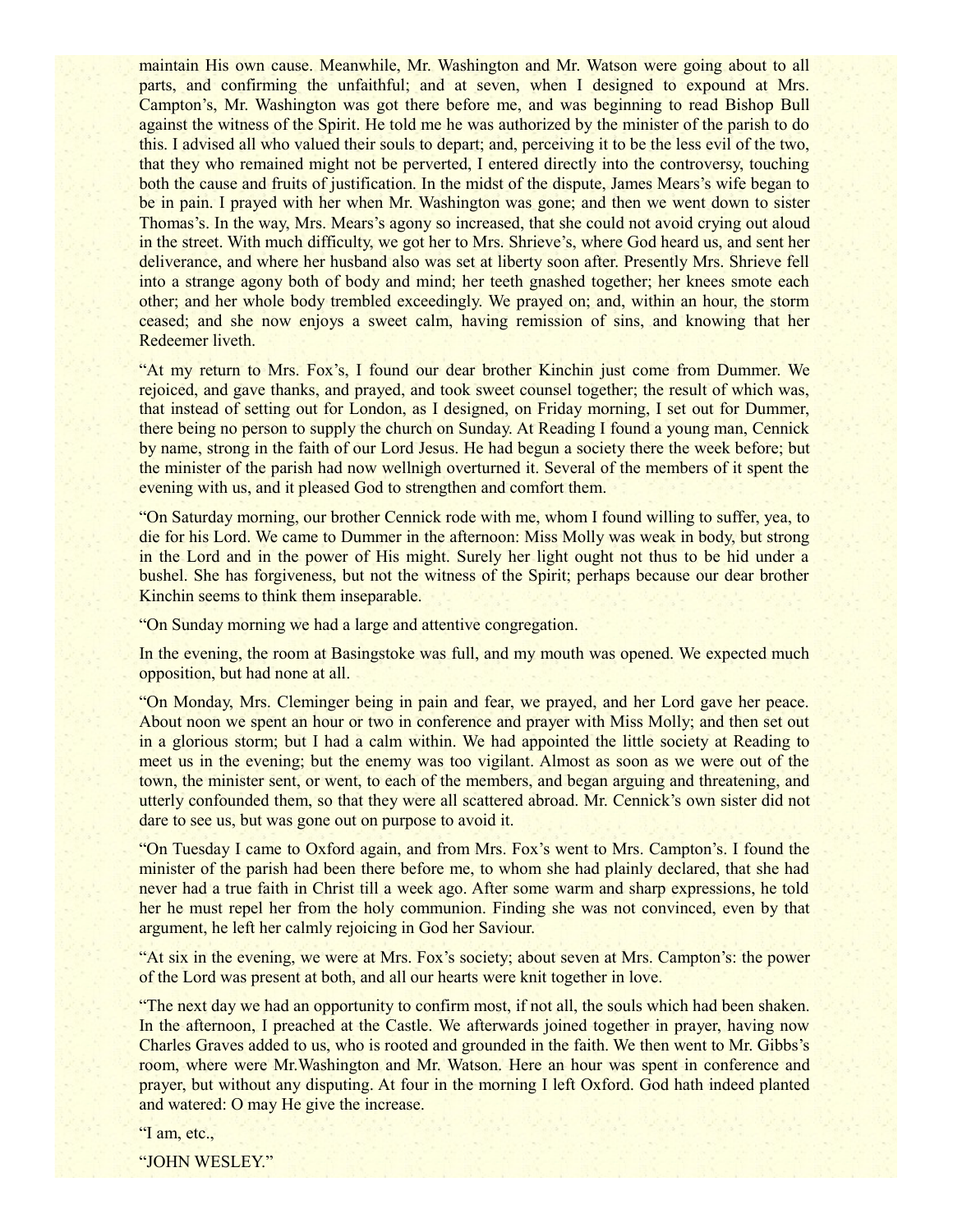Thus did the expelled minister employ his time and energies. The churches were shut against him; but he found work in cottages. Half-adozen sermons in church pulpits in three months! No wonder that Wesley escaped to Bristol. Silence to such a man was intolerable. Priests and their parasites had gagged him in the metropolis, and he now started for a new sphere of labour.

His friend Whitefield, during the first five weeks of the year, was more fortunate, and managed to preach about thirty sermons in consecrated edifices in and about London. How long this permission might have lasted, it is difficult to determine; but, at the beginning of February, Whitefield, like a flaming seraph, set off to Bath and Bristol. Perhaps his departure thither was hastened by a fracas which occurred only three days before at St. Margaret's, Westminster, where he yielded to the pressure of the crowd, and preached, despite the opposition of the minister and his church officers.[1] Be that as it may, the news of the disturbance, published in the Weekly Miscellany, got to the west of England before him; and, on his arrival, all the churches were closed against him. In a few days, however, Mr. Penrose granted him the pulpit of St. Werburgh's; and Mr.

Gibbs the pulpit of St. Mary Redcliff. The chancellor of Bristol interfered, and threatened that, if he continued to preach or expound in the diocese without licence, he should first be suspended and then expelled. This was the turning point. To muzzle Whitefield was impossible; and hence, being shut out of the Bristol churches, away he went, on February 17, and preached, in the open air, to two hundred colliers at Kingswood. This was the boldest step that any of the Methodists had yet taken; and perhaps none of them but the impulsive, large-hearted Whitefield would have had sufficient courage to be the first in such a shocking departure from Church rules and usages. The Rubicon was passed. A clergyman had dared to be so irregular as to preach in the open air, and God had sanctioned the irregularity by making it a blessing. At the second Kingswood service, Whitefield says he had two thousand people to hear him; and at the third, four thousand; while, at the fifth service, the four thousand were increased to ten. These were marvellous crowds to assemble out of doors in the bleak months of February and March. No wonder that Whitefield's soul took fire. He declares he never preached with greater power than now. One day, he would take his stand on Hannam Mount; another, on Rose Green; and another at the Fishponds.

Then he ran off to Cardiff, and preached in the town hall; and then to Bath, and preached on the town common. Then we find him preaching to about four thousand at Baptist Mills; and, on March 18, his congregation at Rose Green was estimated at not less than twenty thousand, to whom he preached nearly an hour and a half.[2] A gentleman lent him a large bowling-green in the heart of Bristol, and here he preached, to seven or eight thousand people. In the village of Publow, several thousands assembled to hear him; and, at Coal-pit Heath and other places, the crowds were quite as great. All this transpired within six weeks, and, at nearly all these strange and enormous gatherings, Whitefield made a collection for his orphan house in Georgia. His soul expanded with his marvellous success. He wished to try the same experiment elsewhere; and hence he sent for Wesley to act as his Bristol and Kingswood successor.

Wesley arrived at Bristol on Saturday, March 31; and, the next day, heard Whitefield at the Bowling-green, Rose Green, and Hannam Mount, and was thus introduced to the vast congregations which Whitefield bequeathed to his godly care. He was once again ungagged, and, during the nine months from March to December, preached and expounded almost without ceasing.

Whitefield, on leaving Wesley at Bristol, made his way to London, preaching to assembled thousands at Gloucester and other places. The churches in the metropolis were all closed against him; but Moorfields and Kennington Common were still open; and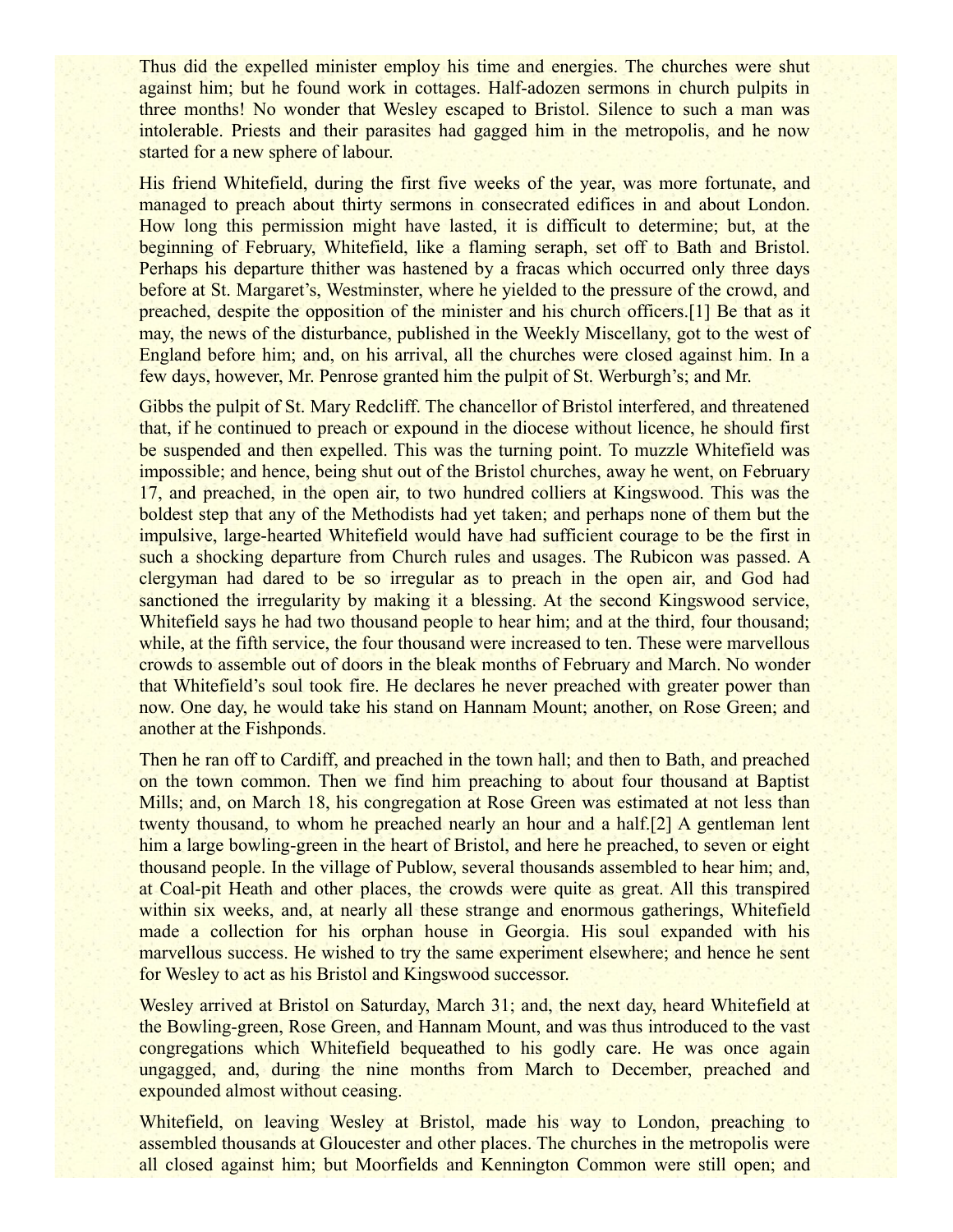here, to congregations consisting of tens of thousands, he rapturously proclaimed the glad tidings of salvation. In one instance, he computed his Kennington congregation at fifty thousand, to whom he preached an hour and a half. Eighty coaches were present, besides great numbers of people on horseback. On another occasion, his collection for the orphan house in Georgia amounted to upwards of £47, of which £16 were in half-pence. At another time, the concourse in Moorfields numbered nearly sixty thousand; and, at every service, he seems to have made collections for Georgia, himself acting as one of the collectors. He then made a short preaching excursion to Hertford, Northampton, and Bedford, where the stairs of a windmill served him for a pulpit. On returning to town, he received letters from Scotland, telling him that Ralph Erskine had turned field preacher, and had had a congregation of fourteen thousand people. In June, Wesley came to London to see him, and preached at Blackheath to twelve or fourteen thousand people, "the Lord giving him," writes Whitefield, "ten thousand times more success than He has given me." An embargo unexpectedly laid on shipping detained him in England a few weeks longer, during which he visited Hertfordshire, Essex, Gloucestershire, and other places. In July, he joined his friend Wesley in Bristol, and acknowledged that the congregations were much more serious and affected than when he had left them three months before. The Kingswood colliers, instead of cursing and swearing, now made the woods ring with their hymns of praise. At length, in the month of August, Whitefield set sail for America, where we must leave him until his return to England, in March, 1741.

Charles Wesley passed most of the year 1739 in London and its neighbourhood. His brother and his friends urged him to settle at Oxford; but he refused, without further direction from God. He preached in churches as long as he was permitted; and, when prohibited, followed the example of Whitefield and his brother.

For a moment, we must retrace our steps. As already stated, Wesley himself spent the first two months of 1739 in London. How was he occupied? On New Year's day, he was present at a remarkable lovefeast in Fetter Lane, which continued until three o'clock in the morning, and which consisted of himself, his brother, his clerical friends Whitefield, Ingham, Hall, Kinchin, and Hutchings, and about sixty Moravians. At the hour mentioned, the power of God came upon them so mightily, that many cried out for exceeding joy, others fell prostrate on the ground, and all joined in singing, "We praise Thee, O God; we acknowledge Thee to be the Lord." But even this marvellous manifestation of the majesty of God failed to remove Wesley's doubts and fears; for, three days afterwards, we find him writing the bitterest things against himself, and concluding with the words, "Though I have constantly used all the means of grace for twenty years, I am not a Christian."

The day after, January 5, seven of the despised Methodist clergymen (probably the seven just mentioned), held a conference at Islington, on several matters of great importance, and, after prayer and fasting, determined what they were in doubt about, by casting lots. "We parted," says Whitefield, "with a full conviction that God was going to do great things among us;"[3] a conviction which was soon verified.

On January 7, they held another lovefeast at Fetter Lane, and spent the whole night in prayer and thanksgiving.[4]

January 25, Wesley baptized five adults at Islington, and makes a strange distinction, which shows that his views of the scriptural doctrine of salvation were still hazy and confused. He writes: "Of the adults I have known baptized lately, only one was at that time born again, in the full sense of the word; that is, found a thorough inward change by the love of God filling her heart. Most of them were only born again in a lower sense; that is, received the remission of their sins." Let the reader compare this with a passage in Wesley's sermon on "The Great Privilege of those that are Born of God," and he will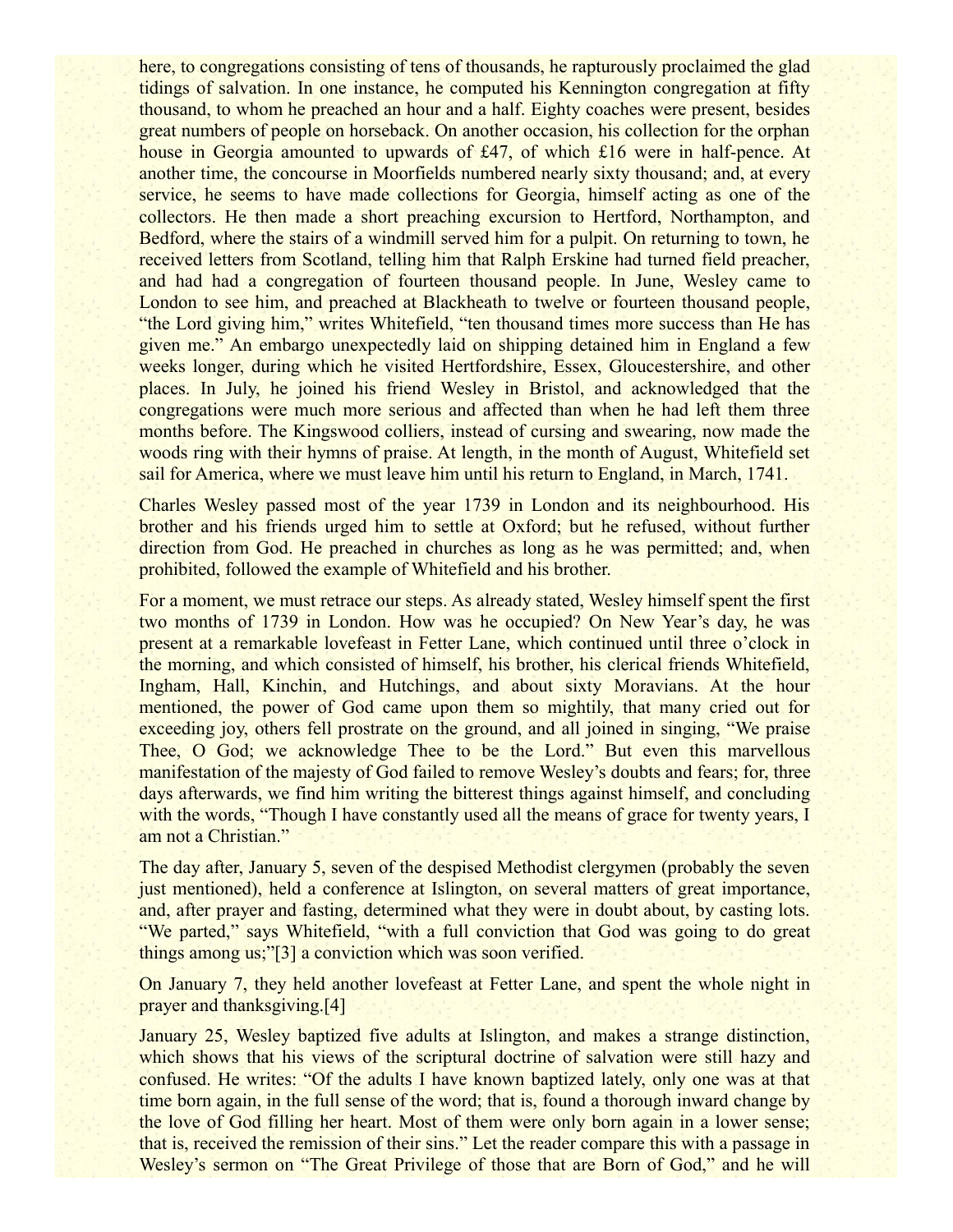mark the difference.

"It has been frequently supposed, that the being born of God was all one with the being justified; that the new birth and justification were only different expressions, denoting the same thing: it being certain, on the one hand, that whoever is justified is also born of God; and on the other, that whoever is born of God is also justified; yea, that both these gifts of God are given to every believer in one and the same moment. In one point of time his sins are blotted out, and he is born again of God. But though it be allowed, that justification and the new birth are, in point of time, inseparable from each other, yet are they easily distinguished, as being not the same, but things of a widely different nature.

Justification implies only a relative, the new birth a real, change.

God in justifying us does something for us; in begetting us again, He does the work in us. The one restores us to the favour, the other to the image, of God. The one is the taking away the guilt, the other the taking away the power, of sin; so that, although they are joined together in point of time, yet they are of wholly distinct natures."

Nothing can be more scriptural, or more clearly expressed than this; but comparison with the extract from his journal, above given, shows that, even in 1739, Wesley was far from being "a scribe instructed unto the kingdom of heaven." He still had much both to learn and to unlearn; but it was a happy fact, that he was docile and eager to be taught. Four days after baptizing the adults at Islington, he sat up till near one in the morning with Whitefield and two other clergymen, earnestly listening to a midnight discussion concerning the doctrine of the new birth.[5] During the month of February, he had three separate interviews with bishops of the Established Church. On the  $6<sup>th</sup>$ , he went with Whitefield to the Bishop of Gloucester, to solicit a subscription for Georgia.[6] On the  $21<sup>st</sup>$ , he and his brother Charles waited on Potter, Archbishop of Canterbury, who showed them great affection; spoke mildly of Whitefield; cautioned them to give no more umbrage than necessary; to forbear exceptionable phrases; and to keep to the doctrines of the Church.

They told him they expected persecution; but would abide by the Church till her articles and homilies were repealed. From Potter, they proceeded direct to Gibson, Bishop of London, who denied that he had condemned them, or even heard much about them. Whitefield's Journal, he said, was tainted with enthusiasm, though Whitefield himself was a pious, well meaning youth. He warned them against Antinomianism, and dismissed them kindly.[7]

On the day after their interview with the Bishop of Gloucester, Whitefield, shut out of the London churches, set off on his tour to Bristol.

Three weeks later, Wesley wrote him an account of his proceedings in London.

"February 26, 1739.

"MY DEAR BROTHER,—Our Lord's hand is not shortened amongst us. Yesterday I preached at St. Katherine's, and at Islington, where the church was almost as hot as some of the society rooms used to be.[8] The fields, after service, were white with people praising God. About three hundred were present at Mr.S——'s; thence I went to Mr. Bray's; thence to Fetter Lane; and, at nine, to Mr. B——'s, where also we wanted room. To-day I expound in the Minories at four; at Mrs. W ——'s at six; and in Gravel Lane, Bishopsgate, at eight. On Wednesday, at six, we have a noble company of women, not adorned with gold or costly apparel, but with a meek and quiet spirit. At the Savoy, on Thursday evening, we have usually two or three hundred, most of them, at least, thoroughly awakened. On Friday, Mr. A——'s parlour is more than filled; as is Mr. P——'s room twice over."[9] This extract will give the reader an idea of Wesley's weekly labours in London, up to the time that he set out for Bristol. Every day had its day's work. It was impossible for such a man to be idle: work was essential to his happiness, and almost to his existence.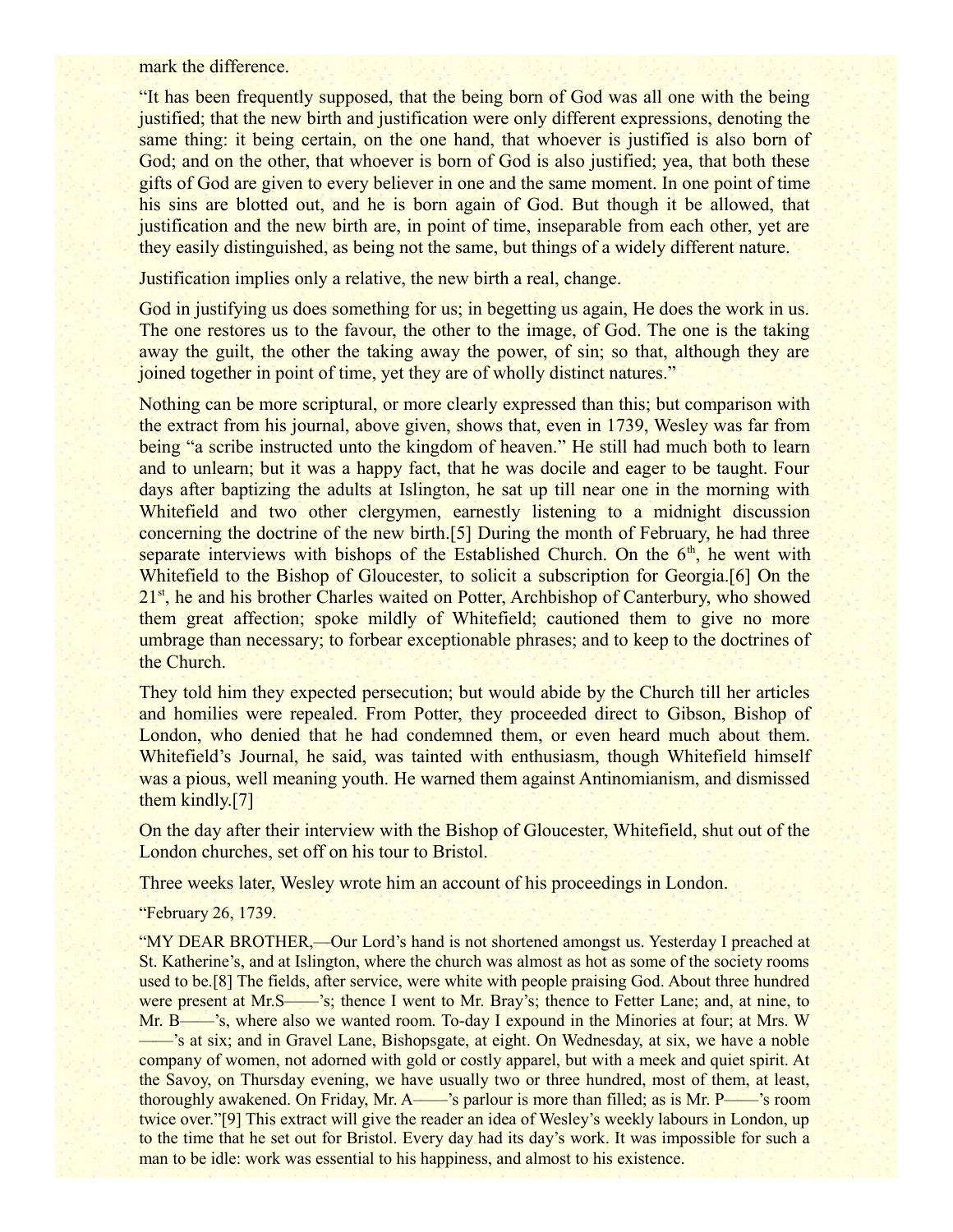Already the people began to have faith in the power of his piety and prayers. The parents of a lunatic besought his intercessions on behalf of their afflicted son, who, for five years past, had been in the habit of beating and tearing himself, putting his hands into the fire, and thrusting pins into his flesh. Wesley and his friends yielded to the request on February 17; and, from that time, the poor creature, though not fully freed from his calamitous affliction, had more rest than he had had for two years before. On the same day, a middle aged, well dressed woman, at a societymeeting in Beech Lane, was seized as with the agonies of death.

For three years, her friends had accounted her mad, and had bled and blistered her accordingly. Wesley prayed with her, and, five days after, she was victoriously delivered, and in a moment was filled with love and joy.[10] Within a fortnight, a third instance, somewhat similar, took place at Oxford, whither Wesley had gone for a brief visit. Hearing of a woman who was most violently opposed to the Methodist revival, he went to her and argued with her. This enraged her more and more. Wesley broke off the dispute, and began to pray. In a few minutes, the woman fell into an extreme agony, both of body and soul; and soon after cried out with the utmost earnestness, "Now" I know I am forgiven for Christ's sake;" and, from that hour, set her face as a flint to declare the faith which before she persecuted.

We have already seen that, at the beginning of the month of March, Wesley made a tour to Oxford, and while there wrote to Whitefield the long letter which has been already given. On his return to London, he received a most urgent request from Whitefield to proceed to Bristol without delay. Wesley hesitated; Charles objected; and the society at Fetter Lane disputed; but, at length, the matter was decided by casting lots. Wesley reached Bristol on March 31, and on April 2 Whitefield left, summing up the results of his first six weeks of out-door preaching thus: "Many sinners have been effectually converted, and all the children of God have been exceedingly comforted. Several thousands of little books have been dispersed among the people; about £200 collected for the orphan house; and many poor families relieved by the bounty of my friend Mr. Seward. And what gives me the greater comfort is the consideration that my dear and honoured friend Mr. Wesley is left behind to confirm those that are awakened; so that I hope, when I return from Georgia, to see many bold soldiers of Jesus Christ."[11]

The next day he wrote to Wesley the following, which is now for the first time given to the public:—

### "April 3, 1739.

"HONOURED SIR,—Yesterday I began to play the madman in Gloucestershire, by preaching on a table in Thornbury Street. Today I have exhorted twice; and by-and-by shall begin a third time; nothing like doing good by the way. Be pleased to go to Kingswood, and forward the good work as much as possible. I desire you would open any letters that come directed for me, and send me a line to Gloucester. I wish you all the success imaginable in your ministry; and I pray God that my Bristol friends may grow in grace under it. Parting from them has struck a little damp upon my joy; but God will quickly revisit,

"Honoured sir, your unworthy loving servant, "GEORGE WHITEFIELD.

"The Rev. Mr. John Wesley, at Mr. Grevil's,

"Wine Street, Bristol."

On the day of Whitefield's departure, at four in the afternoon, Wesley ventured to follow his friend's example, and for the first time in England dared to preach in the open air. His text was appropriate and striking, Isaiah lxi. 1, 2. The place was "a little eminence in a ground adjoining to the city." His feeling was deep. He says: "I could scarce reconcile myself at first to this strange way of preaching in the fields; having been all my life, till very lately, so tenacious of every point relating to decency and order, that I should have thought the saving of souls almost a sin if it had not been done in a church."

Such were the prejudices and the feelings of the man who, for between fifty and sixty years proved himself the greatest out-door preacher that ever lived.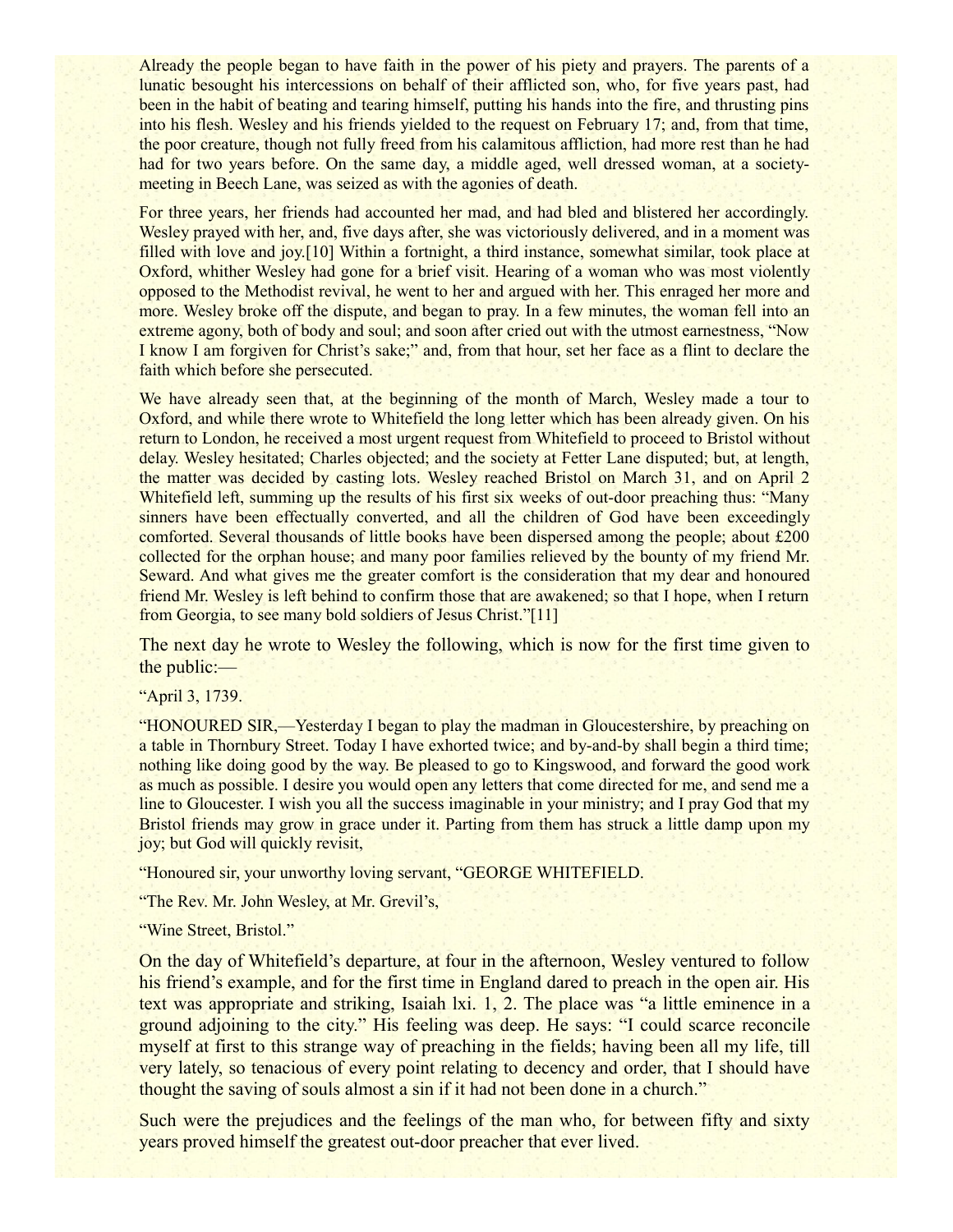With the exception of a brief visit to London in June, September, and November, and of a short tour into Wales and another to Exeter, Wesley spent the whole of his time, from April to the end of 1739, in Bristol and its immediate neighbourhood. Though there are considerable gaps in Wesley's journal, during which we lose sight of his texts and sermons, it is not too much to say that he delivered at least five hundred discourses and expositions in the nine months of which we speak; and it is a noticeable fact that only eight of these were delivered in churches,—six in the church at Clifton, one at Runwick, and one at Exeter. His preaching plan was as follows:—an exposition to one or other of the Bristol societies every night, and preaching every Sunday morning, and every Monday and Saturday afternoon. At Kingswood, including Hannam Mount, Rose Green, and Two Mile Hill, he preached twice every sabbath, and also every alternate Tuesday and Friday. At Baptist Mills, he preached every Friday; at Bath, once a fortnight, on Tuesday; and at Pensford, once a fortnight, on Thursday.

Another point is worth noticing. His chief, almost his only aim, was to explain to the people the plan of scriptural salvation; for, as may easily be seen, almost all his texts have an immediate bearing on this the greatest of all pulpit topics. Saved himself, his whole soul was absorbed in a grand endeavour to expound the truth which, above all other truths, is the means of saving sinners. "The points," he writes, "I chiefly insisted upon were four: first, that orthodoxy, or right opinions, is, at best, but a very slender part of religion, if it can be allowed to be any part at all; that neither does religion consist in negatives, in bare harmlessness of any kind; nor merely in externals, in doing good, or using the means of grace, in works of piety, or of charity: that it is nothing short of, or different from, the mind that was in Christ; the image of God stamped upon the heart; inward righteousness, attended with the peace of God and joy in the Holy Ghost.

Secondly, that the only way to this religion is repentance towards God, and faith in our Lord Jesus Christ. Thirdly, that by this faith, he that worketh not, but believeth on Him that justifieth the ungodly, is justified freely by His grace through the redemption which is in Christ Jesus. And, lastly, that being justified by faith, we taste of the heaven to which we are going; we are holy and happy; we tread down sin and fear, and sit in heavenly places with Christ Jesus."[12]

He further tells us that the reasons which induced him to begin preaching in the open air were—1. That he was forbidden, as by a general consent, though not by any judicial sentence, to preach in any church. 2. That the rooms in which he preached could not contain a tenth part of the people that were earnest to hear. Hence, he adds, he determined to do in England what he had often done in a warmer climate, namely, when the house would not contain the congregation, to preach in the open air; and never had he seen a more awful sight than when, on Rose Green, or the top of Hannam Mount, some thousands of people were calmly joined together in solemn waiting upon God. He had no desire or design to preach in the open air till he was forbidden to preach in churches. It was no matter of choice, neither of premeditation. Field preaching was a sudden expedient, a thing submitted to rather than chosen; and submitted to, because he thought preaching even thus better than not preaching at all; first, in regard to his own soul, because a dispensation of the gospel being committed to him, he did not dare not to preach the gospel; and secondly, in regard to the souls of others, whom he everywhere saw seeking death in the error of their life.<sup>[13]</sup>

Some of his friends urged him to settle in college, or to accept a cure of souls: to whom he replied:—

"I have no business at college, having now no office and no pupils; and it will be time enough to consider whether I ought to accept a cure of souls when one is offered to me. On scriptural grounds, I do not think it hard to justify what I am doing. God, in Scripture, commands me,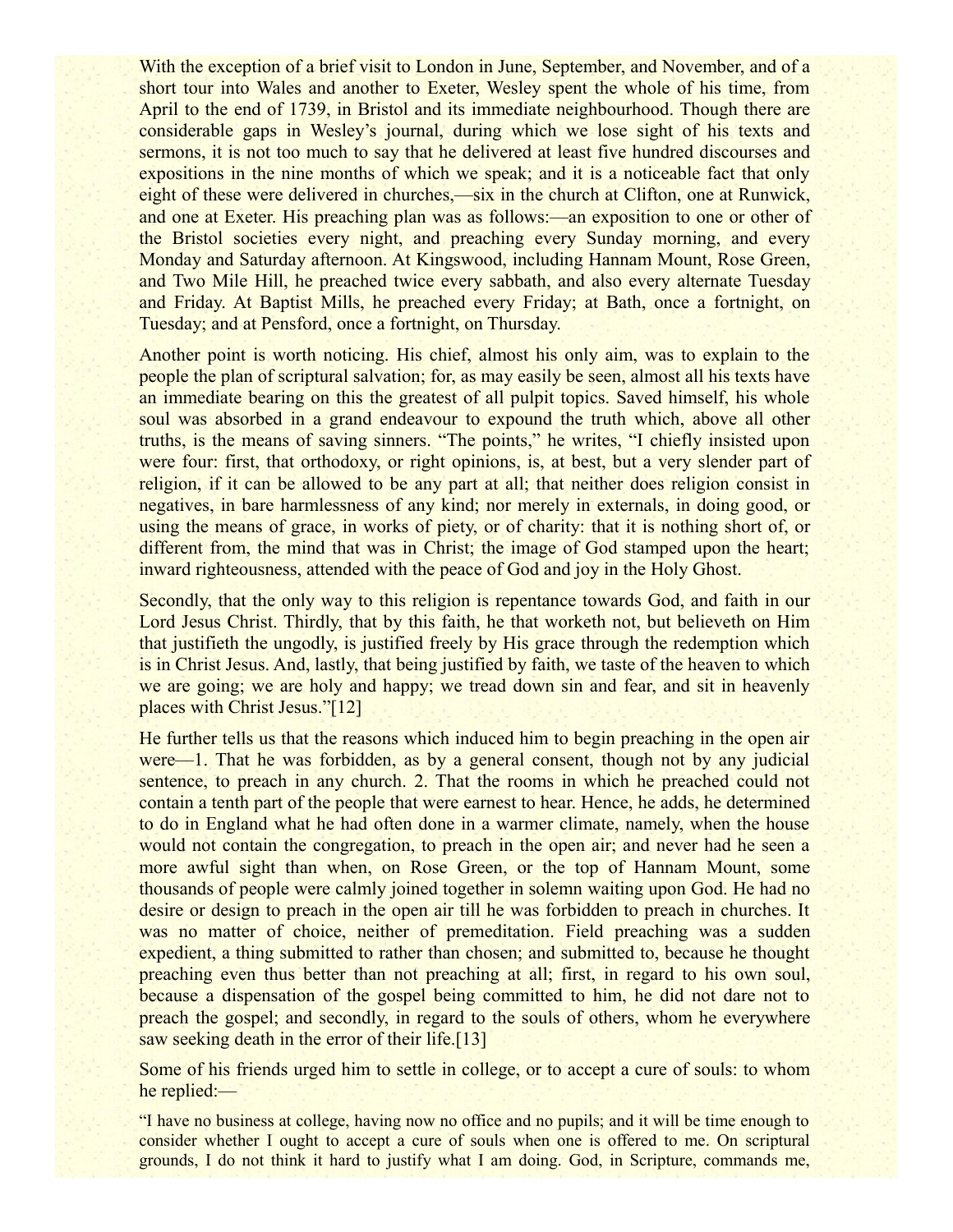according to my power, to instruct the ignorant, reform the wicked, confirm the virtuous. Man forbids me to do this in another's parish; that is, in effect, not to do it at all, seeing I have now no parish of my own, nor probably ever shall. Whom then shall I hear? God or man? If it be just to obey man rather than God, judge ye. I look upon all the world as my parish; thus far I mean, that, in whatever part of it I am, I judge it meet, right, and my bounden duty to declare unto all that are willing to hear, the glad tidings of salvation."

Such was the position taken by Wesley and his friends. Their chief, their only business was to save souls. For this they had a world-wide commission. Nothing short of this could satisfy the yearnings of their nature. Unlike the old Puritans and others, they had no attacks to make on the despotic measures of the court and Church. "In their bosoms there was no rankling grudge against authorities; there was no particle of that venom which, wherever it lodges, infects and paralyses the religious affections."[14] Their sole quarrel was, not with church or state authorities, but with sin and Satan; and their sole object was, not to make proselytes, but to save sinners.

Their congregations, says James Hutton, "were composed of every description of persons, who, without the slightest attempt at order, assembled, crying 'Hurrah!' with one breath, and with the next bellowing and bursting into tears on account of their sins; some poking each other's ribs, and others shouting 'Hallelujah.' It was a jumble of extremes of good and evil; and so distracted alike were both preachers and hearers, that it was enough to make one cry to God for His interference. Here thieves, prostitutes, fools, people of every class, several men of distinction, a few of the learned, merchants, and numbers of poor people who had never entered a place of worship, assembled in crowds and became godly."[15] Of course, persecution followed. "We continued," says Wesley, "to call sinners to repentance in London, Bristol, Bath, and a few other places; but it was not without violent opposition, both from high and low, learned and unlearned. Not only all manner of evil was spoken of us, both in private and public, but the beasts of the people were stirred up almost in all places to knock these mad dogs on the head at once. And when complaint was made of their savage, brutal violence, no magistrate would do us justice."[16]

The following may be taken as specimens of the opposition met with in 1739. On one occasion, Wesley had obtained permission to preach in Pensford church; but, just as he was setting out, he received a letter, saying that the minister had been informed that he was mad, and that, therefore, the permission was withdrawn. Not being allowed to occupy the church, Wesley took his stand in the open air; but in the midst of prayer, two men, hired for the purpose, began to sing ballads, which obliged Wesley and his friends to begin to sing a psalm, so as to drown one noise by another.

Another incident must be given. Bath, at that period, was perhaps the most fashionable city in England; and the most renowned man in Bath was Richard, commonly called "Beau," Nash. This accomplished rake, now sixty-five years old, was the son of a glass manufacturer in Wales, and was expelled from Jesus College, Oxford, for his intrigues and wild adventures. At the age of thirty, he was without a fortune, and without talents for acquiring one; and hence, to the end of life, became a gamester.

The visit of Queen Anne to Bath, in 1703, had made the city the favourite resort of people of distinction, and, ever after, the amusements of the place were put under the direction of a master of the ceremonies, this sovereignty of the city being decreed to Nash by all ranks of residents and visitors. King of Bath, he had rules posted in the pump-room, from which even royalty itself was not allowed to deviate. He prescribed the dresses in which ladies and gentlemen were to appear at balls, and imperatively fixed the number of dances to be danced. He himself wore a monstrously large white hat, and usually travelled in a post chaise, drawn by six grey horses, honoured with outriders, footmen,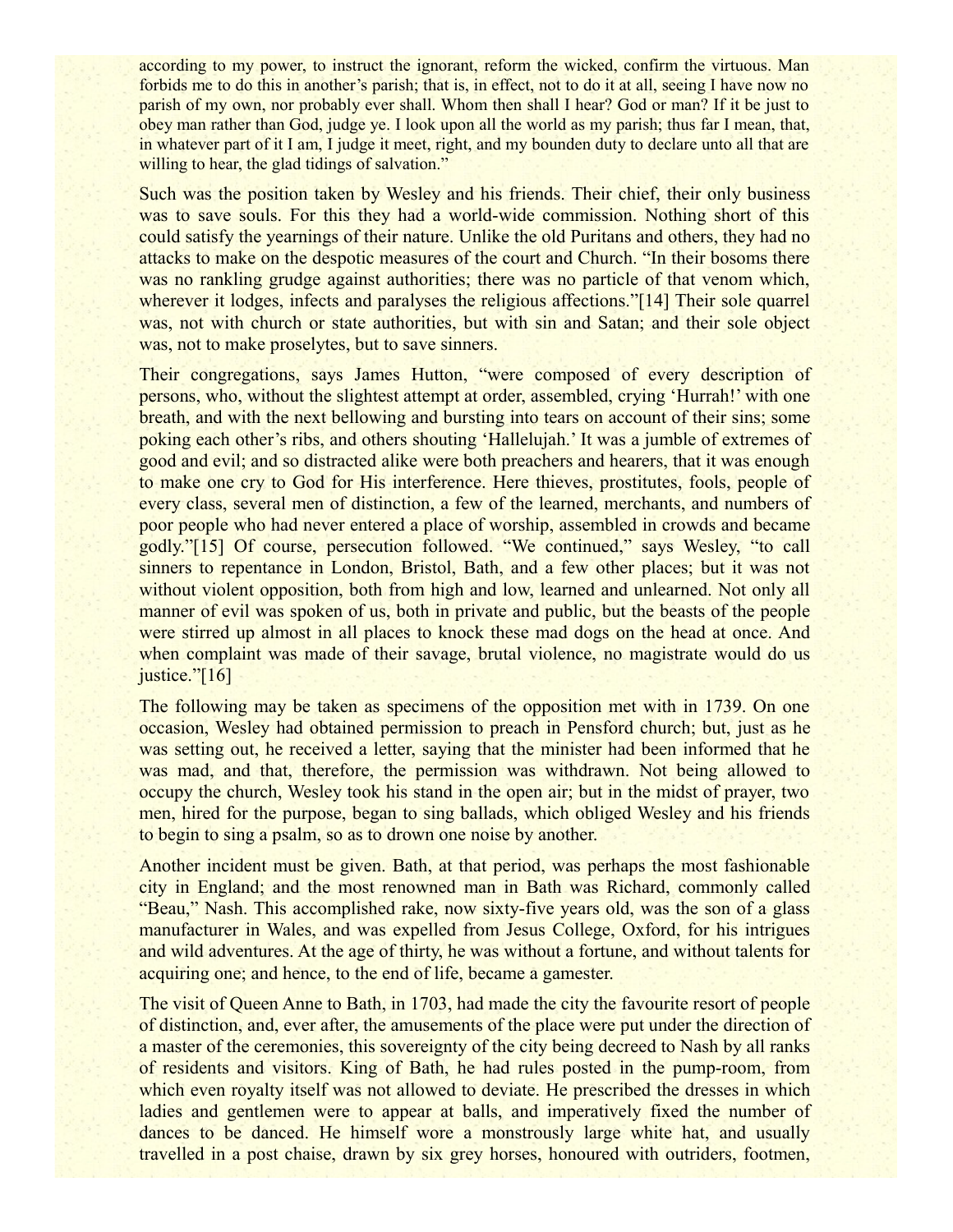French horns, and every other appendage of a pretentious coxcomb. He lived by gambling, and scattered money with as much indifference as he won it. The city of which he was the dandy king was full of fashionable rogues. "Nothing," says the Weekly Miscellany of that period, "nothing was to be seen in it but play and the preparations for it. Persons of all characters, distinctions, and denominations sat down to cards from morning till night, and from night till morning; and those who disagreed in everything else agreed in this.

On visiting Bath, Wesley was told that Nash meant to interfere, and was entreated not to attempt to preach. Wesley, however, was not the man to yield to a swaggering rake. He had gone to preach, and preach he would, and did; the threatenings of Nash having made his congregation much larger than was expected. Besides the poor, he had many of the rich and great. Soon after Wesley began his sermon, the "Beau," in his immense white hat, appeared, and asked by what authority he dared to do what he was doing now. Wesley replied, "By the authority of Jesus Christ, conveyed to me by him who is now Archbishop of Canterbury, when he laid his hands upon me, and said, 'Take thou authority to preach the gospel.'" "But this," said Nash, "is a conventicle, and contrary to act of parliament." "No," answered Wesley, "conventicles are seditious meetings; but here is no sedition: therefore, it is not contrary to act of parliament." "I say it is," cried the man of Bath; "and, besides, your preaching frightens people out of their wits." "Sir," said Wesley, "did you ever hear me preach?" "No." "How then can you judge of what you never heard?" "I judge," he answered, "by common report." "Common report," replied Wesley, "is not enough. Give me leave to ask you, sir, is not your name Nash?" "It is," he said. "Sir," retorted Wesley, "I dare not judge of you by common report." The master of ceremonies was worsted, and, after a pause, simply asked what the people wanted; upon which an old woman begged Wesley to allow her to answer him, and, amid her taunts, the resplendent king of the pump-room sneaked away.

No wonder that the Methodists were opposed. Their preaching, their doctrine, and their whole behaviour were novel. "Being convinced," writes Wesley, "of that important truth, which is the foundation of all real religion, that 'by grace we are saved through faith,' we immediately began declaring it to others. Indeed, we could hardly speak of anything else, either in public or private. It shone upon our minds with so strong a light, that it was our constant theme. It was our daily subject, both in verse and prose; and we vehemently defended it against all mankind. But, in doing this, we were assaulted and abused on every side, We were everywhere represented as mad dogs, and treated accordingly. We were stoned in the streets, and several times narrowly escaped with our lives. In sermons, newspapers, and pamphlets of all kinds, we were painted as unheard of monsters. But this moved us not; we went on testifying salvation by faith both to small and great, and not counting our lives dear unto ourselves, so we might finish our course with joy."[17]

Wesley here mentions the attacks made upon them by the press. The following are specimens:—

The Scots Magazine, for 1739, remarks that "Whitefield and the two Wesleys offend against the rules of the Christian church, by preaching in opposition to the opinions and instructions of the bishops." "The Wesleys," continues this Scottish censor, "are more guilty than Whitefield, because they are men of more learning, better judgment, and cooler heads. Let them go over to their proper companies, their favourites, the Dissenters, and utter their extemporary effusions in a conventicle; but not be suffered in our churches hypocritically to use our forms, which they despise. Let them carry their spirit of delusion among their brethren, the Quakers. Let them preach up their election and reprobation doctrines among the Calvinists; and their solifidian tenets among the Antinomians.

Let not such bold movers of sedition, and ringleaders of the rabble, to the disgrace of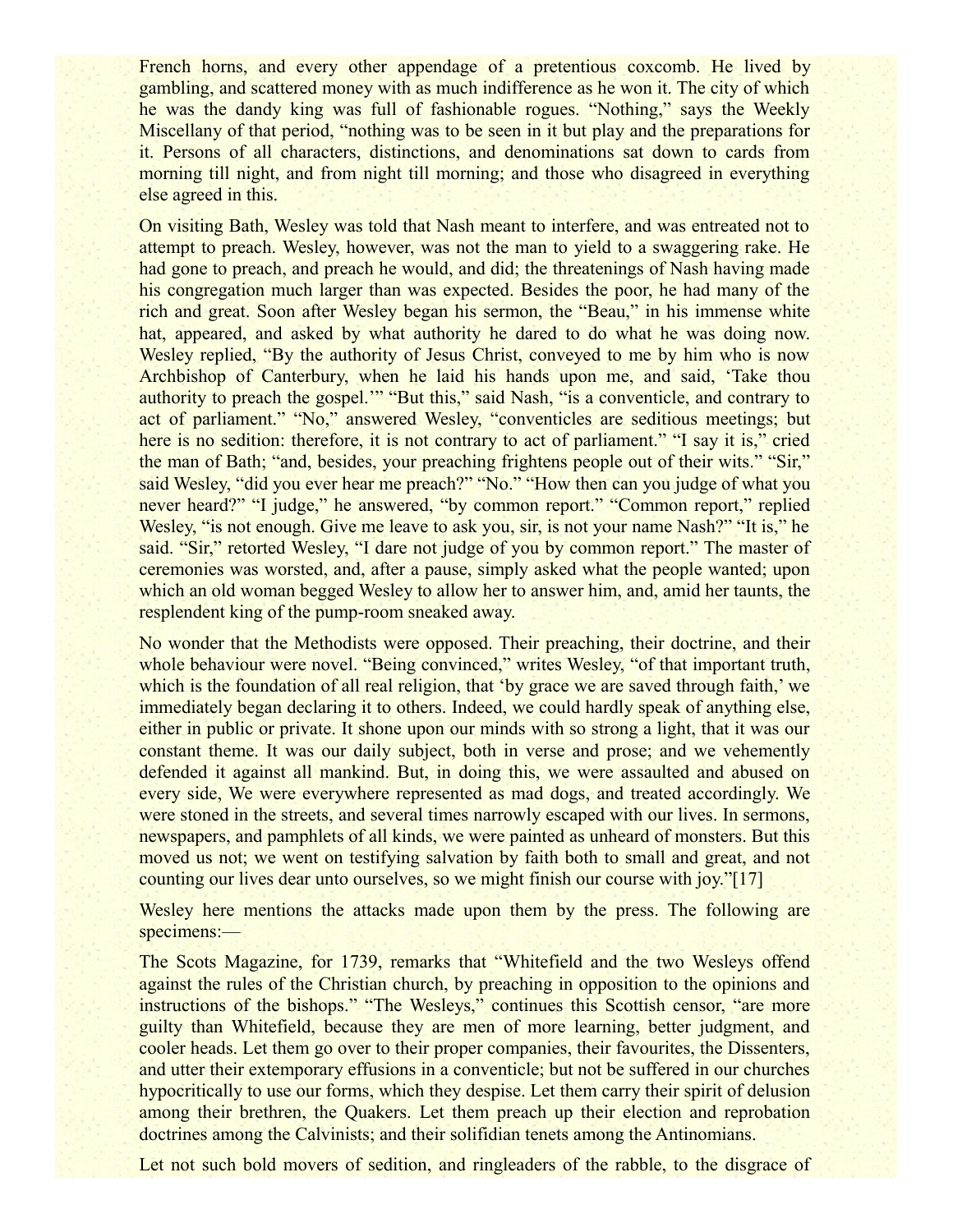their order, be regularly admitted into those pulpits which they have taken with multitude and with tumult, or, as ignominiously, by stealth."

The clergy also began to bestir themselves. On Trinity Sunday, a sermon on regeneration was preached in the parish churches of Greenwich, and of St. Peter the Poor, London, by the Rev. Ralph Skerret, D.D., chaplain to the Earl of Grantham. The sermon, in 8vo, thirty-six pages, was published; but is scarcely worth noticing. The Methodists, however, are spoken of as "restless deceivers of the people, who make it their daily business to fill the heads of the ignorant and unwary with wild, perplexive notions."

Another sermon, preached before the university of Oxford, on August 5, by the Rev. John Wilder, M.A., rector of St. Aldate's, on "The Trial of the Spirits," brands the Methodists as "deceivers," "babblers," "insolent pretenders," "men of capricious humours, spiritual sleight, and canting craftiness," "novices in divinity," casting "indecent, false, and unchristian reflections on the clergy," "newfangled teachers, setting up their own fantastic conceits, in opposition to the authority of God, and so bigoted to their wild opinions, and so puffed up with pride and vanity at the success of their enthusiastic labours, that they all appear fully disposed to maintain and defend their cause by more than spiritual weapons, or to die martyrs for it."

On the  $14<sup>th</sup>$  of October, the Rev. Charles Wheatley, M.A., vicar of Furneux Pelham, Herts, preached in St. Paul's Cathedral, London, a sermon against the "new enthusiasts," on "St. John's test of knowing Christ, and being born of Him." The sermon, with notes, was published, in 8vo, thirty-one pages, but was not calculated to augment the fame of the honest and zealous churchman, who had already given to the public two important ritualistic works, entitled, "A Rational Illustration of the Book of Common Prayer," and "An Historical Vindication of the Fiftyfifth Canon." Mr. Wheatley is less abusive than Mr. Wilder; but yet he thinks it right to describe the Methodists as "rapturous enthusiasts, preaching up unaccountable sensations, violent emotions, and sudden changes;" and likewise "assuming to themselves, upon all occasions, the peculiar language of the Holy Ghost; equalling themselves to prophets and apostles; boasting of immediate inspirations; and laying a blasphemous claim to greater miracles than were ever wrought even by Christ Himself."

Another opponent, in 1739, was Henry Stebbing, a doctor of divinity, a royal chaplain, and preacher to the Honourable Society of Gray's Inn.

This gentleman published "A Caution against Religious Delusion," in the shape of "a sermon on the New Birth: occasioned by the pretensions of the Methodists." In this comparatively temperate production, the Methodists are charged with "vain and confident boastings, and with rash uncharitable censures;" with "gathering tumultuous assemblies to the disturbance of the public peace, and with setting at nought all authority and rule;" with "intruding into other men's labours, and with encouraging abstinence, prayer, and other religious exercises, to the neglect of the duties of our station." It is admitted that, when there are "so many combinations for vice," "religious societies for praying, reading (if not expounding) the Scriptures, and singing psalms may be of use for the encouragement of virtue;" but the danger is lest the laymen, who were heads or leaders of these societies, should "grow opinionated of themselves and fond of their own gifts, and should run into wild fancies until the pale of the Church is too strait for them." Before the end of the year 1739, Stebbing's sermon reached a sixth edition.

Another antagonist, more violent than Stebbing, was Joseph Trapp, D.D., who published, in 1739, a pamphlet of sixty-nine pages, entitled,

"The Nature, Folly, Sin, and Danger of being Righteous over-much; with a particular view to the Doctrines and Practices of certain Modern Enthusiasts Being the substance of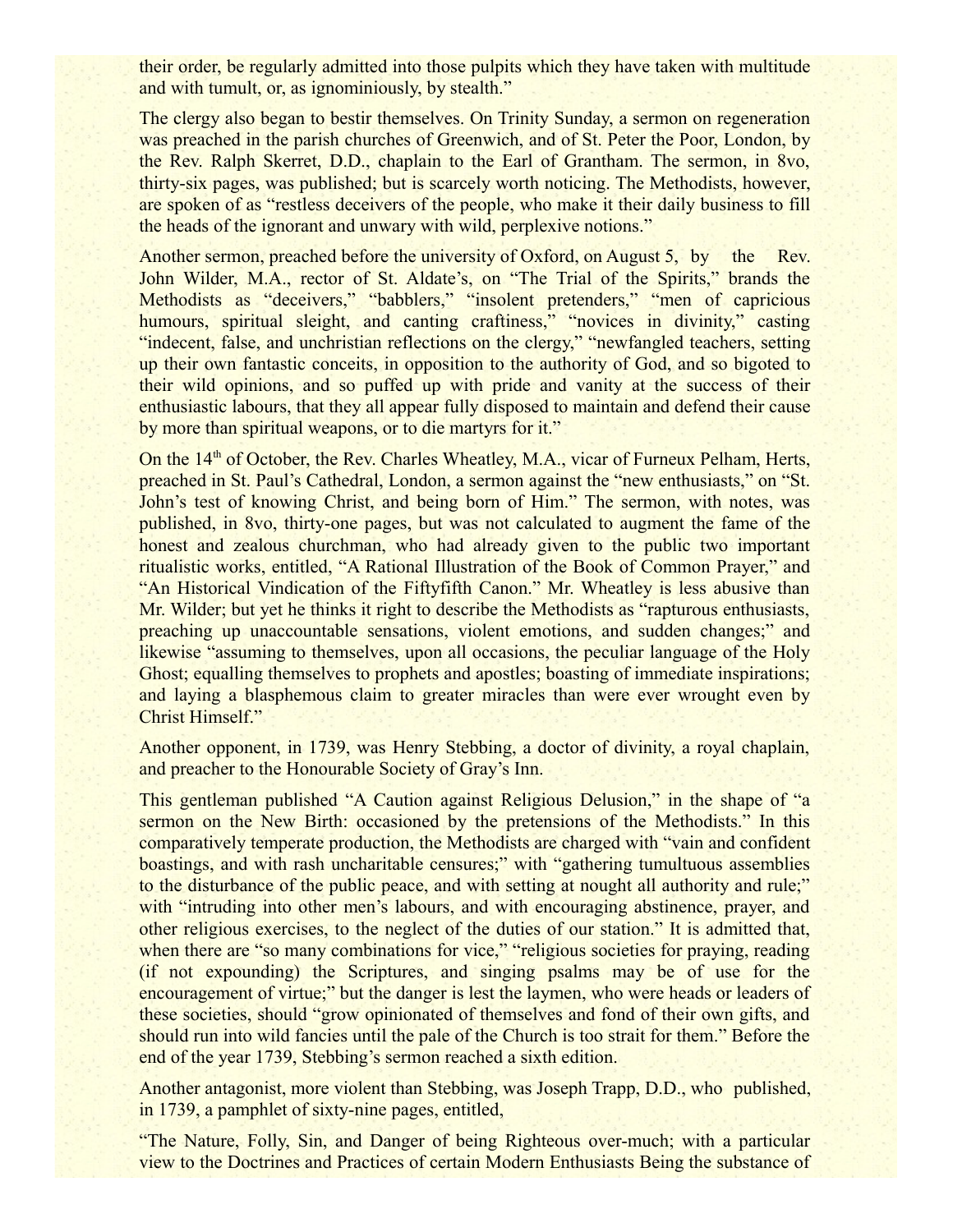four discourses lately preached in the parish churches of Christ Church and St. Lawrence Jewry, London; and St. Martin's in the Fields, Westminster. By Joseph Trapp, D.D." In this notable production, it is stated that, "for laymen to officiate in reading prayers to any assembly, except their own families, is an encroachment upon the office of those who are ordained to holy functions; and for them to expound or interpret Scripture is neither laudable nor justifiable, but tends to the confirmation, not the removal, of ignorance." For "a raw novice, though in holy orders" (like Whitefield), "to take upon him, at his first setting out, to be a teacher, not only of all the laity, in all parts of the kingdom, but of the teachers themselves, the learned clergy, many of them learned before he was born, is an outrage upon common decency and common sense; the height of presumption, confidence, and self-sufficiency; so ridiculous as to create the greatest laughter, were it not so deplorable and detestable as to create the greatest grief and abhorrence; especially when vast multitudes are so sottish and wicked as, in a tumultuous manner, to run madding after him." Trapp insinuates that the Methodists "teach such absurd doctrines, and second them with such absurd practices, as to give countenance to the lewd and debauched, the irreligious and profane. In their own imagination, their errors are the height of wisdom, and their vices the most perfect virtues.

They think themselves the greatest saints, when, in truth, they are under strong delusion, in the bond of iniquity, and in the gall of bitterness. They have set the nearest and dearest relations at variance; disturbed the quiet of families; and thrown whole neighbourhoods and parishes into confusion. They were half-dissenters in the Church, and more dangerous to the Church, than those who were total dissenters from it." "Methodism was nothing but a revival of the old fanaticism of the last century; when all manner of madness was practised, and all manner of villainy committed in the name of Christ." Its disciples, "like Solomon's madman, cast firebrands, arrows, and death; and send to hell (only because they are not of their own frantic persuasion) millions of Christians much better than themselves."

The author proceeds:—"For a clergyman of the Church of England to pray and preach in the fields, in the country, or in the streets of the city, is perfectly new, a fresh honour to the blessed age in which we have the happiness to live. I am ashamed to speak upon a subject, which is a reproach not only to our Church and country, but to human nature itself.

Can it promote the Christian religion to turn it into riot, tumult, and confusion? To make it ridiculous and contemptible, and expose it to the scorn and scoffs of infidels and atheists? To the prevalence of immorality and profane-ness, infidelity and atheism, is now added the pest of enthusiasm. Our prospect is very sad and melancholy. Go not after these impostors and seducers; but shun them as you would the plague." Such are fair specimens of the four fiery sermons preached by Dr. Trapp. Hypocrites, enthusiasts, novelists, ignes fatui, and glaring meteors are the best names which this reverend divine could find for the poor, peaceable, and persecuted Methodists.<sup>[18]</sup>

Another clerical adversary was "Tristam Land, M.A., late Fellow of Clare Hall, in Cambridge, Curate of St. James, Garlickhith; and Lecturer of the united parishes of St. Anthony and St. John Baptist." His sixpenny pamphlet of thirty pages was entitled, "A Letter to the Rev. Mr. Whitefield, with a Letter addressed to the Religious Societies." Whitefield is attacked for teaching the doctrine, that many are baptized without being born again; whereas Tristam Land insists that, according to the teachings of the Church of England, "all infants, at the time they are baptized, are sanctified with the Holy Ghost; and that, though they may afterwards depart from the grace given, and fall into sin, they are not to be commanded to be baptized or born again a second time; for to be born more than once, in a spiritual sense, is just as impossible as to be born twice in a natural. All that can be done in this matter is to use the several means of grace; or, in one word, as the Scripture expresses it, they must be renewed again by repentance."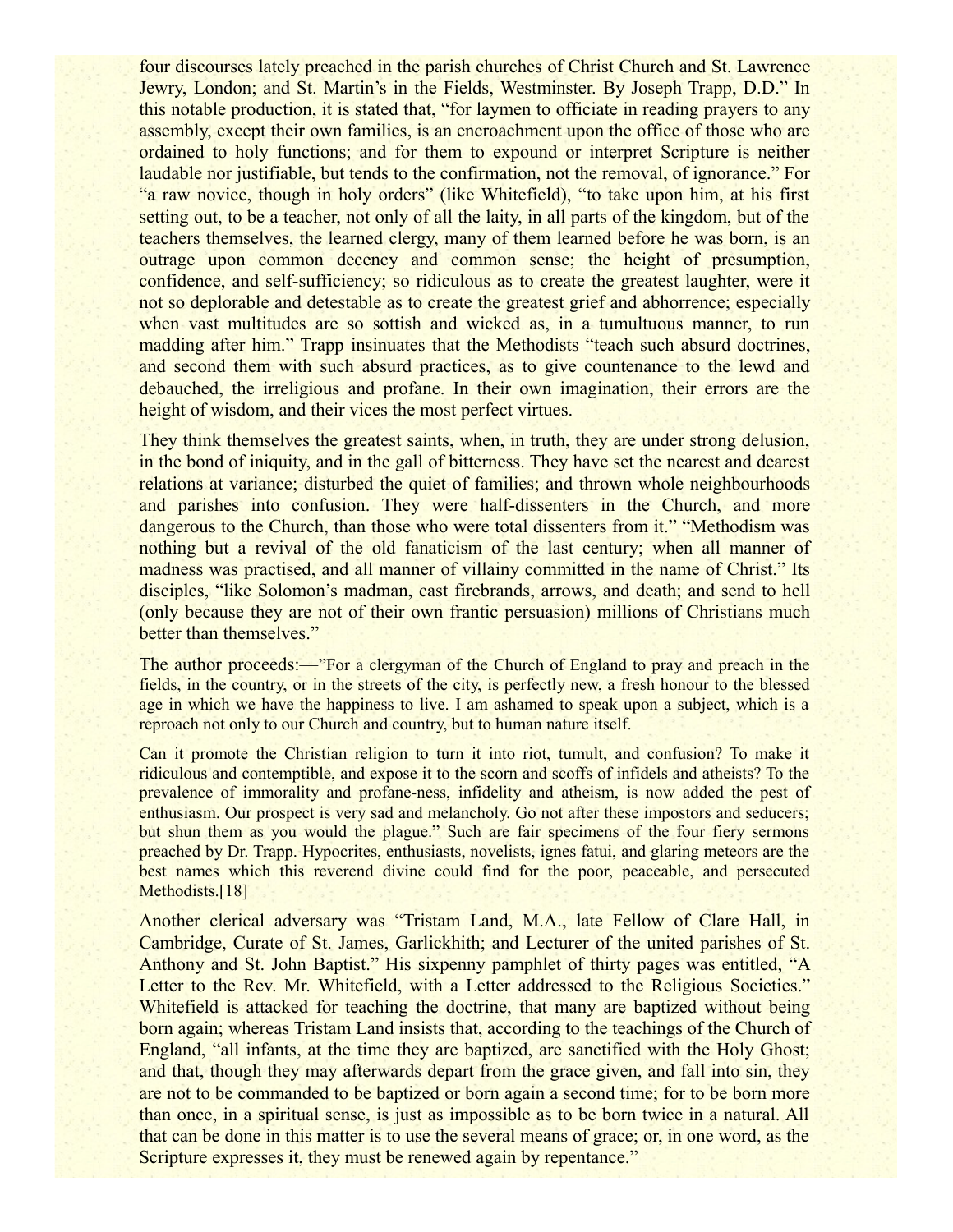This reverend gentleman then proceeds to describe the Methodists as "young quacks in divinity, running about the city, and taking great pains to distract the common people, and to break the peace and unity of the Church. They are like vain persons, who think themselves handsome, and are apt to despise others; for looking upon themselves as exquisite pictures of holiness and as patterns of piety, they represent us (the clergy) as dumb dogs, profane, and carnally minded. They talk much of the pangs of the new birth, their inward feelings, experiences, and spiritual miracles; but their faith is an ill grounded assurance, their hope an unwarrantable presumption, and their charity a censoriousness and a contempt of their brethren of different sentiments to themselves." Good old Dr. Byrom, in a letter dated February 8, 1739, says, "The book against Mr. Whitefield by Mr. Land is thought a weak piece."[19] No wonder.

Besides these, there was published "An Expostulatory Letter to the Rev. Mr. Whitefield;" also an octavo pamphlet of forty pages, entitled, "Observations and Remarks on Mr. Seagrave's conduct and writings, in which his answer to the Rev. Dr. Trapp's four sermons is more particularly considered." In this latter production, it is asserted that Whitefield sinks the house of God into a playhouse, and turns religion to a farce; that prostitutes swarm at his meetings, and there make merchandise as at a country fair; that his congregations are such as crowd to a Smithfield show; and that Whitefield himself is an enthusiast, a blasphemer, and a wavering, wandering preacher of no establishment, but nearly attached to the Dissenting communion, and blending his sermons with a spice both of the Papist and Mahommedan.

In a "Faithful Narrative" of Whitefield's life and character, it is stated that numberless lies and false reports have been raised in London to vilify his character, and to stigmatise his followers; and he was now branded as a mercenary knave. It was also reported that, in Georgia, he had been imprisoned and personally chastised for making the people mad with enthusiasm.

An "Expostulatory Letter" to Whitefield, "and the rest of his brethren, the Methodists of the Church of England," octavo, forty pages, and signed "E.B.," charges them with departing from the rubric in sprinkling children at baptism, thus prostituting a holy ordinance, and substituting an insignificant, unavailing thing, neither worthy of God, nor beneficial to men. It also urges them to be dipped themselves, and thus become exemplars to others.

Besides all these, an attack was made by a young man of eight-andtwenty, curate of All Saints', Bristol, the Rev. Josiah Tucker, afterwards a doctor of divinity, and Dean of Gloucester. In a Letter, dated June 14, 1739, he accuses Whitefield of propagating "blasphemous and enthusiastic notions, which struck at the root of all religion, and made it the jest of those who sat in the seat of the scornful." Wesley replied to this, and concludes by advising Tucker not to meddle with controversy, for his talents were not equal to its management. It would only entangle and bewilder him more and more. Besides, there was no pleasure in answering a man whose head was not adapted to the right directing of disputes.[20]

The next onslaught was more authoritative and serious. On August 1, 1739, Edmund Gibson, Bishop of London, published his "Pastoral Letter," of fifty-five pages, "to the People of his Diocese; especially those of the two great cities of London and Westminster: by way of Caution against Lukewarmness on one hand, and Enthusiasm on the other." Two thirds of this prelatical pamphlet are on enthusiasm, and are levelled against the Methodists. Numerous extracts are given from Whitefield's Journal, to show —1. That these enthusiasts claim to have extraordinary communications with God, and more than ordinary assurances of a special presence with them. 2. That they have a special and immediate mission from God. 3. That they think and act under the immediate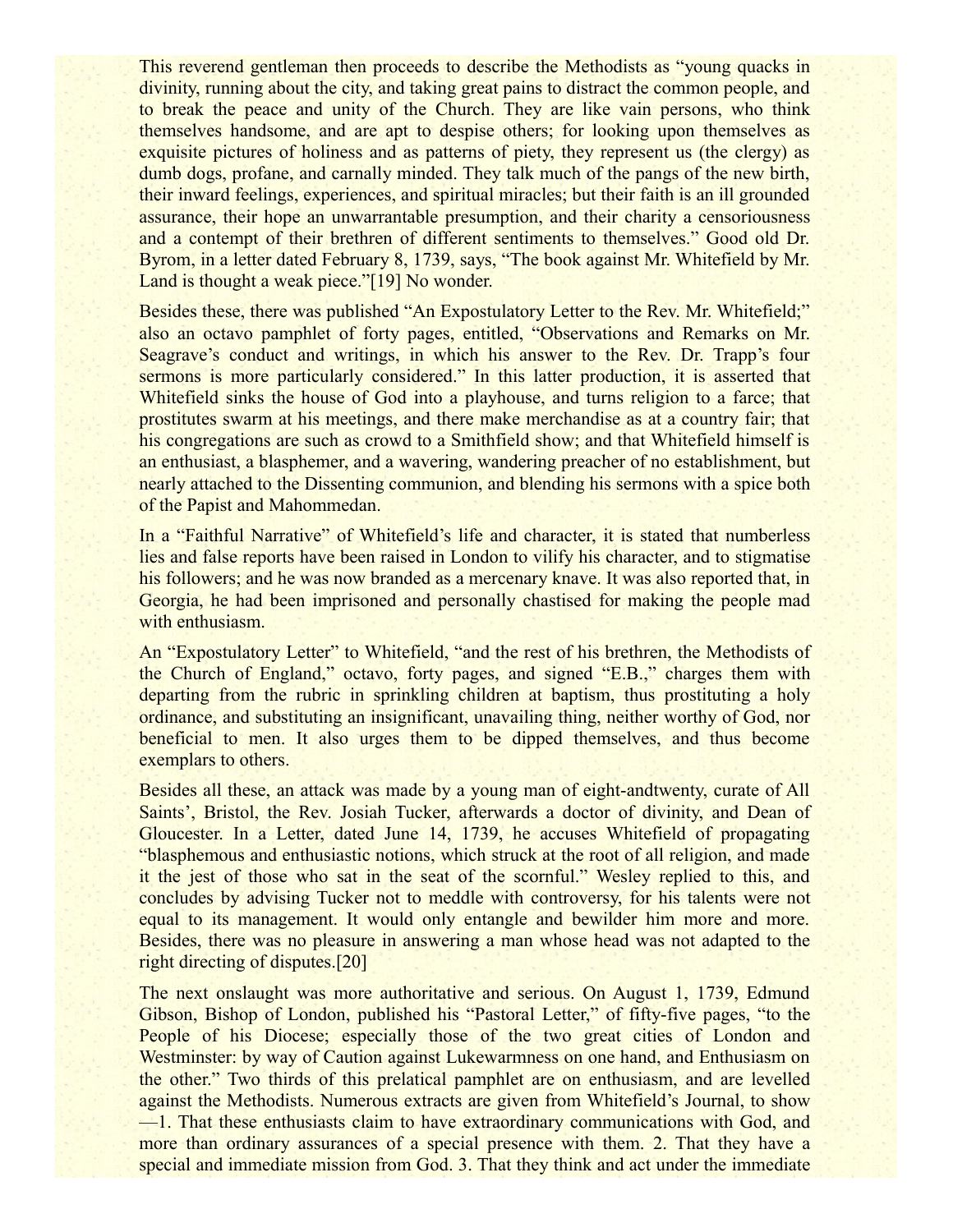guidance of a Divine inspiration. 4. That they speak of their preaching and expounding, and the effects of them, as the sole work of a Divine power. 5. That they boast, of sudden and surprising effects as wrought by the Holy Ghost in consequence of their preaching. 6. That they claim the spirit of prophecy. 7. That they speak of themselves in the language, and under the character, of apostles of Christ, and even of Christ Himself. 8. That they profess to plant and propagate a new gospel, as unknown to the generality of ministers and people, in a Christian country. 9. That they endeavour to justify their own extraordinary methods of teaching, by casting unworthy reflections upon the parochial clergy, as deficient in the discharge of their duty, and not instructing their people in the true doctrines of Christianity.

Thirteen days after the "Pastoral Letter" was published, Whitefield wrote an answer to it, and, in a firm but quiet and respectful way, replied to all the bishop's allegations. He concludes by charging Gibson with propagating a new gospel, because he asserts, that "good works are a necessary condition of our being justified in the sight of God." He maintains that faith is the only necessary condition, and that good works are the necessary fruit and consequence. "This," he writes, "is the doctrine of Jesus Christ; this is the doctrine of the Church of England; and it is, because the generality of the clergy of the Church of England do not preach this doctrine, that I am resolved, God being my helper, to continue instant in season and out of season, to declare it unto all men, let the consequences, as to my own private person, be what they will." If the bishop really believed his accusations to be true, his pastoral is a model of meek writing. On the other hand, Whitefield's answer is one of the smartest productions of his pen; its pith and point somewhat reminding us of the terseness which characterized his friend Wesley.

While Whitefield was skirmishing with the Bishop of London, Wesley was having a brush with the Bishop of Bristol. First they discussed the subject of faith as the only necessary condition of a sinner's justification before God. Then his lordship charged the Methodists with "a horrid thing, a very horrid thing," namely, "pretending to extraordinary revelations and gifts of the Holy Ghost." The conversation concluded thus:

*Bishop.* "I hear you administer the sacrament in your societies." Wesley. "My lord, I never did yet; and I believe I never shall." Bishop. "I hear too, that many people fall into fits in your societies, and that you pray over them."

*Wesley.* "I do so, my lord, when any show, by strong cries and tears, that their soul is in deep anguish; and our prayer is often heard." Bishop. "Very extraordinary indeed! Well, sir, since you ask my advice, I will give it freely. You have no business here; you are not commissioned to preach in this diocese. Therefore, I advise you to go hence."

*Wesley.* "My lord, my business on earth is, to do what good I can.

Wherever, therefore, I think I can do most good, there must I stay, so long as I think so. At present, I think I can do most good here; therefore, here I stay. Being ordained a priest, by the commission I then received, I am a priest of the church universal; and being ordained as fellow of a college, I was not limited to any particular cure, but have an indeterminate commission to preach the word of God in any part of the Church of England. I conceive not, therefore, that in preaching here by this commission I break any human law. When I am convinced I do, then it will be time to ask, shall I obey God or man? But if I should be convinced in the meanwhile that I could advance the glory of God and the salvation of souls, in any other place more than in Bristol, in that hour, by God's help, I will go hence; which till then I may not do."[21] About the same time, a pamphlet of ninety-six pages was published, entitled, "The Life of the Rev. Mr. George Whitefield, by an Impartial Hand." Impartiality is pretended, but hostility is seen. The object of the Life is evidently to make the subject of it a mark for the shafts of ridicule.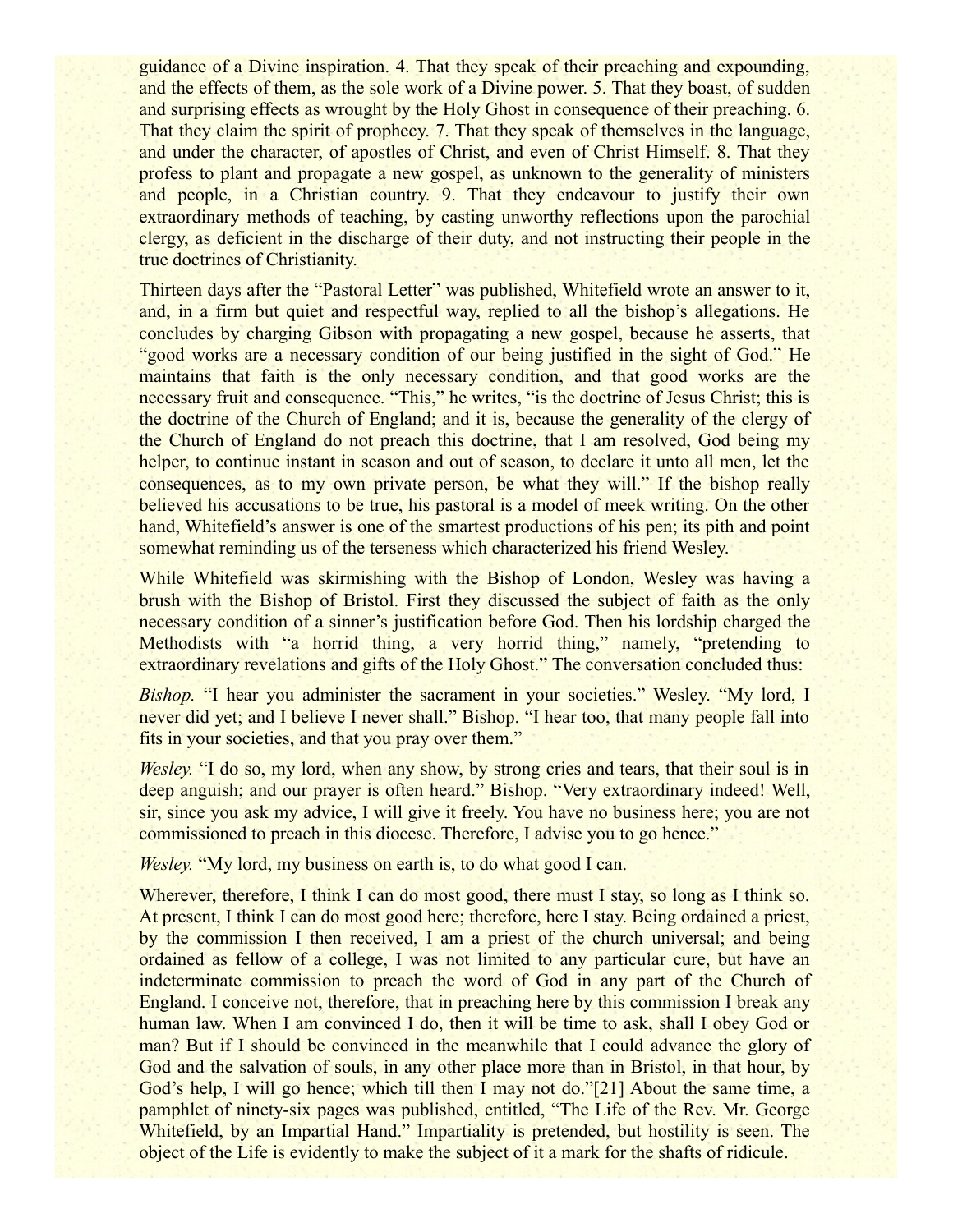Accounts are given of the fracas in St. Margaret's church, Westminster, on Sunday, February 4. There is also "a method of confession drawn up for the use of the women Methodists," professedly taken from the original in Whitefield's or Wesley's own handwriting, and with which, it is alleged, the Deists are delighted. Among other questions, to be asked, as often as occasion required, were the following: "Are you in love? Whom do you love just now, better than any other person in the world? Is not the person an idol? Does any court you? How do you like him? How do you feel yourself when he comes, when he stays, and when he goes away?" A full account is, likewise, furnished of Joseph Periam, a young clerk to an attorney, who had been converted, partly by reading Whitefield's sermons on the new birth, and whom his friends had put into a madhouse—(1) Because he fasted for near a fortnight. (2) Because he prayed so as to be heard several storeys high. (3) Because he had sold his clothes and given the money to the poor. The Methodists are further charged with attempting to take away the liberty of the press; Wesley is accused of placing his converts, when delivered from their violent agitations and distortions, on an eminence, for others to behold them; and Whitefield is charged with saying, that he could produce two cobblers in Bristol, that knew more of true Christianity than all the clergy in the city put together.

His Journals are designated rhapsodies and repetitions of spiritual pride, vanity and nonsense; he is accused of wilful and notorious falsehood, and of taking pleasure in being abusive and scurrilous.

All this breathes fury; but the following taken from the Weekly Miscellany of July 21, 1739, surpasses it. The Methodist preacher stands on an eminence with admiring and subscribing crowds about him. He is young, which is good; looks innocent, which is better; and has no human learning which is best of all. He spreads his hands and opens his lip; as wide as possible. He talks of a sensible new birth; good women around him come to his assistance; he dilates himself; cries out; the hill swells into a mountain; and parturiunt montes, nascitur ridiculus mus. Then there is a chorus of ten thousand sighs and groans, deepened with the blowing of bassoons and horns. The Methodists are mad enthusiasts who teach, for dictates of the Holy Spirit, seditions, heresies, and contempt of the ordinances of God and man. They are buffoons in religion, and mountebanks in theology; creatures who disclaim sense and are below argument; visionary antics in gowns and cassocks; so buffeted by the devil as to be qualified to be confessors to the whole island; composing sermons as fast as they can write, and speaking faster than they think; and forming societies of females, who are to confess their love affairs one to another, and to take care that there shall be a supply of new Methodists for future generations.

In the same year, appeared a pamphlet, of twenty-eight pages, entitled "The Methodists; an Humorous, Burlesque Poem, addressed to the Rev. Mr. Whitefield and his followers." The frontispiece represents the great preacher addressing an immense crowd on Kennington Common, while, on the outskirts of the congregation, are coaches of all descriptions, and a gibbet on which three condemned felons are hanging. Describing the Methodists, the poem says:—

"By rule they eat, by rule they drink, Do all things else by rule, but think— Accuse their priests of loose behaviour,— To get more in the laymen's favour; Method alone must guide 'em all, Whence Methodists themselves they call."

After this, the devil is represented as making a tour from Rome to Oxford, in the course of which he stole the bigoted madness of a Turk, and the wit of a modern atheist, both of which he drenched, dull and deep, in a literary Dutchman's brain, and then, making them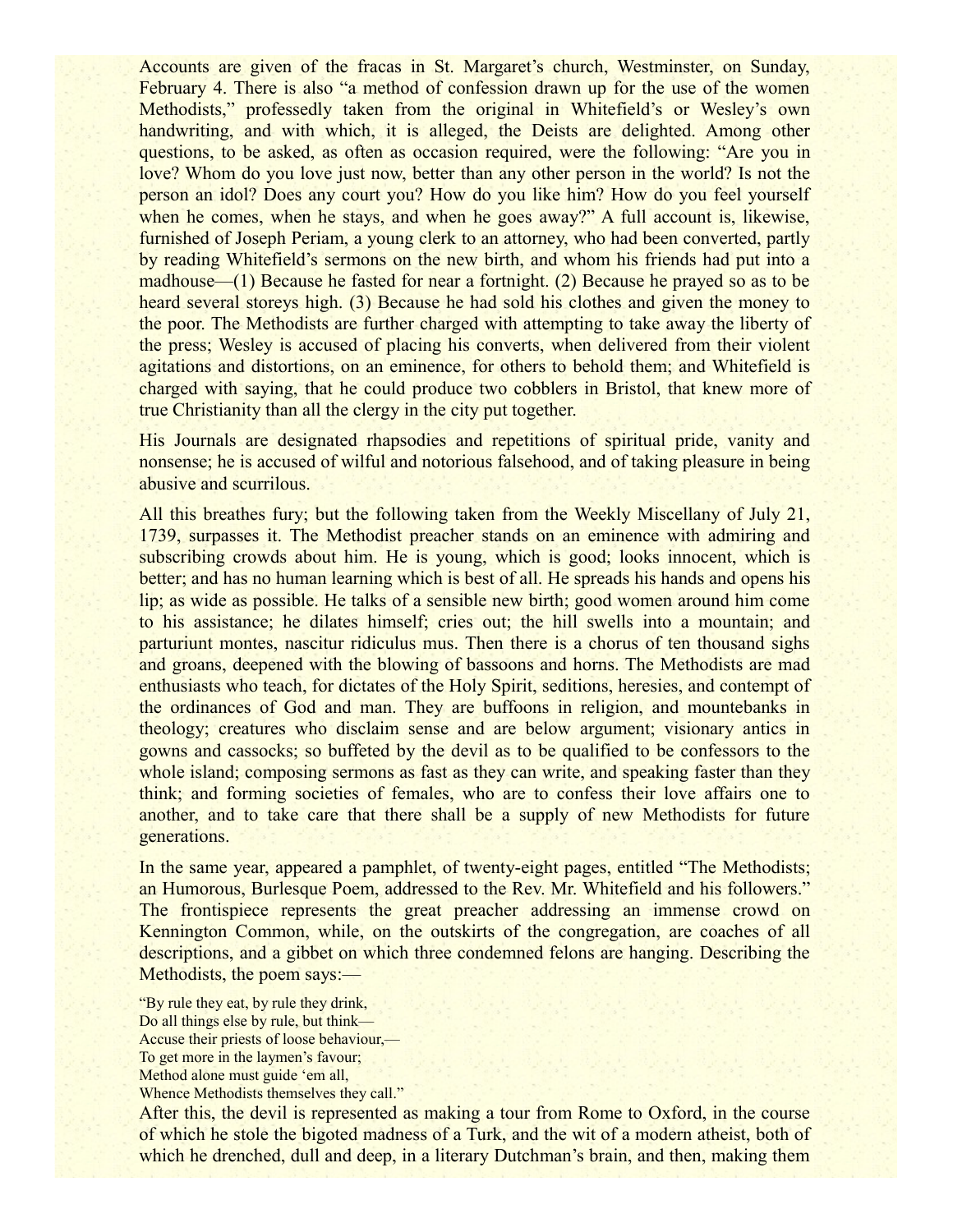his own, and pulling off his horns, and shoeing his cloven foot, dressing himself in a student's gown, and using for the nonce a distorted face, and, because of the piety of its nasal tones, a Noncon parson's nose, he introduced himself to the Oxford Methodists, and gave them instructions how to act, so as to effect their purposes,—instructions too lascivious to be reprinted. As a very mild specimen of this foul-mouthed poem, we give another description of the Methodists:—

"All men of thought with laughter view, Or pity, the mistaken crew; Who, mad with Scripture, void of sense, And thoughtless, novelists commence; Swerve from the rules of mother Church, And leave her basely in the lurch: To holy Holt they all repair, There join in folly and in prayer; Next round the gaols they hovering fly, To plague the wretches ere they die; And while the children lisp their praise, 'Bless 'em!' each good old woman says."

At the risk of exhausting the reader's patience, we must notice another anti-Methodist pamphleteer, who, in 1739, did his little best to strangle the new-born system at its birth. This was a certain "James Bate, M.A., Rector of St. Paul's, Deptford; and formerly Chaplain to His Excellency Horatio Walpole, Esq."

First of all, the redoubtable author gave to the world a pamphlet of thirty-eight pages, bearing the title, "Methodism Displayed; or Remarks upon Mr. Whitefield's Answer to the Bishop of London's Pastoral Letter." In this production, Whitefield is charged with causing numbers of poor tradesmen to leave their families to starve, only to ramble after himself; in dividing the word of God, he violently divides text from context, and makes arrant nonsense of both; he shuffles and prevaricates; treats the bishop with saucy sneers; is guilty of flat falsehoods, disingenuous quirks, and mean evasions; perfidiously tramples upon the canons of the Church; and flies in the face of his diocesan with unparalelled pride and impudence.

Not having exhausted all his wrath, the same reverend gentleman, at the end of the year, issued another manifesto, of sixty-six pages, entitled, "Quakero-Methodism; or a Confutation of the First Principles of the Quakers and Methodists." This was a dear shilling's worth, written in reply to a letter on Bate's former pamphlet "by T. S——y, Esq." Bate asserts that the whole performance of the "Quakero-Methodist" (as T. S——y is called) may be ranked under the two heads of scurrility and sophistry; but as God, at whose altar he serves, has forbid him to return railing for railing, he will give no answer to the scurrility whatever. He then, notwithstanding this, proceeds to accuse his adversary of having "troubled the public with a load of stupidity, folly, and nonsense." He alleges against him "insipid sneers, like the grins of an idiot;" he tells him that "the shortest cut for him to avoid writing nonsense is to lay down his pen;" that his "whole stock of knowledge has been laid in at some expounding house that was under the influence of the spirit of presumption, ignorance, pride, and arrogance;" and that "his arguments have never more than two gentle faults, false premises and a false conclusion." He says, Whitefield "chews" the charges of the Bishop of London, "just as an ass mumbles a thistle, without either the courage to swallow it, or the sense to lay it down;" and concludes by assuring his opponent that he could have "goaded him with the sharpest, bitterest, and severest sarcasms, and have scourged his spiritual pride with wholesome severity;" but in mercy he has refrained from using such "a whip of scorpions."

The magazines and newspapers of the period were filled with similar abuse of the poor Methodists. The writer has examined most of them, and has been struck with two facts:—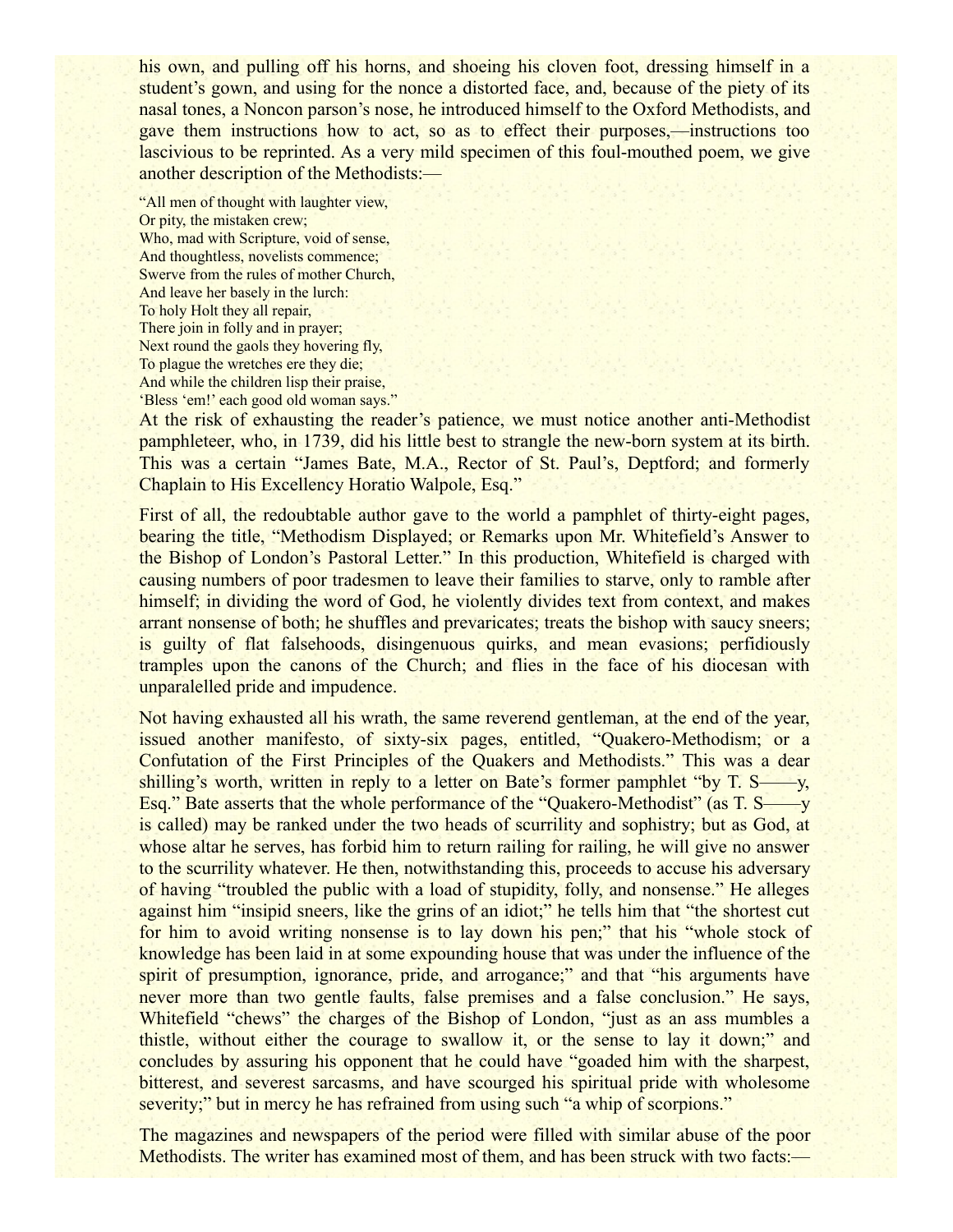(1) of those admitting letters and articles against the Methodists, the fairest and most moderate was the Gentleman's Magazine; and (2) the bitterest and most violent was the professedly religious Weekly Miscellany, a weekly folio sheet of four pages. The following is a mild specimen from the latter, and refers not only to the movements of Wesley and Whitefield in the south of England, but of Ingham in the north. After accusing Whitefield of "behaviour disgraceful to the Christian religion and to the ministerial office," the journalist proceeds to say that—

"The clergy had all refused him their pulpits, and the lord mayor the halls and markets of the city." He was "a conceited boaster and heterodox intruder; whose next performance was to be accompanied with a chorus of ten thousand sighs and groans, deepened with bassoons. In the approaching winter, the town would be entertained with harlequin turned Methodist, by way of reprisals, since the Methodist had turned harlequin.

In Yorkshire, by the preaching of the Methodists, the spirit of enthusiasm had so prevailed, that almost every man who could hammer out a chapter in the Bible had turned an expounder of the Scripture, to the great decay of industry, and the almost ruin of the woollen manufacture, which seemed threatened with destruction for want of hands to work it." "Methodism has laid aside play-books and poems, for Scripture phrases and hymns of its own composing. Its disciples were never easy but when they were in a church, or expounding the Bible, which they could do offhand, from Genesis to Revelation, with great ease and power. They had given away their finery to tattered beggars, resolving to wear the coarsest attire and to live upon the most ordinary diet. They hired barns, where they met at six in the evening; expounded, prayed, and sang psalms till towards ten; and then had a lovefeast to communicate their experiences, especially as to love affairs." "Several fine ladies, who used to wear French silks, French hoops of four yards wide, bob-wigs, and white satin smock petticoats, were turned Methodists, and now wore stuff gowns, common night-mobs, and plain bays for Jennys." Numbers of similar extracts might be given from the newspapers and periodicals of 1739; but the reader has had enough of scurrilous and lying hodge-podge to satisfy the cravings of the greatest gossip.

Such were the premonitory mutterings of the storm in which the Methodist movement was cradled. Mobs threatened; newspapers, magazines, and other periodicals fulminated their malicious squibs; prelates, priests, and doctors of divinity became militant pamphleteers; but, in the midst of all, Wesley and his friends calmly proceeded in their glorious calling. Some even, who were animated with a friendly feeling towards them, looked upon their course of conduct with alarm. Good Dr. Doddridge, in a letter dated May 24, 1739, writes:— "I think the Methodists sincere; I hope some may be reformed, instructed, and made serious by their means. I saw Mr. Whitefield preaching on Kennington Common last week to an attentive multitude, and heard much of him at Bath; but, supposing him sincere and in good earnest. I still fancy that he is but a weak man much too positive, says rash things, and is bold and enthusiastic. I am most heartily glad to hear that any real good is done anywhere to the souls of men; but whether these Methodists are in a right way—whether they are warrantable in all their conduct, whether poor people should be urged, through different persons successively, to pray from four in the morning till eleven at night, is not clear to me; and I am less satisfied with the high pretences they make to the Divine influence. I think what Mr. Whitefield says and does comes but little short of an assumption of inspiration or infallibility."[22]

Another friend, Mr. T. Hervey, writing in the same month to Samuel Wesley, at Tiverton, says, that he is anxious "to stop the spread and prevalence of several very strange and pestilent opinions;" and expresses the hope that this may be done effectually by the elder brother of Wesley, whom he designates "the dear, but deluded man." He then proceeds to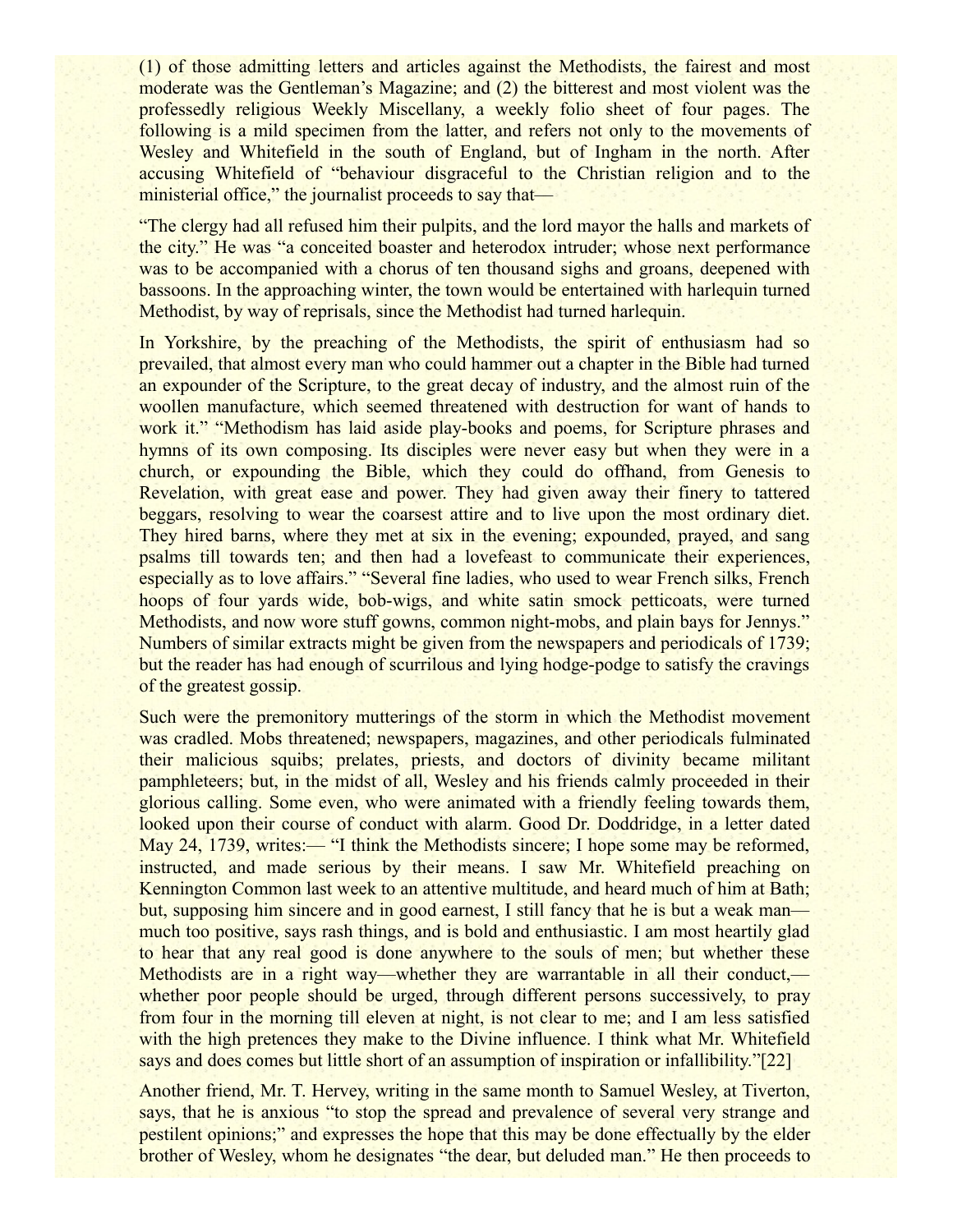#### state that—

"These pestilent opinions are—1. That the method of education, the distinction, order, degrees, and even robes and habits of the university are all anti-Christian. 2. That nothing is taught in it but learning which opposes the power of God. 3. That whoso is born of God is also taught of God, not in any limited sense, but so as to render the use of all natural means of no effect. 4. That all human learning, however said to be sanctified of God, entirely disqualifies a man from preaching the true gospel of Jesus Christ. 5. That none have a right to preach, but such as are immediately called to it by the Holy Ghost. 6. That an established ministry is a mere invention of man. 7. That the Church of England and all its authority are founded on and supported by a lie; and that all who receive a power of preaching from it are in a state of slavery."[23]

This was a kind and well meant letter, but it was pregnant with mistakes. Still it tends to show the enormous difficulties encountered by the Methodists at the commencement of their history. Sometimes they met a friend, though not often; and it is a pleasing duty to introduce godly Joseph Williams, of Kidderminster, as one who sympathised with their indefatigable endeavours to save the souls of their fellow men. Under the date of September 17, 1739, he writes concerning the two Wesleys, Whitefield, and Ingham:—

"The common people flock to hear them, and, in most places, hear them gladly. They commonly preach once or twice every day; and expound the Scriptures in the evening to religious societies, who have their society rooms for that purpose." He then proceeds to give an account of his hearing Charles Wesley preach at Bristol. Standing on a table, in a field, the preacher, with eyes and hands lifted up to heaven, prayed with uncommon fervour and fluency. "He then preached about an hour in such a manner as I scarce ever heard any man preach. Though I have heard many a finer sermon, yet I think I never heard any man discover such evident signs of vehement desire" [to benefit his hearers]. "With unusual fervour, he acquitted himself as an ambassador for Christ; and although he used no notes, nor had anything in his hand but a Bible, yet he delivered his thoughts in a rich, copious variety of expression, and with so much propriety, that I could not observe anything incoherent through the whole performance, which he concluded with singing, prayer, and the usual benediction.

"Afterward, I waited on him at Mr. Norman's. He received me in a very friendly manner. Before he would take any refreshment, he, with a few friends that waited on him, sung a hymn, and then prayed for a blessing, as at set meals. After tea, we sung another hymn; and then I went with them to the religious society, and found the place so thronged, that it was with great difficulty we reached the centre of it. We found them singing a hymn; he then prayed; and proceeded to expound the twelfth chapter of the gospel of St. John, in a sweet, savoury; spiritual manner.

This was followed by singing another hymn; and he then prayed over a great number of bills presented by the society, about twenty of which respected spiritual cases. Never did I hear such praying. Never did I see or hear such evident marks of fervency in the service of God. At the close of every petition, a serious Amen, like a gentle, rushing sound of waters, ran through the whole audience. Such evident marks of a lively fervent devotion, I was never witness to before. If there be such a thing as heavenly music upon earth, I heard it there. I do not remember my heart to have been so elevated in Divine love and praise, as it was there and then, for many years past, if ever. Notwithstanding some errors, which, as mere men, they may be liable to, I cannot but believe that God is with them of a truth, and hath raised them up in this day of general defection from gospel purity, simplicity, and zeal, for signal service and usefulness in His church."[24]

In a letter to Charles Wesley, written in the month of September, 1739, Williams adds: "I heartily wish you God speed. I bless you in the name of the Lord. Fear not what men can do unto you. With Him your judgment is, and your reward with your God."[25]

Such a testimony from a man so devout, enlightened, and justly famed as Joseph Williams, the Kidderminster carpet weaver, is quite as weighty as any testimony of an opposite character from either Bishop Gibson, or any priest or prelate then watching on the walls of Zion.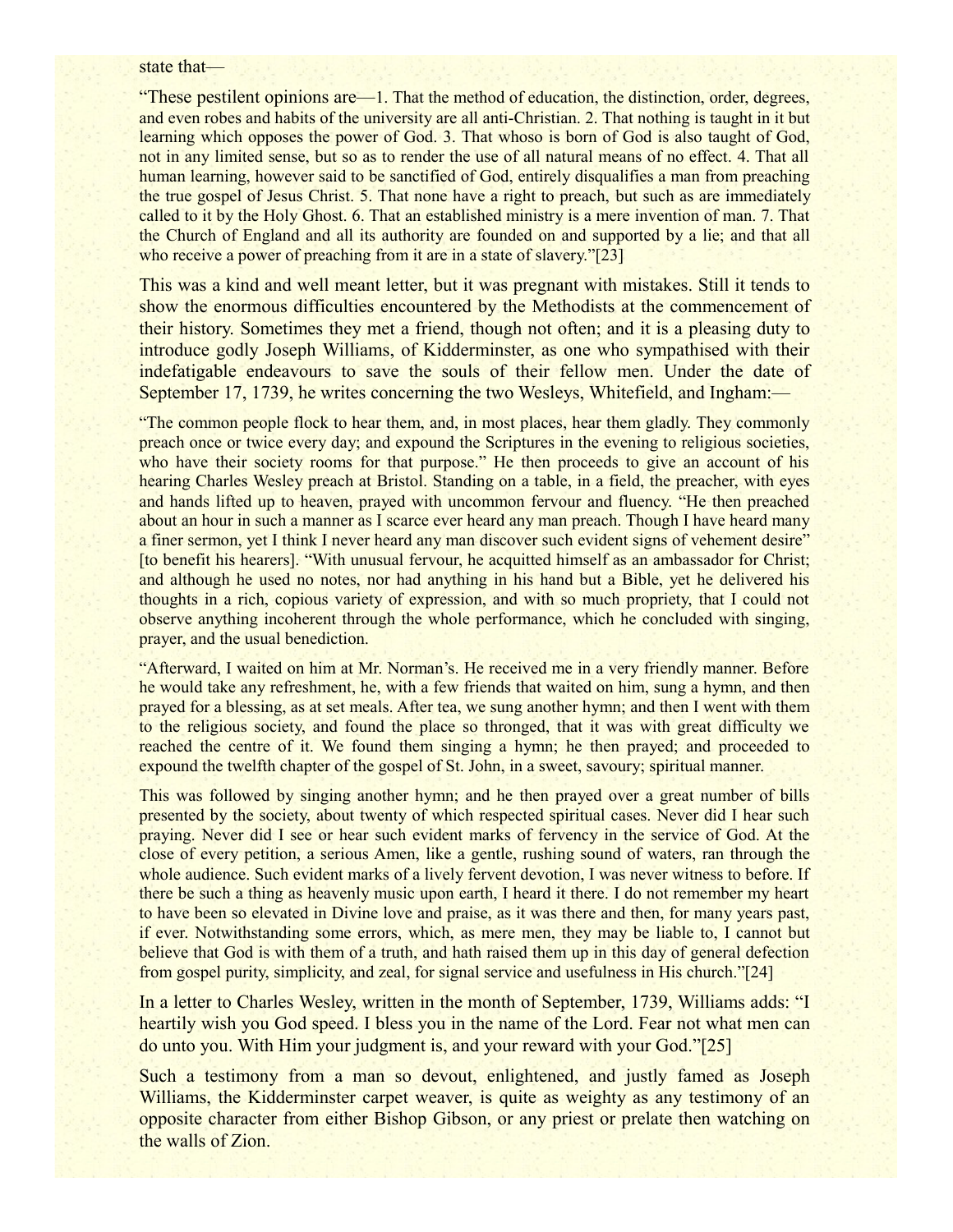We must now return to Wesley at Bristol. Every night he expounded to societies. These were small gatherings of religious people, which had continued meeting for godly purposes for about the last fifty years;[26] for it is important to remember that the "Religious Societies" formed in the days of Dr. Horneck, previous to the abdication of King James, and again revived in the reign of Queen Mary, were not confined to London and Westminster, but existed in different towns throughout the kingdom. We find them in Oxford, Nottingham, Gloucester, Bristol, Newcastle, Dublin, Kilkenny, and other places; and all acting substantially according to the same rules and regulations. They met to pray, sing psalms, and read the Scriptures together; and to reprove, exhort, and edify one another by religious conference. They also carried out designs of charity, such as supporting lectures and daily prayers in churches, releasing imprisoned debtors, and relieving the poor and sending their children to school. In 1737, Whitefield preached "a sermon before the "Religious Societies" at one of their general quarterly meetings in Bow church, London, from the text, Ecclesiastes iv. 9-12, in which he strongly advocated the practice of Christians meeting together for religious fellowship. "As coals," says he, "if placed asunder, soon go out, but if heaped together, enliven each other, and afford a lasting heat;" so it is with Christians.

Such were the "Religious Societies" which existed for more than halfa- century before the formation of the "United Societies" of the people called Methodists; and in whose rooms and meetings, in London, Bristol, and elsewhere, Whitefield and the Wesley brothers, for a few years, were accustomed to read and explain the Scriptures almost every night. On arriving in Bristol, Wesley found such societies as these assembling in Castle Street, in Gloucester Lane, in Weavers' Hall, in Nicholas Street, in the Back Lane, and in Baldwin Street, and at once began expounding to them the Epistle to the Romans, and other portions of the New Testament; and it is a remarkable fact that, with one or two exceptions, all the scenes about to be mentioned took place in these society meetings, or in private dwellings. We furnish them as we find them:

*April 17.* At Baldwin Street, we called upon God to confirm His word.

Immediately, one that stood by cried out aloud, with the utmost vehemence, even as in the agonies of death. But we continued in prayer, till a new song was put into her mouth, a thanksgiving unto our God. Soon after, two other persons were seized with strong pain, and constrained to roar for the disquietude of their heart. But it was not long before they likewise burst forth into praise to God their Saviour. The last who called upon God, as out of the belly of hell, was a stranger in Bristol; and. In a short space, he also was overwhelmed with joy and love, knowing that God had healed his backslidings.

*April 21.* At Weavers' Hall, a young man was suddenly seized with a violent trembling all over, and, in a few minutes, sunk to the ground. But we ceased not calling upon God, till He raised him up full of peace and joy in the Holy Ghost.

*April 24.* At Baldwin Street, a young man, after a sharp though short agony, both of body and mind, found his soul filled with peace, knowing in whom he had believed.

*April 26.* At Newgate, I was led to pray that God would bear witness to His word. Immediately one, and another, and another sunk to the earth; they dropped on every side as thunderstruck. One of them cried aloud. We besought God in her behalf, and He turned her heaviness into joy. A second being in the same agony, we called upon God for her also; and He spoke peace unto her soul. In the evening, one was so wounded by the sword of the Spirit, that you would have imagined she could not live a moment. But immediately His abundant kindness was shown, and she loudly sang of His righteousness.

*April 27.* All Newgate rang with the cries of those whom the word of God cut to the heart; two of whom were in a moment filled with joy, to the astonishment of those that beheld them.

*April 30.* While I was preaching at Newgate, a woman broke out into strong cries and tears. Great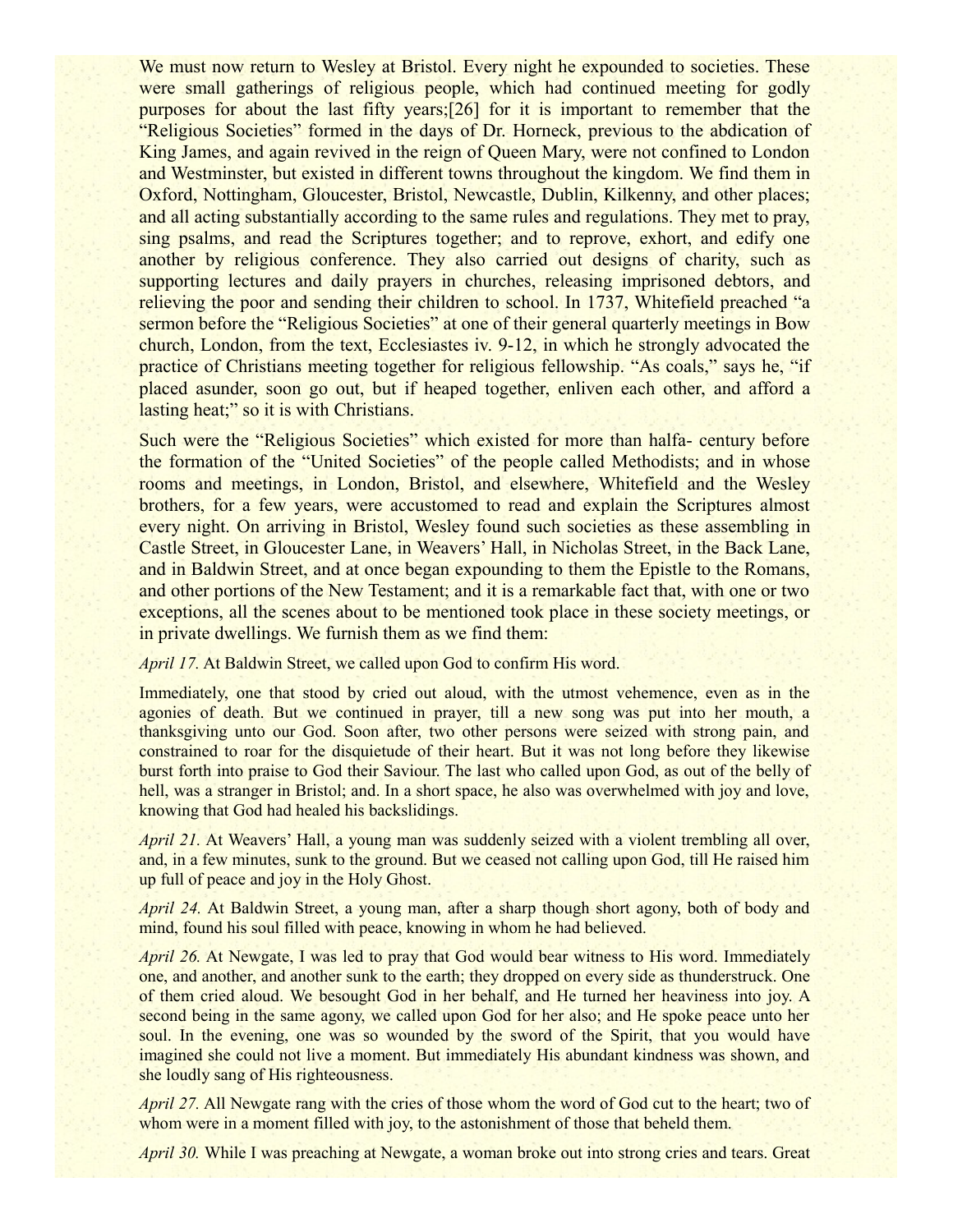drops of sweat ran down her face, and all her bones shook; but both her body and soul were healed in a moment.

*May 1.* At Baldwin Street, my voice could scarce be heard amidst the groanings of some, and the cries of others calling aloud to Him that is mighty to save; and ten persons then began to say in faith, "My Lord and my God!" A Quaker, who stood by, was very angry, and was biting his lips, and knitting his brows, when he dropped down as thunderstruck. The agony he was in was even terrible to behold. We prayed for him, and he soon lifted up his head with joy, and joined us in thanksgiving. A bystander, John Haydon, a weaver, a man of regular life and conversation, one that constantly attended the public prayers and sacrament, and was zealous for the Church, and against Dissenters, laboured to convince the people that all this was a delusion of the devil; but next day, while reading a sermon on "Salvation by Faith," he suddenly changed colour, fell off his chair, and began screaming, and beating himself against the ground. The neighbours were alarmed, and flocked together. When I came in, I found him on the floor, the room being full of people, and two or three holding him as well as they could. He immediately fixed his eyes on me, and said, "Ay, this is he I said deceived the people. But God has overtaken me. I said it was a delusion of the devil; but this is no delusion." Then he roared aloud, "O thou devil! Thou cursed devil! Yea, thou legion of devils! Thou canst not stay in me. Christ will cast thee out. I know His work is begun.

Tear me in pieces, if thou wilt; but thou canst not hurt me." He then beat himself against the ground; his breast heaving, as if in the pangs of death, and great drops of sweat trickling down his face. We all betook ourselves to prayer. His pangs ceased, and both his body and soul were set at liberty. With a clear, strong voice, he cried, "This is the Lord's doing; and it is marvellous in our eyes. Blessed be the Lord God of Israel, from this time forth for evermore." I called again an hour after. We found his body weak as that of an infant, and his voice lost; but his soul was in peace, full of love, and rejoicing in hope of the glory of God.[27] The women of our society met at seven, and, during prayer, one of them fell into a violent agony; but soon after began to cry out, with confidence, "My Lord and my God."

*May 12.* In the evening, three persons, almost at once, sunk down as dead, having all their sins set in array before them; but, in a short time, they were raised up, and knew that the Lamb of God, who taketh away the sin of the World, had taken away their sins.

*May 16.* While I was declaring at Baptist Mills, "He was wounded for our transgressions," a middle aged man began violently beating his breast.

During our prayer, God put a new song into his mouth.

*May 19.* At Weavers' Hall, a woman first, and then a boy, was overwhelmed with sin, and sorrow, and fear. But we cried to God, and their souls were delivered.

*May 20.* In the evening God spoke to three whose souls were all storm and tempest, and immediately there was a great calm.

*May 21.* Although the people had seen signs and wonders, yet many would not believe. They could not, indeed, deny the facts; but they could explain them away. Some said, "These were purely natural effects; the people fainted away only because of the heat and closeness of the rooms." Others were "sure it was all a cheat; they might help it if they would. Else why were these things only in their private societies?" To-day, our Lord answered for Himself; for, while I was preaching, He began to make bare His arm, not in a close room, neither in private, but in the open air, and before more than two thousand witnesses. One, and another, and another were struck to the earth; exceedingly trembling at the presence of His power. Others cried, with a loud and bitter cry, "What must we do to be saved?" And, in less than an hour, seven persons, wholly unknown to me till that time, were rejoicing, and singing, and, with all their might, giving thanks to the God of their salvation. In the evening, at Nicholas Street, I was interrupted, almost as soon as I had begun to speak, by the cries of one who strongly groaned for pardon and peace. Others dropped down as dead. Thomas Maxfield began to roar out, and beat himself against the ground, so that six men could scarcely hold him. Except John Haydon, I never saw one so torn of the evil one. Many others began to cry out to the Saviour of all, insomuch that all the house, and, indeed, all the street for some space, was in an uproar. But we continued in prayer, and the greater part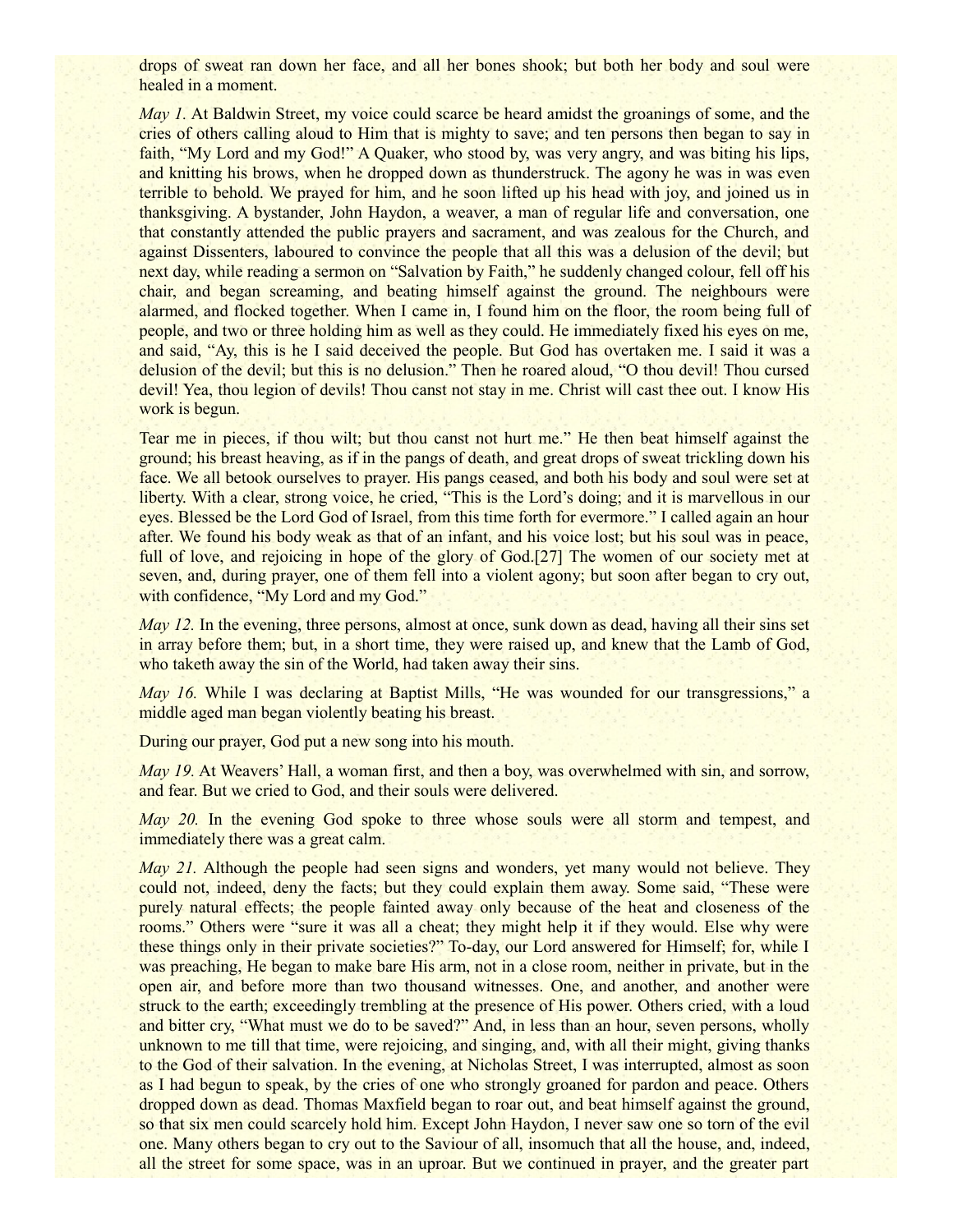found rest to their souls. I think twenty-nine in all had their heaviness turned into joy this day.

*June 15.* At Wapping (London), many of those that heard began to call upon God with strong cries and tears. Some sunk down, and there remained no strength in them; others exceedingly trembled and quaked; some were torn with a kind of convulsive motion in every part of their bodies; and that so violently, that often four or five persons could not hold one of them. I have seen many hysterical and many epileptic fits; but none of them were like these, in many respects. One woman was greatly offended, being sure they might help it if they would; but she also dropped down in as violent an agony as the rest. Twenty-six of those who had been thus affected were filled with peace and joy.

*June 16.* At Fetter Lane, some fell prostrate on the ground; others burst out into loud praise and thanksgiving; and many openly testified, there had been no such day as this since January the first preceding.

*June 22.* In the society (Bristol) one before me dropped down as dead, and presently a second, and a third. Five others sunk down in half an hour, most of whom were in violent agonies. In their trouble, we called upon the Lord, and He gave us an answer of peace. All, except one, went away rejoicing and praising God.

*June 23.* This evening another was seized with strong pangs; but in a short time her soul was delivered.

*June 24.* In the evening, a gift and four or five other persons were deeply convinced of sin; and, with sighs and groans, called upon God for deliverance.

*June 25.* About ten in the morning J——e C——r, as she was sitting at her work, was suddenly seized with grievous terrors of mind, attended with strong trembling; but, at the society in the evening, God turned her heaviness into joy. Five or six others were also cut to the heart this day; and, soon after, found Him whose hands made whole.

*June 26.* Three persons terribly felt the wrath of God abiding on them at the society this evening. But, upon prayer being made on their behalf, He was pleased soon to lift up the light of His countenance upon them.

*June 30.* At Weavers' Hall, seven or eight persons were constrained to roar aloud; but they were all relieved upon prayer, and sang praises unto our God, and unto the Lamb that liveth for ever and ever.

*July 1.* A young woman sunk down at Rose Green in a violent agony both of body and mind: as did five or six persons, in the evening, at the new room, at whose cries many were greatly offended. The same offence was given in the morning by one at Weavers' Hall; and by eight or nine others at Gloucester Lane in the evening.

Here we pause. On June 25, Whitefield wrote to Wesley as follows:—

"HONOURED SIR,—I cannot think it right in you to give so much encouragement to those convulsions which people have been thrown into, under your ministry. Was I to do so, how many would cry out every night? I think it is tempting God to require such signs. That there is something of God in it, I doubt not. But the devil, I believe, interposes. I think it will encourage the French Prophets, take people from the written word, and make them depend on visions, convulsions, etc., more than on the promises and precepts of the gospel."[28]

Twelve days after, Whitefield was in Bristol, and Wesley wrote as follows:—

"July 7. I had an opportunity to talk with Mr. Whitefield of those outward signs which had so often accompanied the work of God. I found his objections were chiefly grounded on gross misrepresentations of matters of fact. But next day he had an opportunity of informing himself better; for, in the application of his sermon, four persons sunk down close to him, almost in the same moment. One of them lay without either sense or motion. A second trembled exceedingly. The third had strong convulsions all over his body, but made no noise, unless by groans. The fourth, equally convulsed, called upon God, with strong cries and tears.

From this time, I trust, we shall all suffer God to carry on His own work in the way that pleaseth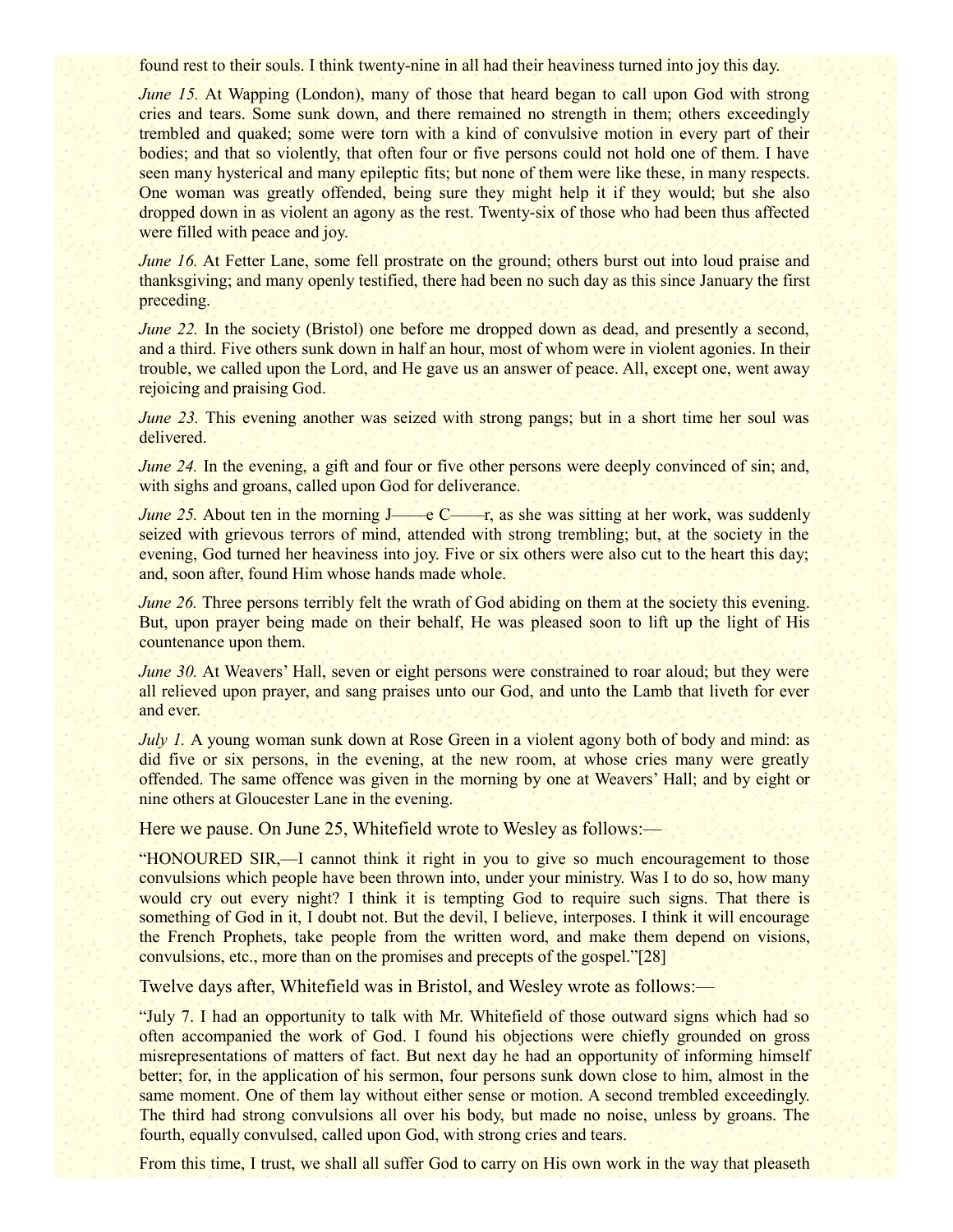#### Him."

This was an important crisis. Without expressing any opinion respecting these "signs," as Wesley calls them, we cannot but admire Wesley's wish and hope that God may be allowed to work His own work in His own way. Of all men living, Wesley was one of the least likely to desire novelties like these; but he was wise enough, and reverent enough, not to interpose when God was working, and to say, that, unless the work was done after a certain fashion, he should object to its being done at all.

Some, in modern times, have been in danger of doing this. Sinners have been undeniably converted; but because they have not been converted at the times, or in the places, or by the instrumentalities which men have chosen to commend, they have objected to such conversions, and tacitly desired not to have them multiplied. This was not Wesley's way. He was one of the greatest sticklers for church order and religious decorum; but he was not the man to protest, that, unless God's work was carried on in accordance with his own predilections, he should object to it altogether.

His words are golden ones, and worth remembering by all his followers:—"From this time, I trust, we shall all suffer God to carry on His own work in the way that pleaseth Him."

Whitefield's objections were silenced. He came, he saw, and he was conquered. He writes, under date of July 7:—

"I had a useful conference about many things with my honoured friend Mr. John Wesley. I found that Bristol had great reason to bless God for his ministry. The congregations I observed to be much more serious and affected than when I left them; and their loud and repeated Amens, which they put up to every petition, as well as the exemplariness of their conversation in common life, plainly show that they have not received the grace of God in vain.

Ye hypocrites, ye can discern the face of the sky; but how is it that ye cannot discern the signs of these times? That good, great good, is done is evident. What is it but little less than blasphemy against the Holy Ghost to impute this great work to delusion, and to the power of the devil?"[29]

We resume Wesley's notices of what he designates the "signs" of the work of God.

*July 23.* On several evenings this week many were deeply convinced; but none were delivered from that painful conviction. I fear we have grieved the Spirit of the jealous God, by questioning His work; and that, therefore, He is withdrawn from us for a season. But He will return and abundantly pardon.

*July 30.* Two more were in strong pain, both their souls and bodies being well-nigh torn asunder. But, though we cried unto God, there was no answer. One of them cried aloud, though not articulately, for twelve or fourteen hours; when her soul was set at liberty. She was a servant, and her master forbid her returning to his service, saying, he would have none in his house who had received the Holy Ghost.

*August 5.* Six persons at the new room were deeply convinced of sin; three of whom were a little comforted by prayer.

*August 11.* In the evening two were seized with strong pangs, as were four the next evening, and the same number at Gloucester Lane on Monday; one of whom was greatly comforted.

*August 14.* Three at the new room this evening were cut to the heart; but their wound was not as yet healed.

A fortnight after this, Charles Wesley came to Bristol, and John removed to London. The work still progressed at Bristol. In one instance, a woman screamed for mercy, so as to drown Charles's voice. On another occasion, he "heard on all sides the sighing of them that were in captivity." "The Lord added to the church daily." In London, numbers had been converted under the ministry of Charles Wesley, Whitefield, and others; but there is no evidence to show that there had been any "convulsions" like those at Bristol. It is also a curious fact, that, though Wesley's preaching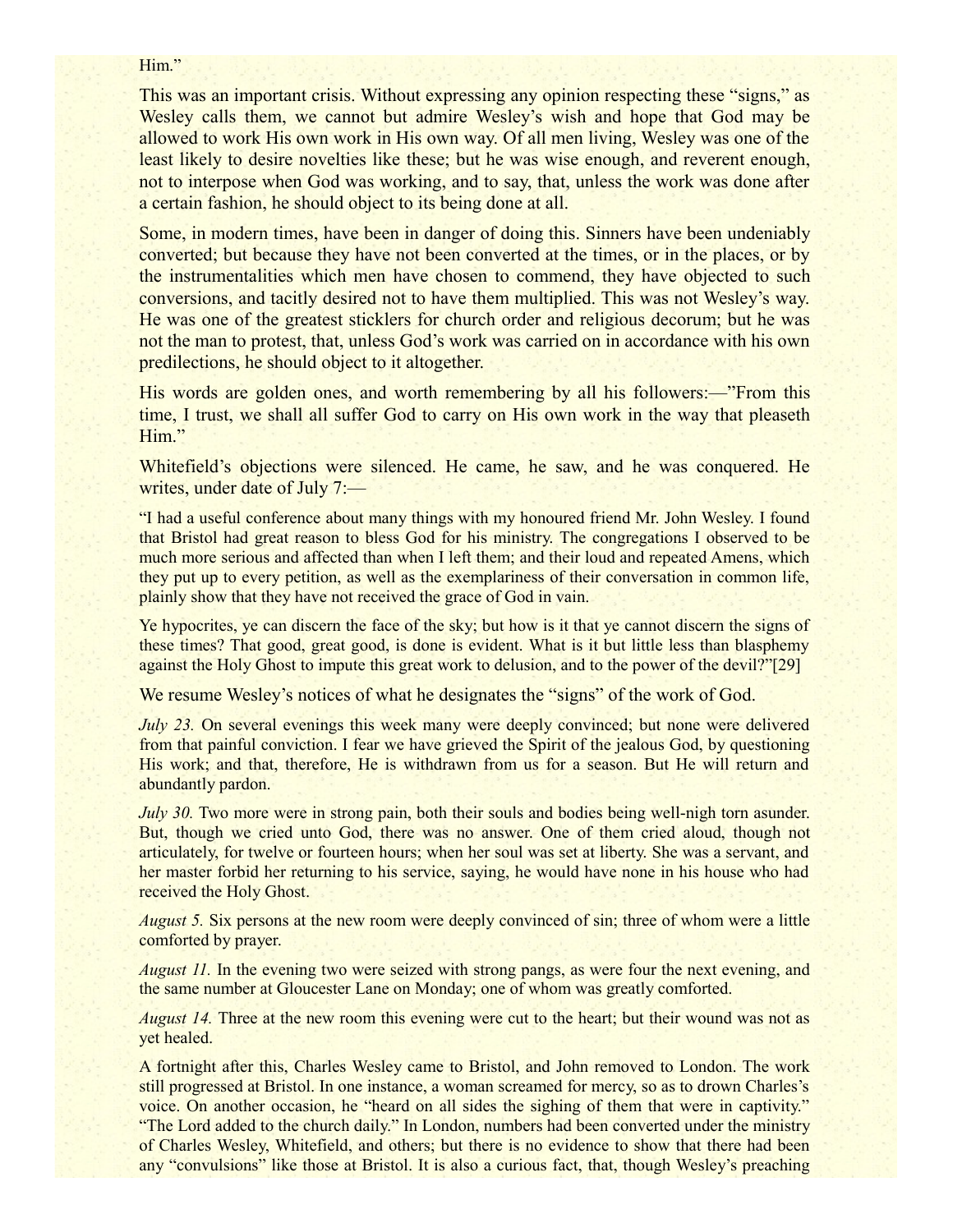on Kennington Common, in Moorfields, and in other places in the metropolis, was crowned with great success, there were hardly any instances of paralysing paroxysms analogous to those already mentioned. When he returned to Bristol, in October, we find a renewal of such cases.

*October 11.* A woman showed the agony of her soul by crying aloud to God for help. She continued in great torment all night; but, while we were praying for her in the morning, God delivered her out of her distress.

*October 12.* I was under some concern, with regard to one or two persons, who were tormented in an unaccountable manner; and seemed to be indeed lunatic, as well as sore vexed.

*October 23.* I was pressed to visit a young woman at Kingswood. I found her on the bed, two or three persons holding her. Anguish, horror, and despair, above all description, appeared in her pale face. The thousand distortions of her whole body showed how the dogs of hell were gnawing at her heart. The shrieks intermixed were scarce to be endured.

She screamed out, "I am damned, damned; lost for ever! Six days ago you might have helped me. But it is past. I am the devil's now, I have given myself to him: his I am, him I must serve, with him I must go to hell; I will be his, I will serve him, I will go with him to hell; I cannot be saved, I will not be saved. I must, I will, I will be damned!" She then begun praying to the devil. We began,—"Arm of the Lord, awake, awake!" She immediately sank down as asleep; but, as soon as we left off, broke out again, with inexpressible vehemence: "Stony hearts, break! I am a warning to you. Break, break, poor stony hearts! I am damned, that you may be saved. You need not be damned, though I must." She then fixed her eyes on the corner of the ceiling, and said, "There he is. Come, good devil, come. You said you would dash my brains out: come, do it quickly.

I am yours, I will be yours." We interrupted her by calling again upon God; on which she sunk down as before: and another young woman began to roar out as loud as she had done. My brother now came in, it being about nine o'clock. We continued in prayer till past eleven; when God, in a moment, spoke peace into the soul, first of the first tormented, and then of the other. And they both joined in singing praise to Him who had "stilled the enemy and the avenger."

*October 25.* I was sent for to one in Bristol, who was taken ill the evening before. She lay on the ground furiously gnashing her teeth, and after awhile roared aloud. It was not easy for three or four persons to hold her, especially when the name of Jesus was named. We prayed; the violence of her symptoms ceased, though without a complete deliverance.

In the evening, I was sent for to her again. She began screaming before I came into the room; then broke out into a horrid laughter, mixed with blasphemy. One, who apprehended a preternatural agent to be concerned in this, asking, "How didst thou dare to enter into a Christian?" was answered, "She is not a Christian—she is mine." This was followed by fresh trembling, cursing, and blaspheming. My brother coming in, she cried out, "Preacher! Field preacher! I don't love field preaching." This was repeated two hours together, with spitting, and all the expressions of strong aversion. We left her at twelve, and called again at noon next day.

And now it was, that God showed He heareth prayer. All her pangs ceased in a moment: she was filled with peace, and knew that the son of wickedness was departed from her.

*October 27.* I was sent for to Kingswood again, to one of those who had been so ill before. A violent rain began just as I set out. Just at that time, the woman (then three miles off) cried out, "Yonder comes Wesley, galloping as fast as he can." When I was come, she burst into a horrid laughter, and said, "No power, no power; no faith, no faith. She is mine; her soul is mine. I have her, and will not let her go." We begged of God to increase our faith. Meanwhile, her pangs increased more and more; so that one would have imagined, by the violence of the throes, her body must have been shattered to pieces. One, who was clearly convinced this was no natural disorder, said, "I think Satan is let loose. I fear he will not stop here," and added, "I command thee in the name of the Lord Jesus, to tell if thou hast commission to torment any other soul." It was immediately answered," I have. L——y C——r, and S——h J——s." We betook ourselves to prayer again; and ceased not, till she began, with a clear voice, and composed, cheerful look, to sing, "Praise God, from whom all blessings flow."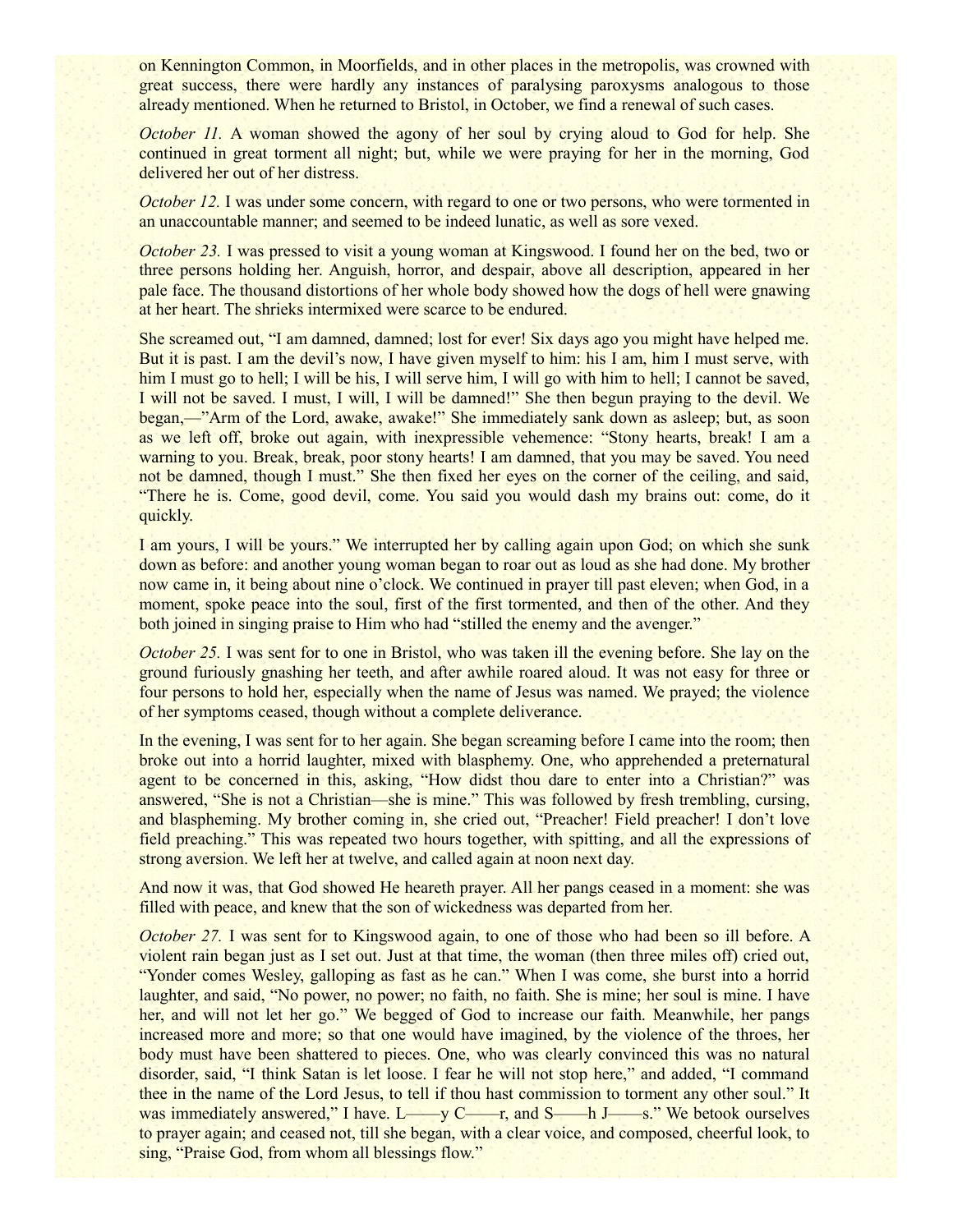The reader must be told that L——y C——r and S——h J——s lived at some distance, and, at the time, were in perfect health. The day after, they were affected in the same way as the poor creature just delivered.

Wesley writes:-

*October 28.* I called at Mrs. J——'s, in Kingswood. L——y C——r and S——h J——s were there. It was scarce a quarter of an hour before the former fell into a strange agony; and, presently after, the latter. The violent convulsions all over their bodies were such as words cannot describe. Their cries and groans were too horrid to be borne; till one of them, in a tone not to be expressed, said, "Where is your faith now? Come, go to prayers. I will pray with you." We took the advice, and poured out our souls before God, till L——y C——r's agonies so increased, that it seemed she was in the pangs of death. But, in a moment, God spoke; and both her body and soul were healed. We continued in prayer till past midnight, when S——h J——'s voice was also changed, and she began to call upon God. This she did for the greatest part of the night. In the morning, we renewed our prayers, while she was crying continually, "I burn! I burn! O what shall I do? I have a fire within me. I cannot bear it. Lord Jesus! Help! Amen, Lord Jesus!"

A few other cases occurred in 1739; and, notably, one on November 30, When seven persons were grievously tormented, and Wesley and his friends continued in prayer from the time of evening service till nine o'clock next morning, that is, for about fifteen hours, a case almost unparalleled in the history of the church of Christ.

These are strange and mysterious facts; and, what adds to the strangeness, is that, excepting the cases in London, on June 15, 16, and September 17, 18, all of them occurred in Bristol and its immediate neighbourhood. During the space of time which these extracts cover, Wesley preached at Bath, Kennington Common, Moorfields, Blackheath, Gloucester, Bradford, Wells, Oxford, and in several towns in Wales, and other places; but scenes like those above described were never witnessed except in Bristol. It is also a curious circumstance, that, though the preaching of Charles Wesley and of Whitefield was quite as faithful as the preaching of Wesley himself, and was far more impassioned, yet no such "signs" seem to have been attendant on their ministry as were attendant on his. Similar effects sometimes followed the preaching of Cennick, during Wesley's absence in London, but these occurred also either at Kingswood or in Bristol. Writing to Wesley under date of September 12, 1739, he says:—

"On Monday night, I was preaching at the school on the forgiveness of sins, when numbers cried out with a loud and bitter cry. Indeed, it seemed that the devil and the powers of darkness were come among us. My mouth was stopped. The cries were terrifying. It was pitch dark; it rained much; and the wind blew vehemently. Large flashes of lightning and loud claps of thunder mingled with the screams and exclamations of the people. The hurry and confusion cannot be expressed. The whole place seemed to resemble the habitation of apostate spirits; many raving up and down, and crying, 'The devil will have me; I am his servant! I am damned! My sins can never be pardoned! I am gone, gone for ever!' A young man was in such horrors, that seven or eight persons could scarce hold him. He roared like a dragon: 'Ten thousand devils, millions, millions of devils are about me!' This continued three hours, and what a power reigned amongst us! Some cried out with a hollow voice, 'Mr. Cennick! Bring Mr. Cennick!' I came to all that desired me. They then spurned me with all their strength, grinding their teeth, and expressing all the fury that heart can conceive. Their eyes were staring and their faces swollen, and several have since told me, that when I drew near, they felt fresh rage, and longed to tear me in pieces. I never saw the like, nor even the shadow of it before. Yet I was not in the least afraid, as I knew God was on our side."[30]

Such are the facts; nothing has been distorted, and nothing kept back.

They were occasionally repeated after the year 1739, but not often. A few cases subsequently occurred in Bristol, and also in London, and in Newcastle; but nearly all related in Wesley's Journals are contained in the extracts already given.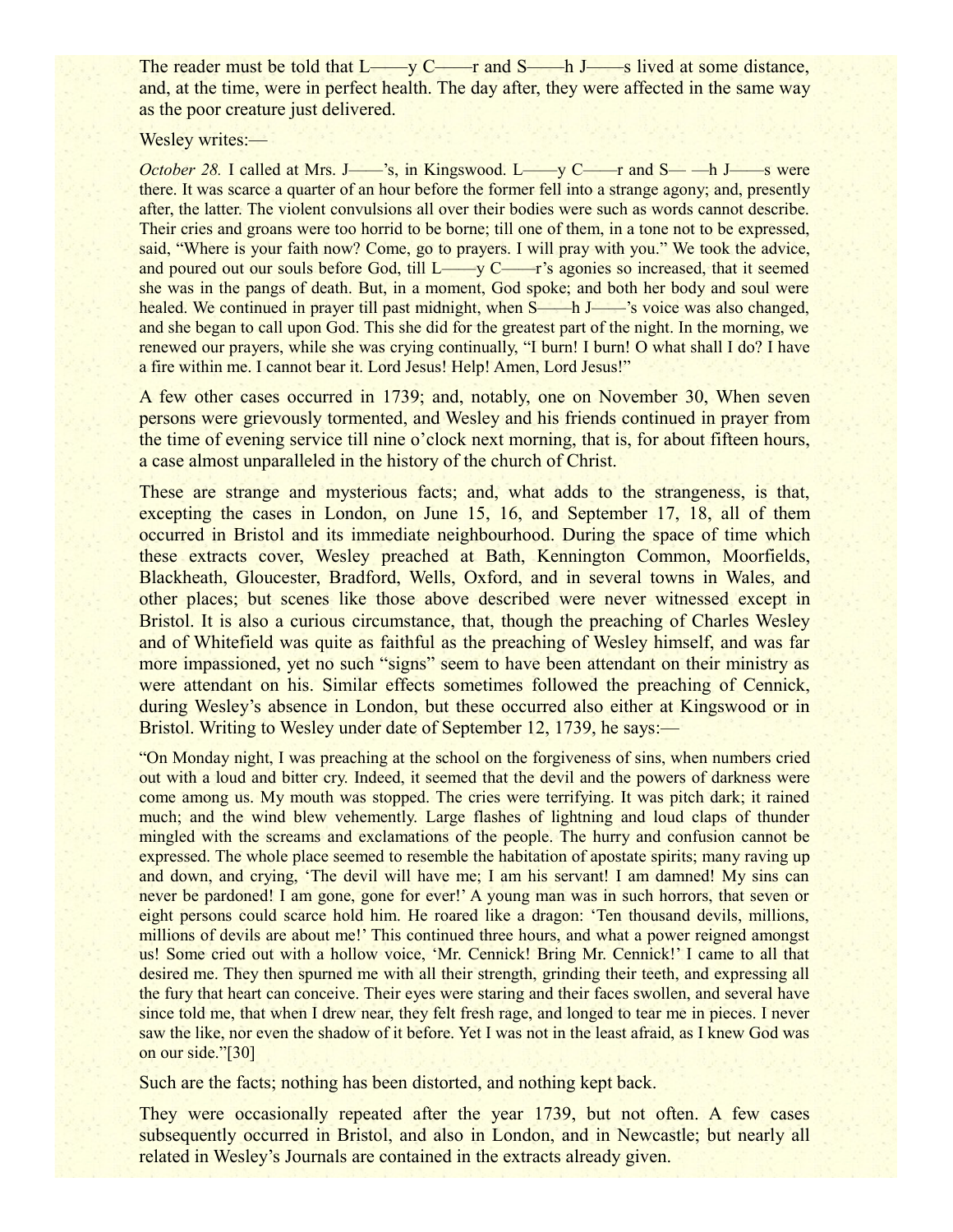What shall be said concerning them? For a hundred and thirty years, they have been sneered at by Wesley's enemies, and have also puzzled Wesley's friends. *No such results attended Whitefield's ministry*, and Whitefield himself regarded them with suspicion and dislike. Charles Wesley, at Newcastle, in 1743, did his utmost to discourage them. He writes:—

"Many, no doubt, were, at our first preaching, struck down, both soul and body, into the depth of distress. Their outward affections were easy to be imitated. Many counterfeits I have already detected. The first night I preached here, half my words were lost through their outcries. Last night, before I began, I gave public notice that whosoever cried, so as to drown my voice, should be carried to the farthest corner of the room. But my porters had no employment the whole night; yet the Lord was with us, mightily convincing of sin and of righteousness. I am more and more convinced, the fits were a device of Satan to stop the course of the gospel."[31]

Samuel Wesley was in great doubt respecting them, and, in a letter dated September 3, 1739, asks:—"Did these agitations ever begin during the use of any collects of the Church? Or during the preaching of any sermon that had before been preached within consecrated walls without effect? Or during the inculcating any other doctrine besides that of your new birth?"[32]

The Rev. Ralph Erskine wrote to Wesley thus: "Some of the instances you give seem to be exemplified, in the outward manner, by the cases of Paul and the gaoler, as also Peter's hearers (Acts ii.). The last instance you give of some struggling as in the agonies of death, is to me somewhat more inexplicable, if it do not resemble the child of whom it is said, that 'when he was yet a coming, the devil threw him down and tore him.' I make no question, Satan, so far as he gets power, may exert himself on such occasions, partly to mar and hinder the beginning of the good work, in the persons that are touched with the sharp arrows of conviction; and partly also to prevent the success of the gospel on others. However, the merciful issue of these conflicts, in the conversion of the persons thus affected, is the main thing."

Erskine proceeds to state, that they have something, in Scotland, analogous to what had occurred in Bristol. Sometimes a whole congregation, in a flood of tears, would cry out at once, so as to drown the voice of the minister.[33]

The Rev. William Hales, D.D., in his "Methodism Inspected," accounts for these paroxysms on "natural grounds; the sympathetic nature of all violent emotions being well known to those who have studied the physical and moral, constitution of man."

Southey writes:—

"A powerful doctrine, preached with passionate sincerity, produced a powerful effect upon weak minds, ardent feelings, and disordered fancies. There are passions which are as infectious as the plague, and fear itself is not more so than fanaticism. When once these bodily affections were declared to be the throes of the new birth, a free licence was proclaimed for every kind of extravagance; and when the preacher encouraged them to throw off all restraint, and abandon themselves before the congregation to these mixed sensations of mind and body, the consequences were what might be anticipated."

Southey forgets that "powerful doctrine" was preached, with as much "passionate sincerity," by Whitefield and by Charles Wesley, as by Wesley himself; but without the same effects. Besides, it is untrue that Wesley ever "encouraged" the affected people "to" abandon themselves to these mixed sensations of mind and body."

The Rev. R. Watson writes:—

"That cases of real enthusiasm occurred at this and subsequent periods, is indeed allowed. There are always nervous, dreamy, and excitable people to be found; and the emotion produced among these would often be communicated by natural sympathy. No one could be blamed for this, unless he had encouraged the excitement for its own sake, or taught the people to regard it as a sign of grace, which most assuredly Mr. Wesley never did. Nor is it correct to represent these effects, genuine and fictitious together, as peculiar to Methodism. Great and rapid results were produced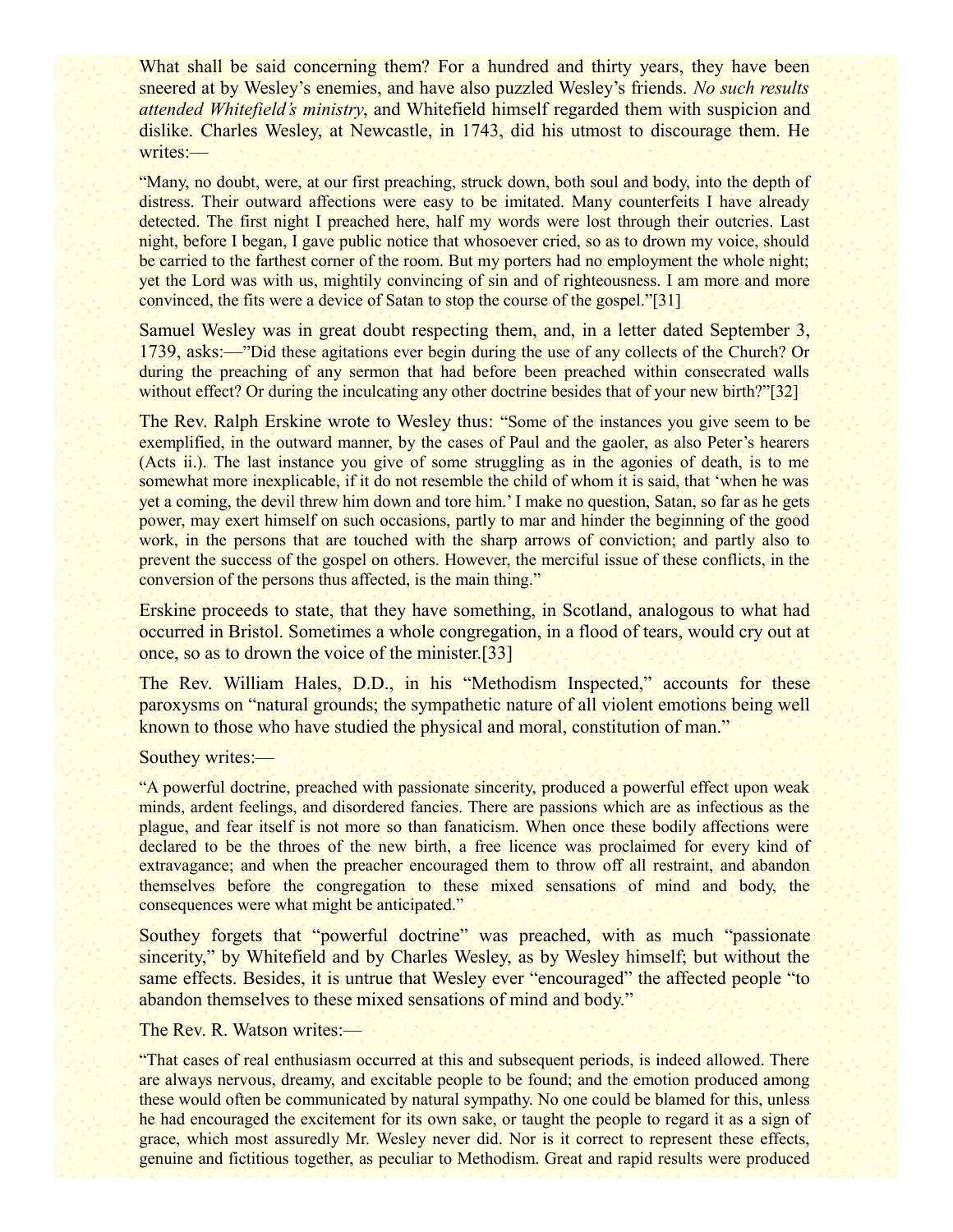in the first ages of Christianity, but not without 'outcries,' and strong corporeal as well as mental emotions. Like effects often accompanied the preaching of eminent men at the Reformation; and many of the Puritan and Nonconformist ministers had similar successes in our own country. In Scotland, and also among the grave Presbyterians of New England, previous to the rise of Methodism, the ministry of faithful men had been attended by very similar circumstances; and, on a smaller scale, the same results have followed the ministry of modern missionaries of different religious societies in various parts of the world. It may be laid down as a principle established by fact, that whenever a zealous and faithful ministry is raised up, after a long, spiritual dearth, the early effects of that ministry are not only powerful, but often attended with extraordinary circumstances; nor are such extraordinary circumstances necessarily extravagancies because they are not common. It is neither irrational nor unscriptural to suppose, that times of great national darkness and depravity should require a strong remedy; and that the attention of the people should be roused by circumstances which could not fail to be noticed by the most unthinking. We do not attach primary importance to secondary circumstances; but they are not to be wholly disregarded. The Lord was not in the wind, nor in the earthquake, nor in the fire, but in the still small voice; yet that still small voice might not have been heard, except by minds roused from their inattention by the shaking of the earth and the sounding of the storm."

Isaac Taylor writes:—

"These disorders resembled, in some of their features, the demoniacal possessions mentioned in the gospel history. The bodily agitations were perhaps as extreme in the one class of instances as in the other; nevertheless, there is no real analogy between the two. The demoniacs were found in this state by Christ where He went preaching; they did not become such while listening to Him. Besides, in no one instance recorded in the Gospels or Acts, did demoniacal possession, or any bodily agitations resembling it, come on as the initial stage of conversion.

How then are we to dispose of such cases? Perhaps not at all to our satisfaction, except so far as this, that they serve to render so much the more unambiguous the distinction between themselves and those genuine affections which the apostolic writers describe and exemplify."

What says Wesley himself? With due deference to the great names quoted, we respect his testimony more than theirs: first, because he was, in sobriety of feeling, in depth of learning, and in clearness of judgment, at least their equal; and secondly, because his opinion was pronounced after being an eye-witness, whilst theirs is founded entirely upon the representations of others, and their own ideas of how things ought to be.

1. The cases were real, not pretended, and often ended in genuine conversion. "You deny," writes Wesley at the time,

"You deny that God does now work these effects; at least, that He works them in this manner.

I affirm both; because I have heard these things with my own ears, and have seen them with my own eyes. I have seen very many persons changed, in a moment, from the spirit of fear, horror, despair, to the spirit of love, joy, and peace; and from sinful desire, till then reigning over them, to the pure desire of doing the will of God. I know several persons, in whom this great change was wrought in a dream, or during a strong representation to the eye of their mind, of Christ either on the cross, or in glory. This is the fact; let any judge of it as they please."[34]

2. Why were these things permitted? Wesley says:

"Perhaps it might be because of the hardness of our hearts, unready to receive anything unless we see it with our eyes and hear it with our ears, that God, in tender condescension to our weakness, suffered so many outward signs of the very time when He wrought this inward change to be continually seen and heard among us. But although they saw 'signs and wonders' (for so I must term them), yet many would not believe. They could not indeed deny the facts; but they could explain them away."[35]

3. How were these extraordinary circumstances brought about? Wesley again shall answer. Five years after—when he had heard all that his enemies had to say—when such convulsive agitations no longer happened—and when he had had sufficient time to test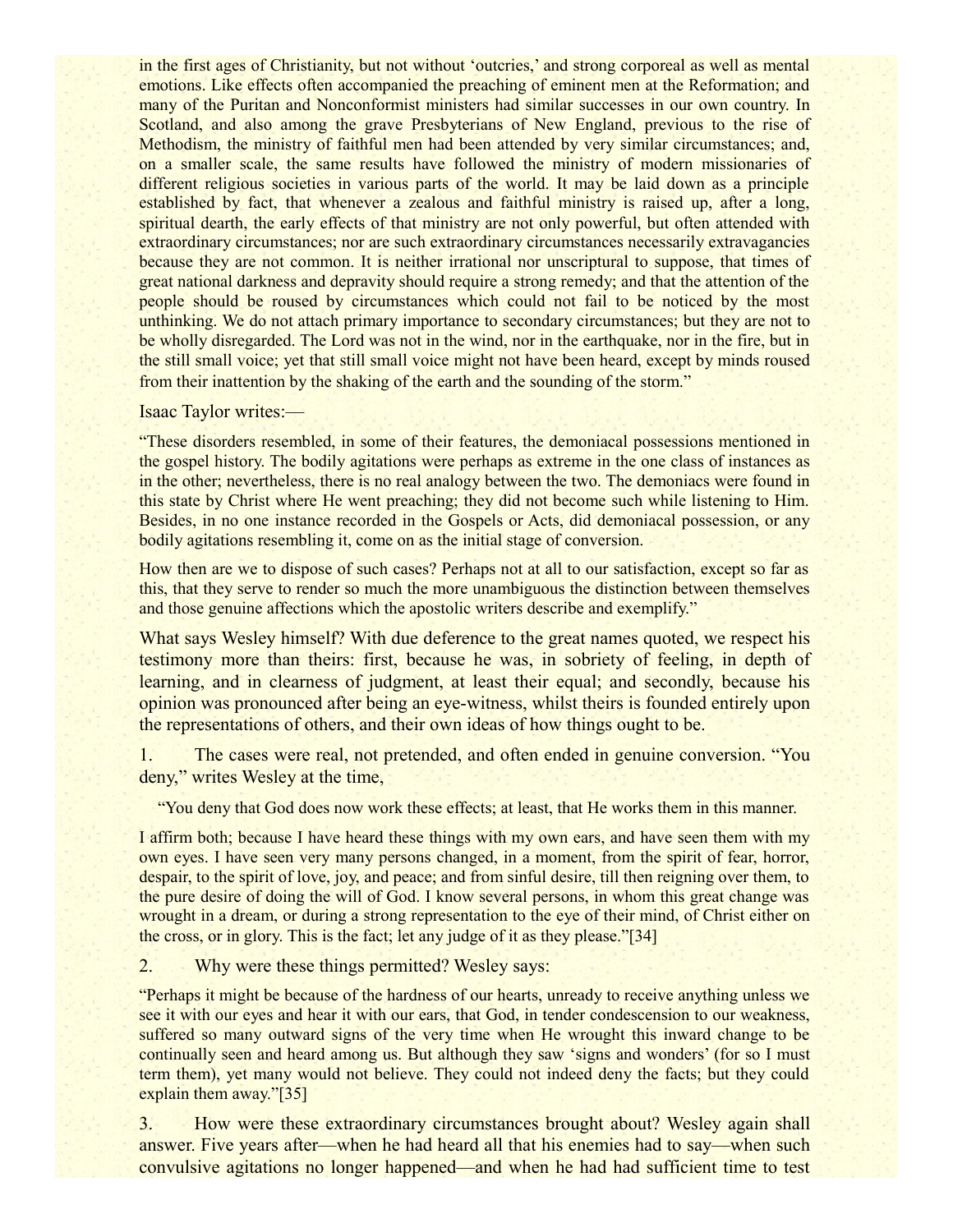the genuineness of these remarkable Bristol and Kingswood conversions, and to form a calm judgment upon the whole, he wrote as follows:—

"The extraordinary circumstances that attended the conviction or repentance of the people may be easily accounted for, either on principles of reason or Scripture.

First, on principles of reason. For how easy is it to suppose, that a strong, lively, and sudden apprehension of the heinousness of sin, the wrath of God, and the bitter pains of eternal death, should affect the body as well as the soul, during the present laws of vital union;—should interrupt or disturb the ordinary circulations, and put nature out of its course? Yea, we may question, whether, while this union subsists, it be possible for the mind to be affected, in so violent a degree, without some or other of those bodily symptoms following. Secondly, it is likewise easy to account for these things on principles of Scripture. For when we take a view of them in this light, we are to add to the consideration of natural causes the agency of those spirits who still excel in strength, and, as far as they have leave from God, will not fail to torment whom they cannot destroy; to tear those that are coming to Christ. It is also remarkable that there is plain Scripture precedent of every symptom which has lately appeared."[36] We have nothing more to add. Perhaps the reader will think that more has been said than the thing deserved. We demur to that opinion. The phenomena recorded are among the most remarkable in church history; they are curious and mysterious; they have given rise to endless critiques, both friendly and otherwise, and, for such reasons, merit the space we have devoted to them. Dr. Hales' doctrine of "the sympathetic nature of all violent emotions," though true, is not sufficient to account for many of the instances related. Southey's opinion is flippant, and is based upon false assumptions. Watson's is of great importance, and, as contained at greater length in his Life of Wesley, is the most elaborate discussion of the subject that has yet been written. Isaac Taylor's, to some extent, coincides with Wesley's; which, upon the whole, is the clearest, fullest, and the best.

Other events, belonging to the year 1739, must now be noticed.

Kingswood, so often mentioned, was formerly a royal chase, containing between three and four thousand acres; but, previous to the rise of Methodism, it had been gradually appropriated by the several lords whose estates encircled it. The deer had disappeared, and the greater part of the wood also; coal mines had been discovered, and it was now inhabited by a race of people, as lawless as the foresters, their forefathers, but far more brutal; and differing as much from the people of the surrounding country in dialect as in appearance. They had no place of worship; for Kingswood then belonged to the parish of St. Philip, and was, at least, three miles distant from the parish church.[37] The people were famous for neither fearing God nor regarding man; and so ignorant of sacred things that they seemed but one remove from the beasts that perish. They were utterly without desire of instruction, as well as without the means of it. The place resounded with cursing and blasphemy. It was filled with clamour and bitterness, wrath and envyings, idle diversions, drunkenness, and uncleanness;[38] a hell upon earth. Only fifteen weeks before Whitefield's first visit, the colliers had risen with clubs and firearms, and gone from pit to pit threatening the lives of all the workmen who would not join them in defeating the ends of justice, in reference to a riot that had occurred a short time previously. At White Hill, four mines were filled up; and carts, reels, and ropes belonging to others were cut and burned. The soldiers were called out, and the swarthy rioters ran away.[39] Kingswood was Whitefield's first field-pulpit, for here, on February 17, 1739, he began his glorious career of out-door preaching. Within six weeks after this, the day before Wesley came to Bristol, Whitefield dined with the colliers, who contributed upwards of £20 towards the erection of a school. Four days after this, the miners prepared him another hospitable entertainment, after which he laid the foundation stone, knelt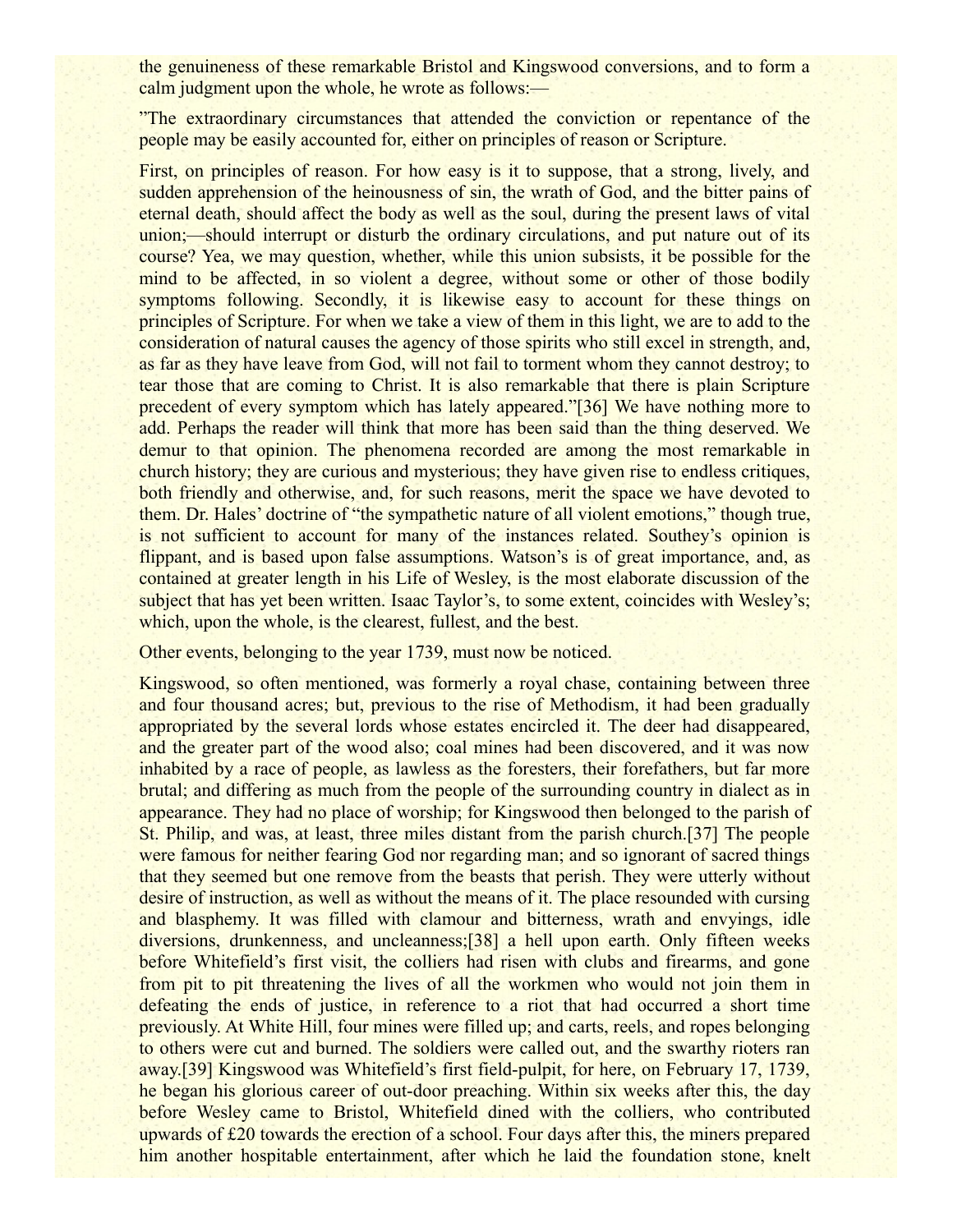upon it, and offered prayer, to which the colliers said, "Amen."[40] On the same day, Whitefield took his departure from Bristol, leaving Wesley as his successor; and, with the exception of a visit of a week's duration in the month of July following, he was not at Kingswood again during the next two years. Whitefield began the school at Kingswood: the colliers gave upwards of £20; Whitefield collected £40 in subscriptions; and, on two subsequent occasions, he made collections for the same purpose, once when he preached his farewell sermon at Bristol, on July 13, before embarking for America; and once in Moorfields, when the sum of £24 9s. Was contributed.[41] This was all. The rest devolved on Wesley.

He alone was responsible for the payment of the debts incurred; and, for many months, wherever he went, he begged subscriptions for the colliers' school. The school itself consisted of one large room, with four smaller ones for the teacher's residence, and was not completed till the spring of 1740.[42] The object was to teach the children of the poor, first religion, and then to read, write, and cast accounts; but Wesley also expected to have "scholars of all ages, some of them grey-headed," who were to be taught, separate from the children, "either early in the morning, or late at night," so that their work might not be hindered by their education.[43] Within six weeks after Whitefield laid the first stone of Kingswood school, Wesley took possession of a piece of ground in the Horse Fair, Bristol, and began to build a room large enough to contain the societies of Nicholas Street and Baldwin Street. This was done without the least apprehension or design of his being personally engaged, either in the expense of the work, or in the direction of it; he having appointed eleven trustees, by whom he supposed the burdens would be borne. He soon found that he had made a great mistake. In a short time, a debt was contracted of more than £150, whereas the subscriptions of the trustees and of the two societies were not a quarter of that amount. This debt devolved upon him. He had no money, nor any human prospect or probability of procuring any; but he knew "the earth is the Lord's, and the fulness thereof," and he dared to trust Him. Besides this, Whitefield and other friends in London most strongly objected to the building being the property of trustees, on the ground that Wesley would be under their control; and, unless his preaching pleased them, they might eject him from the house he himself had built. Whitefield declared that, unless the trustship was destroyed, neither he nor his friends would contribute anything towards the expenses. Wesley yielded; the trustees were summoned; all agreed to the alteration; the deed was cancelled; and Wesley became the sole proprietor.

This, though insignificant at the time, was a matter of great importance; for, in this manner, nearly all the chapels, erected in the early part of his career, were vested in himself,—a thing involving serious responsibility, which, however, was honourably fulfilled; for trusts were afterwards created; and, by his "Deed of Declaration," all his interests in his chapels were transferred to his Legal Conference.

Thus we find Wesley, with no income whatever, except the small amount arising out of his Oxford fellowship, involved in what, to a poor man, were two serious undertakings. But even this was not all the burden that he took upon himself. He spent the beginning of November in London; and whilst there, two gentlemen, then unknown to him, came again and again, urging him to preach in a place called the Foundery, near Moorfields. With much reluctance he consented. He writes:—"Sunday, November 11, I preached at eight to five or six thousand, on the spirit of bondage and the spirit of adoption; and, at five in the evening, to seven or eight thousand, in the place which had been the king's foundery for cannon."[44]

He was then pressed to take the place into his own hands. He did so. The purchase-money was £115; but the place being "a vast, uncouth heap of ruins," a large sum additional to this had to be expended in needful repairs, in building two galleries for men and women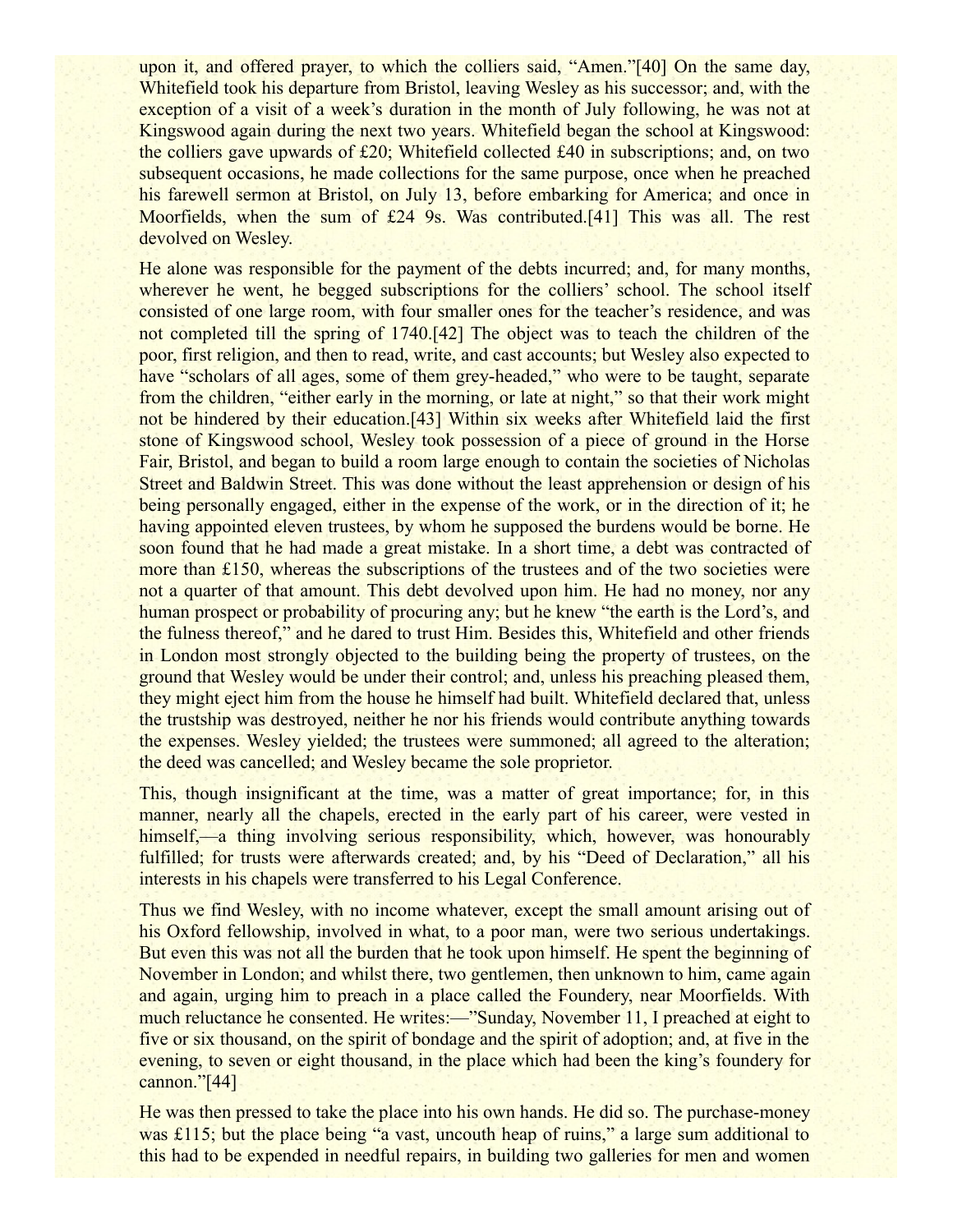hearers respectively, and in enlarging a room for the society to almost thrice its present size. To meet this large expenditure, Ball, Watkins, and other friends lent him the purchase-money; and offered to pay subscriptions, some four, some six, and some ten shillings a year towards the liquidation of the debt. In three years, these subscriptions amounted to about £480, leaving however a balance of nearly £300, for which Wesley was still responsible.[45] From this it would seem that the entire cost of the old Foundery was about £800.

This was the first Methodist meeting-house of which the metropolis could boast, and a brief description of it may not be out of place.

It stood in the locality called "Windmill Hill," now known by the name of Windmill Street, a street that runs parallel with City Road, and abuts on the north-west corner of Fins-bury Square. The building was placed on the east side of the street, some sixteen or eighteen yards from Providence Row; and measured about forty yards in front, from north to south, and about thirty-three yards in depth, from east to west. There were two front doors, one leading to the chapel, and the other to the preacher's house, school, and bandroom. A bell was hung in a plain belfry, and was rung every morning at five o'clock for early service, and every evening at nine for family worship; as well as at sundry other times. The chapel, which would accommodate some fifteen hundred people, was without pews; but, on the ground floor, immediately before the pulpit, were about a dozen seats with back rails, appropriated to female worshippers. Under the front gallery were the free seats for women; and, under the side galleries, the free seats for men. The front gallery was used exclusively by females, and the side galleries by males. "From the beginning," says Wesley, "the men and women sat apart, as they always did in the primitive church; and none were suffered to call any place their own, but the first comers sat down first. They had no pews; and all the benches for rich and poor were of the same construction."[46]

The bandroom was behind the chapel, on the ground floor, some eighty feet long and twenty feet wide, and accommodated about three hundred persons. Here the classes met; here, in winter, the five o'clock morning service was conducted; and here were held, at two o'clock, on Wednesdays and Fridays, weekly meetings for prayer and intercession.

The north end of the room was used for a school, and was fitted up with desks; and at the south end was "The Book Room" for the sale of Wesley's publications.

Over the bandroom were apartments for Wesley, in which his mother died;[47] and, at the end of the chapel was a dwelling house for his domestics and assistant preachers; while attached to the whole was a small building used as a coach-house and stable.[48] Why was the building called the Foundery? Because, for a number of years, it was used by the government in casting cannon. When Wesley bought it, the edifice had been a ruin for about twenty years. In 1716, whilst recasting the injured guns taken from the French in the successful campaigns of Marlborough, a terrible explosion blew off the roof, shook the building, killed several of the workmen, burnt others, and broke the limbs of not a few. This led to an abandonment of the place, and the removal of the royal foundery to Woolwich.[49] The next occupants were Wesley and the Methodists; and the echoes of prayer and praise succeeded the clang of anvils and the roar of furnaces of fire.

When first opened, it was described by Silas Told as "a ruinous place, with an old pantile covering," the structure to a great extent consisting of "decayed timbers," and the pulpit being made of "a few rough boards."[50] It may be interesting, to the curious reader, to add, that a few years ago, the old Foundery bell, used in calling the people to the five o'clock preaching, was still in existence, and was attached to the school at Friar's Mount, London; that, at the present moment, the old Foundery pulpit is preserved at Richmond,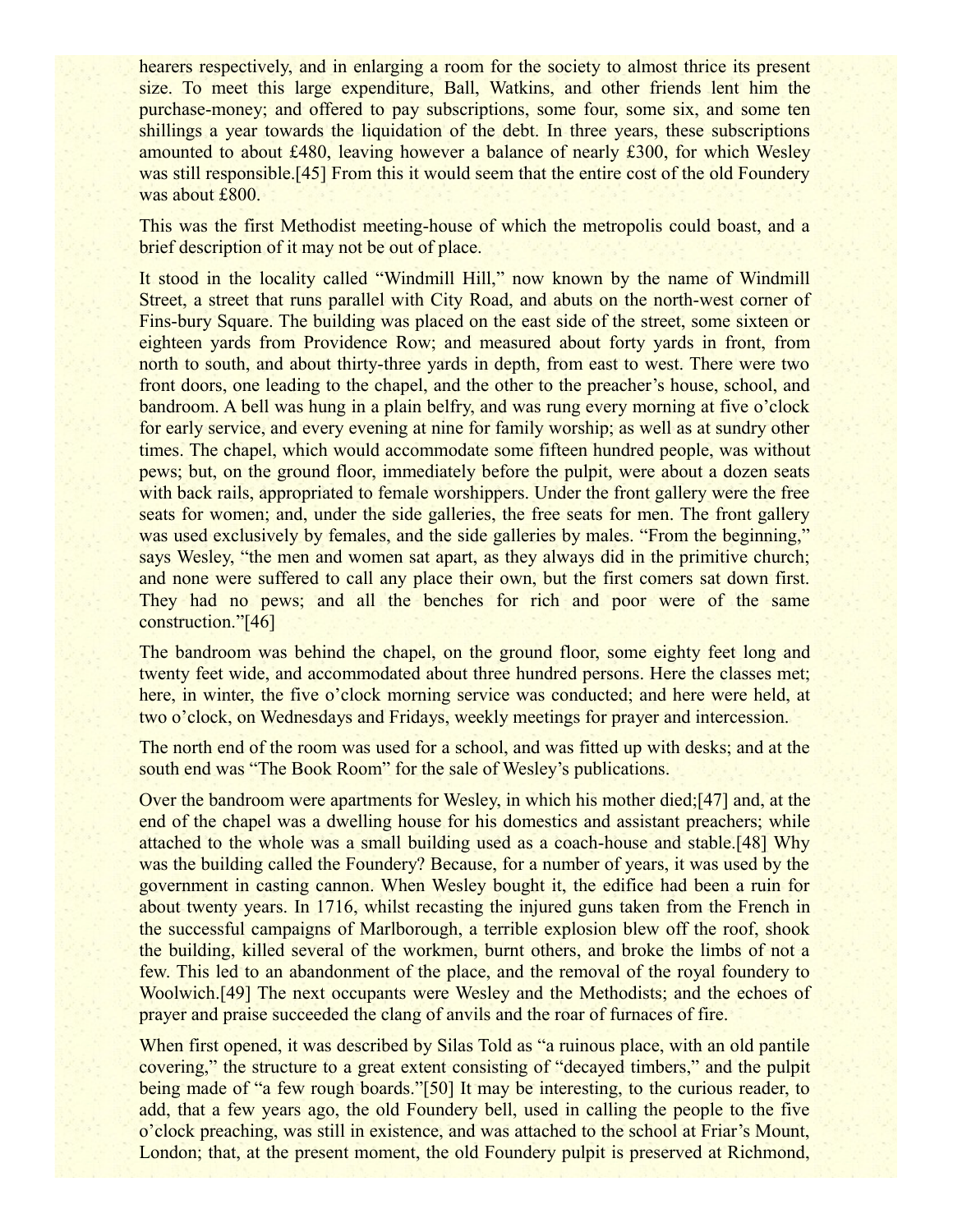and is used by the Richmond students every week; and that the old Foundery chandelier is now in use in the chapel at Bowes, in Yorkshire.

This was really the cradle of London Methodism. Here Wesley began to preach at the end of 1739. The character of the services held in this rotten, pantile covered building may be learnt from Wesley's Works.

Wesley began the service with a short prayer, then sung a hymn and preached (usually about half an hour), than sung a few verses of another hymn, and concluded with a prayer. His constant theme was, salvation by faith, preceded by repentance, and followed by holiness.[51] The place was rough and the people poor; but the service simple, scriptural, beautiful.

No wonder, that such a priest, shut out of the elaborately wrought pulpits of the Established Church, and now cooped up within a pulpit made of "rough deal boards," should be powerful, popular, and triumphant.

Passing from pulpits to preachers, we must venture here to correct an error, which, from the first, seems to have been current in the Methodist community. All Methodist historians have assumed that Thomas Maxfield was Methodism's first lay preacher; that is, the first who was allowed to expound the Scriptures without being formally ordained to that holy service. This is a mistake. Thomas Maxfield was not converted until the  $21<sup>st</sup>$ of May, 1739; and yet, a month after this, we find John Cennick, the converted land surveyor, employed with Wesley's sanction, in preaching to the Kingswood colliers.

Methodism's first lay preacher deserves a passing notice. He has never yet had justice done him, and we regret that limited space prevents justice being rendered even here.

John Cennick was the son of Quakers, and, from infancy, was taught to pray every night and morning. At thirteen years of age, he went nine times, from Reading to London, to be apprenticed to a trade, but all to no purpose, except that he was taken on trial by a carpenter, who refused to retain his services when the time was come for his being bound. In 1735, John was convinced of sin, while walking in Cheapside, and, at once, left off song singing, card playing, and attending theatres. Sometimes he wished to go into a popish monastery, to spend his life in devout retirement. At other times, he longed to live in a cave, sleeping on fallen leaves, and feeding on forest fruits. He fasted long and often, and prayed nine times every day. He was afraid of seeing ghosts, and terribly apprehensive lest he should meet the devil. Fancying dry bread too great an indulgence for so great a sinner as himself, he began to feed on potatoes, acorns, crabs, and grass; and often wished he could live upon roots and herbs. At length, on September 6, 1737, he found peace with God, and went on his way rejoicing. Like Howel Harris, he, at once, commenced preaching; and also began to write hymns, a number of which Charles Wesley, in July, 1739, corrected for the press.

We have already seen that, in March, 1739, Wesley and Cennick met at Reading. Shortly after that, Whitefield proposed that Cennick should become the master of the school in Kingswood, whose first stone was laid in the month of May; and, on the  $11<sup>th</sup>$  of June, off he set on foot, from Reading to Bristol, sleeping all night in an old stable on his way. On arriving there, he found that Wesley had gone to London; but was invited to go to Kingswood to hear a young man (query, Thomas Maxfield?) read a sermon to the colliers. The place for meeting was under a sycamore tree, near the intended school. Four or five hundred colliers were assembled, but the young reader had not arrived. Cennick was requested to take his place; he reluctantly complied, preached a sermon, and says, "The Lord bore witness with my words, insomuch that many believed in that hour." Cennick preached again on the day following, and on the succeeding sabbath twice.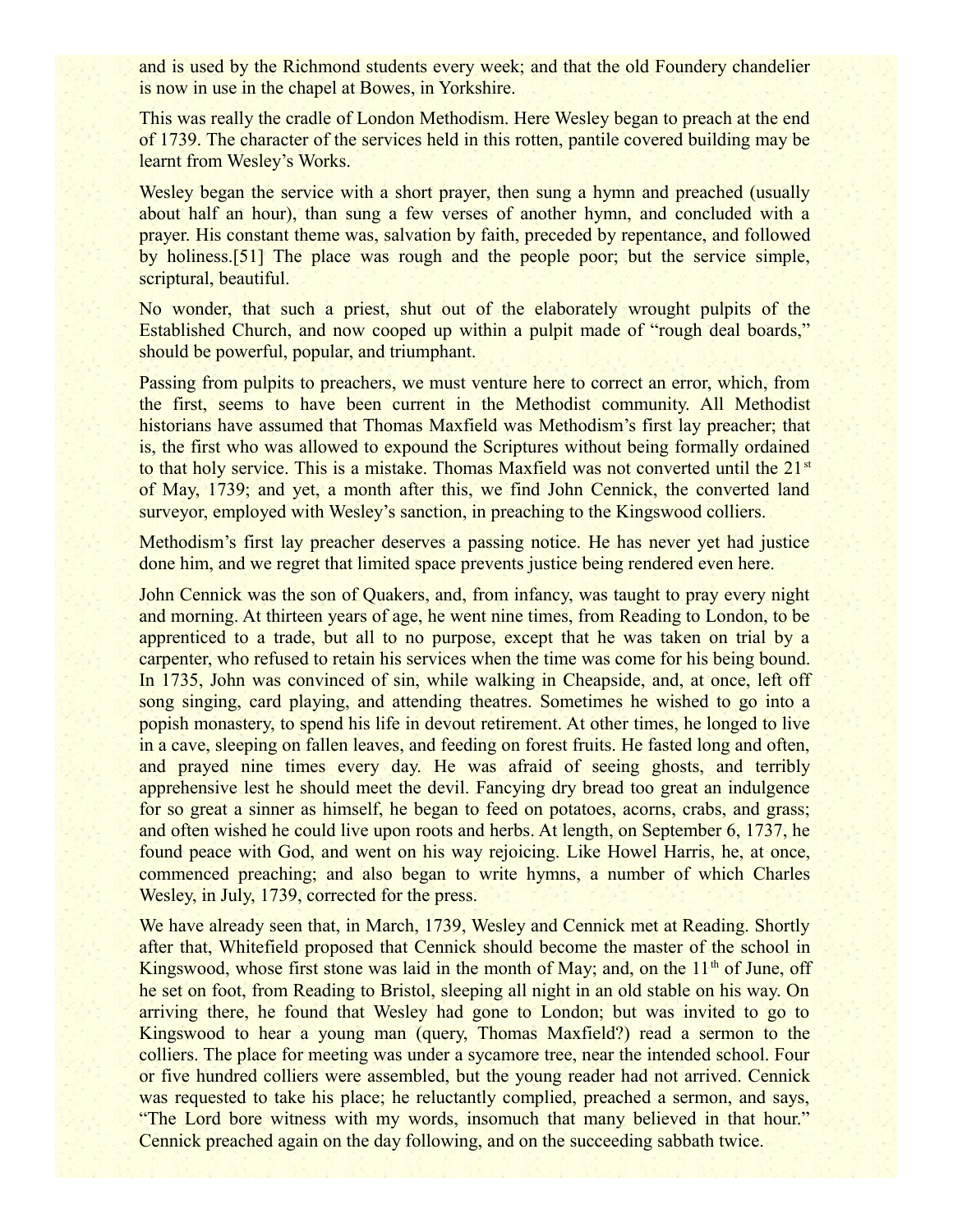Meanwhile Howel Harris came; and, on the ensuing Tuesday, Wesley.

How did Wesley receive the two lay preachers? Harris went to Wesley's lodgings. They fell upon their knees; and Harris writes, "He was greatly enlarged in prayer for me, and for all Wales." Full of holy feeling, the Welsh evangelist crossed the channel, and found wider doors of usefulness than ever. Cennick too was not restrained. He tells us, that many of the people desired Wesley to forbid him; but, so far from doing so, he encouraged him; and, thus encouraged, he preached constantly in Kingswood and the neighbouring villages for the next eighteen months, and sometimes supplied Wesley's place in Bristol, when he was absent, preaching in other towns.[52]

Honour to whom honour is due. We repudiate the wish to take from Maxfield a particle of fame, which of right belongs to him; but there cannot be a doubt that John Cennick was one of Wesley's lay preachers before Maxfield was. Neither is there aught contradictory to this in Wesley's writings. It is true, that Wesley, after mentioning that the first society was formed at the end of 1739, goes on to say: "After a time, a young man, Thomas Maxfield, came and desired to help me as a son in the gospel;"[53] but this is not opposed to the fact, that John Cennick had already helped him at Kingswood, Bristol, and other places. Myles thinks that it is probable, that Maxfield, Richards, and Westall were all employed by Wesley in the beginning of the year 1740.[54] Perhaps so; but we have already seen that Cennick was preaching, with the approbation and encouragement of Wesley, as early as the month of June, 1739.[55] This is not the place to pursue the footsteps of Methodism's first lay preacher. Suffice it to remark, though his career was comparatively short, in zealous and successful labour it is difficult to equal it. Cennick had his weaknesses; but, in deadness to the world, communion with God, Christian courage, and cheerful patience, he had few superiors. Despite his Calvinism and his differences with Wesley, we admire and love the man. He died in 1755.

Here then was another momentous step taken by the arch-Methodist.

Wesley had been bred within a strict ecclesiastical enclosure. He was firm in his attachment to the principles and practices of the English Church, and was far from being indifferent to the prerogatives of its priests; but he was far too wise and reverent a man to say that the salvation of the human family would be too dearly purchased if promoted by a departure from church usages. Christianity, though conserved by church order, does not exist for the sake of it. As a student of church history, Wesley must have known that, again and again, unless order had given way to a higher necessity, the gospel, instead of holding on its way in its brightness and in its purity, would, long ere now, in the hands of idolizers of ancient rules, have been extinguished in the very path where it ought to have shed an unceasing flame. In no man was there a greater combination of docility and courage; and hence, when Wesley met with men like Cennick, full of fervent consciousness of the reality, power, and blessedness of Christ's religion; and employing a style, terse from intensity of feeling, and copious from the fulness of their theme,—no wonder that, instead of forbidding, he encouraged them to preach the glorious truths, which they not merely understood, but felt.

This was a startling innovation; and, doubtless, horrified the stereotyped ministries and priesthoods existing round about; but the fields were white to the harvest, and the labourers were few; and Wesley could not, durst not, forbid an increase to the staff, because the added workers had not been trained in colleges, and came not in all the priestly paraphernalia of surplices and hoods, gowns and bands. No doubt he would have preferred the employment of clerics like himself; but, in the absence of such, he was driven to adopt the measure which we think the salvation of his system, and, in some respects, its glory.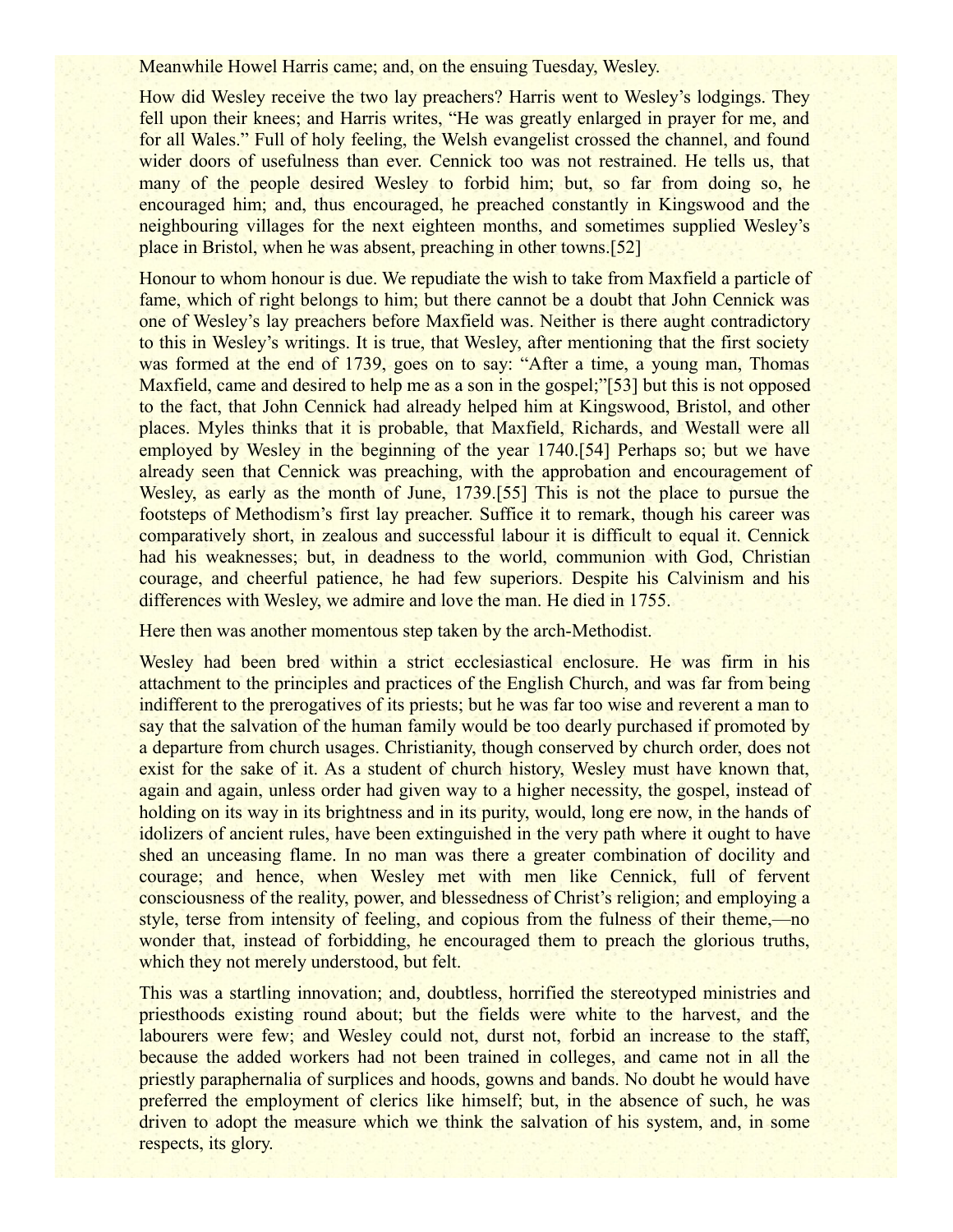"I knew your brother well," said Robinson, the Archbishop of Armagh, when he met Charles Wesley at the Hotwells, Bristol: "I knew your brother well; I could never credit all I heard respecting him and you; but one thing in your conduct I could never account for, your employing laymen." "My Lord," said Charles, "the fault is yours and your brethren's." "How so?" asked the primate. "Because you hold your peace, and the stones cry out." "But I am told," his grace continued, "that they are unlearned men." "Some are," said the sprightly poet, "and so the dumb ass rebukes the prophet." His lordship said no more.[56] The following letter of Whitefield has not been previously printed so fully as at present. As it was written at the time when Cennick began preaching, it may appropriately be inserted here. Its references to other matters are also deeply interesting.

#### "LONDON, June 25, 1739.

"HONOURED SIR,—I suspend my judgment of Brother Watkins' and Cennick's behaviour till I am better acquainted with the circumstances of their proceeding. I think there is a great difference between them and Howel Harris. He has offered himself thrice for holy orders; him therefore and our friends at Cambridge I shall encourage: others I cannot countenance in acting in so public a manner. The consequences of beginning to teach too soon will be exceeding bad—Brother Ingham is of my opinion.

"I hear, honoured sir, you are about to print a sermon on predestination. It shocks me to think of it; what will be the consequences but controversy? If people ask me my opinion, what shall I do? I have a critical part to act, God enable me to behave aright! Silence on both sides will be best. It is noised abroad already, that there is a division between you and me. Oh, my heart within me is grieved!

"Providence to-morrow calls me to Gloucester. If you will be pleased to come next week to London, I think, God willing, to stay a few days at Bristol. Your brother Charles goes to Oxon. I believe we shall be excommunicated soon. May the Lord enable us to stand fast in the faith; and stir up your heart to watch over the soul of, honoured sir,

"Your dutiful son and servant,

#### GEORGE WHITEFIELD.

"To the Rev. Mr. John Wesley, at Mrs. Grevil's, a Grocer in Wine Street, Bristol."

We must proceed to another matter. Wesley writes:— "In the latter end of the year 1739, eight or ten persons came to me in London, who appeared to be deeply convinced of sin, and earnestly groaning for redemption. They desired, I would spend some time with them in prayer, and advise them how to flee from the wrath to come. That we might have more time for this great work, I appointed a day when they might all come together, which, from thenceforward, they did every Thursday, in the evening. To these, and as many more as desired to join with them, (for the number increased daily,) I gave those advices, from time to time, which I judged most needful for them; and we always concluded our meeting with prayer suited to their several necessities. This was the rise of the United Society, first in London, and then in other places."[57]

#### In another place, he writes:—

"The first evening about twelve persons came; the next week, thirty or forty. When they were increased to about a hundred, I took down their names and places of abode, intending, as often as it was convenient; to call upon them at their houses. Thus, without any previous plan, began the Methodist Society in England,—a company of people associating together to help each other to work out their own salvation."[58]

No doubt the whole of this is strictly true; but there are other facts to be remembered.

By the preaching of the two Wesleys and of Whitefield, a large number of persons in London had been converted; and most of these had been incorporated in the Moravian bands. When Wesley went to Bristol, at the end of March, the work in London devolved, to a great extent, on his brother Charles. Disputes soon sprung up. On Easter day, Charles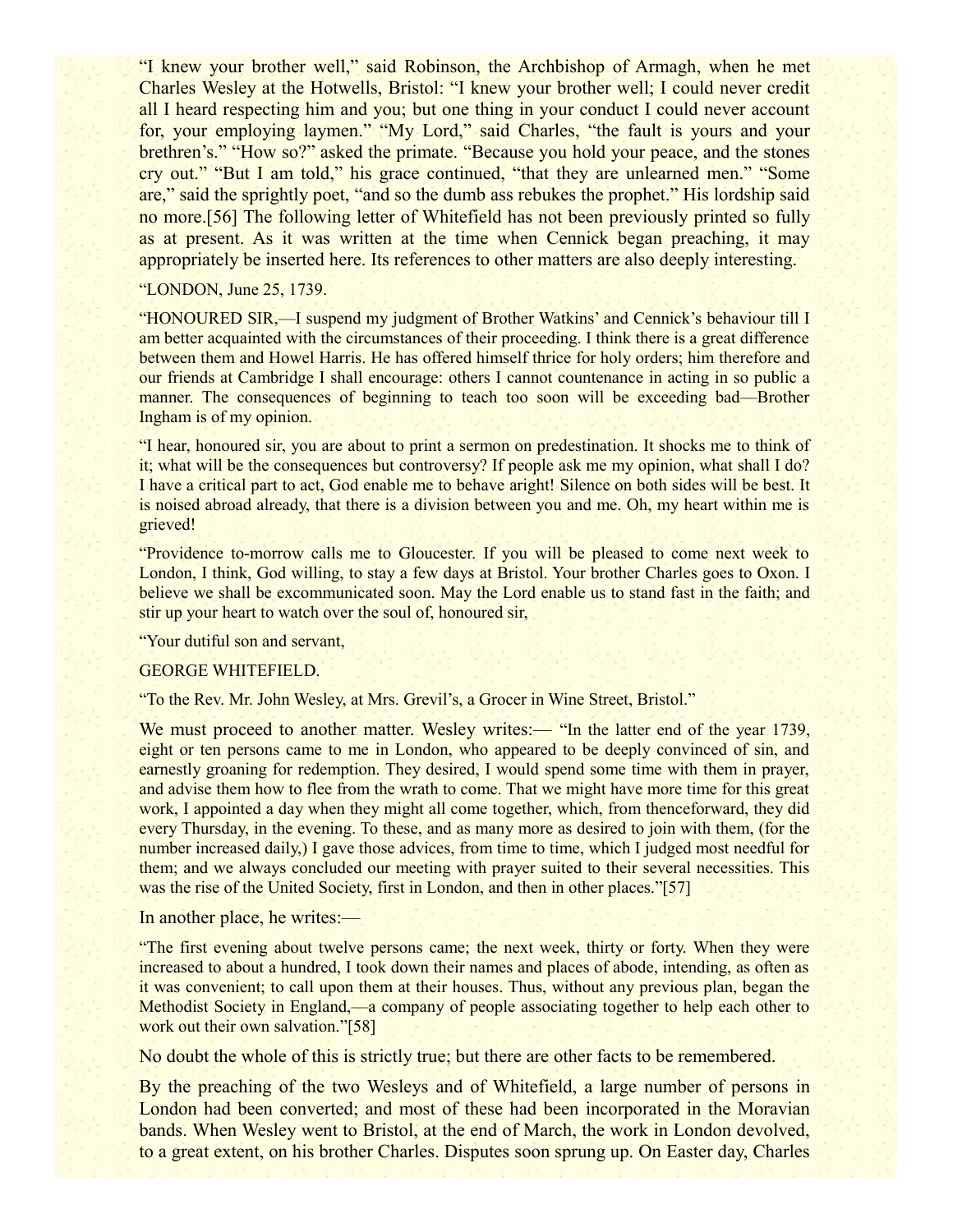had a conversation with Zinzendorf "about motions, visions, and dreams, and was confirmed in his dislike to them." On April 28, Whitefield preached in Islington churchyard; and, after he had done, Bowers, a Moravian, got up to speak. Charles Wesley says: "I conjured him not; but he beat me down, and followed his impulse." On the  $16<sup>th</sup>$  of May, a dispute arose, in the Moravian meeting at Fetter Lane, about lay preaching. Many were zealous for it; but Whitefield and Charles Wesley declared against it. In June, another Moravian, John Shaw, "the self-ordained priest," as Charles Wesley calls him, "was brimful of proud wrath and fierceness"; and two others, Bowers and Bray, whom Whitefield designated "two grand enthusiasts," followed Charles to Blendon, "drunk with the spirit of delusion." In the Moravian society, Shaw "pleaded for his spirit of prophecy"; and charged Charles Wesley "with love of pre-eminence, and with making his proselytes twofold more the children of the devil than they were before." Many misunderstandings and offences had crept in; and Wesley came from Bristol to put things right. A humiliation meeting was held at Fetter Lane; and "we acknowledged," says Wesley, "our having grieved God by our divisions; 'one saying, I am of Paul; another, I am of Apollos'; by our leaning again to our own works, and trusting in them, instead of Christ; by our resting in those little beginnings of sanctification, which it had pleased Him to work in our souls; and, above all, by blaspheming His work among us, imputing it either to nature, to the force of imagination and animal spirits, or even to the delusion of the devil." Things seem to have proceeded more smoothly till about September, when, in the absence of the two Wesleys, "certain men crept in among them unawares, telling them, that they had deceived themselves, and had no true faith at all. 'For,' said they, 'none has any justifying faith, who has ever any doubt or fear, which you know you have; or who has not a clean heart, which you know you have not; nor will you ever have it, till you leave off running to church and sacrament, and praying, and singing, and reading either the Bible, or any other book; for you cannot use these things without trusting in them. Therefore, till you leave them off, you can never have true faith; you can never till then trust in the blood of Christ.'"[59]

This was a serious heresy; and, on November 1, Wesley hurried up to London to put a check to it. He acknowledges, that the Moravians still held the grand doctrine of justification by faith; and that the fruits of faith were "righteousness, peace and joy in the Holy Ghost." He testifies, that they were free from the sins of swearing, theft, gluttony, drunkenness, and adultery; that they had no diversions but such as become saints; that they regarded not outward adorning, and were not slothful in business. He confesses, that they fed the hungry, and clothed the naked; that their discipline was scarce inferior to that of the apostolic age; and, that every one knew and kept his proper place; but, despite all this, he found them far from perfect.

On first entering the society, he found Mr. Bray "highly commending the being still before God; and speaking largely of the danger that attended the doing of outward works, and of the folly of people running about to church and sacrament."

On Sunday, November 4, the "society met at seven in the morning, and continued silent till eight." In the evening, at Fetter Lane, "some of the brethren asserted in plain terms: 1. That, till they had true faith, they ought to be still; that is, to abstain from the means of grace, the Lord's supper in particular. 2. That the ordinances are not means of grace, there being no other means than Christ."

Three days later, Wesley had a long conference with Spangenberg, who substantially avowed the same opinions. At night, the Fetter Lane society sat an hour without speaking; and then there followed a warm dispute, to prove that none ought to receive the Lord's supper till he had "the full assurance of faith." Every day Wesley met with many "who once knew in whom they had believed, but were now thrown into idle reasonings, and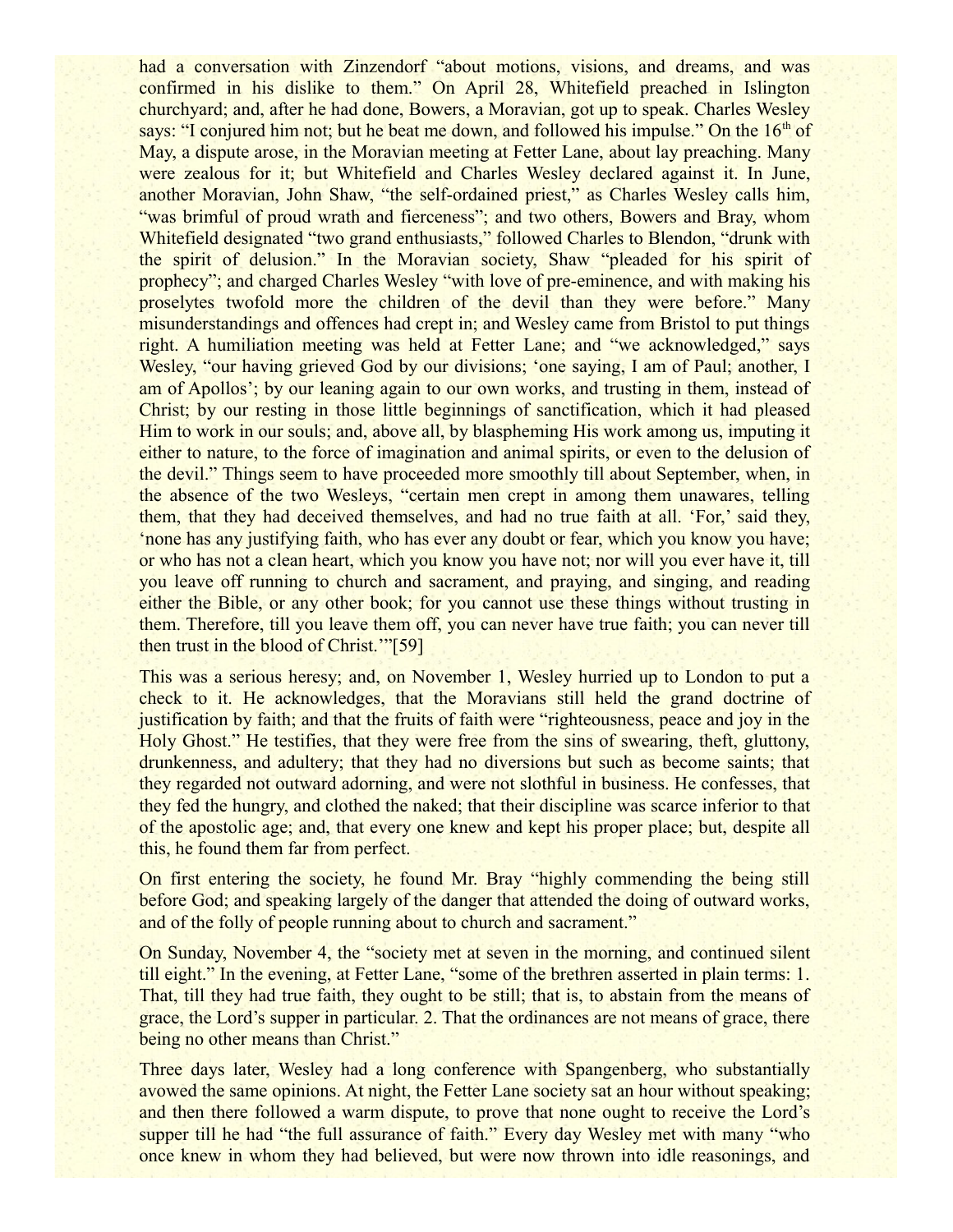were filled with doubts and fears. Many had left off the means of grace, saying they must now cease from their own works, and must trust in Christ alone; that they were poor sinners, and had nothing to do but to lie at His feet."

Wesley did his utmost to correct this state of things, and then, on November 21, went back to Bristol. On his way, he came to Wycombe, where he unexpectedly met Mr. Gambold and a Mr. Robson. He writes: "After much consultation and prayer, we agreed —1. To meet yearly at London on the eve of Ascension day. 2. To fix then the business to be done the ensuing year; where, when, and by whom. 3. To meet quarterly there, as many as can; viz., on the second Tuesday in July, October, and January. 4. To send a monthly account to one another, of what God hath done in each of our stations. 5. To inquire whether Messrs. Hall, Sympson, Rogers, Ingham, Hutchins, Kinchin, Stonehouse, Cennick, Oxlee, and Brown will join with us herein. 6. To consider whether there be any others of our spiritual friends, who are able and willing so to do."[60] This arrangement is important as indicative of Wesley's purpose at this early period of his history; but it was never put into execution. The rupture with the Moravians made it a dead letter.

Five weeks afterwards, he returned to London with a heavy heart.

"Scarce one in ten of the Moravians retained his first love; and most of the rest were in the utmost confusion, biting and devouring one another." His soul was sick of their "sublime divinity." He had a long conversation with Molther, one of their ministers, and ascertained that the difference between them was the following:—

1. The Moravians held that there are no degrees of faith; and that no man has any degree of it, before he has the full assurance of faith, the abiding witness of the Spirit, or the clear perception that Christ dwelleth in him. Wesley dissented from this.

2. The Moravians taught that the way to attain faith is to wait for Christ, and be still: that is, not to use the means of grace; not to go to church; not to communicate; not to fast; not to use private prayer; not to read the Scriptures; not to do temporal good; nor to attempt doing spiritual good; because it was impossible for a man to use means like these without trusting in them. Wesley believed just the opposite.

3. The Moravians thought that in propagating faith, guile might be used: (1) By saying what we know will deceive the hearers, or lead them to think the thing which is not; (2) by describing things a little beyond the truth, in order to their coming up to it; (3) by speaking as if we meant what we did not mean. Wesley denounced all this.

4. The Moravians believed that the fruits of their thus propagating the faith in England were: (1) Much good had been done by it; (2) many were unsettled from a false foundation; (3) many were brought into true stillness; (4) some were grounded on the true foundation, who were wrong before. Wesley, on the contrary, thought that very little good, but much hurt, had been done, by such proceedings.

This was the state of things when Wesley "began the first Methodist society in England." He was dissatisfied with his old Moravian friends, and well he might. He had been prominent in the formation of their society at Fetter Lane, on the  $1<sup>st</sup>$  of May, 1738; but his hopes and aspirations concerning it were blighted; and hence he formed another society of his own. Moravian heresies had, in London at least, corrupted the Moravian bands; numbers were offended; these and others repaired to Wesley; Wesley took down their names, and met them every Thursday evening for spiritual advice and prayer; success followed; and the Methodist society was instituted. We must return to this subject in the next chapter.

Wesley spent most of the year 1739 in Bristol and the immediate neighbourhood; but, at different times, he rendered important service in other places. At Blackheath, he preached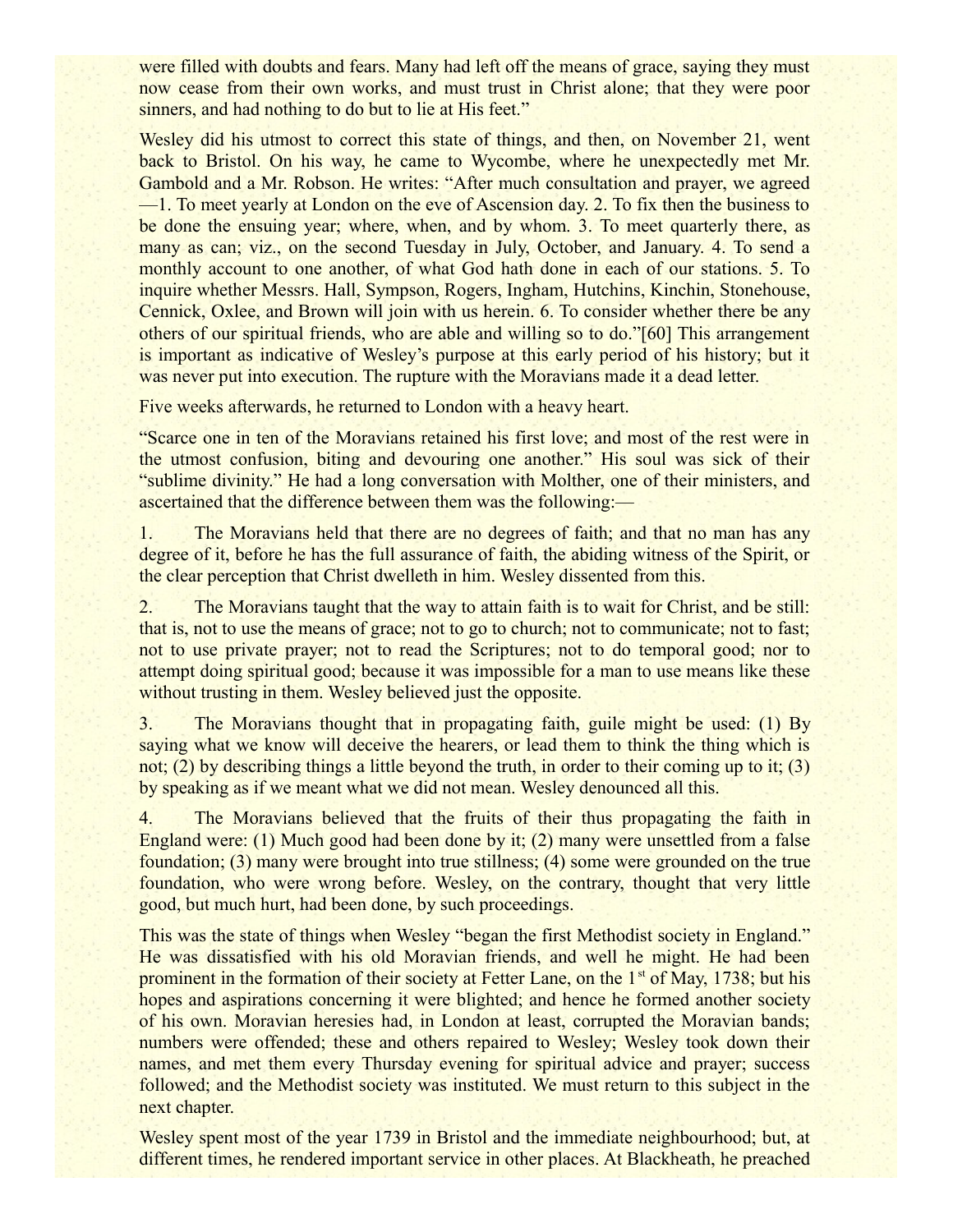to twelve or fourteen thousand people; and on Kennington Common to twenty thousand. In Moorfields, he had a congregation of ten thousand. In Gloucester he preached to seven thousand;[61] and in Bath, Bradford, and elsewhere, to great multitudes. He also preached, at least once, in the mansion of Lady Huntingdon, taking a bold text for such a fashionable audience: "The cares of the world, and the deceitfulness of riches, and the desires of other things, choke the word, and it becometh unfruitful."

He also met with some adventures and incidents worth mentioning. In riding to Rose Green, his horse suddenly fell, and rolled over and over. A gentleman, at Bradford, who had wished him good luck in the name of the Lord, told him that his fellow collegians at Oxford always considered him "a little crack-brained." In one instance, the press-gang came when he was in the middle of his sermon, and seized one of his hearers. While preaching in Turner's Hall, London, the floor gave way, but fortunately the vault below was filled with hogsheads of tobacco, so that the crowded congregation only sunk a foot or two, and he proceeded without further interruption. At Oxford, he was grieved to find that none now visited the workhouse and the prison, and that the Methodist little school was about to be given up. At Stanley, on a little green, he preached for two hours amid the darkness of an October night. At Newport, he addressed "the most insensible, ill behaved people" he had seen in Wales; one old man cursing and swearing incessantly, and taking up a great stone to throw at him. The people of Wales generally he found as ignorant of gospel truth as the Cherokee Indians; and asks, "What spirit is he of, who had rather these poor creatures should perish for lack of knowledge than that they should be saved, even by the exhortations of Howel Harris, or an itinerant preacher?" Words these well worth pondering; for they are added proof, that Wesley, even as early as 1739, was not opposed to the employment of lay evangelists.

The principle upon which Wesley acted was to shrink from nothing that he judged to be conducive to his being made a Christian.[62] On this ground he went to Georgia, and to Germany; and says, "I am ready to go to Abyssinia or China, or whithersoever it shall please God to call me." He was accused of being an enemy of the Church of England; but maintained that he was not. The doctrines he preached were the doctrines of the Church, as laid down in her prayers, articles, and homilies. He allows that there were five points of difference between him and many of the clergy; but he contends that they, not he, were unfaithful to the Church. The points were these:—1. Those from whom he differed spoke of justification, either as the same thing with sanctification, or as something consequent upon it. He believed it to be wholly distinct from sanctification, and necessarily antecedent to it. 2. They spoke of good works as the cause of justification. He believed the death and righteousness of Christ to be the whole and sole cause of it. 3. They spoke of good works as existing previous to justification. He believed that no good work is possible, previous to justification, and therefore no good work can be a condition of it; till we are justified we are ungodly, and incapable of good works; we are justified by faith alone, faith without works, faith producing all good works, yet including none. 4. They spoke of sanctification as if it were an outward thing. He believed it to be an inward thing,—the life of God in the soul of man; a participation of the Divine nature; the mind that was in Christ. 5. They spoke of the new birth as synonymous with baptism; or, at most, a change from a vicious to a virtuous life. He believed it to be an entire change of nature, from the image of the devil, wherein we are born, to the image of God; a change from earthly and sensual to heavenly and holy affections. "There is, therefore," says he, "a wide, essential, fundamental, irreconcilable difference between us. If they speak the truth as it is in Jesus, I am found a false witness before God. But if I teach the way of God in truth, they are blind leaders of the blind." He contends that [63] he "simply described the plain, old religion of the Church of England, which was now almost everywhere spoken against, under the new name of Methodism."[64] Wesley was a great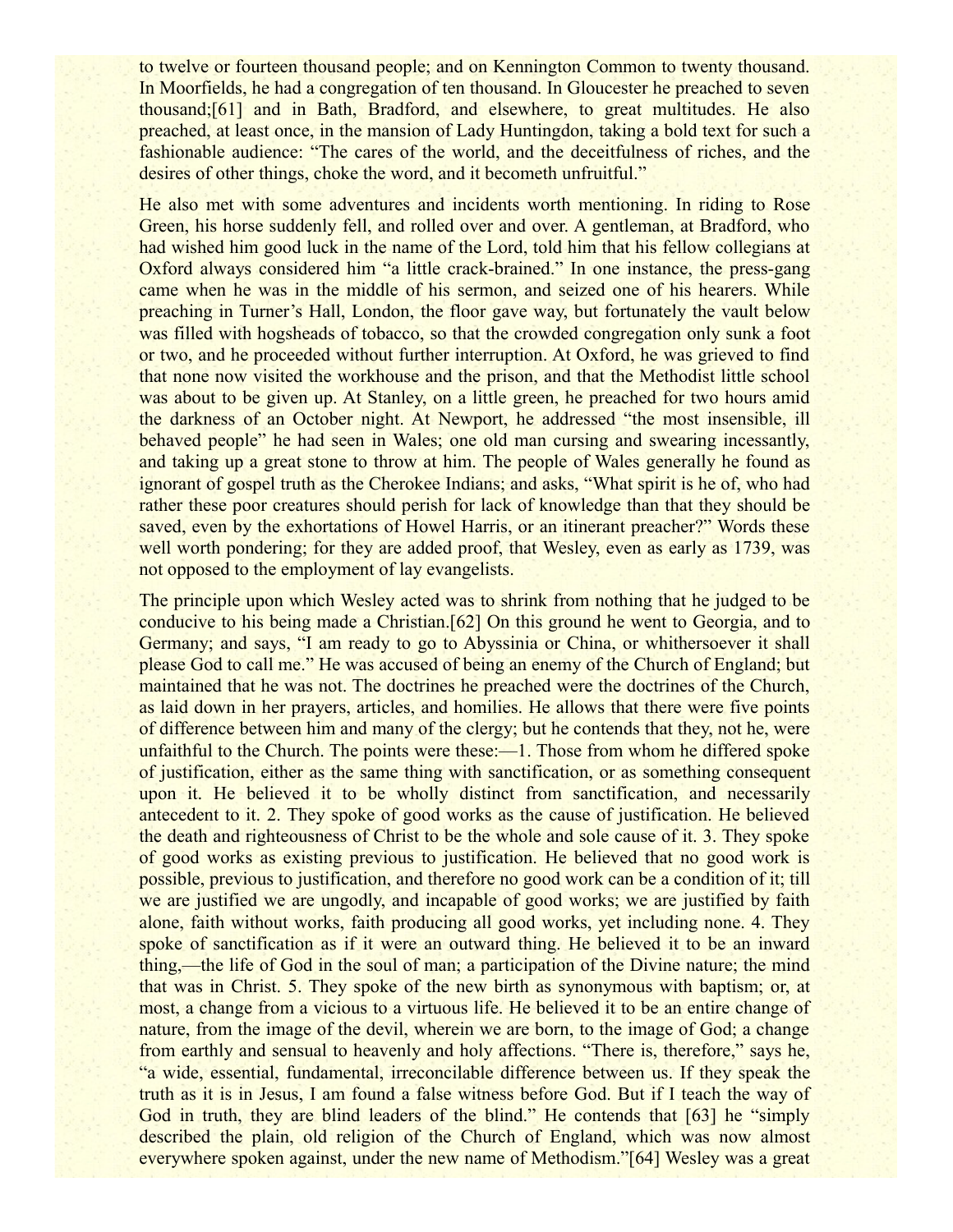reader; and some of the most interesting entries in his Journals are his critiques on books; but, in 1739, he seems to have been too busy preaching to have had time for reading. The only notice of this kind is the following: "1739, October 23. In riding to Bradford, I read over Mr. Law's book on the new birth. Philosophical, speculative, precarious; Behmenish, void, and vain! 'O what a fall is there!'" This is a harsh reflection upon an old friend; but, about a year and a half before, there had been the unfortunate quarrel with William Law, already mentioned. See pp. 185-8.

Up to the present, Wesley's mother had been his chief counsellor.

Immediately after his conversion in May, 1738, he went to Germany, and returned to England in September. It so happened, that he and his mother had no interview until nine months after this. Before he went to Herrnhuth, he had related to her the particulars of his conversion, for which "she heartily blessed God, who had brought him to so just a way of thinking." Meanwhile, however, she had been prejudiced against him, and had entertained "strange fears concerning him, being convinced that he had greatly erred from the faith." This was not of long continuance. Hence the following entry in Wesley's journal:—

"1739, September 3.—I talked largely with my mother, who told me that, till a short time since, she had scarce heard such a thing mentioned as the having God's Spirit bearing witness with our spirit: much less did she imagine that this was the common privilege of all true believers. 'Therefore,' said she, 'I never durst ask for it myself. But two or three weeks ago, while my son Hall was pronouncing these words, in delivering the cup to me, "The blood of our Lord Jesus Christ which was given for thee," the words struck through my heart, and I knew God, for Christ's sake, had forgiven me all my sins.'

"I asked whether her father (Dr. Annesley) had not the same faith; and whether she had not heard him preach it to others. She answered, he had it himself; and declared, a little before his death, that, for more than forty years, he had no darkness, no fear, no doubt at all of his being accepted in the Beloved. But that, nevertheless, she did not remember to have heard him preach, no, not once, explicitly upon it: whence she supposed he also looked upon it as the peculiar blessing of a few; not as promised to all the people of God."[65]

Ever after this, Susannah Wesley resided chiefly in London, and attended the ministry of her sons John and Charles. She heartily embraced their doctrines, and conversed with the members of their society. Hence the following from one of her letters to Charles, dated December 27, 1739:—

"Your brother, whom I shall henceforth call Son Wesley, since my dear Sam is gone home, has just been with me, and much revived my spirits. Indeed, I have often found that he never speaks in my hearing without my receiving some spiritual benefit. But his visits are seldom and short; for which I never blame him, because I know he is well employed, and, blessed be God, hath great success in his ministry. But, my dear Charles, still I want either him or you; for, indeed, in the most literal sense, I am become a little child, and need continual succour. For these several days, I have had the conversation of many good Christians, who have refreshed, in some measure, my fainting spirits. I hope we shall shortly speak face to face. But then, alas! When you come, your brother leaves me! Yet that is the will of God, in whose blessed service you are engaged; who has hitherto blessed your labours, and preserved your persons. That He may continue so to prosper your work, and protect you both from evil, and give you strength and courage to preach the true gospel, in opposition to the united powers of evil men and evil angels, is the hearty prayer of, dear Charles,

"Your loving mother,

"SUSANNAH WESLEY."[66]

Reference is made in the above extract to the death of Samuel Wesley, which occurred on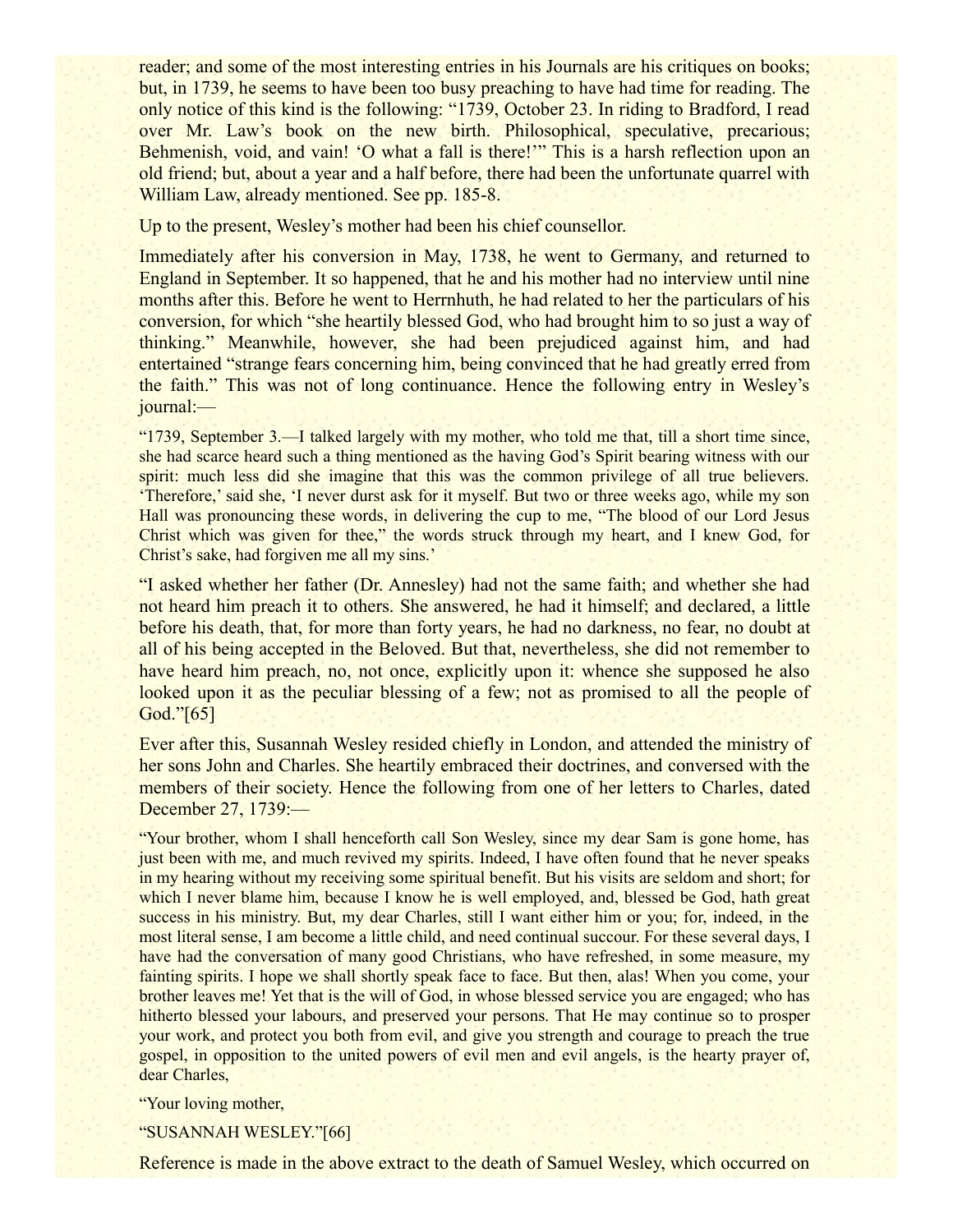November 6, 1739, at the early age of forty-nine. Up to the very last, he was strongly opposed to the Methodist movement of his brothers. In a letter to his mother, written only seventeen days before his death, he says:—

"My brothers are now become so notorious, that the world will be curious to know when and where they were born, what schools bred at, what colleges of in Oxford, and when matriculated, what degrees they took, and where, when, and by whom ordained. I wish they may spare so much time as to vouchsafe a little of their story.

For my own part, I had much rather have them picking straws within the walls, than preaching in the area of Moorfields.

"It was with exceeding concern and grief, I heard you had countenanced a spreading delusion, so far as to be one of Jack's congregation. Is it not enough that I am bereft of both my brothers, but must my mother follow too? I earnestly beseech the Almighty to preserve you from joining a schism at the close of your life, as you were unfortunately engaged in one at the beginning of it. It will cost you many a protest, should you retain your integrity, as I hope to God you will. They boast of you already as a disciple.

"They design separation. They are already forbidden all the pulpits in London; and to preach in that diocese is actual schism.

In all likelihood, it will come to the same all over England, if the bishops have courage enough. They leave off the liturgy in the fields; and though Mr. Whitefield expresses his value for it, he never once read it to his tatter-demalions on a common. Their societies are sufficient to dissolve all other societies but their own.

Will any man of common sense, or spirit, suffer any domestic to be in a band, engaged to relate to five or to ten people everything, without reserve, that concerns the person's conscience, howmuchsoever it may concern the family? Ought any married persons to be there, unless husband and wife be there together? This is literally putting asunder whom God hath joined together.

"As I told Jack, I am not afraid the Church should excommunicate him (discipline is at too low an ebb), but, that he should excommunicate the Church. It is pretty near it. Holiness and good works are not so much as conditions of our acceptance with God. Lovefeasts are introduced, and extemporary prayers, and expositions of Scripture, which last are enough to bring in all confusion; nor is it likely they will want any miracles to support them. He only who ruleth the madness of the people can stop them from being a formed sect. Ecclesiastical censures have lost their terrors; thank fanaticism on the one hand, and atheism on the other.

To talk of persecution from thence is mere insult. It is—

"To call the bishop, Grey-beard Goff, And make his power as mere a scoff As Dagon, when his hands were off."[67]

Sixteen nights after writing the above, Samuel Wesley went to bed as well as usual. At three next morning, he was seized with illness, and, four hours afterwards, expired. John Wesley, at the time, was in London, and Charles in Bristol; but, as soon as possible, they hastened to Tiverton, where they rejoiced to hear that, several days before he went hence, God had given to their brother a calm and full assurance of his interest in Christ.

In reviewing the events of the year 1739, it only remains to notice Wesley's publications. These were the following:—

1. "An Abstract of the Life and Death of Mr. Thomas Halyburton.

With recommendatory Epistle by George Whitefield, and Preface by John Wesley." Oswald: London. 1739.

Halyburton was a Scotchman, and was born in 1674. At the age of twenty-six, he became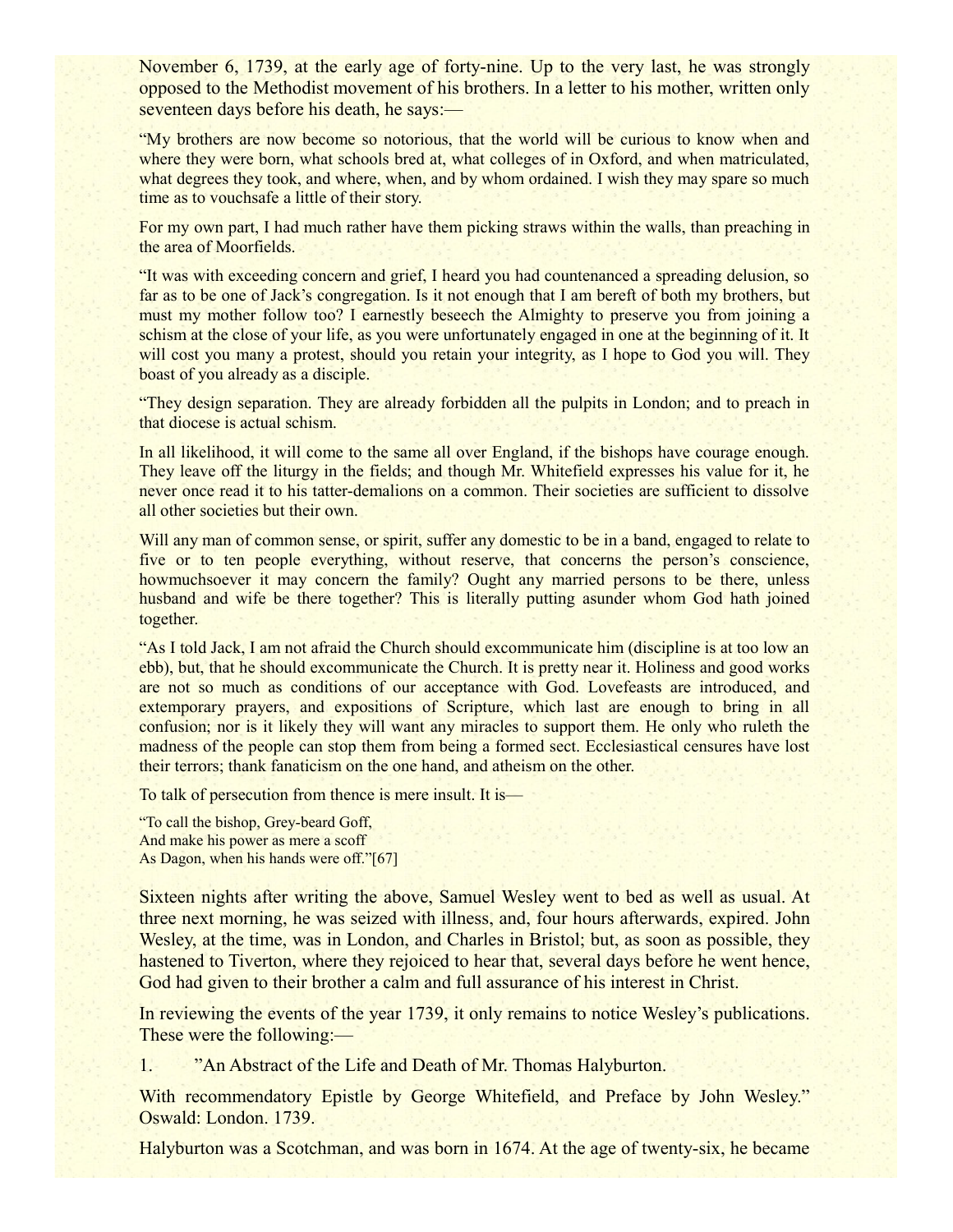a Presbyterian minister. Ten years afterwards, he was appointed Professor of Divinity in the college of St. Andrews; but almost immediately was seized with pleurisy, and died in the thirtyseventh year of his age.

Wesley's preface is dated "London, February 9, 1739," and the book was published within a few weeks afterwards; for Wesley's brother Samuel, in a letter bearing date, April 16, 1739, says: "I have got your abridgment of Halyburton; and, if it please God to allow me life and strength, I shall demonstrate that the Scot as little deserves preference to all Christians, as the book to all writings but those you mention. There are two flagrant falsehoods in the very first chapter. But your eyes are so fixed upon one point, that you overlook everything else. You overshoot, but Whitefield raves."[68]

Wesley's abridged Life of Halyburton is a beautifully written, and most edifying book. Why did Wesley publish it? There can be but little doubt that his chief reasons were:—1. Because it contains a living exemplification of real religion. And 2. Because Halyburton's struggles, doubts, fears, and general experience, previous to his finding peace with God, through faith in Christ, bear a striking resemblance to the case of Wesley himself. After describing that the kingdom of God, within us, is holiness and happiness, and that the way of attaining it is a true and living faith, Wesley, in his preface, says: "This work of God in the soul of man is so described in the following treatise, as I have not seen it in any other, either ancient or modern, in our own or any other language; so that I cannot but value it, next to the holy Scripture, above any other human composition, except only the 'Christian's Pattern,' and the small remains of Clemens Romanus, Polycarp, and Ignatius." In the same preface, Wesley propounds thus early a doctrine, which afterwards held a conspicuous place in the system of truth he taught. In answering the objection, that "the gospel covenant does not promise entire freedom from sin," he writes: "What do you mean by the word sin? Do you mean those numberless weaknesses and follies, sometimes improperly termed sins of infirmity? If so, we shall not put off these but with our bodies. But if you mean, it does not promise entire freedom from sin, in its proper sense, or from committing it, this is by no means true, unless the Scripture be false. Though it is possible a man may be a child of God, who is not fully freed from sin, it does not follow that freedom from sin is impossible; or that it is not to be expected by all. It is described by the Holy Ghost as the common privilege of all."

2. Another of Wesley's publications, in 1739, was entitled: "Nicodemus; or, a Treatise on the Fear of Man. From the German of Augustus Herman Francke. Abridged by John Wesley." Bristol: S. and F. Farley. 1739.

The subject of the treatise was peculiarly adapted to Wesley's present position; and the whole is written in his best, nervous, clear, classic style.

3. Wesley's third publication was two treatises of ninety-nine pages, 12mo; the first on Justification by Faith only; the second on the Sinfulness of Man's Natural Will, and his utter inability to do works acceptable to God until he be justified and born again of the Spirit of God: by Dr. Barnes. "With Preface, containing some account of the author, extracted from the Book of Martyrs. By John Wesley."

This was another book congenial to Wesley's present feelings; inasmuch as it was full of the great doctrine, which was now the theme of his daily ministry.

4. Towards the end of 1739,[69] Wesley published his tract, entitled "The Character of a Methodist." He states, that the name of Methodists is not one which they have taken to themselves, but one fixed upon them by way of reproach, without their approbation or consent. The tract was written at the urgent request of numbers of people, who were anxious to know what were "the principles, practice, and distinguishing marks of the sect which was everywhere spoken against." The distinguishing marks of a Methodist are, not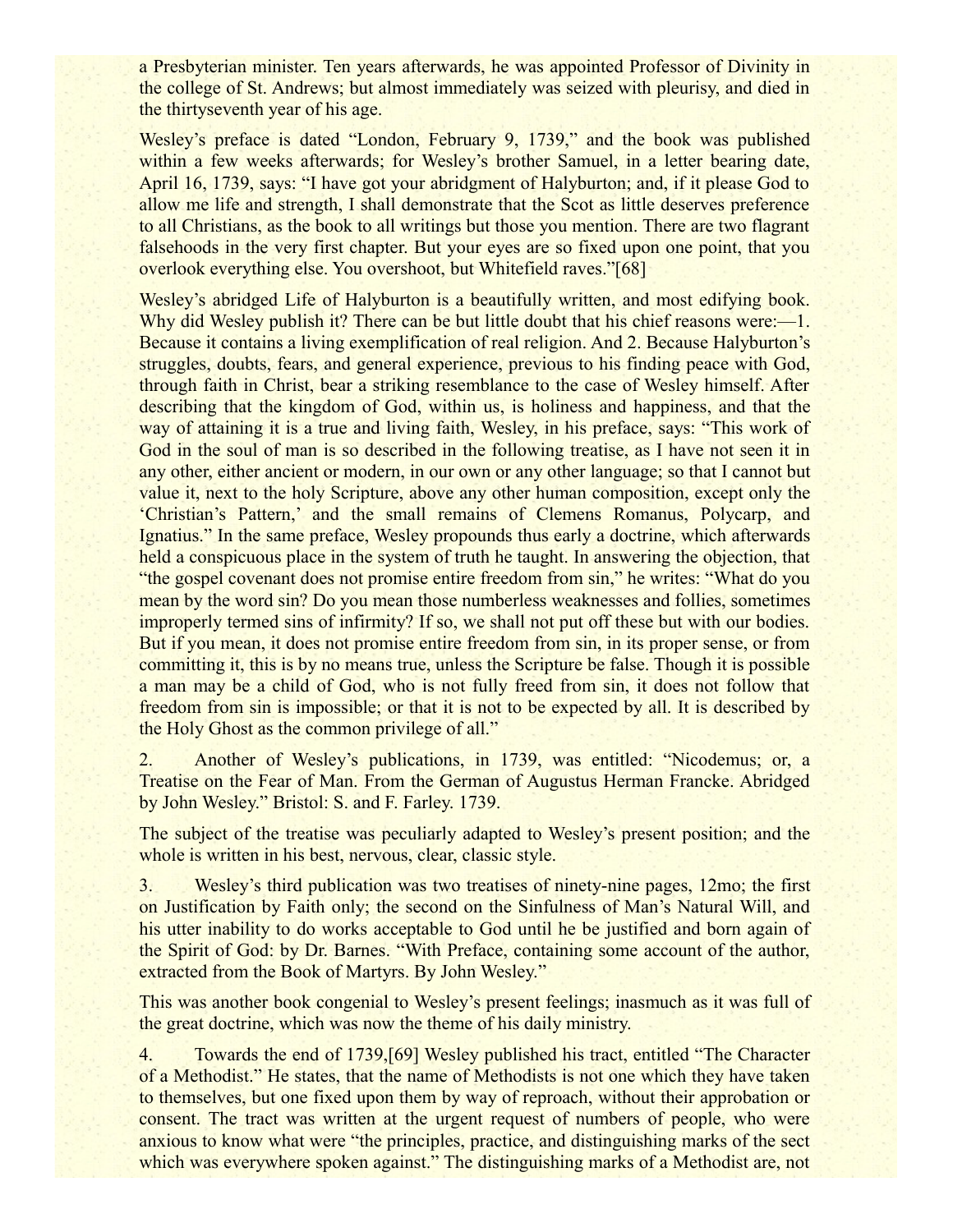his opinions, though the Methodists are fundamentally distinguished from Jews, Turks, and infidels; from Papists; and from Socinians and Arians: neither are the marks of a Methodist "words or phrases:" nor "actions, customs, or usages of an indifferent nature:" nor the laying of the whole stress of religion on any single part of it. "A Methodist is one who has the love of God shed abroad in his heart by the Holy Ghost given unto him; one who loves the Lord his God with all his heart, and with all his soul, and with all his mind, and with all his strength. He rejoices evermore, prays without ceasing, and in everything gives thanks. His heart is full of love to all mankind, and is purified from envy, malice, wrath, and every unkind or malign affection.

His own desire, and the one design of his life is not to do his own will, but the will of Him that sent him. He keeps not only some, or most of God's commandments, but all, from the least to the greatest. He follows not the customs of the world; for vice does not lose its nature through its becoming fashionable. He fares not sumptuously every day. He cannot lay up treasures upon earth any more than he can take fire into his bosom. He cannot adorn himself, on any pretence, with gold or costly apparel. He cannot join in any diversion that has the least tendency to vice. He cannot speak evil of his neighbour. No more than he can tell a lie. He cannot utter unkind, or idle words. No corrupt communication ever comes out of his mouth. He does good unto all men; unto neighbours and strangers, friends and enemies." "These," says Wesley, "are the principles and practices of our sect; these are the marks of a true Methodist. By these alone do Methodists desire to be distinguished from other men." Such were Methodists when Methodism was first founded in 1739. No wonder God was with them, and honoured them with such success. Is John Wesley's Character of a Methodist descriptive of all the Methodists living now? Would to God it were!

5. Another of Wesley's publications, in 1739, was entitled: "Hymns and Sacred Poems. Published by John Wesley, M.A., Fellow of Lincoln College, Oxford; and Charles Wesley, M.A., Student of Christ Church, Oxford." London: 12mo, pages 223.

As this book has recently been reprinted by the Methodist Conference Office, ("Wesley Poetry," vol. *i.*, a detailed description of its contents is not necessary. Suffice it to remark, that, besides the productions of his brother, the volume contains at least twenty translations from the German by Wesley himself, and that these are among the finest hymns the Methodists ever sing. In fact, with a few exceptions, the hymns of the two Wesleys are the only productions in the book worth having. Many are devout but literary rubbish, and utterly unworthy of being used in public worship. Some of the poems are passable; a few are beautiful; but others might have been left, without any loss to the Christian public, in the limbo of oblivion. Had the publication consisted only of John and Charles Wesley's hymns, it would have been one of the choicest productions ever printed; as in other things, so in this, an admixture made it weak.

6. It may be added, that it was probably in 1739 that Wesley published an extract of his journal, from his embarking for Georgia, October 14, 1735, to his return to London, February 1, 1737; but of this we are not certain, the first edition being without date.

The substance of this has been already given, and hence we pass, at once to the year 1740.

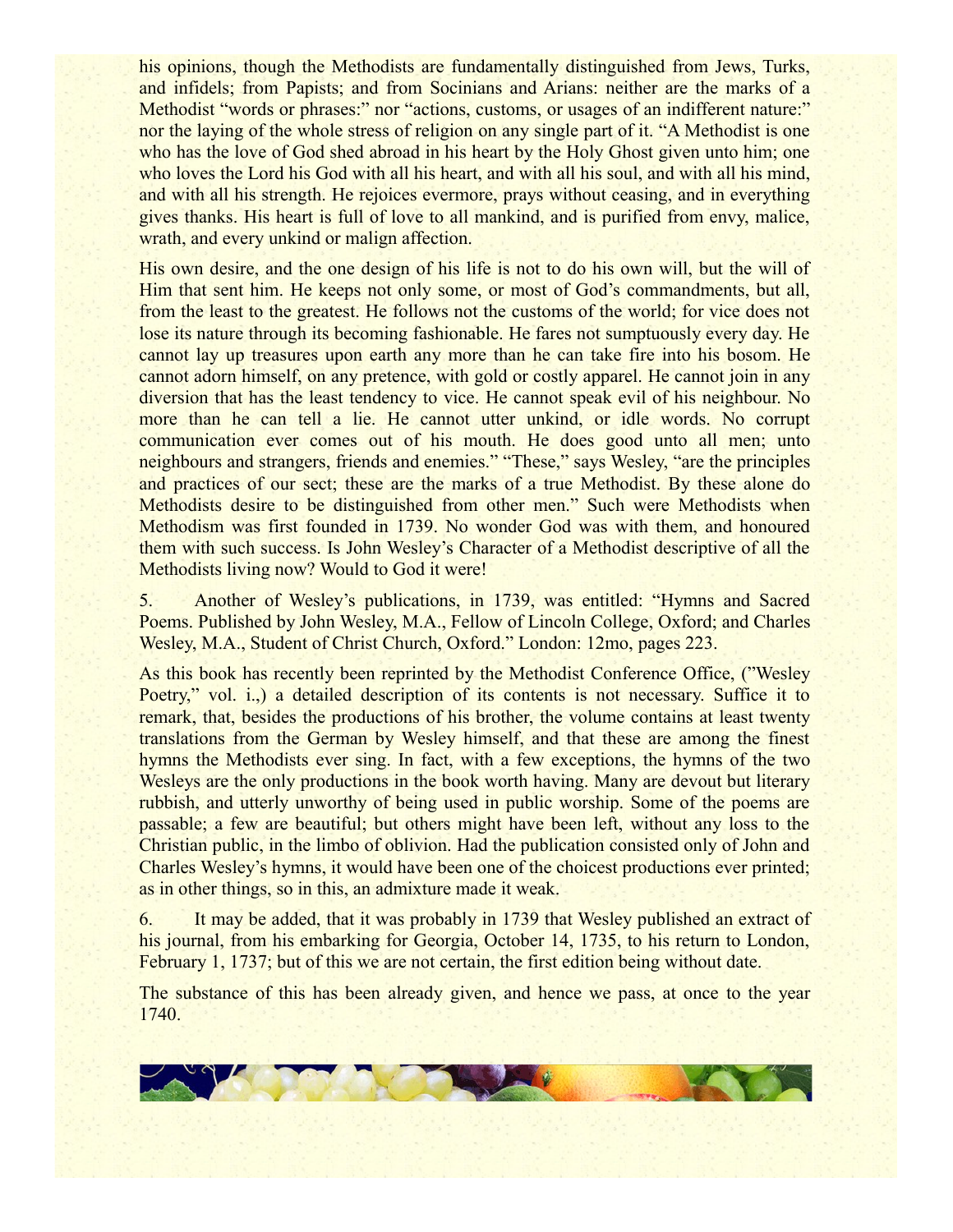## *1740.*

THE Moravian wranglings brought Wesley to the metropolis in 1739; and, on the  $3<sup>rd</sup>$  of January following, he left his friends, still "subverting one another's souls by idle controversies and strife of words;" and came to Bristol on January 9.

Here he purposed to remain; but within a month he was back to London. A young surgeon, of the name of Snowde, had met in Bristol a man of the name of Ramsey, who in a state of destitution and distress had applied to Wesley for relief. Wesley employed him in writing and in keeping accounts for him, and afterwards in teaching a school instituted by the Bristol society.[1] Ramsey brought the young surgeon to hear Wesley preach. Both were rascals, and availed themselves of an opportunity of stealing £30 that had been collected towards building Kingswood school. Snowde went off to London; fell in with his old acquaintance; committed highway robbery; was arrested, tried, and condemned to die. While in Newgate, awaiting the execution of his sentence, he wrote to a friend, adjuring Wesley, "by the living God," to come and see him before his death. Wesley, who had been robbed so sacrilegiously, started off, on a journey of more than two hundred miles, purposely to visit the convict thief. He found him apparently penitent, and having only a week to live. On the day before his sentence was to be executed, the poor creature wrote:—"I trust God has forgiven me all my sins, washing them away in the blood of the Lamb." Next morning a reprieve was sent, and, six weeks afterwards, he was ordered for transportation. Whether Wesley assisted in obtaining the commutation of his sentence we have no means of knowing;[2] but as soon as the affair was settled he returned to Bristol; where, with the exception of a brief interval of about a week's duration, he continued until the month of June.

The rest of the year, excepting about three weeks, was spent in London.

In Bristol, the work, in its outward aspects, was greatly altered.

Wesley writes:—"Convictions sink deeper and deeper; love and joy are more calm, even, and steady."

Still there were a few instances similar to those that had occurred in the previous year. On January 13, while he was administering the sacrament at the house of a sick person in Kingswood, a woman "sunk down as dead." A week after, she was "filled with the love of God, and with all peace and joy in believing." On January 24, after he had preached in Bristol, another woman caught hold of him, crying:—"I have sinned beyond forgiveness. I have been cursing you in my heart, and blaspheming God. I am damned; I know it; I feel it; I am in hell; I have hell in my heart." On April 3, the congregations in Bristol were remarkably visited; and "the cries of desire, joy, and love were on every side." Five weeks after, another phase of excitement was presented. The people began to laugh; and, though it was a great grief to them, the laughing spirit was stronger than they were able to resist. One woman, who was known to be no dissembler, "sometimes laughed till she was almost strangled; then she broke out into cursing and blaspheming; then stamped and struggled with incredible strength, so that four or five could scarce hold her; then cried out, 'O eternity, eternity! O that I had no soul! O that I had never been born!' At last, she faintly called on Christ to help her," and her excitement ceased. Most of the society were convinced, that those who laughed had no power to help it; but there were two exceptions: Elizabeth B—— and Anne H——. At length, says Wesley, "God suffered Satan to teach them better. Both of them were suddenly seized in the same manner as the rest, and laughed whether they would or no, almost without ceasing. Thus they continued for two days, a spectacle to all; and were then, upon prayer made for them, delivered in a moment." What are we to think of this? Wesley attributes it to Satan, and, in confirmation of his opinion, recites an instance which had occurred in his own history while at Oxford.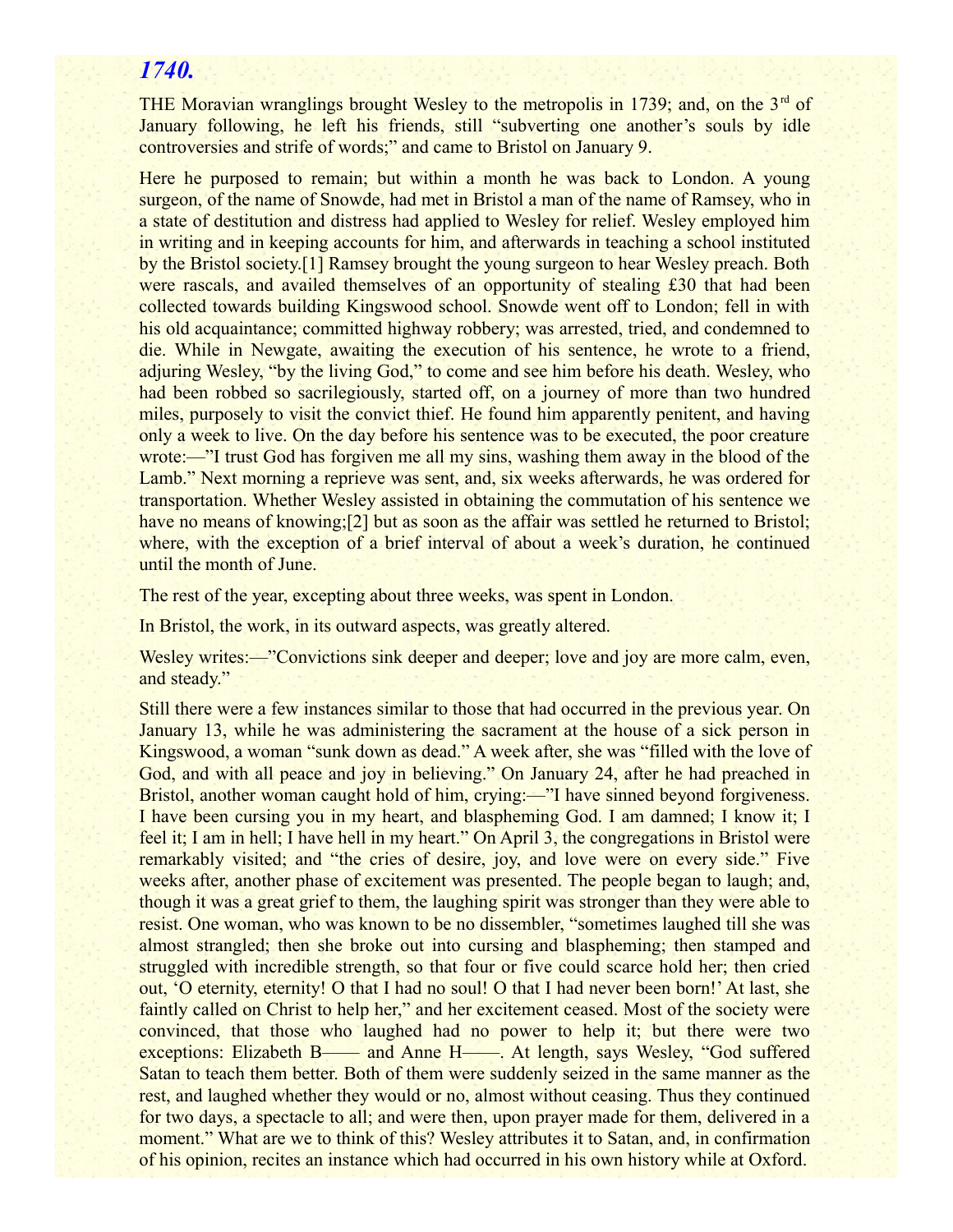According to their custom on Sundays, he and his brother Charles were walking in the meadows, singing psalms, when all at once Charles burst into a loud fit of laughter. Wesley writes:—"I asked him if he was distracted; and began to be angry. But presently I began to laugh as loud as he; nor could we possibly refrain, though we were ready to tear ourselves in pieces. We were forced to go home without singing another line."

Amidst all this, however, there were happy deaths at Bristol. Margaret Thomas died in the highest triumph of faith, her will swallowed up in the will of God, and her hope full of immortality.[3] And one of the Kingswood converts "longed to be dissolved and to be with Christ;" some of her last words being, "I know His arms are round me; for His arms are like the rainbow, they go round heaven and earth." These were among the first Methodists that entered heaven; and, no doubt, it was deaths like theirs which prompted not a few of the triumphant funereal hymns that gushed so exultingly from the poetic soul of Wesley's brother.

The New Room at Bristol, as the first Methodist meeting house was called, was now opened. Wesley expounded and preached daily, choosing for exposition the Acts of the Apostles, and for sermons the greatest texts of the New Testament. He was also one of the most active of philanthropists. The severity of the frost in January threw hundreds out of work, and reduced them to a state bordering on starvation; but Wesley made collections, and fed a hundred, and sometimes a hundred and fifty, hungry wretches in a day. He visited Bristol Bridewell, and tried to benefit and to comfort poor prisoners, till the commanding officer gave strict orders that neither Wesley nor any of his followers should in future be admitted, because he and they were all atheists. Of these same Bristol "atheists," Wesley himself writes, "They were indeed as little children, not artful, not wise in their own eyes, not doting on controversy and strife of words; but truly determined to know nothing save Jesus Christ, and Him crucified." Such they were when Wesley left them at the beginning of the month of June; and such his brother found them. "O what simplicity," remarks Charles Wesley, "is in this childlike people! O that our London brethren would come to school at Kingswood! These are what they pretend to be. God knows their poverty; but they are rich."[4] Unfortunately broils generally broke out where Charles was pastor.

This was his affliction, if not his fault. Before June was ended, he began to "rebuke sharply" some who thought themselves elect. He also read his journal to the bands "as an antidote to stillness." When some of the people cried out, he "bade them to be quiet." He reproved Hannah Barrow before the assembled society at Kingswood; and exercised discipline upon others. All this might be proper and expedient; but it was evidently of little use; for, when his brother returned to Bristol on September 1, his first sermon was addressed to backsliders. He met with one who had become wise far above what is written; and another who had been lifted up with the abundance of joy God had given her, and had fallen into blasphemies and vain imaginations. Later in the year, he found many "lame and turned out of the way." There were "jealousies and misunderstandings." There had been a Kingswood riot, on account of the dearness of corn. Charles Wesley rushed into the midst of it, and, finding a number of his converted colliers, who had been forced to join the disturbers of the public peace, he "gleaned a few from every company," and "marched with them singing to the school," where they held a two hours' prayer-meeting, that God would chain the lion. He had to warn the people against apostasy. Some could not refrain from railing. John Cennick, in December, told Wesley that he was not able to agree with him, because he failed to preach the truth respecting election. The predestinarians formed themselves into a party, "to have a church within themselves, and to give themselves the sacrament in bread and water."[5] So that when Wesley, on December 26, went to Kingswood, in order to preach at the usual hour, there was not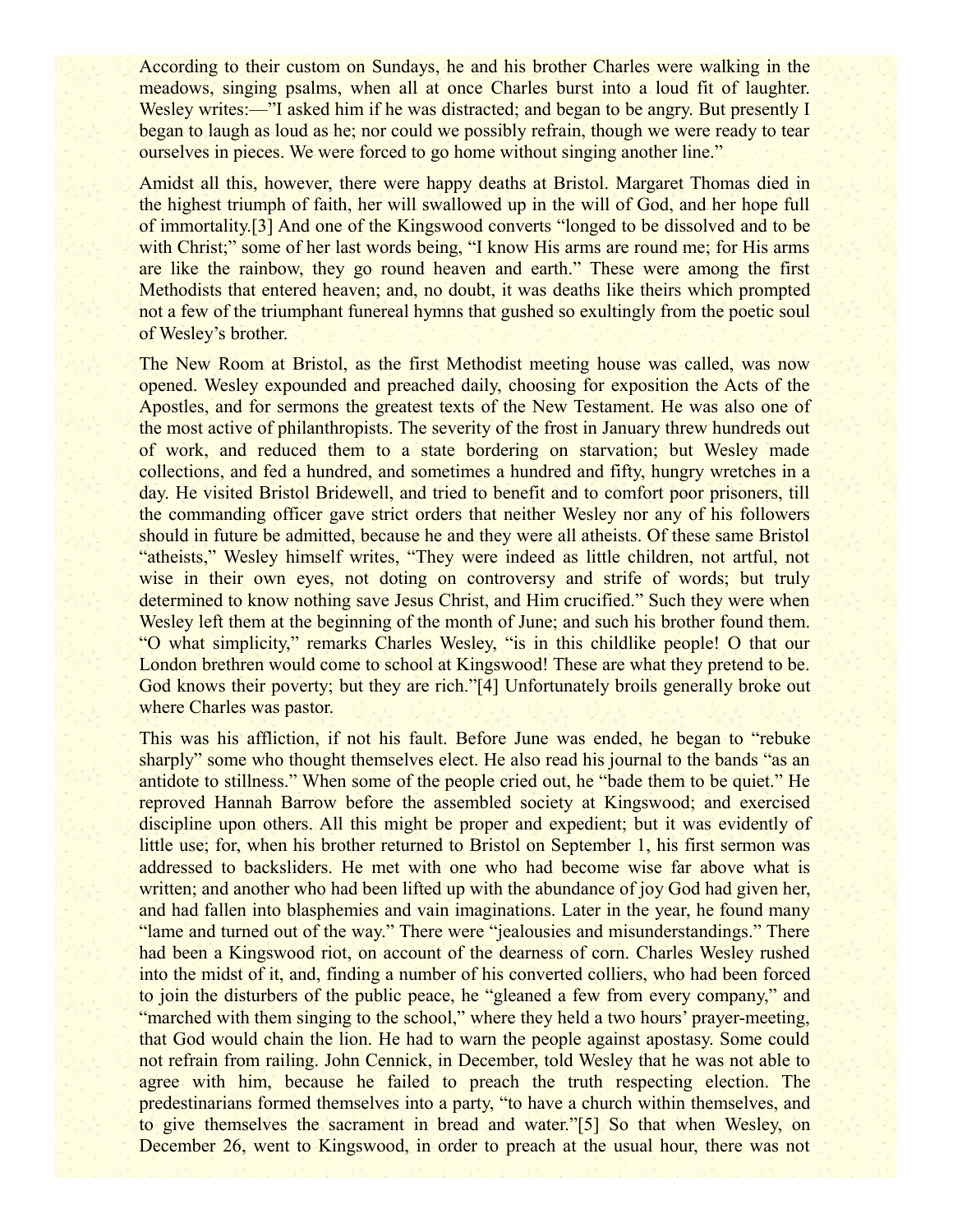more than half-a-dozen of the Kingswood people to hear him, all the others having become the followers of Calvinistic Cennick.

There were other troubles in Bristol, in 1740. After several disturbances in the month of March, the mob, on the  $1<sup>st</sup>$  of April, filled the street and court and alleys round the place where Wesley was expounding, and shouted, cursed, and swore most fearfully. A number of the rioters were arrested; and, within a fortnight, one of them had hanged himself; a second was seized with serious illness, and sent to desire Wesley's prayers; and a third came to him, confessing that he had been hired and made drunk to create disturbance, but, on coming to the place, found himself deprived of speech and power.

Concurrent with this unpleasantness, other parties used their utmost endeavours to prejudice the mind of Howel Harris, gleaning up idle stories concerning Wesley, and retailing them in Wales. "And yet these," says Wesley, "are good Christians! These whisperers, talebearers, backbiters, evil speakers! Just such Christians as murderers or adulterers!" The curate of Penreul averred, upon his personal knowledge, that Wesley was a papist. Another man, a popish priest named Beon, while Wesley was preaching in Bristol, cried out, "Thou art a hypocrite, a devil, an enemy to the Church. This is false doctrine. It is not the doctrine of the Church. It is damnable doctrine. It is the doctrine of devils." At Upton, the bells were rung to drown his voice. At Temple church, the converted colliers, and even Wesley's brother Charles, were repelled from the sacramental table, and threatened with arrest. William Seward, the friend and travelling companion of George Whitefield, came to Bristol, and renounced the friendship of the two Wesleys, "in bitter words of hatred;" and Mr. Tucker preached against them, and condemned their irregularities in reforming and converting men.

So much respecting Bristol: let us turn to London. For the first five months, in 1740, Charles Wesley was the pastor of the London Moravians and Methodists, but conjoined with him was Philip Henry Molther, who was the Moravian favourite.

Molther was a native of Alsace, and a divinity student in the university of Jena. In 1737, he became the private tutor of Zinzendorf's only son, and instructed him in French and music. On the  $18<sup>th</sup>$  of October, 1739, he arrived in London, on his way to Pennsylvania. Bohler had left England; and the society in Fetter Lane was under the care of the two Wesleys.[6] Being an ordained Moravian minister, the people were anxious to hear Molther preach. At first, he spoke to them in Latin, with the help of an interpreter; but shortly was able to make himself understood in English.

He was not satisfied with the Fetter Lane Moravians, for, says he, they had "adopted many most extraordinary usages." The first time he entered their meeting, he was alarmed and almost terror stricken at "their sighing and groaning, their whining and howling, which strange proceeding they called the demonstration of the Spirit of power." Molther, however, soon became extremely popular. Not only was the meetinghouse in Fetter Lane filled with hearers, but the courtyard as well. Within a fortnight after his arrival, Wesley came from Bristol, "and the first person he met with was one whom he had left strong in faith, and zealous of good works; but who now told him, that Molther had fully convinced her she never had any faith at all, and had advised her, till she received faith, to be still, ceasing from outward works." This was on November 1; and what followed, to the end of 1739, has been related already.

In January, 1740, Molther requested Wesley to furnish him with a translation of a German hymn; and the magnificent one beginning, "Now I have found the ground wherein," was the result. For this, Molther, in a letter dated January 25, 1740, thanks the translator, and says, "I like it better than any other hymn I have seen in English." He then adds:—

"MY DEAR BROTHER,—I love you with a real love in the wounds of my Redeemer; and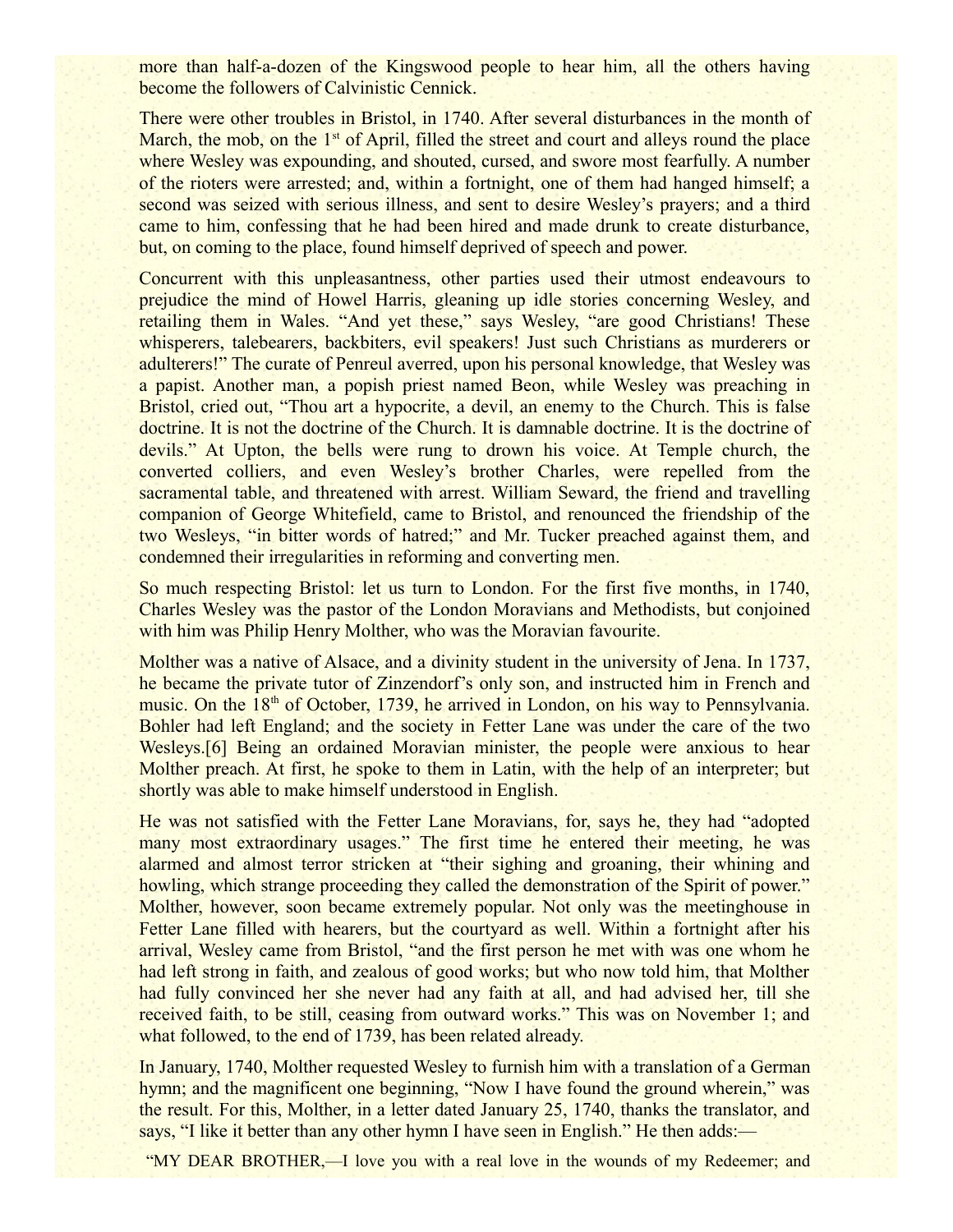whenever I remember England, and the labourers in the kingdom of our Saviour therein, you come in my mind; and I can but pray our Lord, that He may open to you the hidden treasures of the mysteries of the gospel, which, as I have seen by two of your discourses, you want to know and to experience a little more in its depths. It is a blessed thing to preach out of that fulness, and by experimental notions of the blood of Christ. If you seek for this as an empty, poor sinner, it undoubtedly will be given you, because it is only for such; and when we cannot reach it with our desires, we may surely believe that our hearts are not empty vessels. This is a very great and important thing, and a mystery as well as all other things, unless the Lord hath revealed them unto us. I wish that our Saviour, for His own sake, may give you an entire satisfaction in this matter, and fill up your heart with a solid knowledge of His bloody atonement. My love to your brother Charles and all your brethren. I am your affectionate and unworthy brother, "P. H. MOLTHER."[7]

From this vague and misty epistle, it is evident that the views of Molther were not entertained by Wesley. For this we are thankful. Who can tell what is meant by loving a man "in the wounds of the Redeemer"? And by having the heart filled "up with a solid" knowledge of His bloody atonement"? With all his imperfections, Wesley had learned to express his ideas in language much preferable to this.

Molther remained in the metropolis till about September, 1740, when, instead of proceeding to Pennsylvania as he intended, he was recalled to Germany. During this ten months' residence, his diligence was exemplary, but its results disastrous. In the daytime, he visited from house to house.

At nights, he met the bands, and often preached. James Hutton, in a letter to Zinzendorf, dated March 14, 1740, writes:—

"MOST BELOVED BISHOP AND BROTHER,— "My heart is poor, and I feel continually, that the blood of Christ will be a great gift, when I can obtain it to overstream my heart.

"At London, Molther preaches four times a week in English to great numbers; and, from morning till night, he is engaged in conversing with the souls, and labouring to bring them into better order. They get a great confidence towards him, and many of them began to be in great sorrow when they expected him to be about to go away. I humbly beg you would leave him with us, some time longer at the least. He continues very simple, and improves exceedingly in the English language. The souls are exceedingly thirsty, and hang on his words. He has had many blessings. The false foundation many had made has been discovered, and now speedily the one only foundation, Christ Jesus, will be laid in many souls.

"John Wesley, being resolved to do all things himself, and having told many souls that they were justified, who have since discovered themselves to be otherwise, and having mixed the works of the law with the gospel as means of grace, is at enmity against the Brethren. Envy is not extinct in him. His heroes falling every day almost into poor sinners, frightens him; but, at London, the spirit of the Brethren prevails against him. In a conference lately, where he was speaking that souls ought to go to church as often as they could, I besought him to be easy and not disturb himself, and I would go to church as often as he would meet me there; but he would not insist on it. He seeks occasion against the Brethren, but I hope he will find none in us. I desired him simply to keep to his office in the body of Christ, i.e. To awaken souls in preaching, but not to pretend to lead them to Christ. But he will have the glory of doing all things. I fear, by-and-by, he will be an open enemy of Christ and His church. His brother Charles is coming to London, determined to oppose all such as shall not use the means of grace, after his sense of them. I am determined to be still. I will let our Saviour govern this whirlwind. Both John Wesley and Charles are dangerous snares to many young women.

Several are in love with them. I wish they were married to some good sisters; though I would not give them one of mine, even if I had many.

"In Yorkshire, Ingham and W. Delamotte are united to the Brethren. Some thousand souls are awakened. They are a very simple people. Some months will be necessary to bring them into order, and Toltschig will not hurry as we Englishmen do.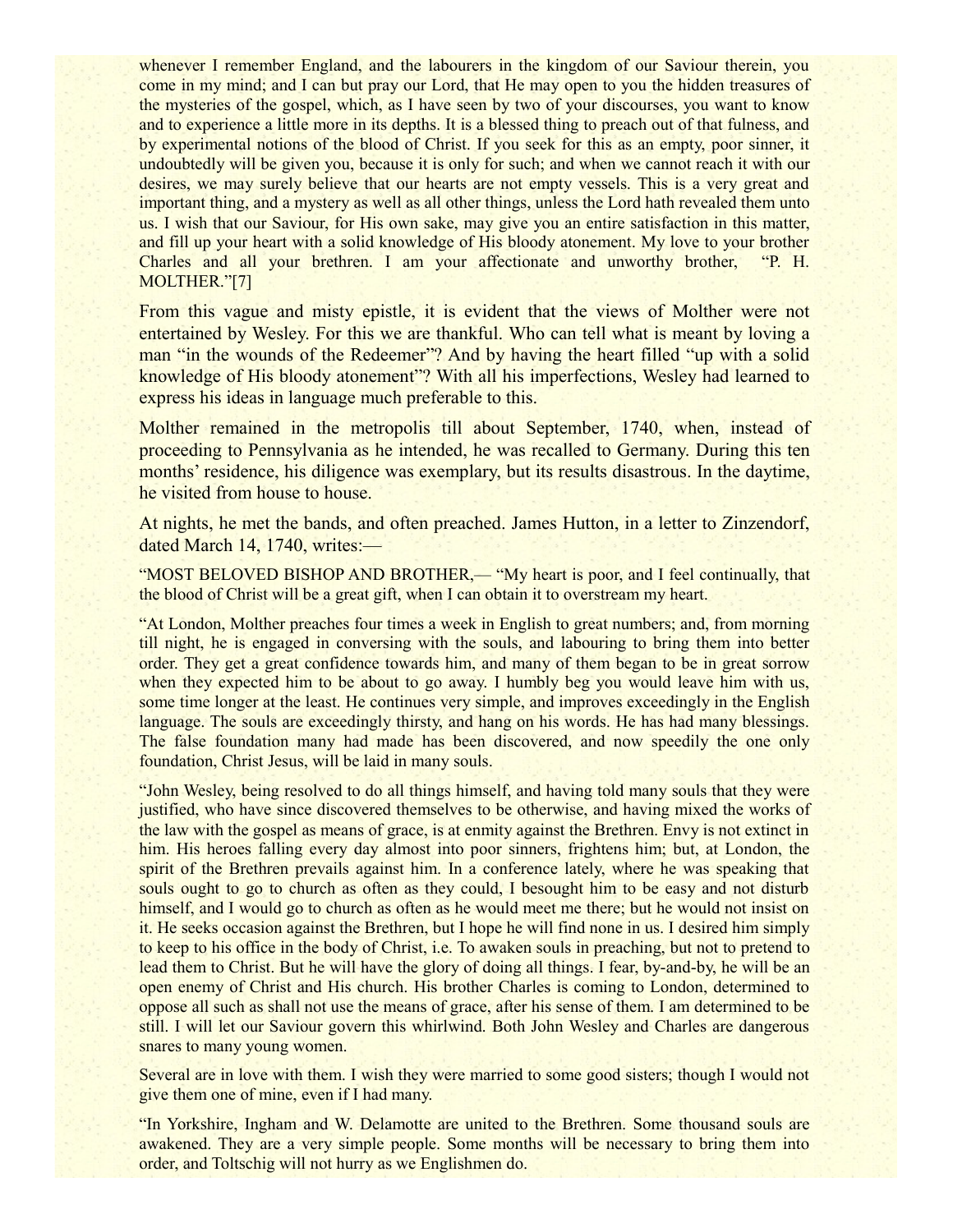"At Oxford, some good souls at first could not be reconciled with lay teaching, stillness, etc.; but now some will come to Christ.

About six are in a fine way. Fifty, or thereabouts, come to hear Viney three times a week, and he gets their hearts more and more.

He is poor in spirit, and gradually returns to first principles.

"At Bristol, the souls are wholly under C. Wesley, who leads them into many things, which they will find a difficulty to come out of; for, at present, I believe, it will not be possible to help them. First their leader must feel his heart, or the souls must find him out.

"In Wales, some thousands are stirred up. They are an exceedingly simple and honest people, but they are taught the Calvinistic scheme. However, the young man, Howel Harris, who has been the great instrument in this work, is very teachable and humble, and loves the Brethren.

"My father and mother are in the same state, or rather in a worse. My sister is much worse than ever. But, when grace can be received, they will be blessed instruments, and bring great glory to Him in whose heart's blood I desire to be washed.

"I am your poor, yet loving brother, and the congregation's child,"JAMES HUTTON."[8]

This is a long, loose letter; but important, as descriptive of the Wesleys and of the work of God in general, from the standpoint of the Moravians.

They evidently thought themselves the prime, if not the only, instruments in the present great revival; and this, excepting Scotland, Wales, and Bristol, to a great extent, was true. The work they had already done and contemplated was marvellous. A curious letter, dated December, 1739, is published in Doddridge's Diary and Correspondence, vol. Iii., p. 265, in which Zinzendorf addresses Doddridge as "the very reverend man, much beloved in the bowels of the blessed Redeemer, pastor of Northampton, and vigilant theologian." Recounting the triumphs of the gospel, he tells the Northampton pastor that Switzerland has heard the truth; Greenland resounds with the gospel; thirty Caffrarians had been baptized; and a thousand negroes in the West Indies. Savannah, the Carolinas, Pennsylvania, Berbice, and Surinam were expecting fruit; ten or fifteen heathen tribes in Virginia were about to be visited; Ceylon and Lapland had both been reached; the gospel was being preached in Russia; Wallachia was succoured; Constantinople was blessed; through the whole of Germany the churches were preparing for Christ; and the Brethren were about to go to the East Indies, to Persian Magi, and to New York savages. All this had been done within the last twenty years. The Moravians, like a hive of bees, were all workers. By the grace of God, they had accomplished wonders; and yet, in London at least, through false teaching, they were in danger of being wrecked. The Wesleys tried to keep them right; but, in doing so, incurred censure instead of receiving thanks. A long extract from one of James Hutton's letters has just been given; and another must be added. He writes:— "John Wesley, displeased at not being thought so much of as formerly, and offended with the easy way of salvation as taught by the Brethren, publicly spoke against our doctrines in his sermons, and his friends did the same. In June, 1740, he formed his Foundery society, in opposition to the one which met at Fetter Lane, and which had become a Moravian society. Many of our usual hearers consequently left us, especially the females. We asked his forgiveness, if in anything we had aggrieved him, but he continued full of wrath, accusing the Brethren that they, by dwelling exclusively on the doctrine of faith, neglected the law, and zeal for sanctification. In short, he became our declared opponent, and the two societies of the Brethren and Methodists thenceforward were separated, and became independent of each other."[9]

This is a painful subject; and hitherto, by both Moravian and Methodist historians, has been touched with a tender hand; but men have a right to know the foibles and follies of the good and great, as well as the virtues and victories for which they have been wreathed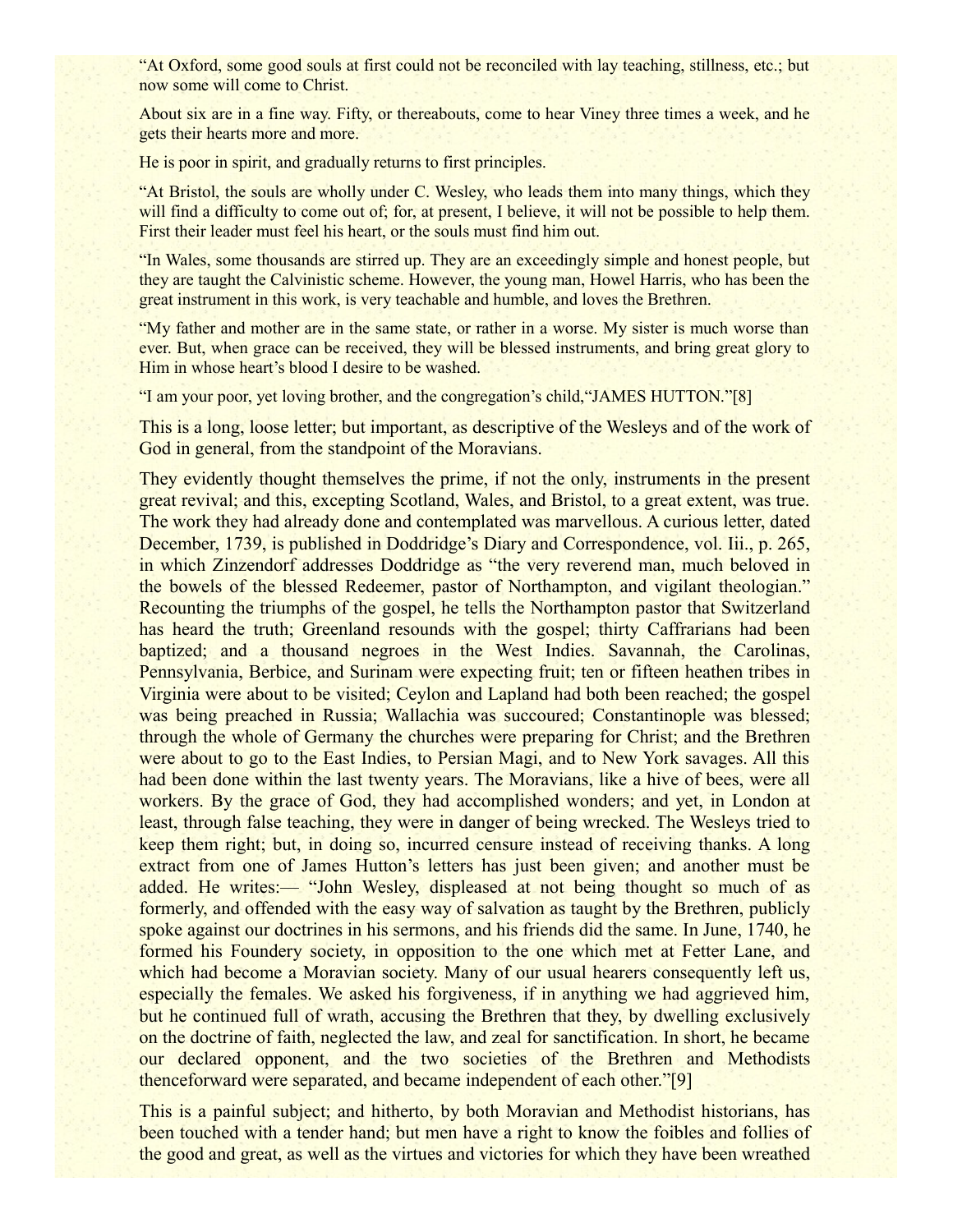#### with honour.

Besides, the recent publication of the memoirs of James Hutton renders it requisite that something more should be said respecting the squabbles of 1740.

In the extracts just given, Hutton accuses Wesley of telling men that they were justified when they were not; of envy; of being at enmity against the Moravians; of being able to awaken sinners, but not to lead them to the Saviour; of being a dangerous snare to young females; and of being displeased at the decline of his popularity, and offended with the Brethren's easy method of salvation. Is all this true? Let us see. The Moravian statements have been given with the utmost honesty; let the reader take the Methodist statements on the other side.

Be it borne in mind, that Wesley was one of the original members of the Fetter Lane society, founded on the 1<sup>st</sup> of May, 1738; whereas Molther was first introduced among them in the month of October, 1739.

Uneasiness and cavils sprung up immediately after Molther's arrival; and, before the year was ended, Wesley had to come twice from Bristol to try to check germinating evils, and to put wrong things right.

On New Year's day, 1740, he writes: "I endeavoured to explain to our brethren the true, Christian, scriptural stillness, by largely unfolding these words, 'Be still, and know that I am God.'" The day after, he "earnestly besought them to 'stand in the old paths.' They all seemed convinced, and cried to God to heal their backslidings." Wesley adds: "He sent forth such a spirit of peace and love, as we had not known for many months before." Next day, January 3, Wesley set out for Bristol, and returned a month afterwards. He now found his old friends pleading for "a reservedness and closeness of conversation," which perplexed him. He was told that "many of them, not content with leaving off the ordinances of God themselves, were continually troubling those that did not, and disputing with them, whether they would or no." He "expostulated with them, and besought them to refrain from perplexing the minds of those who still waited for God in the ways of His own appointment."

Thus he left them on the 3<sup>rd</sup> of March. Meanwhile, "poor perverted Mr. Simpson" declared to Charles Wesley, that no good was to be got by what he called the means of grace, neither was there any obligation to use them; and that most of the Brethren had cast them off. Charles, accompanied by Thomas Maxfield, called on Molther, who talked "against running after ordinances. They parted as they met, without prayer or singing; for the time for such exercises was past." Maxfield was scandalized, and Charles Wesley foresaw that a separation was unavoidable. On Easter day, when preaching at the Foundery, he appealed to the society, and asked, "Who hath bewitched you, that you should let go your Saviour, and deny you ever knew Him?" A burst of sorrow followed; but, on going to Mr. Bowers', in the evening, to meet the bands, the door was shut against him; and proceeding to Mr. Bray's, the brazier, he was threatened with expulsion from the Moravian society. The day after, at Fetter Lane, Simpson reproved him for mentioning himself in preaching, and for preaching up the ordinances. He answered, that he should not ask him, or any of the Brethren, how an ambassador of Christ should preach. He adds: "I went home, weary, wounded, bruised, and faint, through the contradiction of sinners; poor sinners, as they call themselves,—these heady, violent, fierce contenders for stillness. I could not bear the thought of meeting them again." Simpson said, "'No soul can be washed in the blood of Christ, unless it first be brought to one in whom Christ is fully formed. But there are only two such ministers in London, Bell and Molther.' Is not this robbing Christ of His glory, and making His creature necessary to Him in His peculiar work of salvation? First perish Molther, Bell, and all mankind, and sink into nothing, that Christ may be all in all. A new commandment, called 'stillness,' has repealed all God's commandments, and given a full indulgence to corrupted nature. The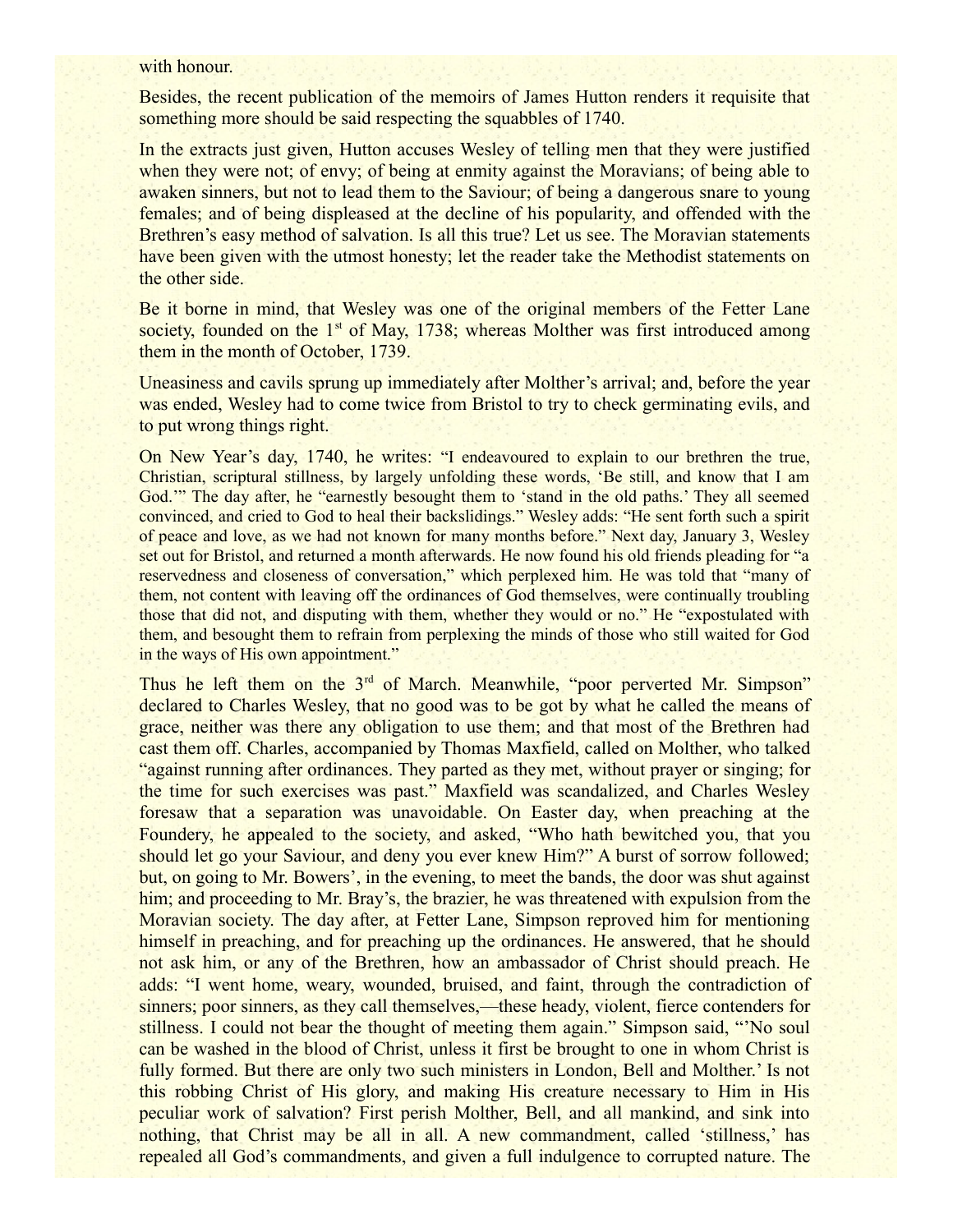still ones rage against me; for my brother, they say, had consented to their pulling down the ordinances, and here come I, and build them up again." During the week, Simpson called upon Charles Wesley, and "laid down his two postulatums:—1. The ordinances are not commands. 2. It is impossible to doubt after justification." In a society meeting, at the Foundery, he further stated that "no unjustified person ought to receive the sacrament; for, doing so, he ate and drank his own damnation;" and J.

Bray declared, that it was "impossible for any one to be a true Christian out of the Moravian church."

Simpson wrote to Wesley wishing him to return to London; and, on April 23, he came, and found confusion worse confounded than ever.

"Believers," said Simpson, "are not subject to ordinances; and unbelievers have nothing to do with them. They ought to be still; otherwise they will be unbelievers as long as they live." Wesley writes: "After a fruitless dispute of about two hours, I returned home with a heavy heart. In the evening, our society met; but it was cold, weary, heartless, dead. I found nothing of brotherly love among them now; but a harsh, dry, heavy, stupid spirit. For two hours, they looked one at another, when they looked up at all, as if one half of them was afraid of the other." "The first hour passed in dumb show; the next in trifles not worth naming."[10] The two Wesleys went to Molther, who explicitly affirmed, that no one has any faith while he has any doubt; and that none are justified till they are sanctified. He also maintained, that, until men obtain clean hearts and are justified, they must refrain from using the means of grace, so called; but, after that, they are at perfect liberty to use them, or to use them not, as they deem expedient. They are designed only for believers; but are not enjoined even upon them.

Wesley was at his wits' end; numbers came to him every day, once full of peace and love, but now plunged into doubts and fears. Just at this juncture, his brother printed his fine hymn, of twenty-three stanzas, entitled "The Means of Grace," and circulated it "as an antidote to stillness."[11] "Many," said Charles, "insist that a part of their Christian calling is liberty from obeying, not liberty to obey. 'The unjustified,' say they, 'are to be still; that is, not to search the Scriptures, not to pray, not to communicate, not to do good, not to endeavour, not to desire; for it is impossible to use means, without trusting in them.' Their practice is agreeable to their principles. Lazy and proud themselves, bitter and censorious towards others, they trample upon the ordinances, and despise the commands of Christ."

Wesley preached from the text, "Thou fool, that which thou sowest is not quickened, except it die;" and "demonstrated to the society, that the ordinances are both means of grace, and commands of God."[12] It was also probably at this period that he preached his able and discriminating sermon on the same subject, and which is published in his collected works. He specifies as the chief means of grace:—1. Prayer. 2. Searching the Scriptures; which implies reading, hearing, and meditating thereon. 3.

Receiving the Lord's supper. He allows, however, that, if these means are used as a kind of commutation for the religion they were designed to serve, it is difficult to find words to express the enormous folly and wickedness of thus keeping Christianity out of the heart by the very means which were ordained to bring it in. All outward means whatever, if separate from the Spirit of God, cannot profit the man using them. They possess no intrinsic power; and God is equally able to work by any, or by none at all. Wesley then proceeds to prove from Scripture, that, "all who desire the grace of God are to wait for it in the means which He hath ordained; in using, not in laying them aside." He likewise answers the following objections:—1. You cannot use these means without trusting in them. 2. This is seeking salvation by works. 3. Christ is the only means of grace. 4. The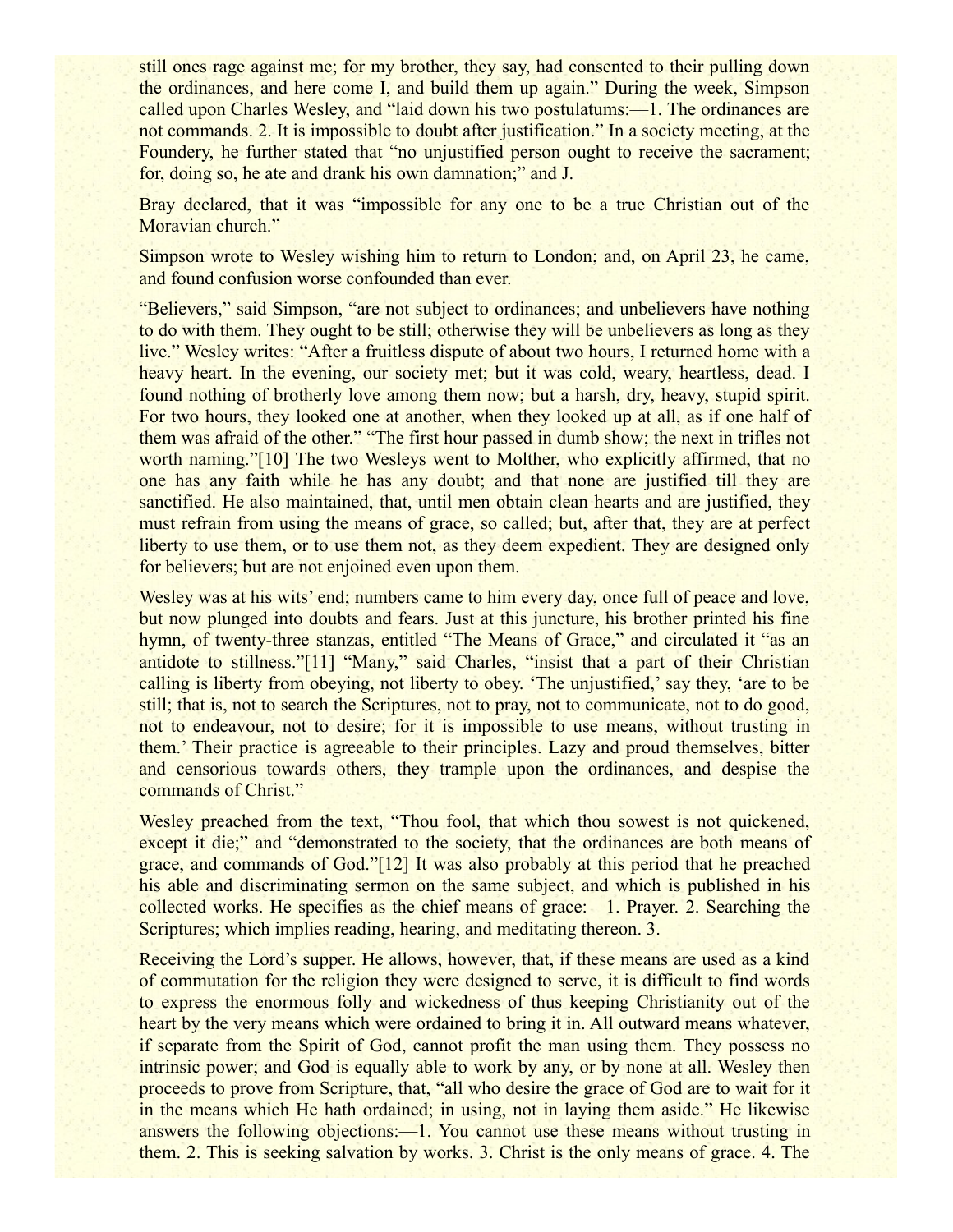Scripture directs us to wait for salvation. 5. God has appointed another way—"Stand still, and see the salvation of God." Finally, Wesley concludes thus:—"1. Retain a lively sense that God is above all means, and can convey His grace, either in or out of any of the means which He hath appointed. 2. Be deeply impressed with the fact, that there is no power nor merit in any of the means. The opus operatum, the mere work done, profiteth nothing. Do it because God bids it. 3. In and through every outward thing, seek God alone, looking singly to the power of His Spirit, and the merits of His Son." The whole sermon is intensely Wesleyan; full of keenly defined and powerfully enforced Scripture truths. Let the reader read it: it will benefit both his head and heart; and, perused in the light of these painful facts, it possesses historic interest of great importance. Such a sermon must have had a powerful influence at such a time, and bold was the man, who, in the midst of such disputers, had the fidelity to preach it.

It was a time of great anxiety. The work in London was in danger of being wrecked; and, more than that, some of Wesley's oldest and most trusted friends, in this afflictive emergency, proved unfaithful.

The Rev. George Stonehouse, vicar of Islington, was converted in 1738, chiefly through the instrumentality of Charles Wesley, who, for a time, officiated as his curate. Many were the warm-hearted meetings, held, by the first Methodists, in the vicar's house. His affection for the two Wesleys was great; and, in November 1738, when they were forsaken by all their friends, and well-nigh penniless, he offered to find them home and maintenance; and yet, six months afterwards, he yielded to his churchwardens, and allowed Charles Wesley to be excluded from his church. Imbibing Molther's heresies, Stonehouse sold his living, married the only daughter of Sir John Crispe, joined the Moravians, and retired to Sherborne, in the west of England, where he fitted up a place capable of accommodating five hundred people, in which to hold Moravian meetings. In 1745, he had a lovefeast, the room being grandly illuminated with thirty-seven candles adorned with flowers; and all the sisters present being dressed in German fashion. Shortly after this, he abandoned the Brethren altogether,[13] and appears henceforth to have spent his days in inglorious stillness, enjoying the benefits of a quiet religion and a harmless life. $[14]$ 

Wesley sought counsel of his friend Ingham, and received in reply the following letter. full of piety and mistiness, and now for the first time published:

"OSSET, February 20, 1740.

"MY DEAR BROTHER,—You ask, what are the marks of a person that is justified, but not sealed?

"I cannot give you any certain, infallible marks. One to whom the Lord has given the gift of discerning could tell; but without that gift none else can know surely. However, it may be said, that justified persons are meek, simple, and childlike; they have doubts and fears; they are in a wilderness state; and, in this state, they are to be kept still and quiet, to search more deeply into their hearts, so that they may become more and more humble. They are likewise to depend wholly upon Christ; and to be kept from confusion; for, if they come into confusion, they receive inconceivable damage.

"On the other hand, if they continue meek, gentle, still,—if they search into their hearts, and depend on Christ, they will find their hearts to be sweetly drawn after Him; they will begin to loathe and abhor sin, and to hunger and thirst after righteousness; they will get strength daily; Christ will begin to manifest Himself by degrees; the darkness will vanish, and the day-star will arise in their hearts.

Thus they will go on from strength to strength, till they become strong; and then they will begin to see things clearly; and so, by degrees, they will come to have the assurance of faith.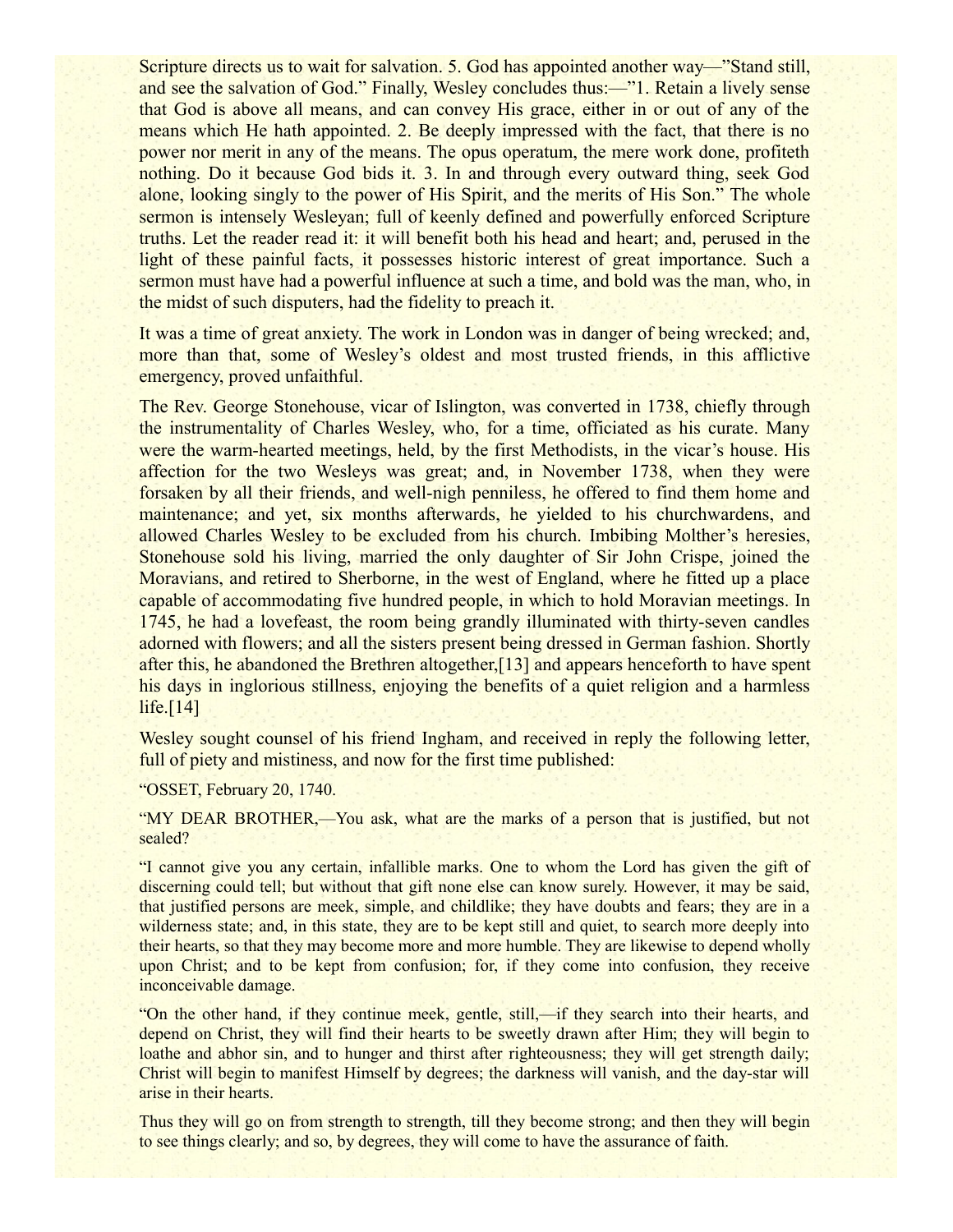"You ask whether, in this intermediate state, they are 'children of wrath,' or 'heirs of the promises'?

"Without doubt, they are children of God, and in a state of salvation. A child may be heir to an estate, before it can speak, or know what an estate is; so we may be heirs of heaven before we know it, or are made sure of it. However, the assurance of faith is to be sought after. It may be attained; and it will be, by all who go forward.

"We must first be deeply humble and poor in spirit. We must have a fixed and abiding sense of our own weakness and unworthiness, corruption, sin, and misery. This it is to be a poor sinner.

"If I were with you, I would explain things more largely; but I am a novice; I am but a beginner; a babe in Christ. If you go amongst the Brethren, they are good guides; but, after all, we must be taught of God, and have experience in our own hearts. May the Spirit of truth lead us into all truth!

"I am your poor, unworthy brother,

"B. INGHAM.

"Rev. John Wesley, at Mr. Bray's, Brazier, in Little Britain, London."

This is a curious letter, and will help to cast light on some of the expressions which Wesley himself had used concerning his own experience, As yet, the Methodists had much to learn. Meanwhile, Ingham and Howel Harris came to London. Charles Wesley says, the latter, in his preaching, proved himself a son of thunder and of consolation. Cavilling, however, followed. Honest, plain, undesigning James Hutton "was all tergiversation, and turned into a subtle, close, ambiguous Loyola;" while Richard Bell, watch-case maker, seemed to think, that he and Molther and another were all the church that Christ had in England. A man of the name of Ridley rendered himself famous by saying, "You may as well go to hell for praying as for thieving;" and John Browne asserted, "If we read, the devil reads with us; if we pray, he prays with us; if we go to church or sacrament, he goes with us."[15]

Ingham also, as well as Harris, "honestly withstood the deluded Brethren; contradicted their favourite errors; and constrained them to be still." In the Fetter Lane society, he bore a noble testimony for the ordinances of God; but the answer was, "You are blind, and speak of the things you know not." Wesley preached a series of sermons—1. On the delusion, that "weak faith is no faith." 2. On the bold affirmation, that there is but one commandment in the New Testament, namely, "to believe." 3. On the point, that Christians are subject to the ordinances of Christ. 4. On the fact, that a man may be justified without being entirely sanctified. These discourses were followed by five others, on reading the Scriptures, prayer, the Lord's supper, and good works.

The result was increased commotion. Some said, "We believers are no more bound to obey, than the subjects of the king of England are bound to obey the laws of the king of France." Bell declared that, for a man not born of God to read the Scriptures, pray, or come to the Lord's table, was deadly poison. And Wesley, after a short debate, was prohibited preaching at Fetter Lane.

This brought matters to a crisis. Wesley had done all he could to correct the growing errors; but Molther was a greater favourite than Wesley; and the man, who had founded Fetter Lane society, was now, by Moravian votes, commanded to go about his business, and to leave the pulpit to his German superiors.

The thing had become an intolerable evil; and, at all hazards, the heresies must be checked. Substantially they may be reduced to two:—1. That there are no degrees of faith; or, in other words, that there is no justifying faith where there is any doubt or fear; or, in other words (for we feel it difficult to gripe such an abortive dogma), no man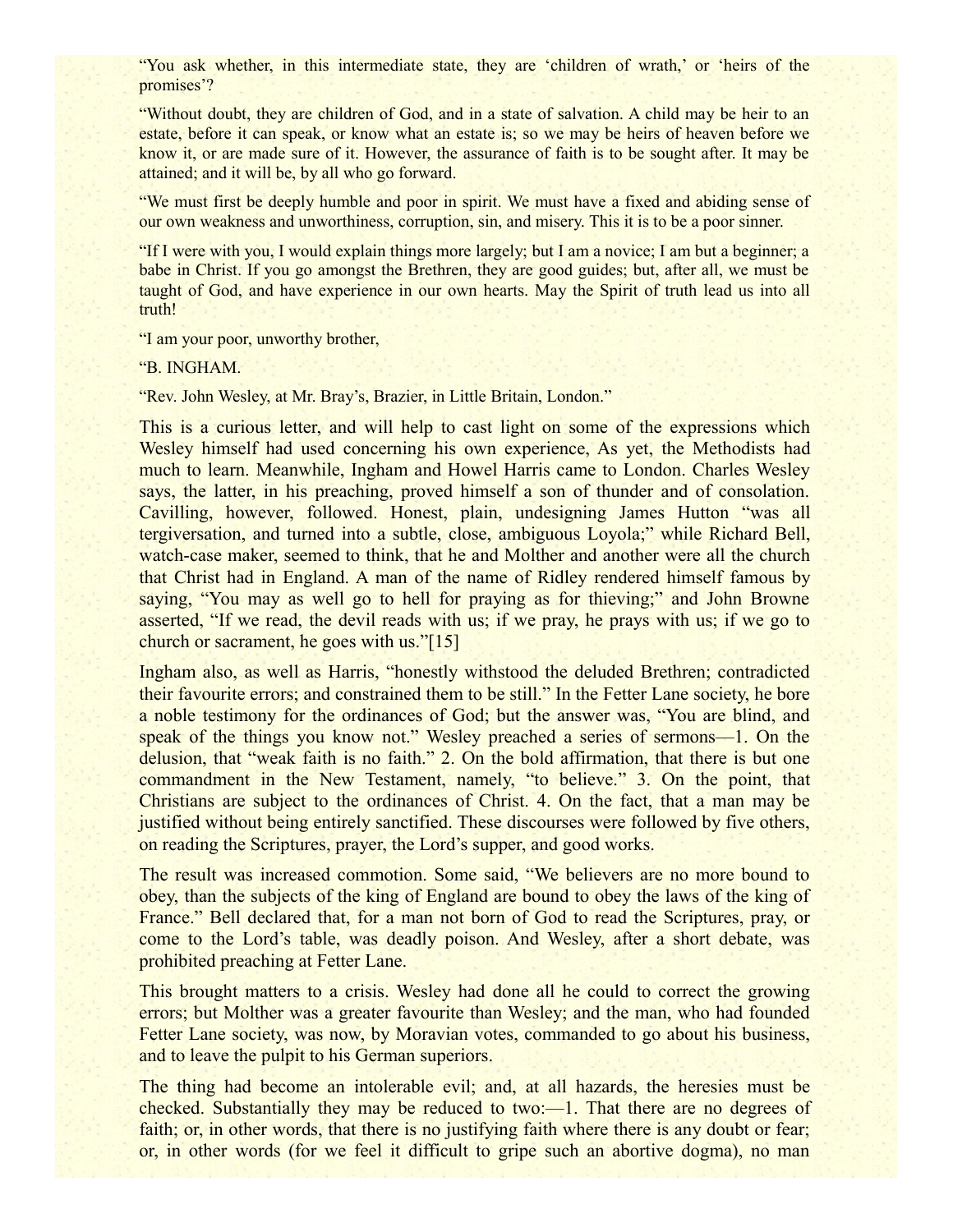believes and is justified, unless, in the full sense of the expression, he is sanctified, and is possessed of a clean heart. 2. That to search the Scriptures, to pray, or to communicate, before we have faith, is to seek salvation by works; and such works must be laid aside before faith can be received.

This is not the place to confute such errors. Suffice it to say, that, before half-a-dozen years had passed, the London Moravians dropped the very doctrines, for opposing which Wesley was expelled from preaching in Fetter Lane. Their stillness was declared to mean, that "man cannot attain to salvation by his own wisdom, strength, righteousness, goodness, merits, or works. When he applies for it, he must cast away all dependence upon everything of his own, and, trusting only to the mercy of God, through the merits of Christ, he must thus quietly wait for God's salvation."[16] This is a doctrine to which Wesley raised no objection; but it was not the doctrine of Molther, Browne, Bell, Bray, and Bowers, in 1740. Then as to the doctrine concerning degrees in faith, it is right to add, that such a dogma was never taught by the general authorities of the Moravian church; but it was taught by Spangenberg, Molther, Stonehouse, and other Moravians in London,[17] the result being the disastrous confusion to which we are now adverting. Indeed, it is a notable fact, that, only two months after the Fetter Lane disruption, Wesley himself clears the Moravian church from the aspersion, that it held such heresies. They were the spawn of foolish fanatics, who regarded themselves Moravians, but were hardly worthy of the name. On September 29, 1740, Wesley having stated what the errors were, observes:—"In flat opposition to this, I assert: 1. That a man may have a degree of justifying faith, before he is wholly freed from all doubt and fear; and before he has, in the full, proper sense, a new, a clean heart. 2. That a man may use the ordinances of God, the Lord's supper in particular, before he has such a faith as excludes all doubt and fear, and implies a new, a clean heart. 3. I further assert, that I learned this, not only from the English, but also from the Moravian church; and I hereby openly and earnestly call upon that church, and upon Count Zinzendorf in particular, to correct me, and explain themselves, if I have misunderstood or misrepresented them." Wesley thus puts the blame on the right shoulders. It was not the Moravian church, but a few of its foolish ministers and members, at Fetter Lane, that circulated these heresies.

What was the result? If the Fetter Lane society did not exclude Wesley from their membership, they, on the  $16<sup>th</sup>$  of July, expelled him from their pulpit; and hence, four days afterwards, he went with Mr. Seward to their lovefeast, and, at its conclusion, read a paper stating the errors into which they had fallen, and concluding thus:—"I believe these assertions to be flatly contrary to the word of God. I have warned you hereof again and again, and besought you to turn back to the 'law and the testimony.' I have borne with you long, hoping you would turn. But, as I find you more and more confirmed in the error of your ways, nothing now remains, but that I should give you up to God. You that are of the same judgment, follow me."

Without saying more, he then silently withdrew, eighteen or nineteen of the society following him.

Two days afterwards, he received a letter from one of the Brethren in Germany, advising him and his brother to deliver up the "instruction of poor souls" to the Moravians; "for you," adds the writer, "only instruct them in such errors, that they will be damned at last. St. Peter justly describes you, who 'have eyes full of adultery, and cannot cease from sin;' and take upon you to guide unstable souls, and lead them in the way of damnation."

The day following, the seceding society, numbering about twenty-five men and fifty women, met for the first time, at the Foundery, instead of at Fetter Lane, and so the Methodist society was founded on July 23, 1740.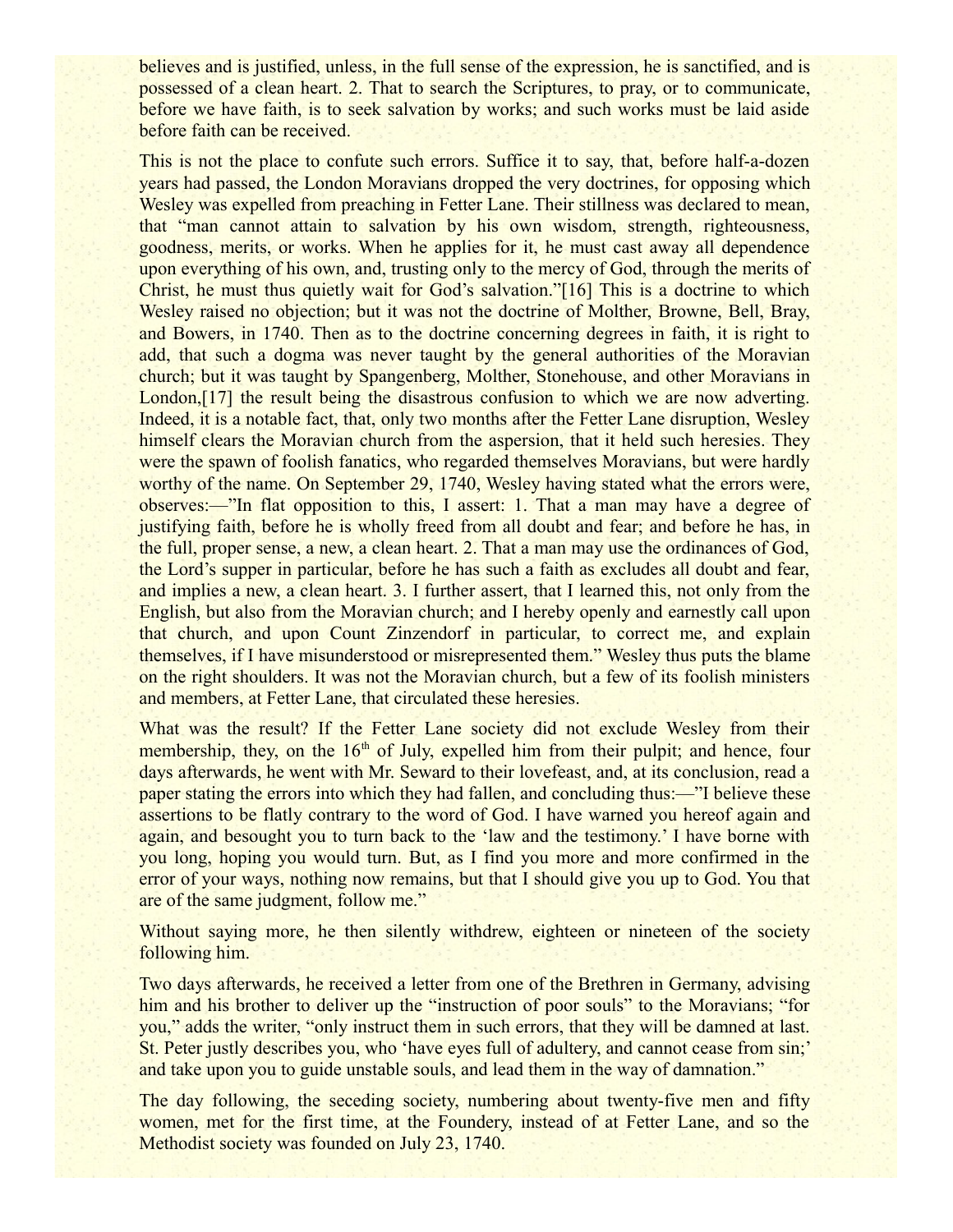A fortnight later, Wesley, "a presbyter of the church of God in England," wrote a long letter "to the church of God at Herrnhuth," in which he states, that, though some of the Moravians had pronounced him "a child of the devil and a servant of corruption," yet, he was now taking the liberty of speaking freely and plainly concerning things in the Moravian church which he deemed unscriptural. He enumerates the heresies which have been so often mentioned. He tells them, that a Moravian preacher, in his public expounding, said: "As many go to hell by praying as by thieving." Another had said, "I knew a man who received a great gift while leaning over the back of a chair; but kneeling down to give God thanks, he lost it immediately through doing so." He charges the Moravians with exalting themselves and despising others, and declares, that he scarce ever heard a Moravian owning his church or himself to be wrong in anything. They spoke of their church as if it were infallible, and some of them set it up as the judge of all the earth, of all persons and of all doctrines, and maintained that there were no true Christians out of it.

Like the modern Mystics, they mixed much of man's wisdom with the wisdom of God, and philosophised on almost every part of the plain religion of the Bible. They talked much against mixing nature with grace, and against mimicking the power of the Holy Ghost. They cautioned the brethren against animal joy, against natural love of one another, and against selfish love of God. "My brethren," concludes Wesley, "whether ye will hear, or whether ye will forbear. I have now delivered my own soul. And this I have chosen to do in an artless manner, that if anything should come home to your hearts, the effect might evidently flow, not from the wisdom of man, but from the power of God." On September 1, Charles Wesley wrote to Whitefield in America, as follows:—

"The great work goes forward, maugre all the opposition of earth and hell. The most violent opposers of all are our own brethren of Fetter Lane, that were. We have gathered up between twenty and thirty from the wreck, and transplanted them to the Foundery. The remnant has taken root downward, and borne fruit upwards. A little one is become a thousand. They grow in grace, particularly in humility, and in the knowledge of our Lord Jesus.

Innumerable have been the devices to scatter this little flock. The roaring lion is turned a still lion, and makes havoc of the church by means of our spiritual brethren. They are indefatigable in bringing us off from our 'carnal ordinances,' and speak with such wisdom from beneath, that, if it were possible, they would deceive the very elect. The Quakers, they say, are exactly right; and, indeed, the principles of the one naturally lead to the other. For instance, take our poor friend Morgan. One week he and his wife were at J. Bray's, under the teaching of the still brethren. Soon after, he turned Quaker, and is now a celebrated preacher among them. All these things shall be for the furtherance of the gospel."[18]

Whitefield's reply to this is unknown; but on November 24 he wrote as follows to James Hutton:—

"I have lately conversed closely with Peter Bohler. Alas! We differ widely in many respects; therefore, to avoid disputations and jealousies on both sides, it is best to carry on the work of God apart. The divisions among the Brethren sometimes grieve, but do not surprise me. How can it be otherwise, when teachers do not think and speak the same things? God grant we may keep up a cordial, undissembled love towards each other, notwithstanding our different opinions. O, how I long for heaven! Surely, there will be no divisions, no strife there, except who shall sing with most affection to the Lamb that sitteth upon the throne. Dear James, there I hope to meet thee."[19]

Here, for the present, we leave the London Moravians. We say, for the present, for unfortunately we shall have to recur to them.

The year 1740 was a year of troubles. A month previous to the Fetter Lane secession, a man of the name of Acourt bitterly complained, that he had been refused admission to the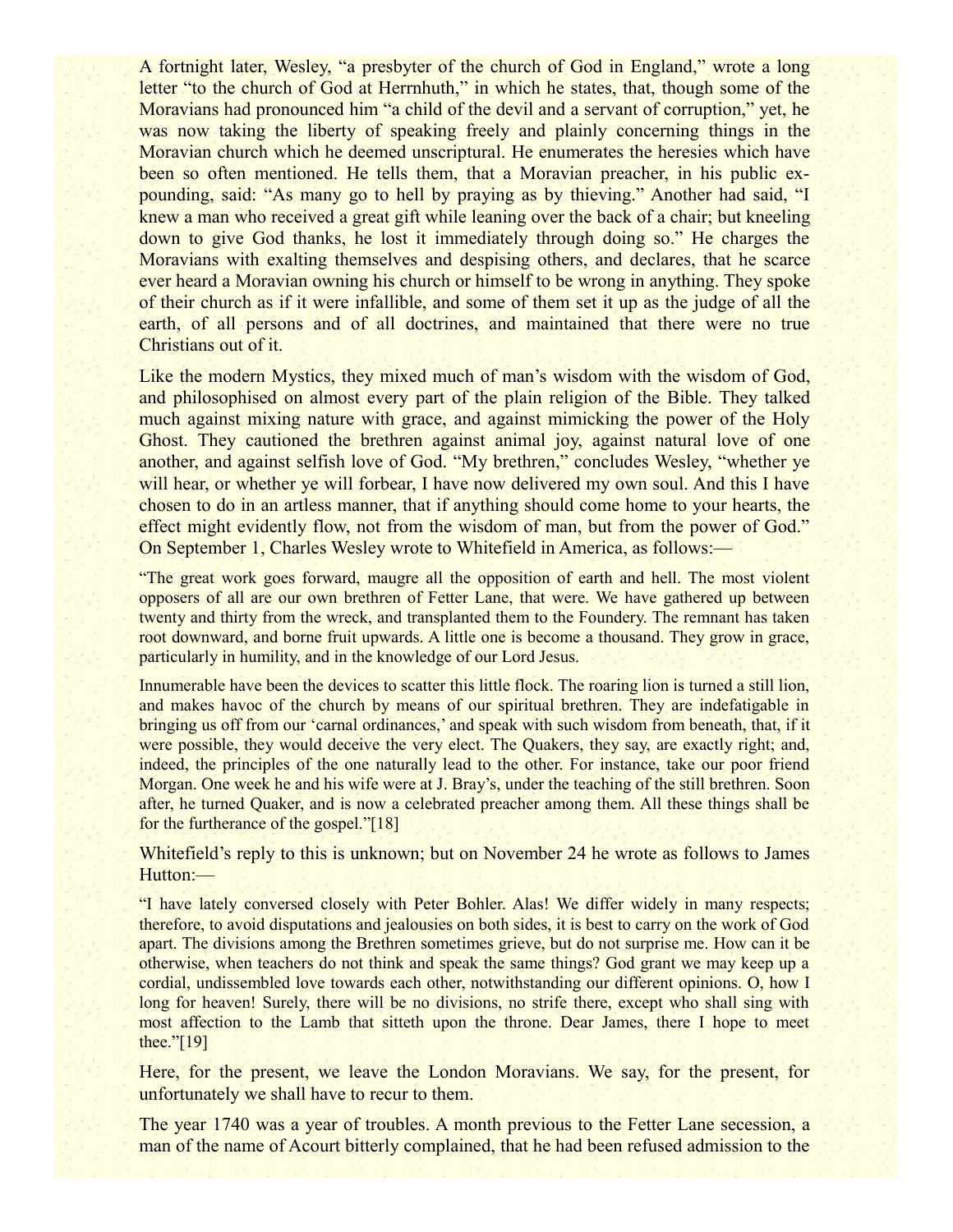society-meeting, by order of Charles Wesley, because he differed from the Wesleys in opinion. "What opinion do you mean?" asked Wesley. He answered, "That of election. I hold, a certain number is elected from eternity; and these must and shall be saved; and the rest of mankind must and shall be damned; and many of your society hold the same." Here we have another bone of contention.

Up to the time of Whitefield's visit to America, he and the Wesleys had laboured in union and harmony, without entering into the discussion of particular opinions; but now, across the Atlantic, Whitefield became acquainted with a number of godly Calvinistic ministers, who recommended to him the writings of the puritan divines, which he read with great avidity, and, as a consequence, soon embraced their sentiments.

Secrecy was no part of Whitefield's mental or moral nature. With the utmost frankness, he wrote to Wesley, informing him of his new opinions.[20]

Wesley was the son of parents who held the doctrines of election and reprobation in abhorrence. While at college, he had thoroughly sifted the subject for himself, and, in letters to his mother, expressed his views in the strongest language. Whitefield, on the contrary, was no theologian.

His heart was one of the largest that ever throbbed in human bosom; but his logical faculties were small. When he read the Calvinistic theory, he was not conversant with the arguments against it; and hence, with his characteristic impulsiveness, he adopted a creed, which far more powerful minds than his had not been able to defend. Southey remarks, with great truthfulness, that, "at the commencement of his career, Wesley was of a pugnacious spirit, the effect of his sincerity, his ardour, and his confidence." No wonder then that these two devoted friends were soon at variance.

One of Whitefield's letters, dated June 25, 1739, has been already given. The following is another, hitherto unpublished, written a week later:—

"GLOUCESTER, July 2, 1739.

"HONOURED SIR,—I confess my spirit has been of late sharpened on account of some of your proceedings; my heart has been quite broken within me. I have been grieved from my soul, knowing what a dilemma I am reduced to. How shall I tell the Dissenters I do not approve of their doctrines, without wronging my own soul? How shall I tell them I do, without contradicting my honoured friend, whom I desire to love as my own soul? Lord, for Thy infinite mercy's sake, direct me so to act, as neither to injure myself nor my friend! Is it true, honoured sir, that brother Stock is excluded the society because he holds predestination? If so, is it right? Would Jesus Christ have done so? Is this to act with a catholic spirit? Is it true, honoured sir, that the house at Kingswood is intended hereafter for the brethren to dwell in, as at Herrnhuth? Is this answering the primitive design of that building? Did the Moravians live together till they were obliged by persecution? Does the scheme at Islington succeed? As for brother Cennick's expounding, I know not what to say. Brother Watkin I think no way qualified for any such thing.

"Dear, honoured sir, if you have any regard for the peace of the church, keep in your sermon on predestination. But you have cast a lot. Oh! My heart, in the midst of my body, is like melted wax.

The Lord direct us all! Honoured sir, indeed, I desire you all the success you can wish for. May you increase, though I decrease! I would willingly wash your feet. God is with us mightily. I have just now written to the bishop. Oh, wrestle, wrestle, honoured sir, in prayer, that not the least alienation of affection may be between you, honoured sir, and your obedient son and servant in Christ, "GEORGE WHITEFIELD.

"To the Rev. Mr. John Wesley, at Mrs. Grevil's, a grocer, in Wine Street, Bristol."

This was within three months from the time when Wesley, at Whitefield's request, began his career of out-door preaching at Bristol.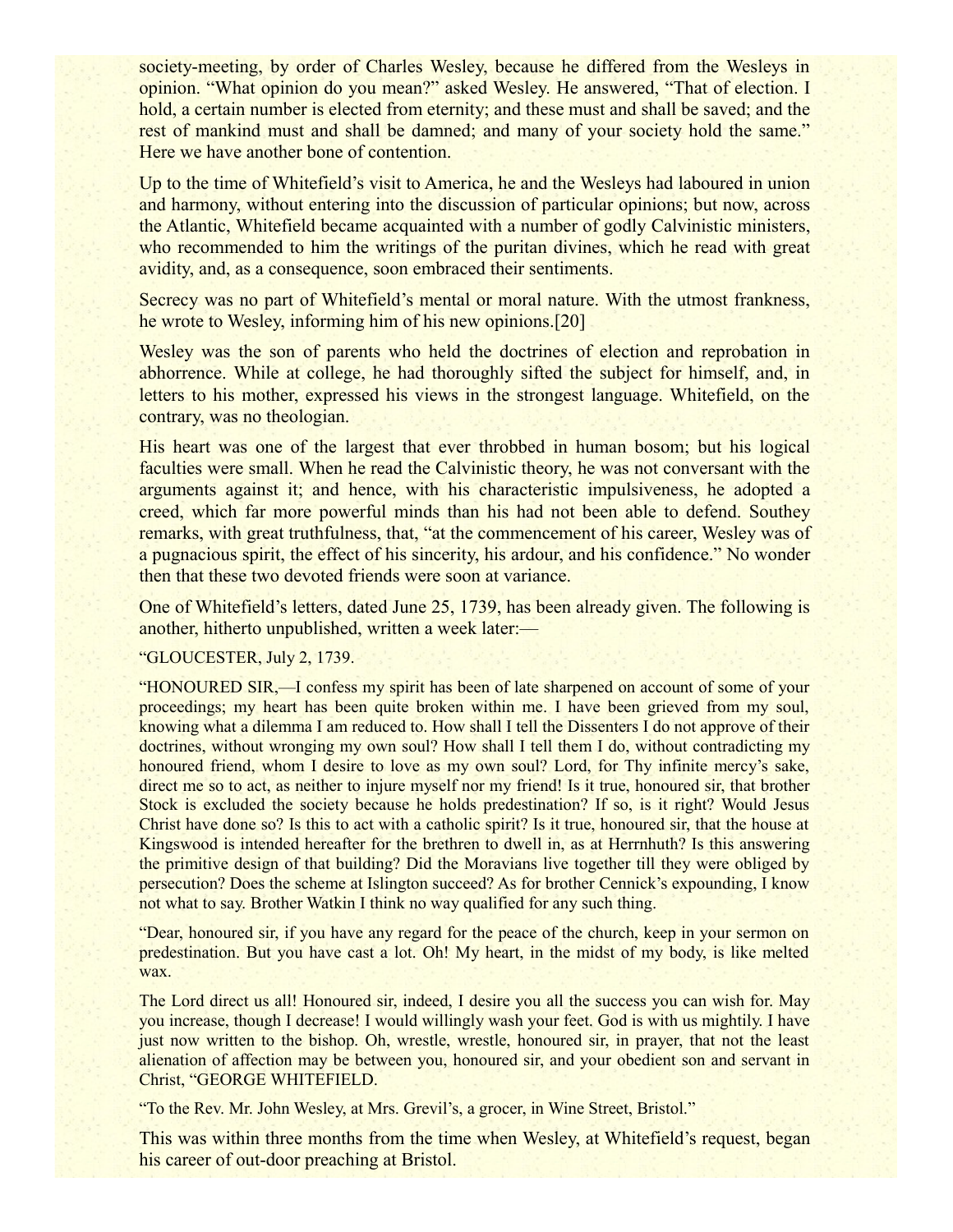Two months later, Whitefield was, a second time, on his way to America.

Wesley wrote to him, opposing the doctrine of election, and also enforcing the doctrine, that, though Christians can never be freed from "those numberless weaknesses and follies, sometimes improperly termed sins of infirmity," yet it is the privilege of all to be saved "entirely from sin in its proper sense, and from committing it."[21]

In reply, Whitefield wrote as follows:—

## "SAVANNAH, March 26, 1740.

"MY HONOURED FRIEND AND BROTHER, —For once hearken to a child, who is willing to wash your feet. I beseech you, by the mercies of God in Christ Jesus our Lord, if you would have my love confirmed towards you, write no more to me about misrepresentations wherein we differ. To the best of my knowledge, at present, no sin has dominion over me; yet I feel the strugglings of indwelling sin day by day. I can, therefore, by no means, come into your interpretation of the passage mentioned in your letter, and as explained in your preface to Mr. Halyburton. If possible, I am ten thousand times more convinced of the doctrine of election, and the final perseverance of those that are truly in Christ, than when I saw you last. You think otherwise. Why then should we dispute, when there is no probability of convincing? Will it not, in the end, destroy brotherly love, and insensibly take from us that cordial union and sweetness of soul, which I pray God may always subsist between us? How glad would the enemies of the Lord be to see us divided! How many would rejoice, should I join and make a party against you! How would the cause of our common Master suffer by our raising disputes about particular points of doctrines! Honoured sir, let us offer salvation freely to all by the blood of Jesus; and whatever light God has communicated to us, let us freely communicate to others. I have lately read the life of Luther, and think it in nowise to his honour, that the last part of his life was so much taken up in disputing with Zuinglius and others, who, in all probability, equally loved the Lord Jesus, notwithstanding they might differ from him in other points. Let this, dear sir, be a caution to us. I hope it will to me; for, provoke me to it as much as you please, I intend not to enter the lists of controversy with you on the points wherein we differ.

Only, I pray to God, that the more you judge me, the more I may love you, and learn to desire no one's approbation, but that of my Lord and Master Jesus Christ."[22]

Two months after this, Whitefield wrote again:—

"CAPE LOPEN, May 24, 1740.

"HONOURED SIR,—I cannot entertain prejudices against your conduct and principles any longer, without informing you. The more I examine the writings of the most experienced men, and the experiences of the most established Christians, the more I differ from your notion about not committing sin, and your denying the doctrines of election and final perseverance of the saints. I dread coming to England, unless you are resolved to oppose these truths with less warmth than when I was there last. I dread your coming over to America, because the work of God is carried on here (and that in a most glorious manner), by doctrines quite opposite to those you hold. Here are thousands of God's children, who will not be persuaded out of the privileges purchased for them by the blood of Jesus. There are many worthy experienced ministers, who would oppose your principles to the utmost. God direct me what to do! Sometimes, I think it best to stay here, where we all think and speak the same thing. The work goes on without divisions, and with more success, because all employed in it are of one mind. I write not this, honoured sir, from heat of spirit, but out of love. At present, I think you are entirely inconsistent with yourself, and, therefore, do not blame me, if I do not approve all you say. God Himself teaches my friends the doctrine of election. Sister H—— hath lately been convinced of it; and, if I mistake not, dear and honoured Mr. Wesley hereafter will be convinced also. Perhaps I may never see you again, till we meet in judgment; then, if not before, you will know, that sovereign, distinguishing, irresistible grace brought you to heaven. Then will you know, that God loved you with an everlasting love; and therefore with lovingkindness did He draw you. Honoured sir, farewell!"[23]

A fortnight later, on the  $7<sup>th</sup>$  of June, Whitefield, writing to James Hutton, says:—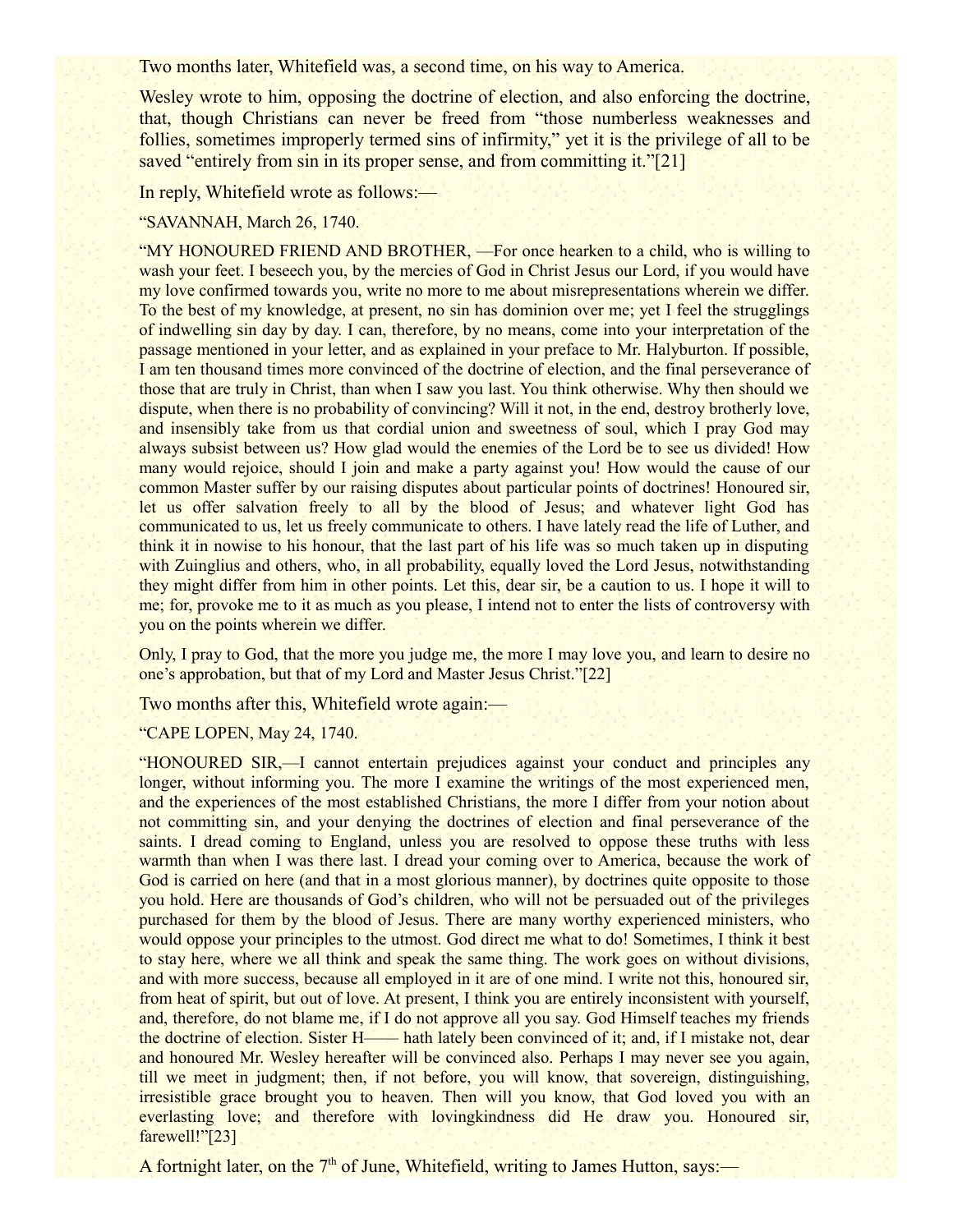"For Christ's sake, desire dear brother Wesley to avoid disputing with me. I think I had rather die, than see a division between us; and yet how can we walk together, if we oppose each other?"[24]

He wrote again to Wesley as follows:—

"SAVANNAH, June 25, 1740.

"MY HONOURED FRIEND AND BROTHER,—For Christ's sake, if possible, never speak against election in your sermons. No one can say, that I ever mentioned it in public discourses, whatever my private sentiments may be. For Christ's sake, let us not be divided amongst ourselves. Nothing will so much prevent a division as your being silent on this head. I am glad to hear, that you speak up for an attendance on the means of grace, and do not encourage persons who run, I am persuaded, before they are called. The work of God will suffer by such imprudence."[25]

On the  $16<sup>th</sup>$  of July, Howel Harris wrote to Wesley:—

"DEAR BROTHER JOHN,—Reports are circulated that you hold no faith without a full and constant assurance, and, that there is no state of salvation without being wholly set at liberty in the fullest sense of perfection. It is also said, that I am carried away by the same stream, and, that many of the little ones are afraid to come near me. Letters have likewise informed me, that, the night you left London, you turned a brother out of the society, and charged all to beware of him, purely because he held the doctrine of election. My dear brother, do not act in the stiff, uncharitable spirit which you condemn in others. If you exclude him from the society and from the fraternity of the Methodists, for such a cause, you must exclude brother Whitefield, brother Seward, and myself. I hope I shall contend with my last breath and blood, that it is owing to special, distinguishing, and irresistible grace, that those that are saved are saved. O that you would not touch on this subject till God enlighten you! My dear brother, being a public person, you grieve God's people by your opposition to electing love; and many poor souls believe your doctrine simply because you hold it. All this arises from the prejudices of your education, your books, your companions, and the remains of your carnal reason. The more I write, the more I love you. I am sure you are one of God's elect, and, that you act honestly according to the light you have."[26]

On the  $9<sup>th</sup>$  of August, Wesley addressed Whitefield as follows:—

"MY DEAR BROTHER,—I thank you for yours of May the  $24<sup>th</sup>$ .

The case is quite plain. There are bigots both for predestination and against it. God is sending a message to those on either side.

But neither will receive it, unless from one who is of their own opinion. Therefore, for a time, you are suffered to be of one opinion, and I of another. But when His time is come, God will do what man cannot, namely, make us both of one mind. Then persecution will flame out, and it will be seen whether we count our lives dear unto ourselves, so that we may finish our course with joy. I am, my dearest brother, ever yours, "JOHN WESLEY."[27]

In the same month, Whitefield wrote to Wesley:—

#### "CHARLESTOWN, August 25, 1740.

"MY DEAR AND HONOURED SIR,—Give me leave, with all humility, to exhort you not to be strenuous in opposing the doctrines of election and final perseverance; when, by your own confession, you have not the witness of the Spirit within yourself, and consequently are not a proper judge. I remember brother E—— told me one day, that he was convinced of the perseverance of saints. I told him, you were not. He replied, but 'he will be convinced when he has got the Spirit himself.' Perhaps the doctrines of election and of final perseverance have been abused; but, notwithstanding, they are children's bread, and ought not to be withheld from them, supposing they are always mentioned with proper cautions against the abuse of them. I write not this to enter into disputation. I cannot bear the thought of opposing you; but how can I avoid it, if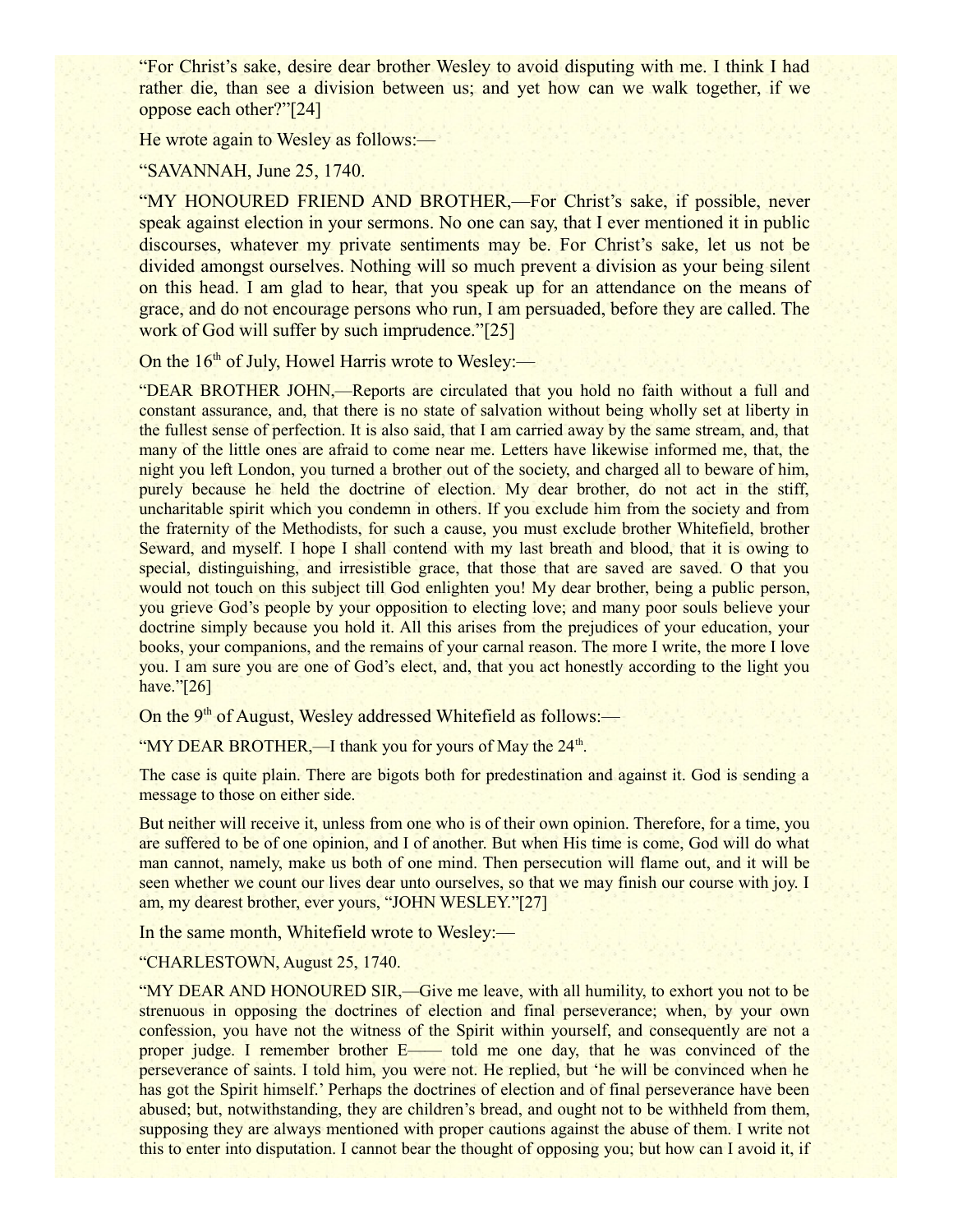you go about, as your brother Charles once said, to drive John Calvin out of Bristol. Alas! I never read anything that Calvin wrote. My doctrines I had from Christ and His apostles. I was taught them of God; and as God was pleased to send me out first, and to enlighten me first, so, I think, He still continues to do it. I find, there is a disputing among you about election and perfection. I pray God to put a stop to it; for what good end will it answer? I wish I knew your principles fully. If you were to write oftener, and more frankly, it might have a better effect than silence and reserve."[28]

A month later he wrote again as follows:—

"BOSTON, September 25, 1740.

"HONOURED SIR,—I am sorry to hear, by many letters, that you seem to own a sinless perfection in this life attainable. I think I cannot answer you better, than a venerable minister in these parts answered a Quaker: Bring me a man that hath really arrived to this, and I will pay his expenses, let him come from where he will.' I know not what you may think, but I do not expect to say indwelling sin is destroyed in me, till I bow my head and give up the ghost. There must be some Amalekites left in the Israelites' land to keep his soul in action, to keep him humble, and to drive him continually to Jesus Christ for pardon. I know many abuse this doctrine, and perhaps wilfully indulge sin, or do not aspire after holiness, because no man is perfect in this life. But what of that? Must I assert, therefore, doctrines contrary to the gospel? God forbid! Besides, dear sir, what a fond conceit is it to cry up perfection, and yet cry down the doctrine of final perseverance.

But this, and many other absurdities, you will run into, because you will not own election. And you will not own election, because you cannot own it without believing the doctrine of reprobation.

What then is there in reprobation so horrid? I see no blasphemy in holding that doctrine, if rightly explained. If God might have passed by all, He may pass by some. Judge whether it is not a greater blasphemy to say, 'Christ died for souls now in hell.' Surely, dear sir, you do not believe there will be a general gaol delivery of damned souls hereafter. O that you would study the covenant of grace! But I have done. If you think so meanly of Bunyan and the puritan writers, I do not wonder that you think me wrong. I find your sermon has had its expected success. It has set the nation a disputing. You will have enough to do now to answer pamphlets. Two I have already seen. O that you would be more cautious in casting lots! O that you would not be too rash and precipitant! If you go on thus, honoured sir, how can I concur with you? It is impossible. I must speak what I know. About spring you may expect to see,

"Ever, ever yours in Christ,

#### "GEORGE WHITEFIELD."[29]

Wesley's sermon was already published. Let us look at it. It was preached at Bristol; and, in some respects, was the most important sermon that he ever issued. It led, as we shall shortly see, to the division which Whitefield so devoutly deprecates; and also to the organisation of Lady Huntingdon's Connexion, and to the founding of the Calvinistic Methodists in Wales; and, finally, culminated in the fierce controversy of 1770, and the publication of Fletcher's unequalled "Checks;" which so effectually silenced the Calvinian heresy, that its voice has scarce been heard from that time to this. Viewed in such a light, the difference between Wesley and Whitefield was really one of the greatest events in the history of Wesley and even of the religion of the age.

Wesley's sermon, entitled "Free Grace," was founded upon Romans viii. 32, and was printed as a 12mo pamphlet in twenty-four pages.

Annexed to it was Charles Wesley's remarkable "Hymn on Universal Redemption," consisting of thirty-six stanzas of four lines each.[30] It is also a noteworthy fact, that, notwithstanding its importance, it was never included by Wesley in any collected edition of his sermons; and, in his own edition of his works, it is placed among his controversial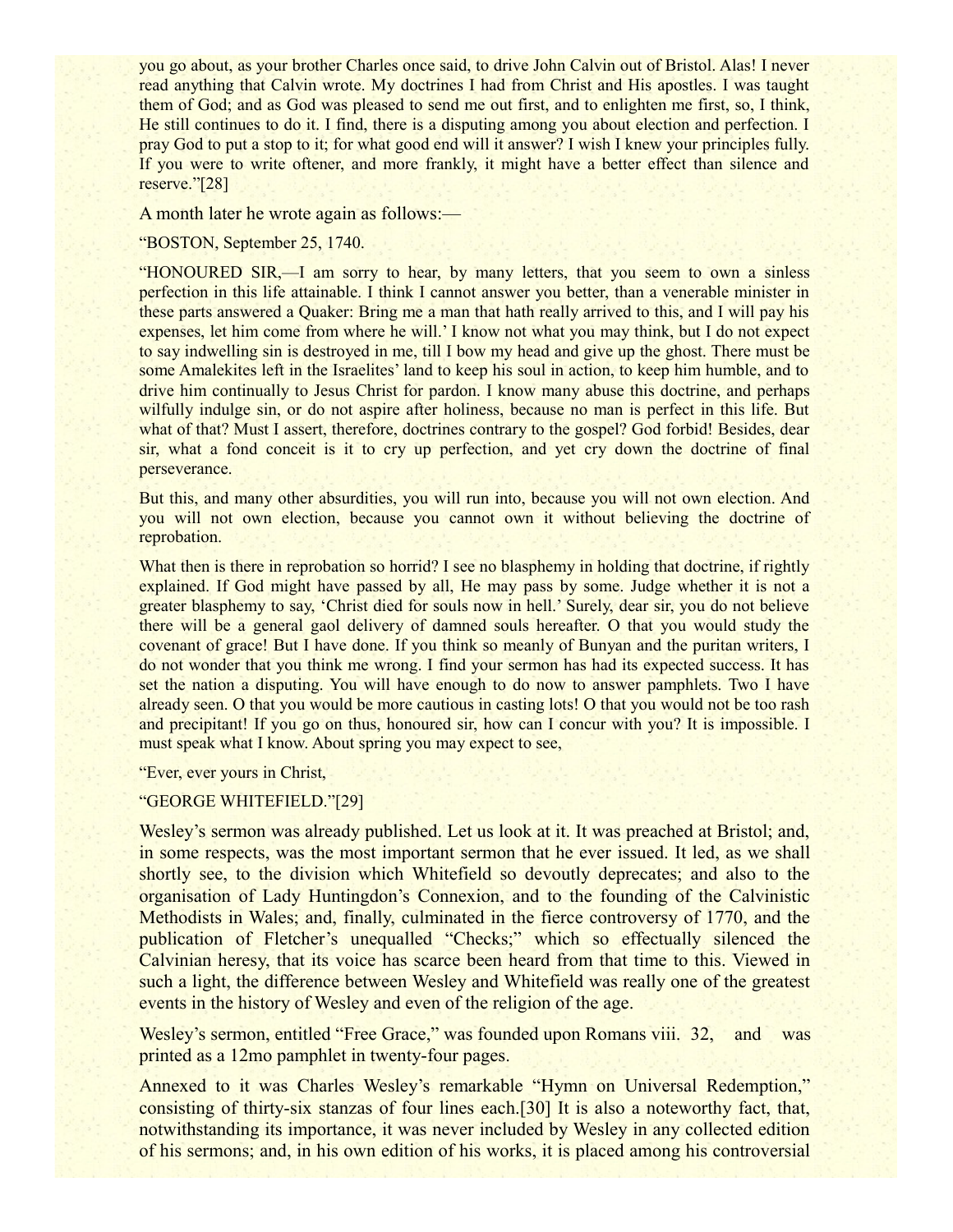#### writings.

There is likewise a brief address to the reader, as follows:—

"Nothing but the strongest conviction, not only that what is here advanced is 'the truth as it is in Jesus,' but also that I am indispensably obliged to declare this truth to all the world, could have induced me openly to oppose the sentiments of those whom I esteem for their works' sake; at whose feet may I be found in the day of the Lord Jesus!

"Should any believe it his duty to reply hereto, I have only one request to make,—let whatsoever you do be done in charity, in love, and in the spirit of meekness. Let your very disputing show, that you have 'put on, as the elect of God, bowels of mercies, gentleness, longsuffering,' that even according to this time it may be said, 'See how these Christians love one another.'" Having laid down the principle that God's "free grace is free in all, and free for all," Wesley proceeds, with great acuteness, to define the doctrine of predestination; namely, "Free grace in all is not free for all, but only for those whom God hath ordained to life. The greater part of mankind God hath ordained to death; and it is not free for them. Them God hateth; and therefore, before they were born, decreed they should die eternally. And this He absolutely decreed, because it was His sovereign will.

Accordingly, they are born for this, to be destroyed body and soul in hell.

And they grow up under the irrevocable curse of God, without any possibility of redemption; for what grace God gives, He gives only for this, to increase, not prevent, their damnation."

Having effectually answered the objections of well meaning people, who, startled at a doctrine so spectral, say, "This is not the predestination which I hold, I hold only the election of grace," he sums up as follows:——

"Though you use softer words than some, you mean the selfsame thing; and God's decree concerning the election of grace, according to your account of it, amounts to neither more nor less than what others call, 'God's decree of reprobation.' Call it therefore by whatever name you please, 'election, preterition, predestination, or reprobation,' it comes in the end to the same thing. The sense of all is plainly this,—by virtue of an eternal, unchangeable, irresistible decree of God, one part of mankind are infallibly saved, and the rest infallibly damned; it being impossible that any of the former should be damned, or that any of the latter should be saved."

This presents the doctrine in all its naked, hideous deformity; but it is fair, and no Calvinian dexterity can make it otherwise.

Wesley then proceeds to state the objections to such a doctrine:—

1. It renders all preaching vain; for preaching is needless to them that are elected; for they, whether with it or without it, will infallibly be saved.

And it is useless to them that are not elected; for they, whether with preaching or without, will infallibly be damned.

2. It directly tends to destroy that holiness which is the end of all the ordinances of God; for it wholly takes away those first motives to follow after holiness, so frequently proposed in Scripture, the hope of future reward and fear of punishment, the hope of heaven and fear of hell.

3. It directly tends to destroy several particular branches of holiness; for it naturally tends to inspire, or increase, a sharpness of temper, which is quite contrary to the meekness of Christ, and leads a man to treat with contempt, or coldness, those whom he supposes to be outcasts from God.

4. It tends to destroy the comfort of religion.

5. It directly tends to destroy our zeal for good works; for what avails it to relieve the wants of those who are just dropping into eternal fire!

6. It has a direct and manifest tendency to overthrow the whole Christian revelation; for it makes it unnecessary.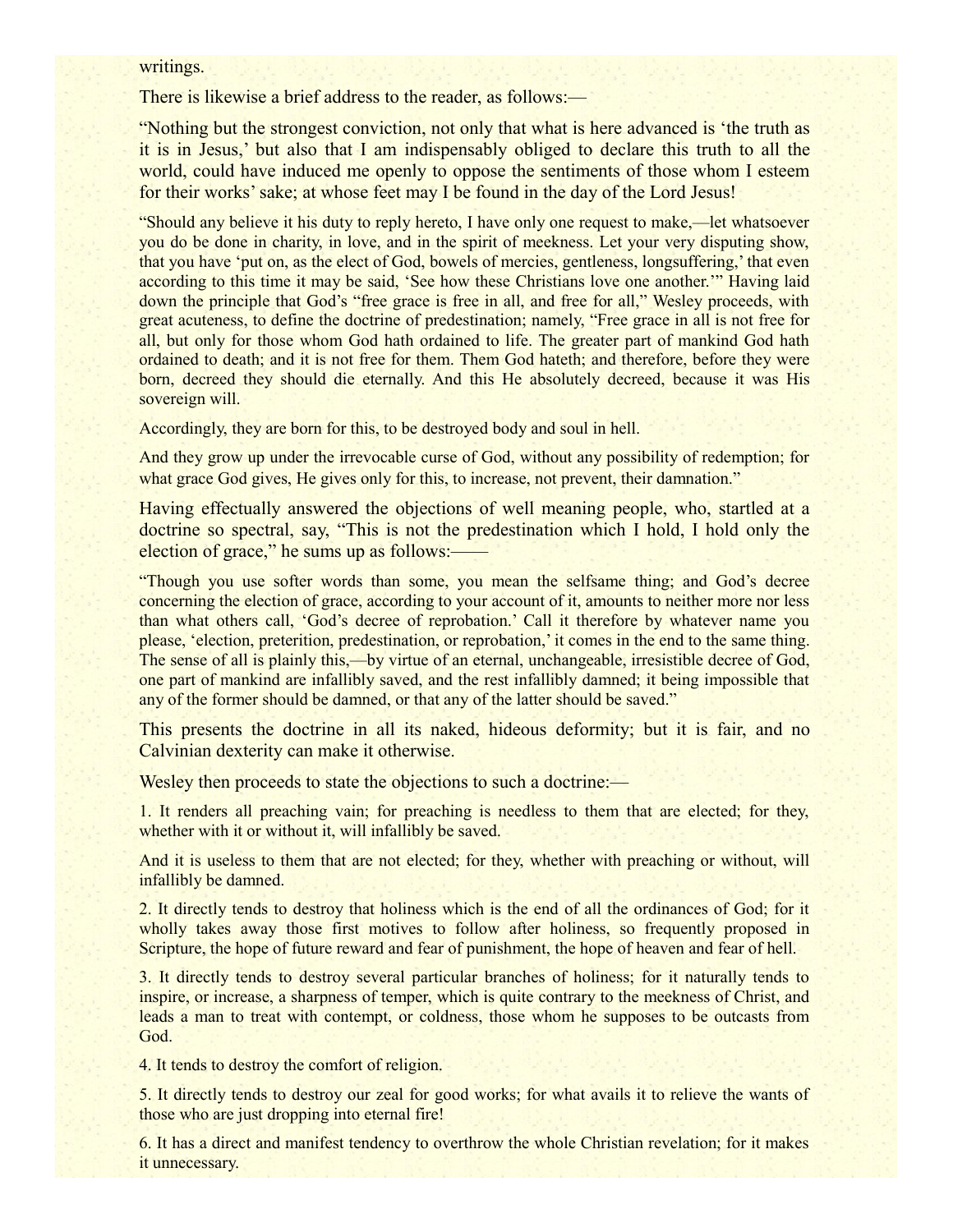7. It makes the Christian revelation contradict itself; for it is grounded on such an interpretation of some texts as flatly contradicts all the other texts, and indeed the whole scope and tenour of Scripture.

8. It is full of blasphemy; for it represents our blessed Lord as a hypocrite and dissembler, in saying one thing and meaning another,—in pretending a love which He had not; it also represents the most holy God as more false, more cruel, and more unjust than the devil, for, in point of fact, it says that God has condemned millions of souls to everlasting fire for continuing in sin, which, for want of the grace He gives them not, they are unable to avoid.

Wesley sums up the whole thus:—

"This is the blasphemy clearly contained in the horrible decree of predestination. And here I fix my foot. On this I join issue with every asserter of it. You represent God as worse than the devil. But you say, you will prove it by Scripture. Hold! What will you prove by Scripture? That God is worse than the devil? It cannot be.

Whatever that Scripture proves, it never can prove this; whatever its true meaning be, this cannot be its true meaning. Do you ask, 'What is its true meaning then?' If I say, 'I know not,' you have gained nothing; for there are many scriptures, the true sense whereof neither you nor I shall know till death is swallowed up in victory. But this I know, better it were to say it had no sense at all, than to say it had such a sense as this."

In Whitefield's letter, already given, and dated September 25, 1740, he states that already he had seen two pamphlets published against Wesley's sermon. One of these probably was the following: "Free Grace Indeed! A Letter to the Reverend Mr. John Wesley, relating to his sermon against absolute election, published under the title of Free Grace.

London: 1740. Price sixpence."

In a subsequent advertisement, Wesley writes, "Whereas a pamphlet, entitled, 'Free Grace Indeed!' has been published against this sermon, this is to inform the publisher that I cannot answer his tract till he appears to be more in earnest; for I dare not speak of 'the deep things of God' in the spirit of a prizefighter or a stageplayer."

With great respect for Wesley, we feel bound to say, that this is not worthy of him. The pamphlet referred to is before us, and is written with great ability, earnestness, and good temper. Wesley was not bound to answer it; but he had no right thus to brand it.

About the same time, another pamphlet was published, on the other side, entitled, "The Controversy concerning Freewill and Predestination; in a Letter to a Friend. Recommended to Mr. Whitefield and his followers." 8vo, pages 36. As the controversy continued, it waxed warmer. Here Whitefield is spoken of as a man of "heated imagination, and full of himself"; "very hot, very self-sufficient, and impatient of contradiction"; "dog-matical and dictatorial" in his way of speaking, and wont to finish his oracular deliverances "with his assuming air, Dixi." The pamphlet concludes with a verse which contains the pith of the whole production:—

"Why is this wrangling world thus tossed and torn? Free-grace, Free-will, are both together born; If God's free grace rule in, and over me, His will is mine, and so my will is free."

In the month of October, Howel Harris took up the question, and wrote to Wesley, telling him that preaching electing love brings glory to God, and benefit and consolation to the soul. He adds: "Oh, when will the time come when we shall all agree? Till then, may the Lord enable us to bear with one another! We must, before we can be united, be truly simple, made really humble and open to conviction, willing to give up any expression that is not scriptural, dead to our names and characters, and sweetly inclined towards each other. I hope we have, in some measure, drank of the same Spirit, that we fight the same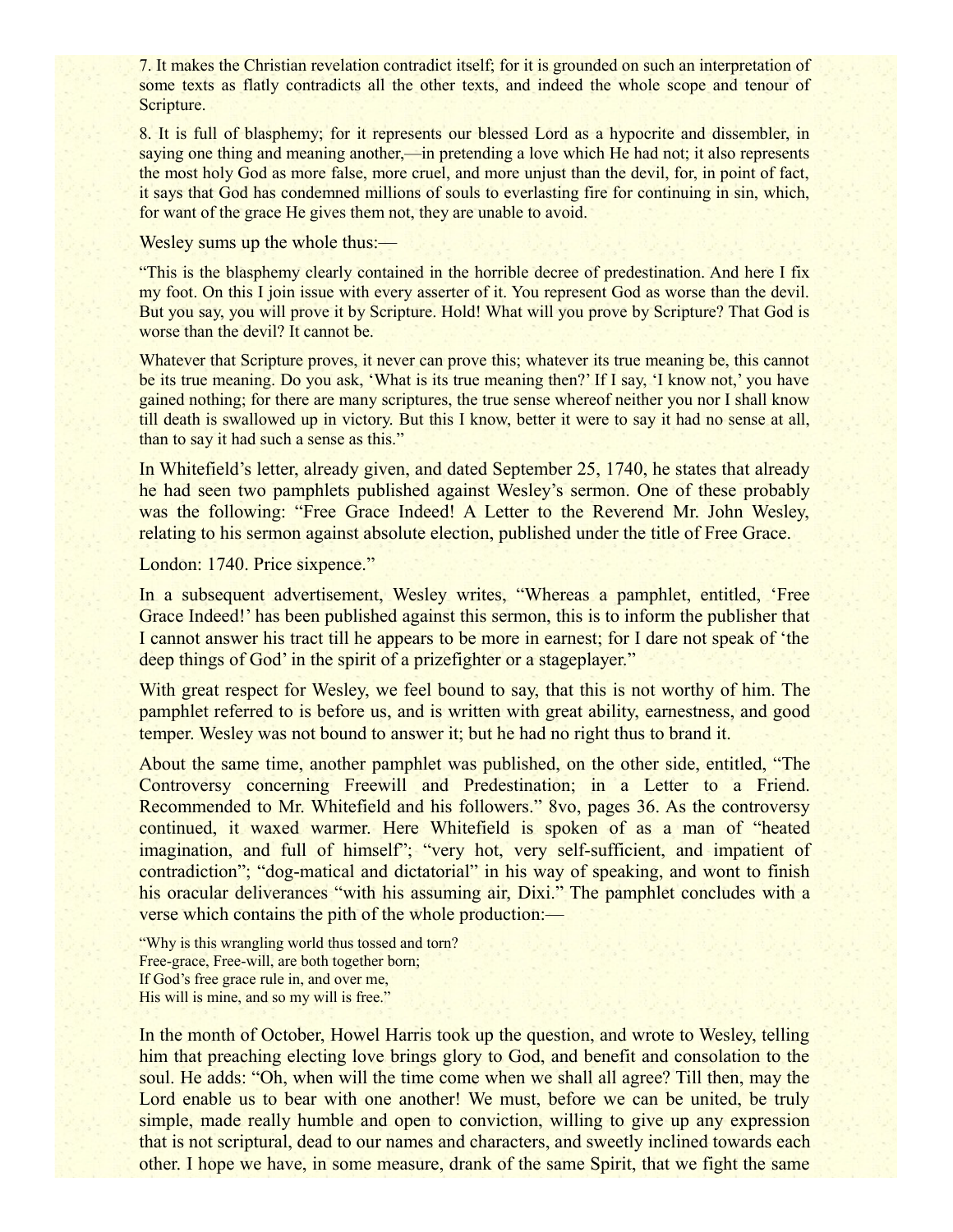enemies, and are under the same crown and kingdom. We travel the same narrow road, and love the same Jesus. We are soon to be before the same throne, and employed in the same work of praise to all eternity. While, then, we are on the road, and meet with so many enemies, let us love one another. And if we really carry on the same cause, let us not weaken each other's hands."[31] In another letter, addressed to John Cennick, and dated October 27, Harris writes in less temperate language:—

"DEAR BROTHER,—Brother Seward tells me of his dividing with brother Charles Wesley. He seems clear in his conviction, that God would have him do so. I have been long waiting to see if brother John and Charles should receive further light, or be silent and not oppose election and perseverance; but, finding no hope of this, I begin to be staggered how to act towards them. I plainly see that we preach two gospels. My dear brother, deal faithfully with brother John and Charles. If you like, you may read this letter to them. We are free in Wales from the hellish infection; but some are tainted when they come to Bristol."[32]

In November, Whitefield wrote to Wesley as follows:—

#### "PHILADELPHIA, November 9, 1740.

"DEAR AND HONOURED SIR,—I received yours, dated March 11, this afternoon. Oh that we were of one mind! For I am persuaded you greatly err. You have set a mark you will never arrive at, till you come to glory. O dear sir, many of God's children are grieved at your principles. Oh that God may give you a sight of His free, sovereign, and electing love! But no more of this. Why will you compel me to write thus? Why will you dispute? I am willing to go with you to prison, and to death; but I am not willing to oppose you. Dear, dear sir, study the covenant of grace, that you may be consistent with yourself. Oh build up, but do not lead into error, the souls once committed to the charge of your affectionate, unworthy brother and servant, in the loving Jesus, "G. WHITEFIELD."[33]

A fortnight later he wrote again to Wesley:—

"BOHEMIA, MARYLAND, November 24, 1740.

"DEAR AND HONOURED SIR,—Last night brother G—— brought me your two kind letters. Oh that there may be harmony, and very intimate union between us! Yet, it cannot be, since you hold universal redemption. The devil rages in London. He begins now to triumph indeed. The children of God are disunited among themselves. My dear brother, for Christ's sake, avoid all disputation. Do not oblige me to preach against you; I had rather die. Be gentle towards the — They will get great advantage over you, if they discover any irregular warmth in your temper. I cannot for my soul unite with the Moravian Brethren. Honoured sir, adieu!

"Yours eternally in Christ Jesus,

### "GEORGE WHITEFIELD."[34]

Just at this time, Wesley was expounding Romans ix. At Bristol, where Calvinism was becoming rampant in the society. Charles Wesley writes: "Anne Ayling and Anne Davis could not refrain from railing. John Cennick never offered to stop them. Alas, we have set the wolf to keep the sheep! God gave me great moderation toward him, who, for many months, has been undermining our doctrine and authority."[35] The difference was continued by Whitefield writing his "Letter to the Reverend Mr. John Wesley; in answer to his sermon, entitled 'Free Grace';" with the motto attached, "When Peter was come to Antioch, I withstood him to the face, because he was to be blamed." The "Letter" is dated, "Bethesda, in Georgia, December 24, 1740." After reiterating his reluctance to write against Wesley, he proceeds to state, that he now did so at the request of a great number of persons, who had been benefited by his ministry. He accuses Wesley of having propagated the doctrine of universal redemption, both in public and private, by preaching and printing, ever since before his last departure for America. He says that Wesley, while at Bristol, received a letter, charging him with not preaching the gospel, because he did not preach election.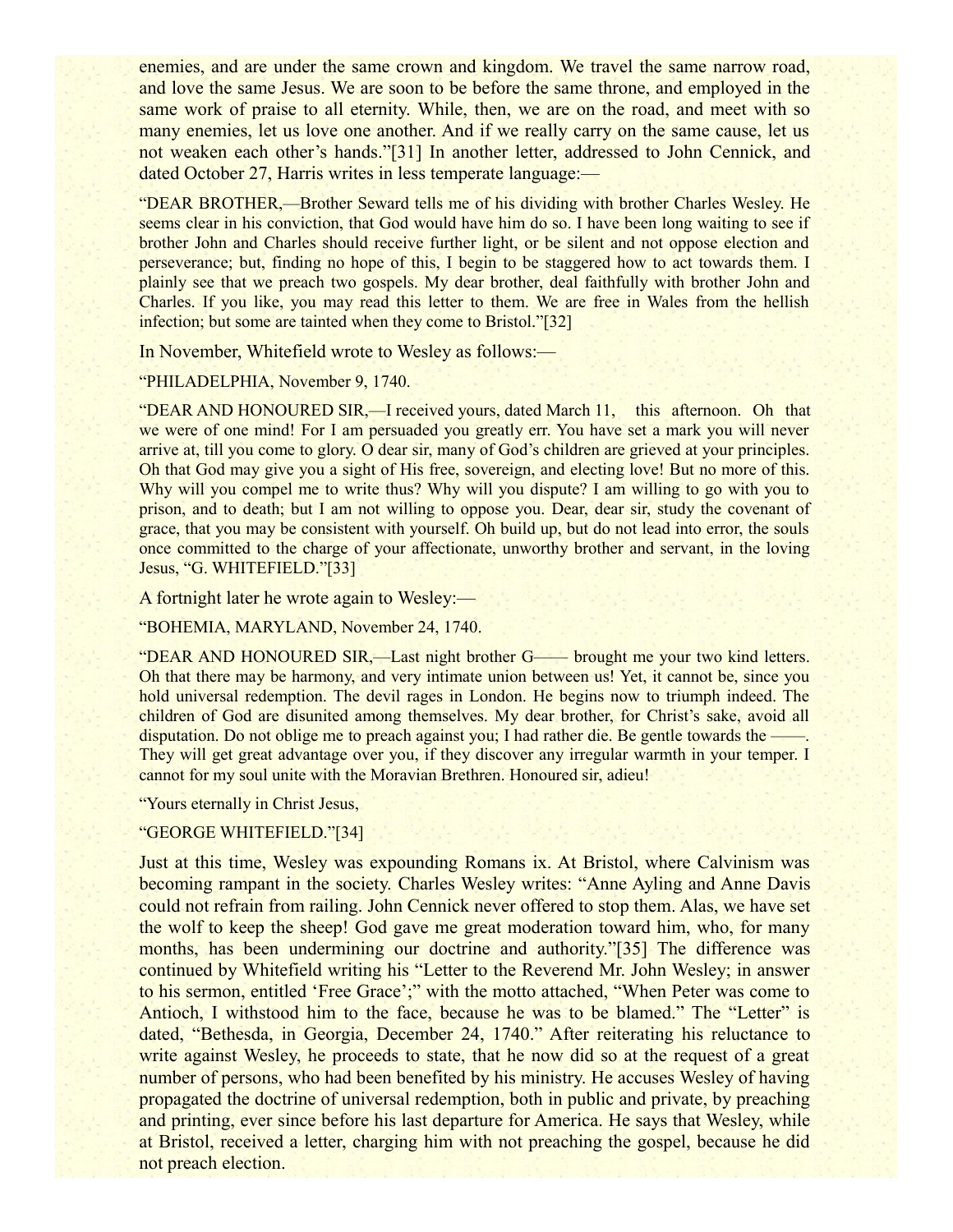Upon this, he drew a lot; the answer was, "preach and print;" and, accordingly, he preached and printed against election. At Whitefield's desire, he deferred publishing the sermon until after Whitefield started for America, when he sent it out. Whitefield asserts, that, if any one wished to prove the doctrine of election and of final perseverance, he could hardly wish for a text more fit for his purpose than that (Romans viii. 32) which Wesley had chosen to disprove it. He charges him with giving an "equivocal definition of the word grace," and a "false definition of the word free;" and adds: "I frankly acknowledge, I believe the doctrine of reprobation, in this view, that God intends to give saving grace, through Jesus Christ, only to a certain number; and that the rest of mankind, after the fall of Adam, being justly left of God to continue in sin, will at last suffer that eternal death, which is its proper wages." In reply to Wesley, he argues that, because preachers know not who are elect, and who reprobate, they are bound to preach promiscuously to all; that holiness is made a mark of election by all who preach it; that the seventeenth article of the English Church asserts, that the doctrine of "predestination and election in Christ is full of unspeakable comfort to godly persons;" that dooming millions to everlasting burnings is not an act of injustice, because God, for the sin of Adam, might justly have thus doomed all; that God's absolute purpose of saving His chosen does not preclude the necessity of the gospel revelation, or the use of any of the means through which He has determined the decree shall take effect; that the doctrine of election does not make the Bible contradict itself, for though it asserts, that "the Lord is loving to every man, and His mercy is over all His works," the reference is to His general, not His saving mercy; that it is unjust to charge the doctrine of reprobation with blasphemy; and that, on the other hand, the doctrine of universal redemption, as set forth by Wesley, "is really the highest reproach upon the dignity of the Son of God, and the merit of His blood;" and Whitefield challenges Wesley to make good the assertion, "that Christ died for them that perish," without holding, as Peter Bohler had lately confessed in a letter, "that all the damned souls would hereafter be brought out of hell;" for "how can all be universally redeemed, if all are not finally saved?" In conclusion, he writes:—

"Dear sir, for Jesus Christ's sake, consider how you dishonour God by denying election, You plainly make man's salvation depend not on God's free grace, but on man's free will. Dear, dear sir, give yourself to reading. Study the covenant of grace. Down with your carnal reasoning. Be a little child; and then, instead of pawning your salvation, as you have done in a late hymn-book, if the doctrine of universal redemption be not true; instead of talking of sinless perfection, as you have done in the preface to that hymnbook; and. Instead of making man's salvation to depend on his own free will, as you have in this sermon, you will compose a hymn in praise of sovereign, distinguishing love; you will caution believers against striving to work a perfection out of their own hearts, and will print another sermon the reverse of this, and entitle it 'Free Grace Indeed' free, because not free to all; but free, because God may withhold or give it to whom and when He pleases."[36]

About three weeks after the date of this letter, Whitefield set sail for England, bringing his manuscript with him. On his arrival in London, in March, 1741, he submitted it to Charles Wesley, who returned it to the author, endorsed with the words: "Put up again thy sword into its place." The pamphlet, however, was published; and Whitefield gave Wesley notice, that he was resolved publicly to preach against him and his brother wherever he went. Wesley complained to Whitefield—1. That it was imprudent to publish his letter, because it was only putting weapons into the hands of those who hated them. 2. That, if he really was constrained to bear his testimony on the subject, he might have done it by issuing a treatise without ever calling Wesley's name in question. 3. That what he had published was a mere burlesque upon an answer. 4. That he had said enough, however, of what was wholly foreign to the question, to make an open and probably irreparable, breach between them. Wesley added:— "You rank all the maintainers of universal redemption with Socinians. Alas, my brother! Do you not know even this, that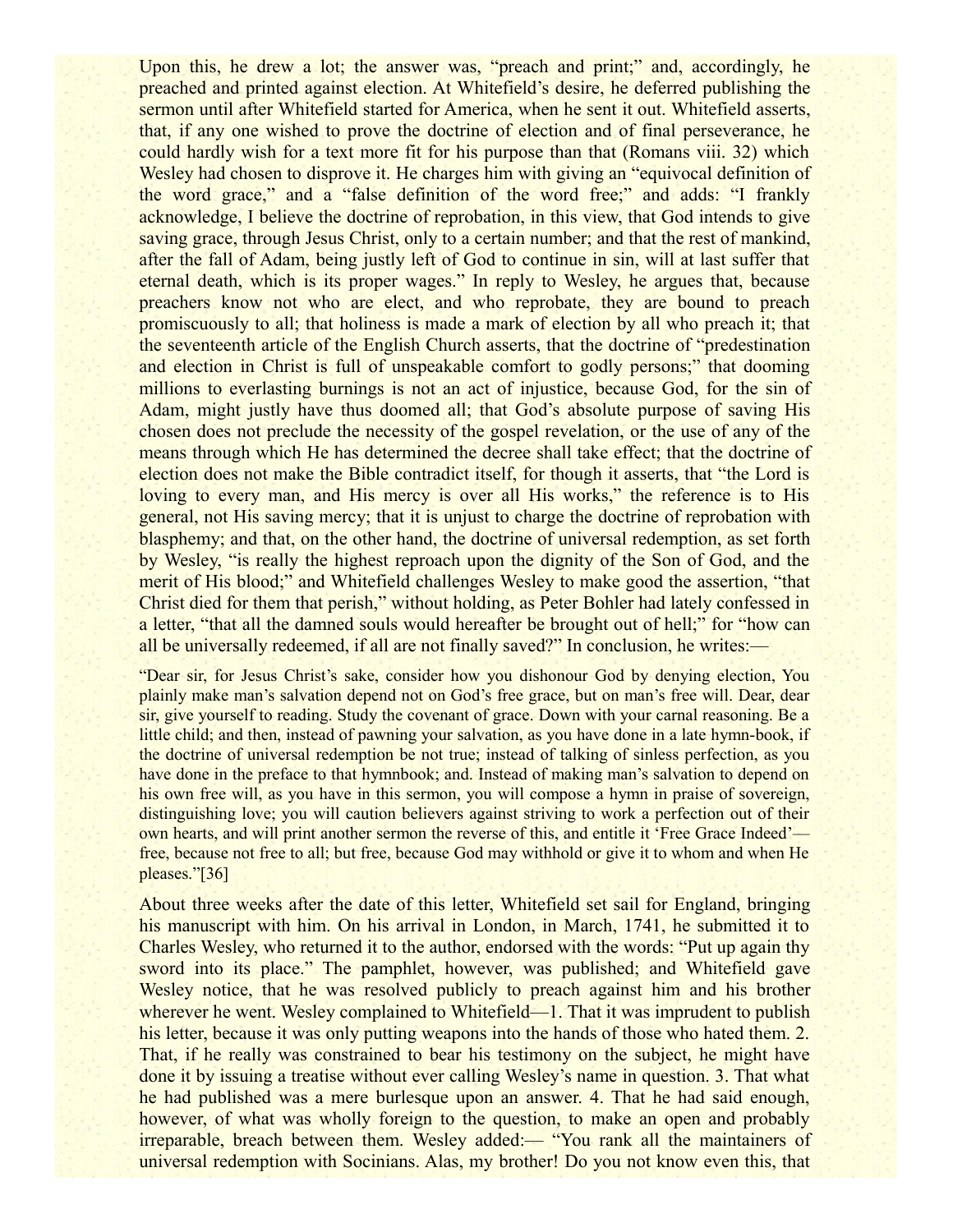Socinians allow no redemption at all? That Socinus himself speaks thus, 'Tota redemptio nostra per Christum metaphora'? How easy were it for me to hit many other palpable blots, in what you call an answer to my sermon! And how, above measure, contemptible would you then appear to all impartial men, either of sense or learning! But, I assure you, my hand shall not be upon you. The Lord be judge between me and thee! The general tenour, both of my public and private exhortations, when I touch thereon at all, as even my enemies know, if they would testify, is 'Spare the young man, even Absalom, for my sake!"'[37]

David and Jonathan were divided. An immediate schism followed.

Wesley writes:—"In March, 1741, Mr. Whitefield, being returned to England, entirely separated from Mr. Wesley and his friends, because he did not hold the decrees. Here was the first breach, which warm men persuaded Mr. Whitefield to make merely for a difference of opinion.

Those who believed universal redemption had no desire to separate; but those who held particular redemption would not hear of any accommodation, being determined to have no fellowship with men that were 'in such dangerous errors.' So there were now two sorts of Methodists: those for particular, and those for general, redemption."[38] Here, for the present, we leave the subject; and turn to other matters.

In 1740, as in 1739, the pamphlets published against Methodism were many and malignant. One was entitled: "The important Doctrines of Original Sin, Justification by Faith, and Regeneration, clearly stated and vindicated from the misrepresentations of the Methodists. By Thomas Whiston, A.B." London: 1740. Pp. 70. Mr. Whiston is unknown to fame.

Wesley never noticed him; and, though his production is now before us, an analysis of its contents would weary the reader without instructing him.

Another was, "The Quakers and Methodists compared. By the Rev. Zachary Grey, LL.D., Rector of Houghton Conquest, in Bedfordshire,"—the laborious author of more than thirty different publications, a man of great ingenuity and research, but an acrimonious polemic, who died at Ampthill, in 1766.[39]

It is a curious fact, that Whitefield was far more violently attacked than the Wesleys were. "Aquila Smyth, a layman of the Church of England," accuses him of having published two letters against Archbishop Tillotson, "in the spirit of pride, envy, and malice;" and of having "detracted the most valuable works of other men, in order to aggrandize himself; and gain credit for his own weak, impudent, and wicked performances." His "behaviour exposes him to the scorn of every reader;" and his "consummate impudence" is unequalled in the Christian world.

There "is a juggle between him and Wesley to deceive their followers, and to prevent an inquiry into their corrupt and abominable doctrine;" and, finally, after calling him "a brainsick enthusiast," Smyth declares, that Whitefield has taken up five thousand acres in America, under the pretence of educating and maintaining such negroes as may be sent to him; but really because he hopes to realise from the transaction a more plentiful fortune than he could have gained in England by five thousand years of preaching.

So much for the spleen of Aquila Smyth. In the Weekly Miscellany, edited by Mr. Hooker, there appeared, in several successive numbers, fictitious dialogues between Whitefield and a country clergyman, the object of which was to make Whitefield contemptible; and the whole were finished with a promise from the editor, that he would abridge, for the benefit of his subscribers, the history of the Anabaptists, and would show that there is a near resemblance between them and their descendants, the Methodists.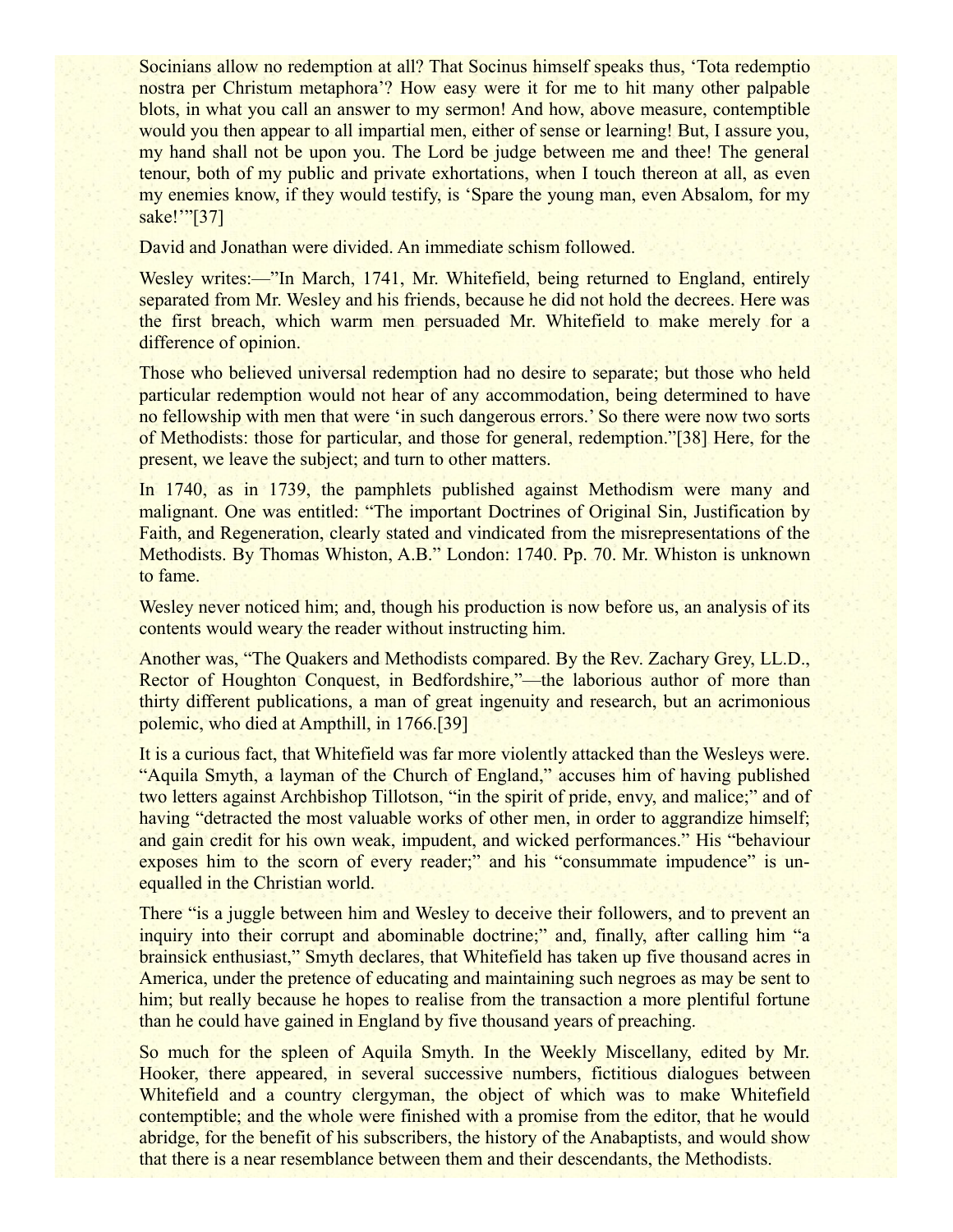The Rev. Alexander Garden, the Bishop of London's commissary at Charlestown, in America, published a series of six letters on justification by faith and works, in which he accused Whitefield of "self contradiction," of "arrogant and wicked slander," and of being "so full of zeal that he had no room for charity." He contemptuously speaks of Whitefield's "apparent shuffles," "miserable distinctions," "mob harangues," and "false and poisoned insinuations." Whitefield "deceives the people, and has no talent at proving anything"; he is "a hairbrained solifidian, and runs about a mouthing"; he has "kindled a fire of slander and defamation, which no devil in hell, nor jesuit on earth, will ever make an effort to extinguish, but will fagot and foment it with all their might"; "he dispenses to the populace in a vehicle of cant terms, without sense or meaning"; and "in a mountebank way, he fancies himself a young David, and that he has slain Goliath."

Whitefield was again severely handled "by a presbyter of the Church of England," in an able pamphlet of forty-four pages, entitled "A modest and serious Defence of the Author of the Whole Duty of Man, from the false charges and gross misrepresentations of Mr. Whitefield, and the Methodists his adherents"; but this was a castigation which Whitefield merited, for his ill judged and unneeded letter, published in the Daily Advertiser of July 3, 1740.

The most violent attack of all was in an octavo pamphlet of eighty-five pages, with the title, "The Expounder Ex-pounded, by R——ph J——ps—n, of the Inner Temple, Esq." London. Some parts of this disgraceful production are too filthy to be noticed; they must be passed in silence. In other parts, Whitefield, for publishing his journal, is charged with "saddling the world with one of the grossest absurdities and impositions, that folly or impudence could invent"; "his book is nothing but a continued account of his intimate union and correspondence with the devil"; and he himself may be seen "upon the hills" and house-tops, like another Æolus, belching out his divine vapours to the multitude, to the great ease of himself, and emolument of his auditors." "Charles Wesley lent him books at Oxford, which threw his understanding off the hinges, and rendered him enthusiastically crazy"; at college he "deemed a lousy pate humility, foul linen was heavenly contemplation, woollen gloves were grace, a patched gown was justification by faith, and dirty shoes meant a walk with God. In short, with him, religion consisted wholly in nastiness, and heaven was easiest attacked from a dunghill." These are the mildest specimens we have been able to select from this cesspool of a perverted intellect and a polluted heart.

Another pamphlet, published in 1740, and consisting of eighty-four pages, was entitled "The Imposture of Methodism displayed; in a letter to the inhabitants of the parish of Dewsbury. Occasioned by the rise of a certain modern sect of enthusiasts, called Methodists. By William Bowman, M.A., vicar of Dewsbury and Aldbrough in Yorkshire, and chaplain to the Right Honourable Charles, Earl of Hoptoun." As yet, neither the Wesleys nor Whitefield had been in Yorkshire; but Ingham and William Delamotte were there, and had been the means of converting a large number of the almost heathenised inhabitants of the west riding.

The reverend vicar tells his parishioners, that "an impious spirit of enthusiasm and superstition has crept in among them, and threatens a total ruin of all religion and virtue." He himself has been "an eye-witness of this monstrous madness, and religious frenzy, which, like a rapid torrent, bears down everything beautiful before it, and introduces nothing but a confused and ridiculous medley of nonsense and inconsistency." It was matter of thankfulness, "that the contagion, at present, was pretty much confined to the dregs and refuse of the people,—the weak, unsteady, mob, always fond of innovation, and never pleased but with variety;" but, then, the mob was so numerous in the west of Yorkshire, that the danger was greater than was apprehended. The author declines to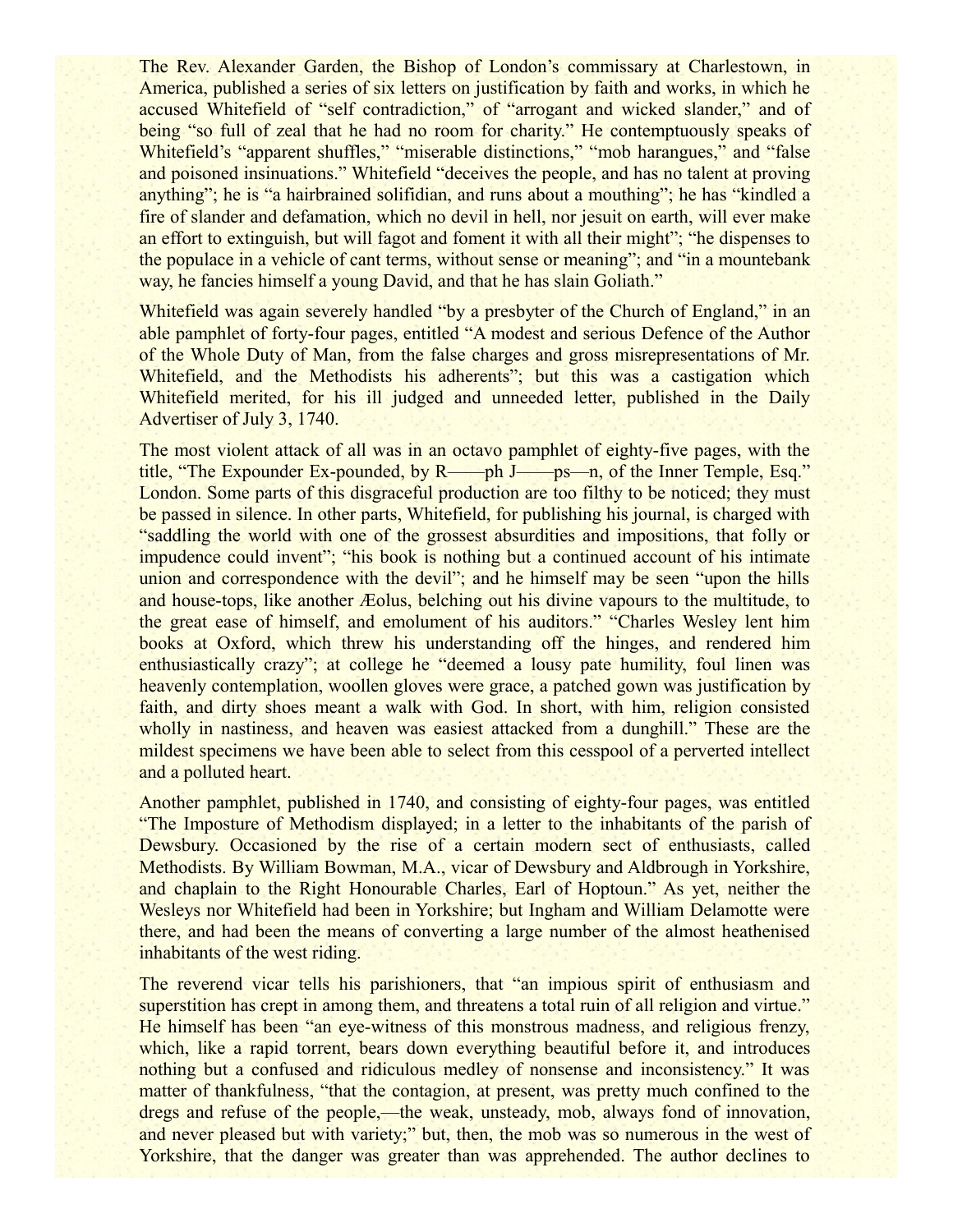determine whether "these modern visionaries, like the Quakers, are a sect hatched and fashioned in a seminary of Jesuits; or whether, like the German Anabaptists, they are a set of crazy, distempered fanatics;" but certain it is, that their "enthusiasm is patched and made up of a thousand incoherencies and absurdities, picked and collected from the vilest errors and most pestilent follies, of every heresy upon earth." "Their teachers inculcate, that they are Divinely and supernaturally inspired by the Holy Ghost, to declare the will of God to mankind; and, yet, they are cheats and impostors, and their pretended sanctity nothing but a trick and a delusion." They had been allowed to use the pulpits of the Church, "till, by their flights and buffooneries, they had made the church more like a beargarden than the house of prayer; and the rostrum nothing else but the trumpet of sedition, heresy, blasphemy, and everything destructive to religion and good manners." It was high time for the clergy to put an end to their "pulpits being let out, as a stage, for mountebanks and jackpuddings to play their tricks upon, and from thence to propagate their impostures and delusions." "These mad devotionalists held, that it is lawful and expedient for mere laymen, for women, and the meanest and most ignorant mechanics, to minister in the church of Christ, to Preach, and expound the word of God, and to offer up the prayers of the congregation in the public assemblies." They also taught, that "the new birth consists in an absolute and entire freedom from all kind of sin whatsoever;" and likewise "denounced eternal death and damnation on all who cannot conform to their ridiculous ideas." "Whilst adopting to themselves the reputation of being the chief favourites of heaven, the confidants and imparters of its secrets, and the dispensers of its frowns and favours, they were really furious disciples of antichrist, reverend scavengers of scandal, and filthy pests and plagues of mankind." Such are specimens of the meek language used by the reverend vicar of Dewsbury.

We have already noticed one production of the fiery and furious Joseph Trapp, D.D., published in 1739. The publication of that produced others, in 1740. One was entitled, "The true Spirit of the Methodists, and their Allies, fully laid open; in an answer to six of the seven pamphlets, lately published against Dr. Trapp's sermons upon being 'Righteous over much'": pp. 98. The anonymous author says, that one of these six pamphlets is full of "false quotations, lies, and slanders," and concludes with "an ungodly jumble of railing and praying." The Methodists are branded as "crackbrained enthusiasts and profane hypocrites." "The criterions of modern saintship are the most unchristian malice, lying, slander, railing, and cursing." Whitefield is pronounced "impious and ignorant." The "false doctrines and blasphemies of the Methodists, their field assemblies and conventicles in houses, are contrary to the laws of God and man, of church and state, and are tending to the ruin of both." Another pamphlet, of 127 pages, was by Dr. Trapp himself, and entitled, "A Reply to Mr. Law's earnest and serious Answer (as it is called) to Dr. Trapp's discourse on being righteous over much." The reverend doctor, as inflammable as ever, pronounces the Methodists "a new sect of enthusiasts, or hypocrites, or both; whose doctrines and practices tend to the destruction of souls, are a scandal to Christianity, and expose it to the scoffs of libertines, infidels, and atheists." This is not an unfair specimen of the whole 127 pages. William Law, however, was far too stout an antagonist to be silenced by Dr. Trapp. His "Serious Answer" to Trapp's sermons, and his "Animadversions" on Trapp's reply, whilst written in the highest style of Christian courtesy, are witheringly severe.

They may be found in Wesley's collected publications, edit. 1772, vol. vi.

Another doughty anti-Methodistic champion was the celebrated Dr. Daniel Waterland, chaplain in ordinary to his majesty, canon of Windsor, archdeacon of Middlesex, and vicar of Twickenham; one of the greatest controversialists of the age, who died at the end of the year of which we are writing, and whose collected works have since been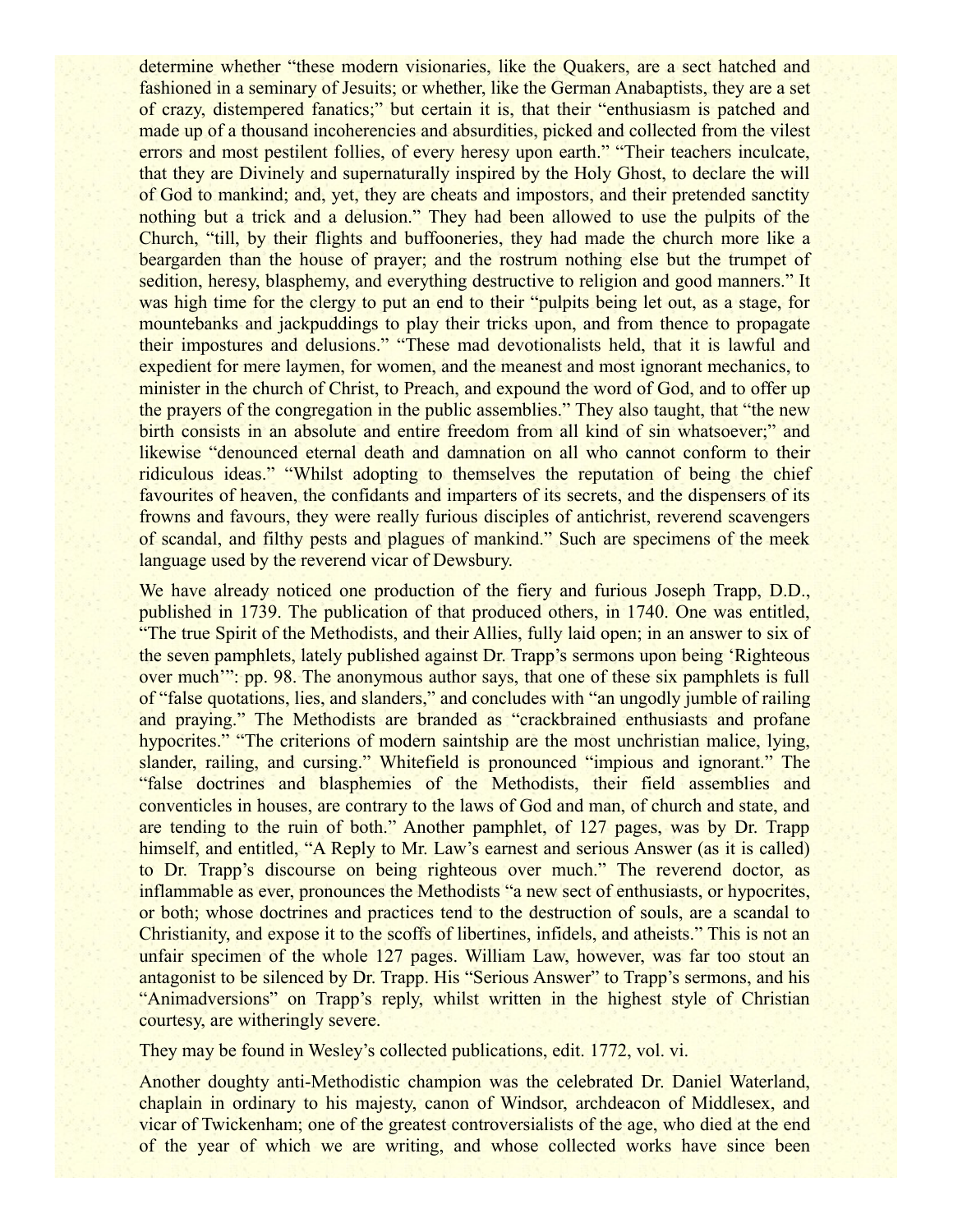published in eleven octavo volumes.

A few months before his death, Waterland preached two sermons, first at Twickenham, and next at Windsor, on regeneration, which, without mentioning the Methodists, were undeniably meant to serve as an antidote to the doctrines they preached. These he published in the form of an octavo pamphlet of fifty-six pages, accompanied by a mass of notes in Latin, Greek, and English, from all sorts of authors. The title of the pamphlet is, "Regeneration Stated and Explained, according to Scripture and Antiquity, in a Discourse on Titus iii. 4, 5, 6;" and its subject may be inferred from the following definition:—"The new birth, in the general, means a spiritual change, wrought upon any person by the Holy Spirit, in the use of baptism; whereby he is translated from his natural state in Adam, to a spiritual state in Christ." Written from such a standpoint, the pamphlet of course was a tacit condemnation of the doctrines of the Methodists. It is immensely learned, but far from luminous; full of talent, but likewise full of error; exceedingly elaborate, but, to an equal extent, bewildering.

We shall mention only one other attack on Methodism and the Methodists made at this period. This was a pamphlet of fifty-five pages, with the title, "The Trial of Mr. Whitefield's Spirit, in some remarks upon his fourth Journal." The author makes himself merry with the discovery, that this new sect of enthusiasts, by taking to themselves the name of Methodist, have unintentionally stigmatised themselves with a designation which is branded in Scripture as evil. "The word /GSQFGKC, or Methodism, is only used twice throughout the New Testament (Ephesians iv. 14, and vi. 11), and in both places denotes that cunning craftiness whereby evil men, or evil spirits, lie in wait to deceive." It is alleged that Wesley, Whitefield, and their followers, "have taken an appellation, perhaps through a judicial inadvertence, which the Spirit of God has peculiarly appropriated to the adversary of mankind, and to those who are leagued with him in enmity to the interests of righteousness and true holiness." This was an ingenious hit; the writer, however, forgetting or misstating the fact, that the name of Methodists was not self-assumed, but imposed by others. "/GSQFGPUCKý Fgý GUVKý Vqý CRCVJUCK—to be a Methodist, says St. Chrysostom, is to be beguiled." And, from this, the author wishes the inference to be deduced, that, because the new sect of enthusiasts were called Methodists, they were all beguiled, and, of course, Wesley and Whitefield were the great beguilers. The remainder of the pamphlet is a critique on Whitefield's Journals, which, it must be admitted, were unguardedly expressed, and which, before being printed, ought to have been revised by a kindred spirit, possessed of a soberer judgment than Whitefield had.

The Methodist persecutions of 1740 were chiefly of a literary kind. It is true that Charles Wesley met with a rough reception at Bengeworth, where Henry Seward called him "a scoundrel and a rascal"; directed the mob to "take him away and duck him"; and actually seized him by the nose and wrung it. This was bad enough, but the treatment of John Cennick and his friends was even worse. While he was preaching at Upton, in Gloucestershire, the mob assembled with a horn, a drum, and a number of brass pans, and made a most horrid hubbub; the brass pans being also used in beating the people's heads, A man likewise put a cat into a cage, and brought a pack of hounds to make them bark at it.

Another fellow and his wife, who kept an alehouse at Hannam, rode through the congregation, thrashing the people with their whips, and trampling them beneath their horses' hoofs. Little children collected dust, which their upgrown patrons cast upon Cennick, who was also struck violently on the nose, and became a target at which to hurl dead dogs and stones.[40] But even violent and contemptuous treatment like this was not near so painful as the scurrilous attacks encountered through the press. In this way, the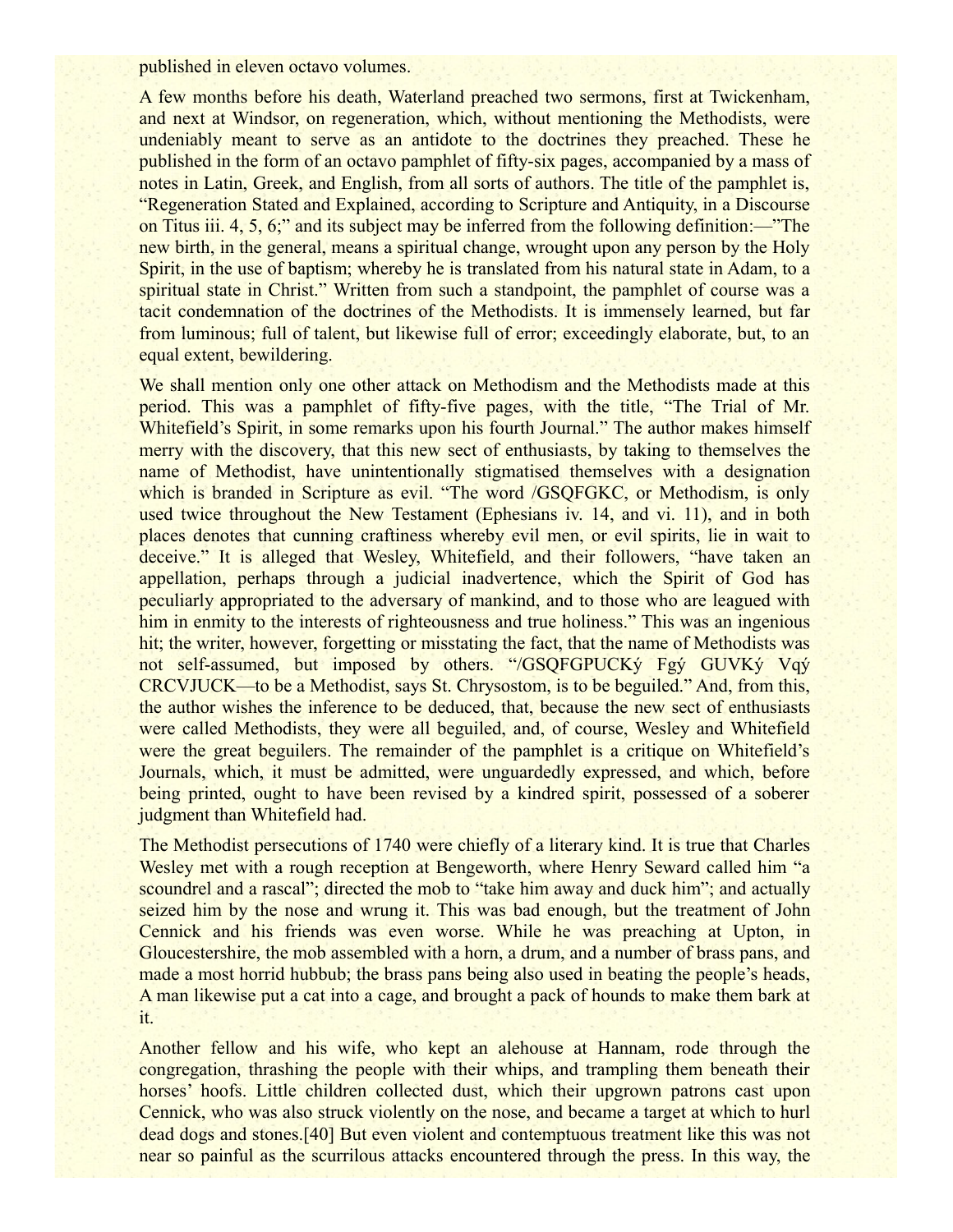persecution of the Methodists was something more than a localised outburst of spleen and hate; for, in all sorts of squibs, they were gibbeted, and exposed to ridicule, throughout the kingdom.

Wesley's trials were not trifles; but, in the midst of all, he bravely pursued the path of duty; and, after the final separation from his foolish, fanatical friends at Fetter Lane, his labours in London were attended with considerable success. On August 11, while forty or fifty were praying and giving thanks at the Foundery, two persons began to cry to God with a loud and bitter cry, and soon found peace. Five days after, a woman, at Long Lane, fell down and continued in violent agonies for an hour. In September, a great number of men forced their way into the Foundery, and began to speak big, swelling words; but, "immediately after, the hammer of the word brake the rocks in pieces." A smuggler rushed in and cursed vehemently; but, when Wesley finished preaching, the man declared, before the congregation, that, henceforth, he would abandon smuggling and give God his heart.

Wesley's efforts to do good were various. In London, he induced his friends to contribute the clothing they could spare, and distributed it among the poor of the Foundery society. In Bristol, besides visiting numbers of people "ill of the spotted fever," he took into his Broadmead meetinghouse twelve of the poorest people he could find, who were out of work; and, to save them at once from want and from idleness, employed them for four months in carding and spinning cotton.

Wesley concluded this eventful year at Bristol, by holding a watchnight meeting, proposed by James Rogers, a Kingswood collier, noted among his neighbours for his playing on the violin, but who, being awakened under the ministry of Charles Wesley, went home, burnt his fiddle, and told his wife that he meant to be a Methodist. To his death, James was faithful, and, besides many other important services, was the first Methodist preacher that preached at Stroud in Gloucestershire.[41] This was the first watchnight meeting among the Methodists. The people met at half-past eight; the house was filled from end to end; and "we concluded the year," says Wesley, "wrestling with God in prayer, and praising Him for the wonderful work which He had already wrought upon the earth."

The meeting soon became a favourite one, and was held monthly.

Wesley writes: "Some advised me to put an end to this; but, upon weighing the thing thoroughly, and comparing it with the practice of the ancient Christians, I could see no cause to forbid it. Rather, I believed it might be made of more general use."[42] The church, in ancient times, was accustomed to spend whole nights in prayer, which nights were termed vigiliae, or vigils; and, sanctioned by such authority, Wesley appointed monthly watchnights, on the Fridays nearest the full moon, desiring that they, and they only, should attend, who could do it without prejudice to their business or families.

Little more remains to be said concerning 1740. During the entire year, Wesley preached in only three churches, namely at Newbury, and at Lanhithel, and Lantarnum, in Wales. His favourite text was Ephesians ii. 8, showing that his mind and heart were still full of the glorious truth, salvation by grace through faith in Christ.

One of his publications has been already noticed. Another was a third volume of hymns, pp. 209, by no means inferior to its predecessors in poetic excellence, or Christian character. The book is also possessed of considerable historic interest, containing, as it does, a long hymn of twenty-two verses, descriptive of Charles Wesley's history up to this period; and likewise several hymns addressed to Whitefield; and one "for the Kingswood colliers." The volume consists of ninety-six hymns and poems, only four of which are selected from other authors. The preface is remarkable, giving a description of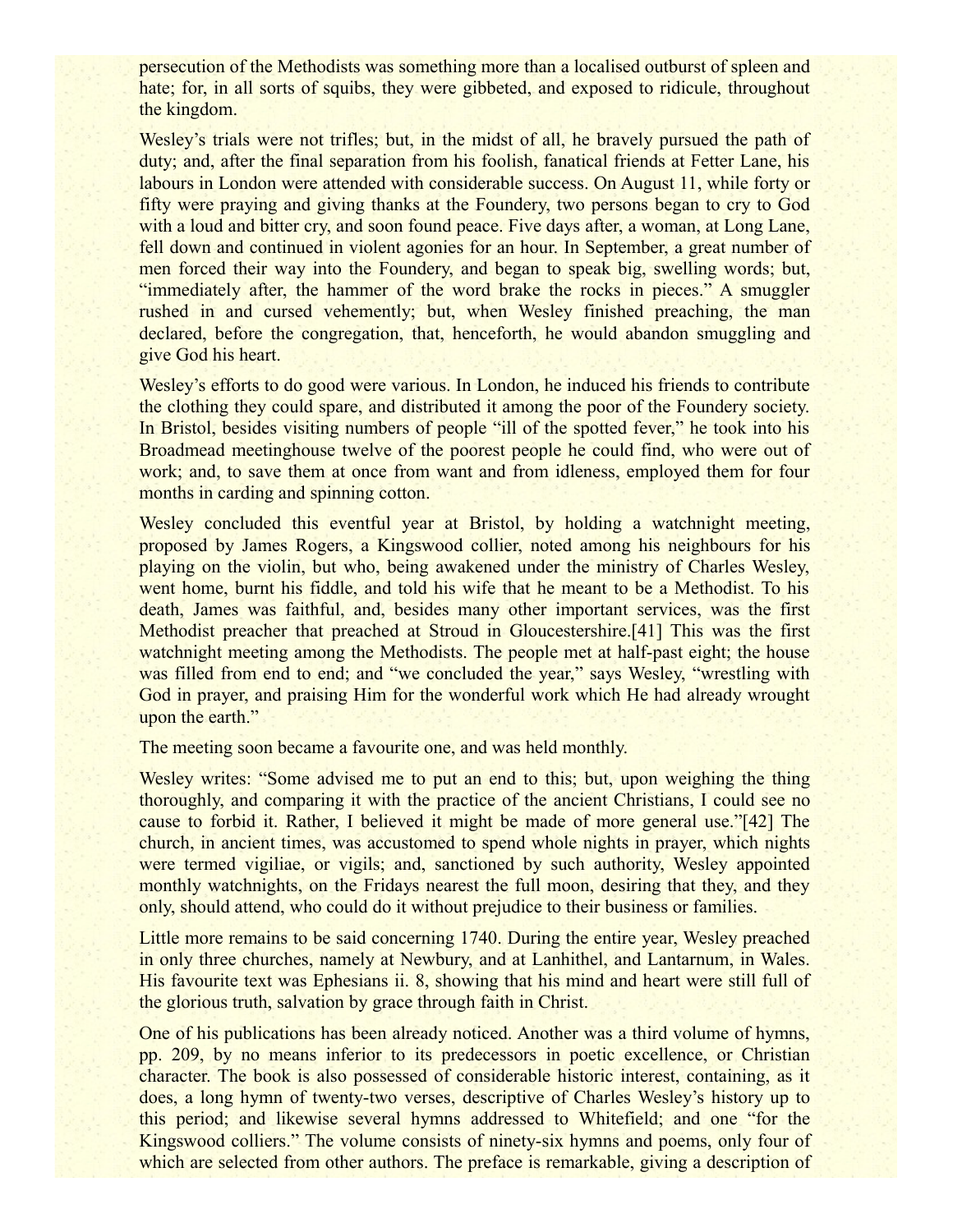the man possessed of a clean heart.

He is freed from pride, self will, evil thoughts, wandering thoughts, doubts, fears, etc. Wesley, a quarter of a century afterwards, declared that this preface contains the strongest account that he ever gave of Christian perfection; and admitted, that some of the statements needed correction; especially, that the perfect Christian is so "freed from self will as not to desire ease in pain;" that, "in prayer, he is so delivered from wanderings, that he has no thought of anything past, or absent, or to come, but of God alone," etc. Wesley never taught anything respecting Christian perfection, but what was, either directly or indirectly, contained in this preface; but some of its strong assertions he wished to modify.<sup>[43]</sup> Another publication, issued in 1740, was entitled, "Serious Considerations concerning the Doctrines of Election and Reprobation.

Extracted from a late author." 12mo, twelve pages. It is a condensed, well argued tract on what had become a bone of contention between Wesley and his friend Whitefield. The address to the reader is beautiful: "Let us bear with one another, remembering it is the prerogative of the great God to pierce through all His own infinite schemes with an unerring eye, to surround them with an all-compre-hensive view, to grasp them all in one single survey, and to spread a reconciling light over all their immense varieties. Man must yet grapple with difficulties in this dusky twilight; but God, in His time, will irradiate the earth more plentifully with His light and truth."

Another of Wesley's publications was a 12mo tract of nineteen pages, with the title, "The Nature and Design of Christianity, extracted from a late author" (Mr. Law); and another was Wesley's second Journal, extending from February 1 to August 12, 1738. 12mo, pp. 90.

The year 1740, in Wesley's history, was not marked with great religious success; but it was one of the most eventful years in his chequered life. There was a full and final separation from the Moravians; there was the separate organisation of the Methodist society at Moorfields; and there was the controversy with Whitefield. All these matters will again demand attention.

#### **ENDNOTES**

[1] Wesley's Works, vol. i., p. 331.

[2] Robert Ramsey did not long escape the hand of justice. About the Christmas of the year following, he was arrested for another crime, tried and condemned to die; and on January 14, 1741, with eleven other malefactors, was executed at Tyburn. While lying under sentence of death in Newgate prison, he requested Wesley to visit him; and twice his old master went, but was refused admittance. (London Magazine, 1742, p. 47; and Wesley's Works, vol. i., p. 331.) [3] C. Wesley's Journal, vol. i., p. 251.

[4] C. Wesley's Journal, vol. i., p. 242.

[5] C. Wesley's Journal, vol. i., p. 264.

[6] Hutton's Memoirs, p. 50.

[7] Original letter, published in Wesleyan Times.

[8] Hutton's Memoirs, p. 48.

[9] Hutton's Memoirs.

[10] C. Wesley's Journal, vol. *i.*, *p.* 222.

[11] C. Wesley's Journal, vol. i., p. 221. Hymn 92, in the Methodist Hymnbook, is an abridgment of it.

[12] C. Wesley's Journal, vol. *i.*, p. 222.

[13] See Hutton's Memoirs.

[14] Jackson's Life of C. Wesley.

[15] C. Wesley's Journal.

[16] Wesley's Works, vol. ii., p. 26.

[17] Ibid. vol. Viii., p. 401.

[18] C. Wesley's Journal, vol. ii., p. 167.

[19] Whitefield's Works, vol i., p. 224.

[20] Benson's "Apology," p. 134.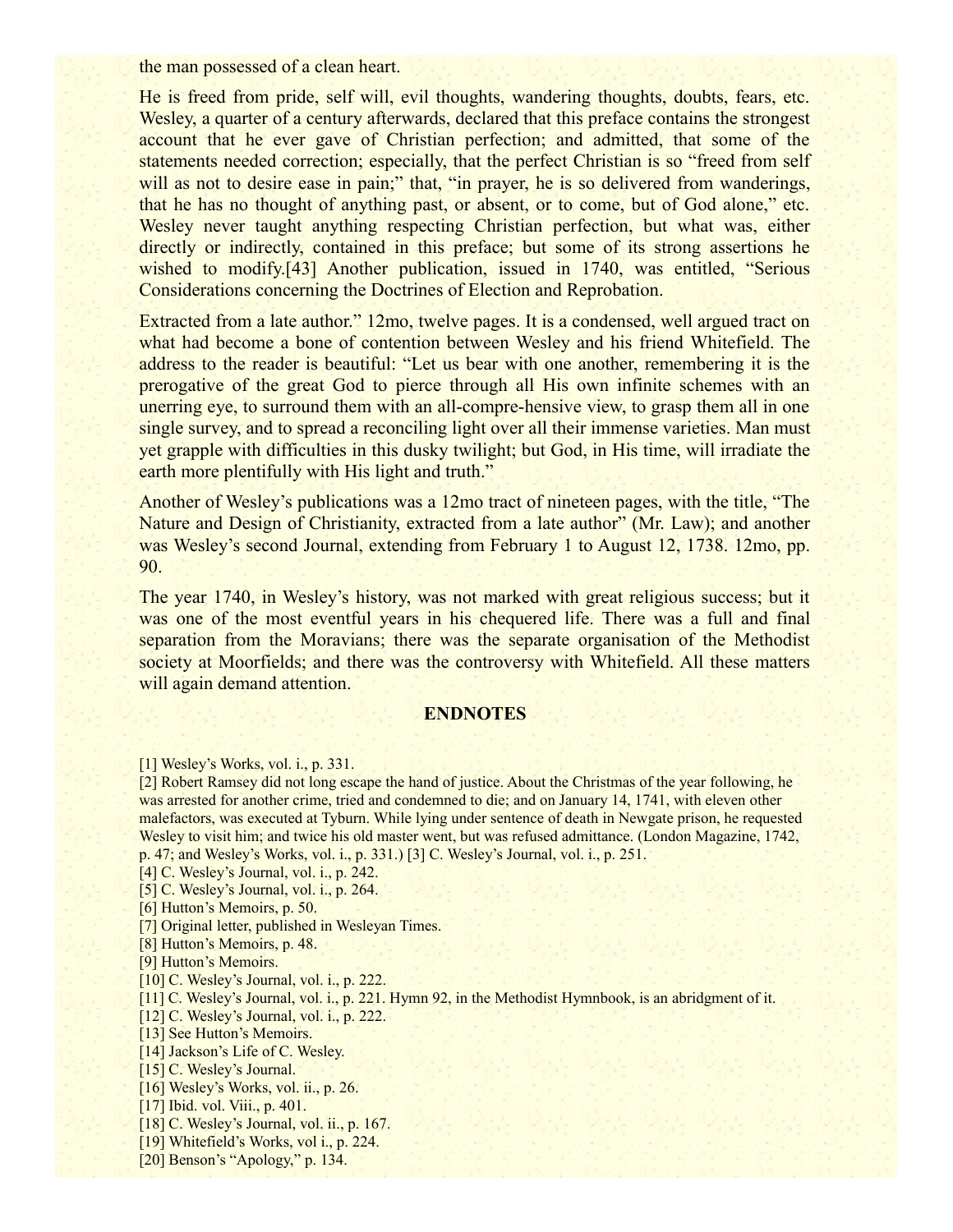[21] See Wesley's Works, vol. X, p. 257; orig. edition. [22] Whitefield's Works, vol i., p. 156. [23] Ibid. vol. i., p. 182. [24] Whitefield's Works, vol. i., p. 185. [25] Ibid. vol. i., p. 189. [26] Weekly History, No. 13: 1741. [27] Whitefield's Works, vol. iv., p. 54. [28] Ibid. vol. i., p. 205. [29] Whitefield's Works, vol. i., p. 212. [30] See "Wesley Poetry." vol. i., p. 310. [31] "Life and Times of Howel Harris." [32] Weekly History, No. 13: 1741. [33] Whitefield's Works, vol. i., p. 219. [34] Ibid. vol. i., p. 225. [35] C. Wesley's Journal, vol. *i.*, p. 263. [36] Whitefield's Works, vol. iv., p. 72. [37] Methodist Magazine, 1807, p. 6. [38] Wesley's Works, vol. Viii., p. 335. [39] Nichols' Literary Anecdotes, vol. ii., p. 541. [40] Weekly History, No. 33: Nov. 2, 1741. [41] Myles's History, p. 58. [42] Wesley's Works, vol. Viii., p. 246. [43] Wesley's Works, vol. Xiv., p. 306; and vol. xi., p. 366.



# *1741.*

WITH the exception of a week spent in the midland counties, about a month at Oxford, and three weeks in Wales, Wesley divided the year 1741, in almost equal proportions, between London and Bristol.

Whitefield arrived in England, from America, in the month of March; and, finding his congregations at Moorfields and Kennington Common dwindled down from twenty thousand to two or three hundred, he started off to Bristol, where he remained till the end of May, when he came back to London, and, on July 25, sailed thence to Scotland, writing six-andtwenty pastoralizing letters on the way, and arriving at Leith on July 30.

The next three months were spent with the Erskines and others, the leaders of the Seceders, who, in the year preceding, had been solemnly expelled by the General Assembly, and had had their relation to the national church formally dissolved. Whitefield's career of out-door preaching, and his success in Scotland, were marvellous. All the time, however, he was burdened with an enormous debt, incurred on account of his orphan house in Georgia, and was sometimes threatened with arrest.

On leaving Scotland, he proceeded direct to Wales, where, on the  $11<sup>th</sup>$  of November, he married a widow of the name of James, and set up housekeeping with borrowed furniture, though, according to an announcement in the Gentleman's Magazine,[1] his wife had a fortune of £10,000. The rest of the year he spent chiefly in Bristol and the west of England.[2]

Charles Wesley, of course, alternated with his brother, though he preached far more at Bristol than in London. Ever and anon he composed one of his grand funereal hymns, and not unfrequently met with amusing adventures. In a Kingswood prayer-meeting, while he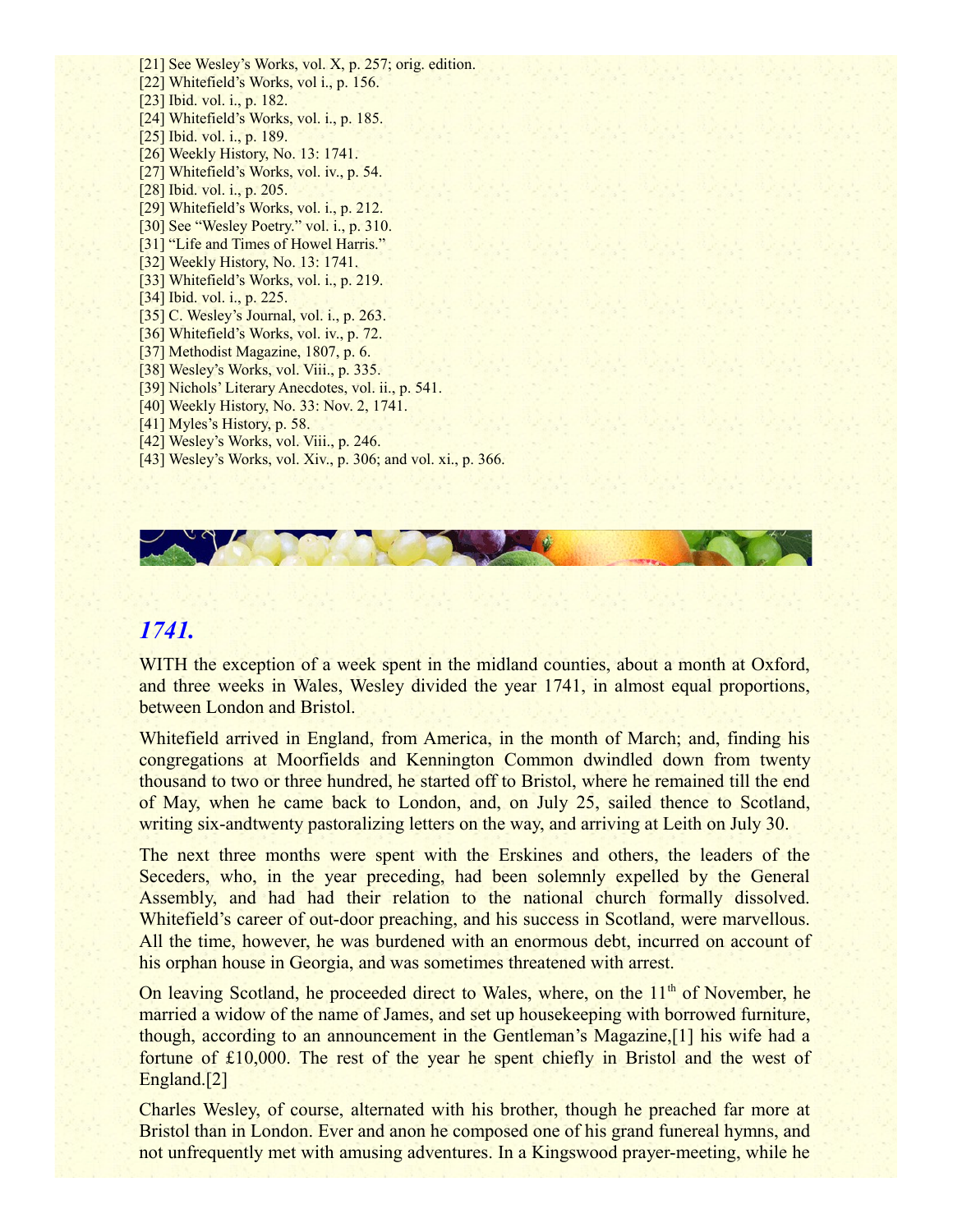and others were praying for an increase of spiritual children, a wild collier brought four of his black-faced little ones, and threw the youngest on the table, saying, "You have got the mother, take the bairns as well." In another instance, a woman came to him about her husband, who had been to hear the predestinarian gospel, returned home elect, and, in proof of it, beat his wife.

For some months, in the year 1741, Charles Wesley was in danger of subsiding into Moravian stillness; and his brother wrote to him, "The Philistines are upon thee, Samson, but the Lord is not departed from thee." Gambold also, and Westley Hall, were inoculated with the same pernicious poison. Charles went off to Bristol, and on April 21 Wesley addressed to him the following:—

"I rejoice in your speaking your mind freely. O let our love be without dissimulation!

"As yet, I dare in nowise join with the Moravians: 1. Because their whole scheme is mystical, not scriptural. 2. Because there is darkness and closeness in their whole behaviour, and guile in almost all their words. 3. Because they utterly deny and despise self denial and the daily cross. 4. Because they, upon principle, conform to the world, in wearing gold or costly apparel. 5. Because they extend Christian liberty, in this and many other respects, beyond what is warranted in holy writ. 6. Because they are by no means zealous of good works; or, at least, only to their own people. And, lastly, because they make inward religion swallow up outward in general. For these reasons chiefly, I will rather stand quite alone, than join with them: I mean till I have full assurance, that they will spread none of their errors among the little flock committed to my charge.

"O my brother, my soul is grieved for you; the poison is in you: fair words have stolen away your heart. 'No English man or woman is like the Moravians!' So the matter is come to a fair issue. Five of us did still stand together a few months since; but two are gone to the right hand, Hutchins and Cennick; and two more to the left, Mr. Hall and you. Lord, if it be Thy gospel which I preach, arise and maintain Thine own cause! Adieu!"[3]

In the month of May, a reunion of Wesley's London society with the Moravians at Fetter Lane was solemnly discussed; and all the bands met at the Foundery, on a Wednesday afternoon, to ask God to give them guidance. "It was clear to all," writes Wesley, "even those who were before the most desirous of reunion, that the time was not come: (1) because the brethren of Fetter Lane had not given up their most essentially erroneous doctrines; and, (2) because many of us had found so much guile in their words, that we could scarce tell what they really held, and what not."

Wesley entertained no bitterness towards the Moravians He readily acknowledges, that they had a sincere desire to serve God; that many of them had tasted of His love; that they abstained from outward sin; and that their discipline, in most respects, was excellent: but, after reading all their English publications, and "waiving their odd and affected phrases; their weak, mean, silly, childish expressions; their crude, confused, and undigested notions; and their whims, unsupported either by Scripture or sound reason,"—he found three grand, unretracted errors running through almost all their books, namely "universal salvation, antinomianism, and a kind of new, reformed quietism." No wonder that the thought of reunion was abandoned.

A month after the above meeting, at the Foundery, Wesley made a tour among the Moravians, in the midland counties. Here Ingham had preached with great success; and here Mr. Simpson, one of the Oxford Methodists, had settled as a sort of Moravian minister. During the journey, Wesley made an experiment which he had often been urged to make, namely that of speaking to no one on sacred things, unless his heart was free to it. The result was, that, for eighty miles together, he had no need to speak at all; and he tells us that, instead of having crosses to take up and bear, he commonly fell fast asleep; and all behaved to him, as to a civil, good-natured gentleman. On reaching Ockbrook,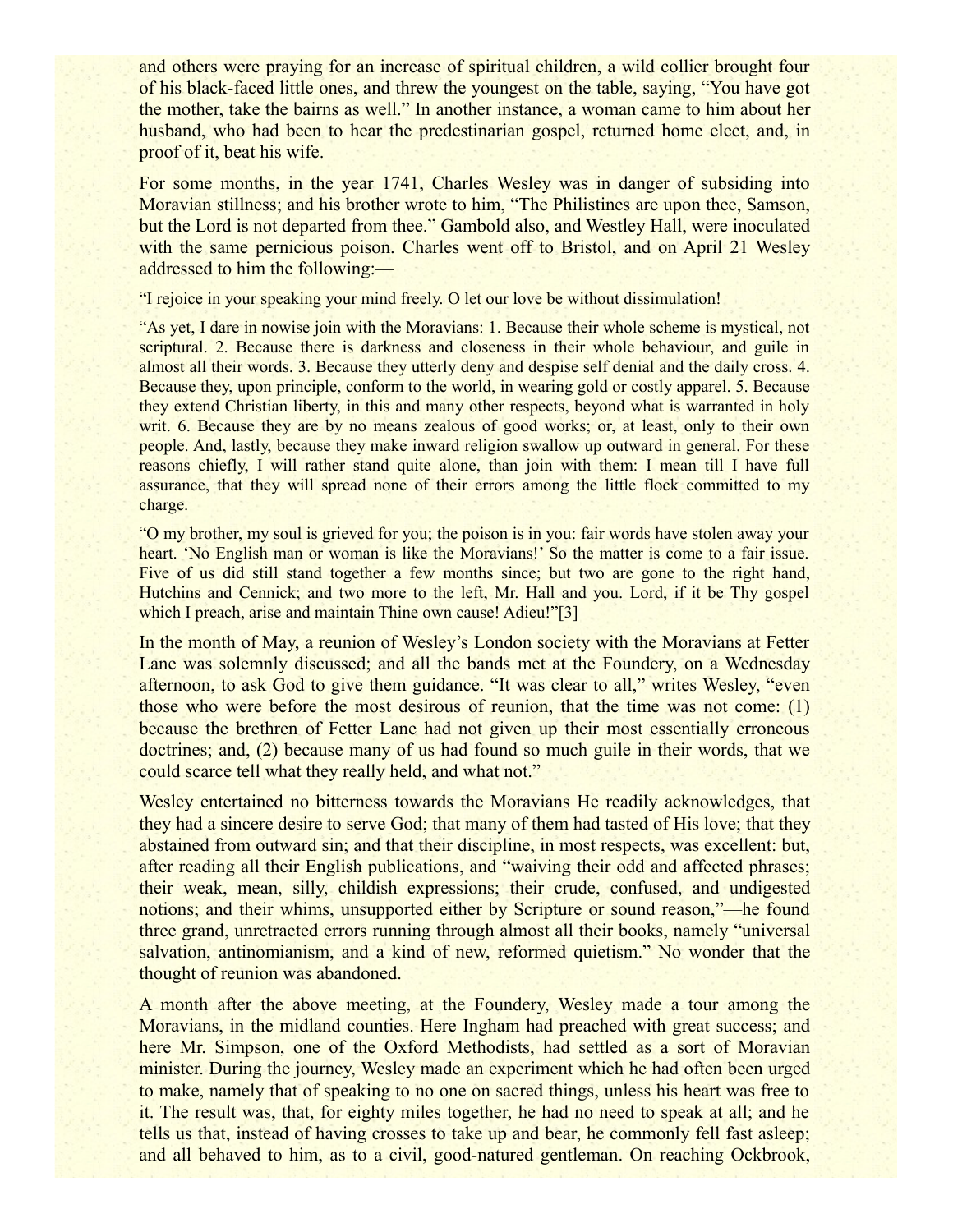where Simpson lived, he found that though, a few months before, there had been a great awakening all round about, three-fourths of the converts were now backsliders. Simpson had drawn the people from the Church, and had advised them to abandon devotion. He said, there was no Church of England left; and that there was no scriptural command for family or private prayer. The sum of his teaching was: "If you wish to believe, be still; and leave off what you call the means of grace, such as prayer and running to church and sacrament." Mr. Graves, the clergyman of the parish, having offered the use of his church to Wesley, the latter preached two sermons, one on "the true gospel stillness," and the other from his favourite text—"By grace are ye saved, through faith." From Ockbrook, Wesley went to Nottingham, where he found further evidences of backsliding. The room, which used to be crowded, was now half empty; and the few who did attend the services, instead of praying when they entered, sat down without any religious formality whatever, and began talking to their neighbours. When Wesley engaged in prayer among them, none knelt, and "those who stood chose the most easy and indolent posture which they conveniently could." One of the hymn-books, published by the Wesleys, had been sent from London to be used in the public congregations; but both that and the Bible were now banished; and, in the place of them, lay the Moravian hymns and Zinzendorf's sixteen sermons. Wesley preached twice in this Moravian meeting; and once in the market place, to an immense multitude, all of whom, with two or three exceptions, behaved with great decorum.

After spending a week at Markfield, Ockbrook, Nottingham, Melbourn, and Hemmington, and also probably becoming acquainted with the Countess of Huntingdon, who lived in this locality, Wesley returned to town, on the  $16<sup>th</sup>$  of June, and, a fortnight after, went to Oxford, where he met his old friend Mr. Gambold, who honestly told him, he was ashamed of his company, and must be excused going to the Moravian meeting with him.

At the beginning of September, Zinzendorf wished to have an interview, and, at his request, Wesley went to Gray's-inn Walk, a public promenade, to meet him.

Zinzendorf charged him with having changed his religion; with having quarreled with the Brethren; and with having refused to be at peace with them, even after they had asked his forgiveness. In reference to Wesley's doctrine of Christian perfection, the count became furious. "This," said he, "is the error of errors. I pursue it through the world with fire and sword. I trample upon it. I devote it to utter destruction. Christ is our sole perfection. Whoever follows inherent perfection, denies Christ. All Christian perfection is faith in the blood of Christ; and is wholly imputed, not inherent."

Wesley asked, if they were not striving about words; and, by a series of questions, got the obfuscated German to admit, "that, a believer is altogether holy in heart and life,—that he loves God with all his heart, and serves Him with all his powers." Wesley continued: "I desire nothing more. I mean nothing else by perfection, or Christian holiness."

Zinzendorf rejoined: "But this is not the believer's holiness. He is not more holy if he loves more, or less holy, if he loves less. In the moment he is justified, he is sanctified wholly; and, from that time, he is neither more nor less holy, even unto death. Our whole justification, and sanctification, are in the same instant. From the moment any one is justified, his heart is as pure as it ever will be."

Wesley asked again: "Perhaps I do not comprehend your meaning. Do we not, while we deny ourselves, die more and more to the world and live to God?"

Zinzendorf replied: "We reject all self denial. We trample upon it.

We do, as believers, whatsoever we will, and nothing more. We laugh at all mortification.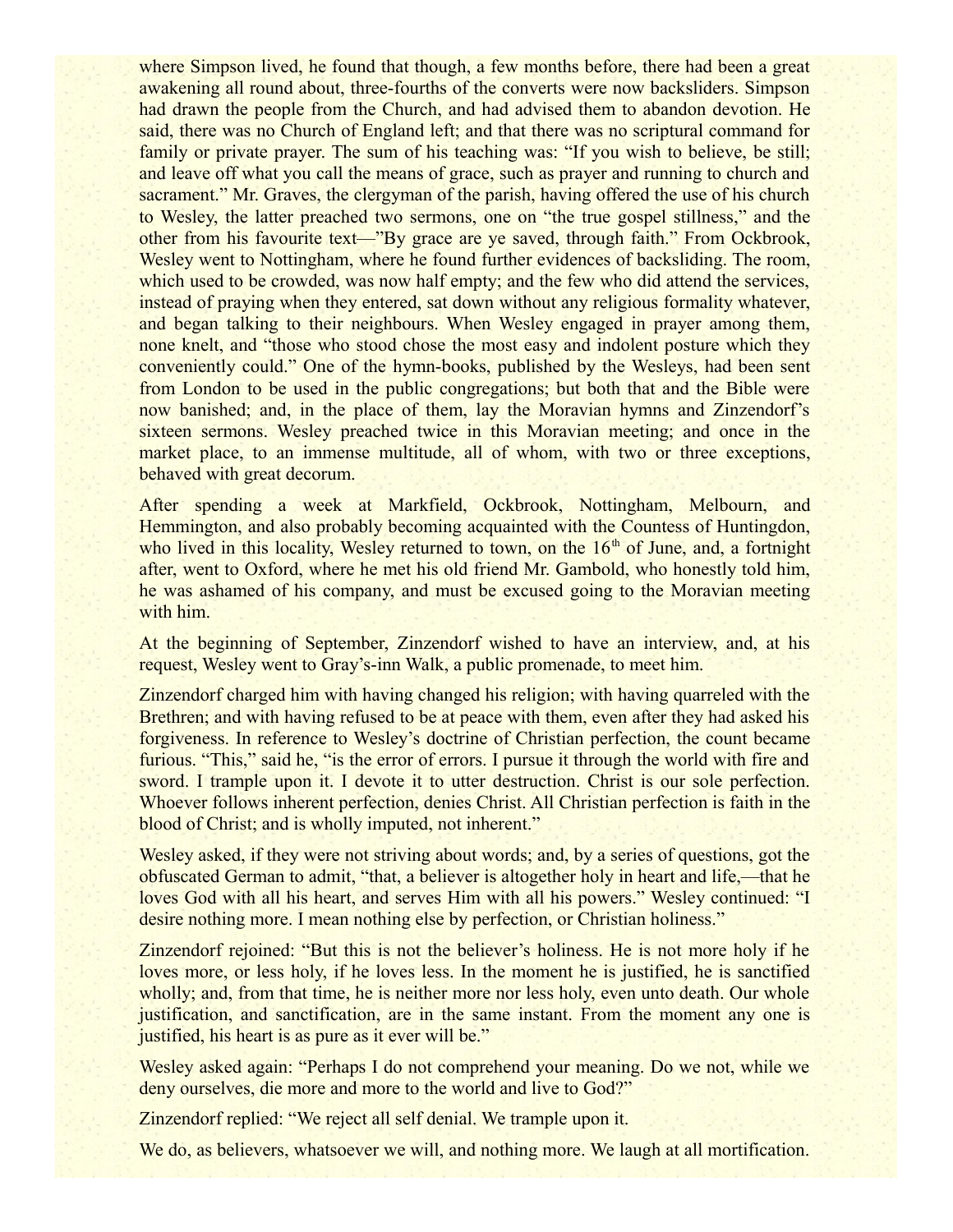No purification precedes perfect love."[4] And thus the conference ended.

"The count," said Mr. Stonehouse after reading the conversation, "is a clever fellow; but the genius of Methodism is too strong for him."[5]

Zinzendorf accused Wesley of refusing to live in peace, even after the Brethren had humbled themselves and begged his pardon. Wesley says there is a mistake in this. Fifty or more Moravians spoke bitterly against him; one or two asked his pardon, but did it in the most careless manner possible. The rest, if ashamed of their behaviour at all, managed to keep their shame a profound secret from him.[6]

As to the count's theory, that a man is wholly sanctified the moment he is justified—a theory held by the Rev. Dr. Bunting, at all events, at the commencement of his ministerial career[7]—we say nothing; but there can be no question, that his sentiments respecting self denial, and the right of believers to do or not to do what they like, are, in a high degree, delusive and dangerous. We have here the very essence of the antinomian heresy, and are thus prepared for an entry in Charles Wesley's journal:— 1741. September 6.—"I was astonished by a letter from my brother, relating his conference with the apostle of the Moravians.

Who would believe it of Count Zinzendorf, that he should utterly deny all Christian holiness? I never could, but for a saying of his, which I heard with my own ears. Speaking of St. James's epistle, he said: 'If it was thrown out of the canon, I would not restore it.'" The heresy of such a man was of vast importance; for, in this same year and month, September, 1741, Zinzendorf told Doddridge, that he had "sent out, from his own family of Moravians, three hundred preachers, who were gone into most parts of the world; and that he himself was now become the guardian of the Protestant churches in the south of France, sixty of which were assembling privately for worship."[8] As already stated, Charles Wesley was in danger of falling into the Moravian heresy. The following is an extract from a letter addressed to Wesley by the Countess of Huntingdon, and dated October 24, 1741.

"Since you left us, the still ones are not without their attacks. I fear much more for your brother than for myself, as the conquest of the one would be nothing in respect to the other. They have, by one of their agents, reviled me very much, but I have taken no sort of notice of it. I comfort myself, that you will approve a step with respect to them, which your brother and I have taken: no less than his declaring open war against them. He seemed under some difficulty about it at first, till he had free liberty given him to use my name, as the instrument, in God's hand, that had delivered him from them. I rejoiced much at it, hoping it might be the means of working my deliverance from them. I have desired him to enclose to them yours on Christian perfection. The doctrine therein contained, I hope to live and die by; it is absolutely the most complete thing I know. Your brother is also to give his reasons for separating. I have great faith God will not let him fall; for many would fall with him. His natural parts, his judgment, and the improvement he has made, are so very far above the very highest of them, that I should imagine nothing but frenzy had seized upon him.

"We set out a week ago for Donnington, and you shall hear from me as soon as I arrive, and have heard how your little flock goes on in that neighbourhood."[9]

Methodists will learn, from this interesting letter, that they owe a debt of gratitude to the noble and "elect lady" of the midland counties.

We turn to Whitefield. On his arrival from America, in the month of March, he found his position far from pleasant.

First of all, there was the melancholy death of his friend, William Seward—really Methodism's first martyr—a man of considerable property, but of meagre education and inferior talent; Whitefield's travelling companion in his second voyage to Georgia, and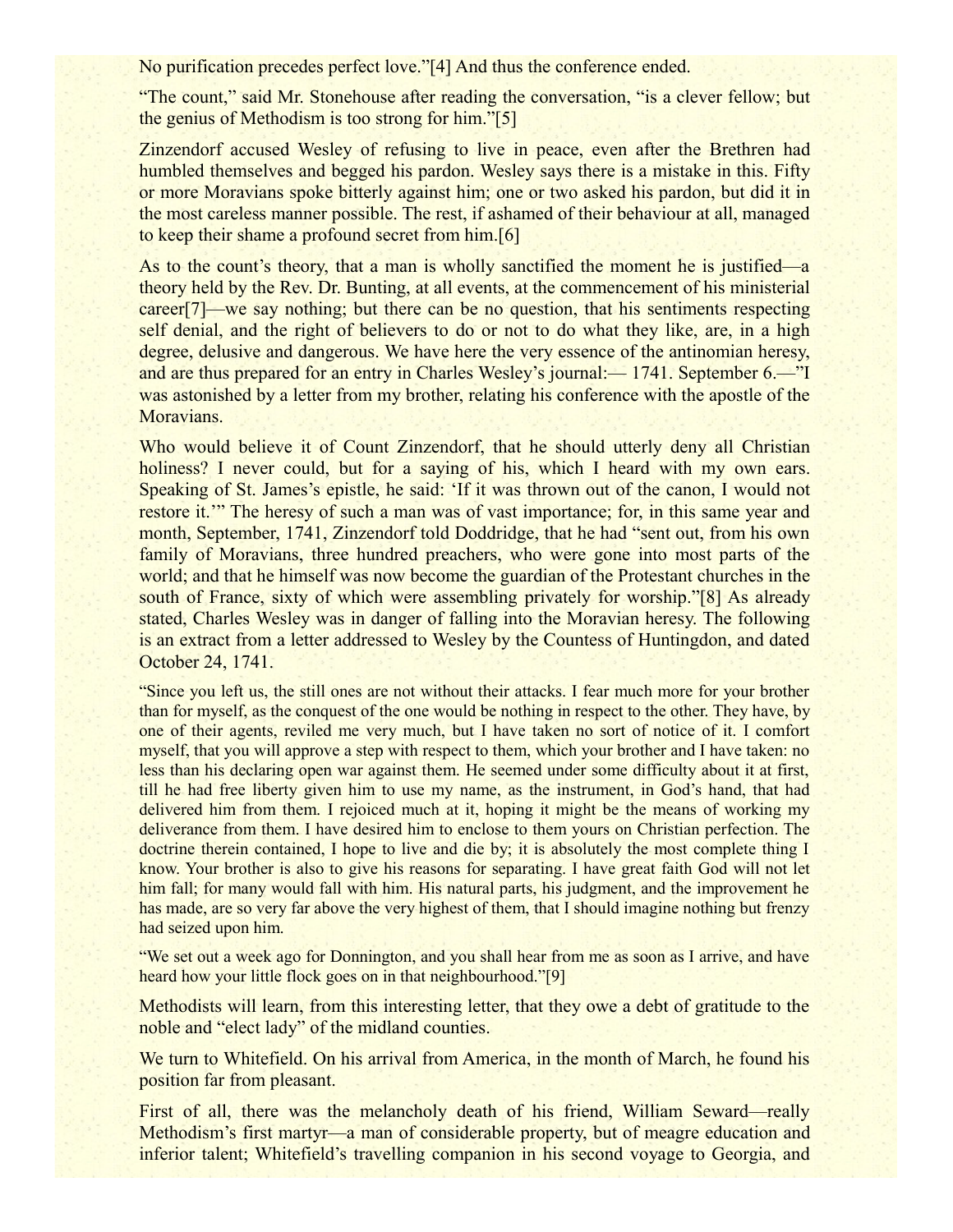who, at the time of his being murdered, in Wales, was itinerating with Howel Harris in Glamorganshire. At Newport, the mob had torn Harris's coat to tatters, stolen his wig, and pelted him and his companion with apples, stones, and dirt. At Caerleon, rotten eggs were thrown in all directions, Seward's eye was struck, and, a few days after, he was entirely blind. At Monmouth, their treatment was of the same kind as at Newport and Caerleon; but Seward bravely cried, "Better endure this than hell." At length, on reaching Hay, a villain hit him on the head; the blow was fatal; and William Seward went to inherit a martyr's crown, at the early age of thirtyeight, on October 22, 1741.

Besides the death of Methodism's protomartyr, there were other troubles which Whitefield had to carry. He had an orphan family of nearly a hundred persons to maintain; was above a thousand pounds in debt for them; and was threatened with arrest on account of a bill for £350, drawn, in favour of the orphan house by his dead friend, William Seward, but which had not been met by him. James Hutton, who had been his publisher, refused to have any further transactions with him. "Many of my spiritual children," he writes, "who, when I last left England, would have plucked out their own eyes to have given me, are so prejudiced by the dear Messrs. Wesleys' dressing up of election in such horrible colours, that they will neither hear, see, nor give me the least assistance. Yea, some of them send threatening letters, that God will speedily destroy me. As for the people of the world, they are so embittered by my injudicious and too severe expressions against Archbishop Tillotson, the author of the old Duty of Man, that they fly from me as from a viper; and, what is worst of all, I am now constrained, on account of our differing in principles, publicly to separate from my dear, dear old friends, Messrs. John and Charles Wesley."[10]

During his passage to England, Whitefield wrote to Charles Wesley as follows:

"My dear, dear brother, why did you throw out the bone of contention? Why did you print that sermon against predestination? Why did you, in particular, affix your hymn and join in putting out your late hymn-book? How can you say you will not dispute with me about election, and yet print such hymns?" And then he proceeds to state, that he had written an answer to Wesley's sermon on free grace, and was about to have it printed in Charlestown, Boston, and London.[11] About six weeks before his arrival in England, some one obtained a copy of the letter he had sent to Wesley, under the date of September 25, 1740,[12] (an extract of which is given in the previous chapter, page 316,) and had printed it without either his or Wesley's consent, and circulated it gratuitously at the doors of the Foundery. Wesley heard of this; and, having procured a copy, tore it in pieces before the assembled congregation, declaring that he believed Whitefield would have done the same. The congregation imitated their minister's example, and, in two minutes, all the copies were literally torn to tatters.

Three weeks after this, Wesley had to hurry off to Kingswood to allay the turmoils there. He met the bands, but it was a cold uncomfortable meeting. Cennick and fifteen or twenty of his friends had an interview with Wesley, who accused them of speaking against him behind his back.

They replied that they had said nothing behind his back which they would not say before his face; namely, that he preached up the faithfulness of man, and not the faithfulness of God.

After a lovefeast, held in Bristol on Sunday evening, February 22, Wesley related to the Bristol Methodists, that many of their brethren at Kingswood had formed themselves into a separate society, on account of Cennick preaching doctrines different to those preached by himself and his brother. Cennick, who was present, affirmed, that Wesley's doctrine was false. Wesley charged him with supplanting him in his own house, stealing the hearts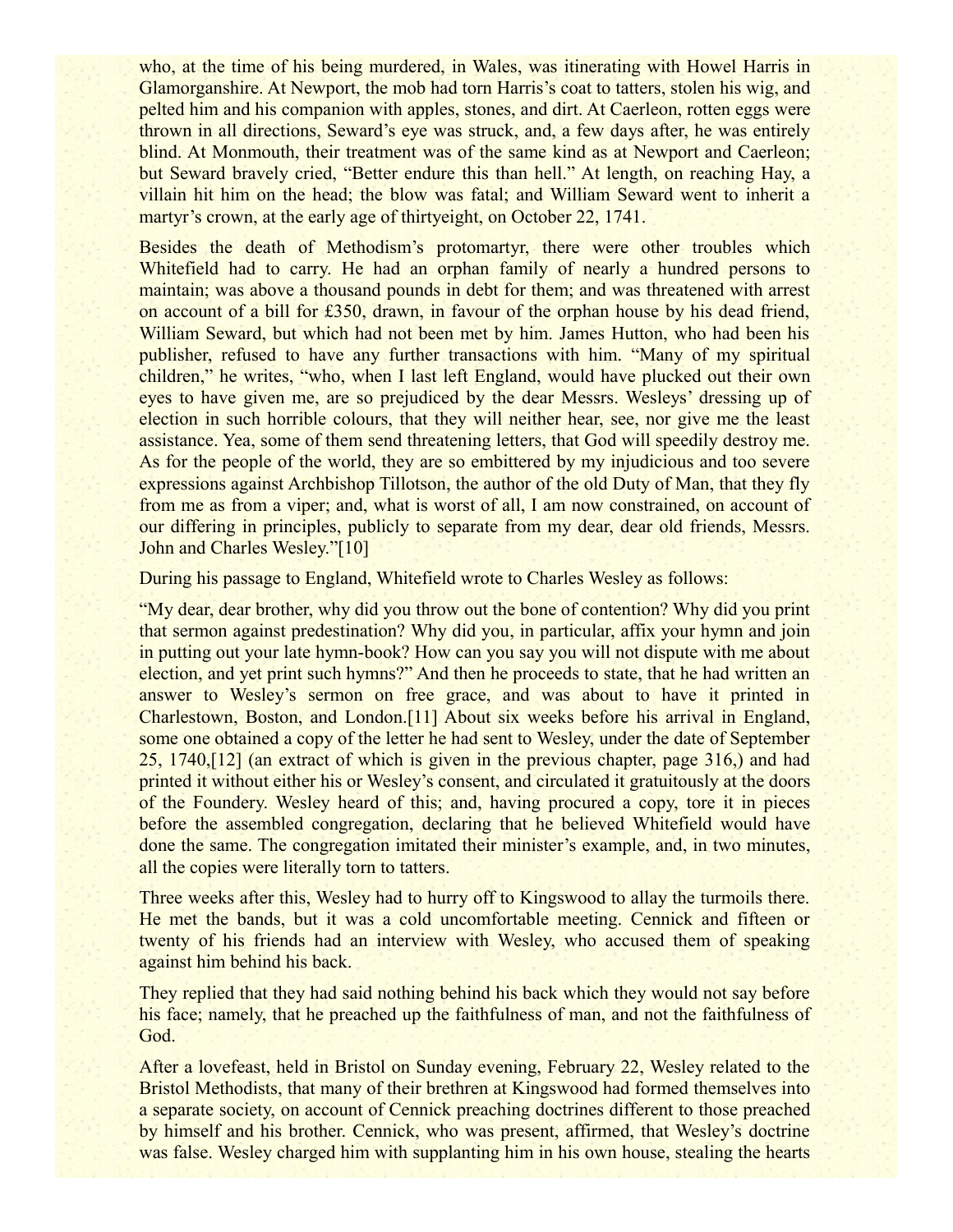of the people, and, by private accusations, dividing very friends. Cennick replied, "I have never privately accused you." Wesley, who, by some means, was possessed of a letter which Cennick had recently addressed to Whitefield, answered: "My brethren, judge;" and then began to read as follows:—

"January 17, 1741.

"MY DEAR BROTHER,—That you might come quickly, I have written a second time. I sit solitary, like Eli, waiting what will become of the ark. My trouble increases daily. How glorious did the gospel seem once to flourish in Kingswood! I spake of the everlasting love of Christ with sweet power; but now brother Charles is suffered to open his mouth against this truth, while the frighted sheep gaze and fly, as if no shepherd was among them. O, pray for the distressed lambs yet left in this place, that they faint not! Brother Charles pleases the world with universal redemption, and brother John follows him in everything. No atheist can preach more against predestination than they; and all who believe election are counted enemies to God, and called so. Fly, dear brother. I am as alone; I am in the midst of the plague. If God give thee leave, make haste."

Cennick acknowledged the letter was his, that it had been sent to Whitefield, and that he retracted nothing in it. The meeting got excited, and Wesley adjourned the settlement of the business to Kingswood on Saturday next ensuing.

Here he heard all that any one wished to say, and then read the following paper:—

"By many witnesses, it appears that several members of the band society in Kingswood have made it their common practice to scoff at the preaching of Mr. John and Charles Wesley; that they have censured and spoken evil of them behind their backs, at the very time they professed love and esteem to their faces; that they have studiously endeavoured to prejudice other members of that society against them; and, in order thereto, have belied and slandered them in divers instances.

"Therefore, not for their opinions, nor for any of them (whether they be right or wrong), but for the causes above mentioned, viz.

For their scoffing at the word and ministers of God, for their talebearing, backbiting, and evil speaking, for their dissembling, lying, and slandering:

"I, John Wesley, by the consent and approbation of the band society in Kingswood, do declare the persons above mentioned to be no longer members thereof. Neither will they be so accounted, until they shall openly confess their fault, and thereby do what in them lies, to remove the scandal they have given." This is a remarkable document. It was hardly two years since Whitefield and Wesley began to preach at Kingswood, and yet here we have a large number of their converts charged with backbiting, lying, slandering, and other crimes. "How is the gold become dim!"

Were the former days better than these? We doubt it.

Here we also have the first Methodist expulsion; not for opinions, but for sins; not by the sole authority and act of John Wesley, but "by the consent and approbation" of the society, whose refractory members were to be put away. Such was Methodism, at its beginning.

Cennick, and those who sympathised with his sentiments, refused to own that they had done aught amiss; and declared that, on many occasions, he had heard both Wesley and his brother preach Popery.

Wesley gave them another week to think the matter over. They were still intractable; and alleged that the real cause of their expulsion was their holding the doctrine of election. Wesley answered, "You know in your conscience it is not. There are several predestinarians in our societies both at London and Bristol, nor did I ever put any one out of either because he held that opinion." The result of the whole was, Cennick and fiftyone others at once withdrew, and the remainder, numbering about a hundred, still adhered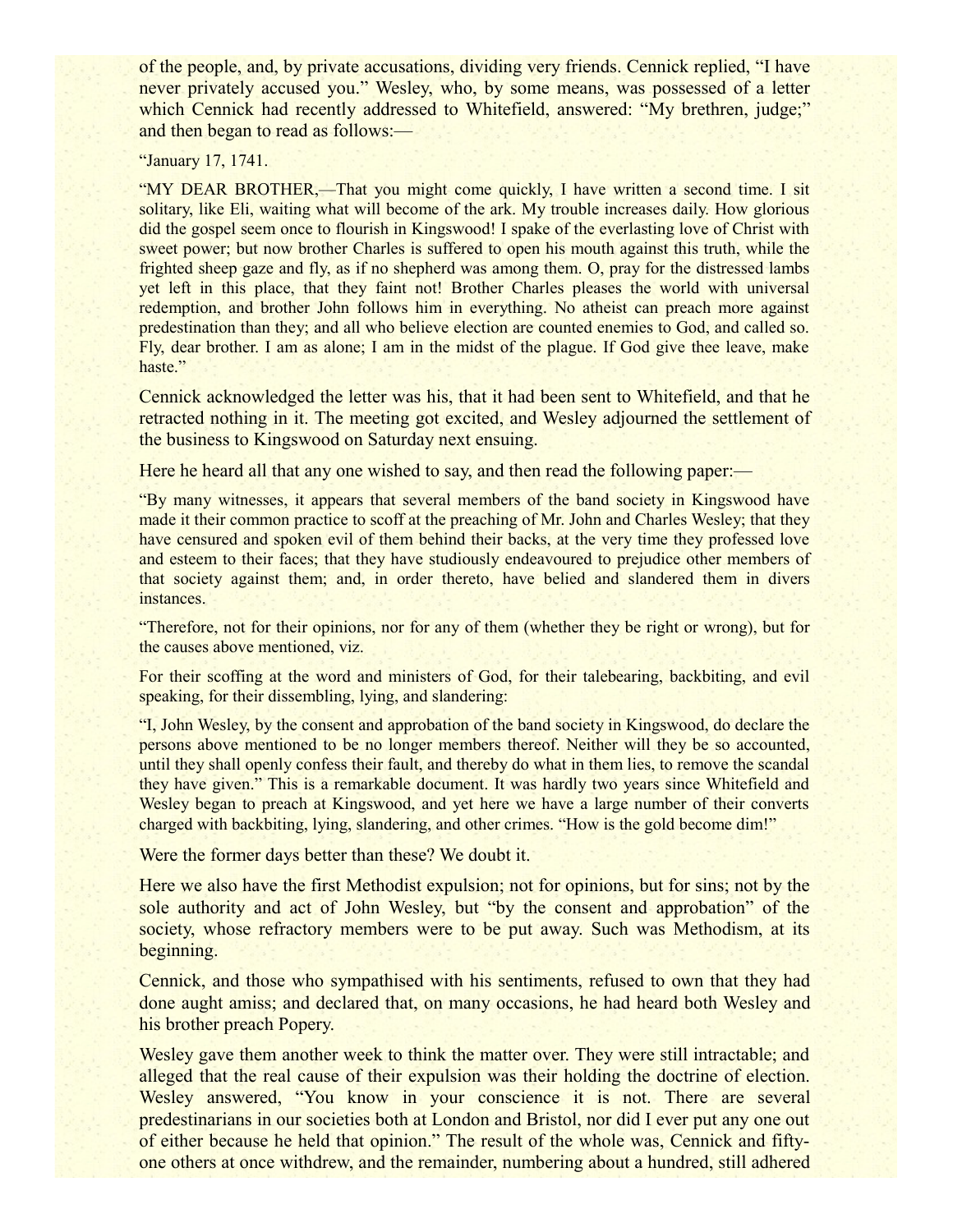## to Wesley.[13]

Such was the first schism in Methodist history,—John Cennick the leader,—fifty of the Kingswood members its abettors,—and John Wesley and a majority of the Kingswood Society, the Court enacting their expulsion.

The writer's chief object is to furnish facts, and therefore he refrains from comment on these transactions. No doubt Cennick was sincere.

After the risks he ran in preaching Christ, no one can doubt his Christian earnestness: but, having come to Kingswood at Wesley's invitation, and having been employed by him as the teacher of his school, and also as an evangelist among the surrounding colliers, it would, at least, have been more courteous to have quietly retired from his present sphere of action, when he found his views different from those of his patron and his friend, than it was for him to pursue the controversial and divisive course he did.

John Cennick had a lion's courage and a martyr's piety; but his passions sometimes mastered his prudence, and, for want of the serpent's wisdom, he often failed in exhibiting the meekness of the dove.

Whitefield arrived in London a few days after the Kingswood expulsion; and Wesley, on the  $25<sup>th</sup>$  of March, hastened off to meet him.

Whitefield told him they preached two different gospels, and that he was resolved to preach against him and his brother wherever he preached at all. A weekly publication, of four folio pages, entitled "The Weekly History; or An Account of the most remarkable Particulars relating to the present Progress of the Gospel," was immediately started by J. Lewis, Whitefield promising to supply him with fresh matter every week. This was really the first Methodist newspaper ever published. Of course, Calvinism was its inspiring genius. The principal contributors were Whitefield, Cennick, Howel Harris, and Joseph Humphreys.

The last mentioned was employed by Wesley as a sort of Moravian lay preacher, as early as the year 1738,[14] and was greatly attached to him. At this period, he was acting as Moravian minister at Deptford, and wrote to Wesley as follows:—

## "DEPTFORD, April 5, 1741.

"DEAR AND REVEREND SIR,—I think I love you better than ever. I would not grieve you by any means, if I could possibly help it. I think I had never more power in preaching than I had this morning. And, if this is the consequence of electing everlasting love, may my soul be ever filled with it!"[15] In another letter, of three weeks later date, addressed to "Mr. M——," he avows his belief in the doctrine of final perseverance, and proceeds to say:—

"The doctrine of sinless perfection in this life, I utterly renounce. I believe the preaching of it has led many souls into darkness and confusion. I believe those that hold it, if children of God at all, are in a very legal state. I believe those who pretend to have attained it are dangerously ignorant of their own hearts. I also see that, if I incline towards universal redemption any longer, I must also hold with universal salvation."

He then add: "Last Saturday I sent the following letter to the Rev. Mr. J. Wesley."

"REVEREND SIR,—I would have been joined with you to all eternity if I could; but my having continued with you so long as I have has led me into grievous temptation; and I now think it my duty no longer to join with you, but openly to renounce your peculiar doctrines. I have begun to do it at London; and, as the Lord shall enable me, will proceed to do it here at Bristol. I feel no bitterness in my spirit, but love you, pray for you, and respect you.

"I am, sir, your humble servant and unworthy brother, "JOSEPH HUMPHREYS."

The above letter was sent to the editor of the Weekly History by Whitefield, accompanied by the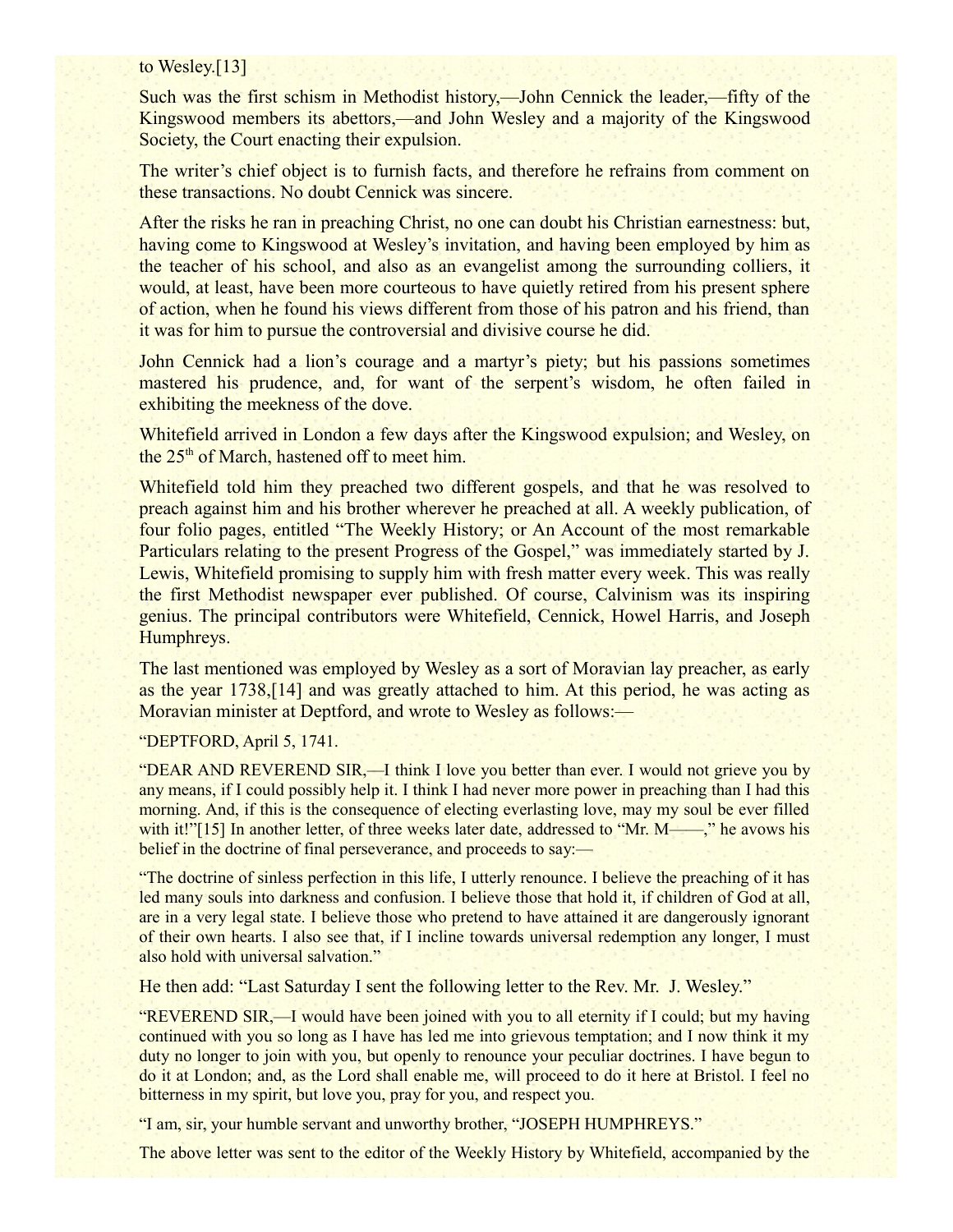following note:— "I would have you print this letter with my last. If you think it best, I would also have it printed in the Daily Advertiser. I see the mystery of iniquity, that is working, more and more.

"Ever yours,

"G. WHITEFIELD."[16]

Humphreys and Cennick were now both at Kingswood, which was, for the time being, the head quarters of the Calvinistic schism. Here, in the month of April, the separatists got, from an old man, his copy of Wesley's treatise against predestination, and burnt it. [17] About the same time, however, Wesley distributed a thousand copies among Whitefield's congregation, and a thousand more at the Foundery;[18] and, in the same month, addressed the following characteristic letter to his friend.<sup>[19]</sup>

"April, 1741.

"Would you have me deal plainly with you? I believe you would; then, by the grace of God, I will.

"Of many things I find you are not rightly informed; of others you speak what you have not well weighed.

"The society room at Bristol,' you say, 'is adorned.' How? Why, with a piece of green cloth nailed to the desk; and two sconces for eight candles each in the middle. I know no more. Now, which of these can be spared I know not; nor would I desire more adorning, or less.

"But 'lodgings are made for me and my brother.' That is, in plain English, there is a little room by the school, where I speak to the persons who come to me; and a garret, in which a bed is placed for me. And do you grudge me this? Is this the voice of my brother, my son, Whitefield?

"You say further, 'that the children at Bristol are clothed as well as taught.' I am sorry for it, for the cloth is not paid for yet, and was bought without my consent, or knowledge. 'But those at Kingswood have been neglected.' This is not so, notwithstanding the heavy debt that lay upon it. One master and one mistress have been in the house ever since it was capable of receiving them. A second master has been placed there some months since; and I have long been seeking, for two proper mistresses; so that as much has been done, as matters stand, if not more, than I can answer to God and man.

"Hitherto, then, there is no ground for the heavy charge of perverting your design for the poor colliers. Two years since, your design was to build them a school. To this end, you collected some money more than once; how much I cannot say, till I have my papers. But this I know, it was not near one-half of what has been expended on the work. This design you then recommended to me, and I pursued it with all my might, through such a train of difficulties as, I will be bold to say, you have not met with in your life. For many months, I collected money wherever I was, and began building, though I had not then a quarter of the money requisite to finish. However, taking all the debt upon myself, the creditors were willing to stay; and then it was that I took possession of it in my own name; that is, when the foundation was laid; and I immediately made my will, fixing you and my brother to succeed me therein.

"But it is a poor case, that you and I should be talking thus.

Indeed, these things ought not to be. It lay in your power to have prevented all, and yet to have borne testimony to what you call 'the truth.' If you had disliked my sermon, you might have printed another on the same text, and have answered my proofs, without mentioning my name; this had been fair and friendly."

The two friends were thus at variance; but every candid reader must honestly acknowledge, that Wesley triumphantly refutes Whitefield's petulant objections.

Meanwhile, Whitefield's adherents in the metropolis, within a few days after his arrival, set to work to erect him a wooden building near the Foundery, which they called "a Tabernacle, for morning's exposition."[20] On April 25, he went to Bristol, where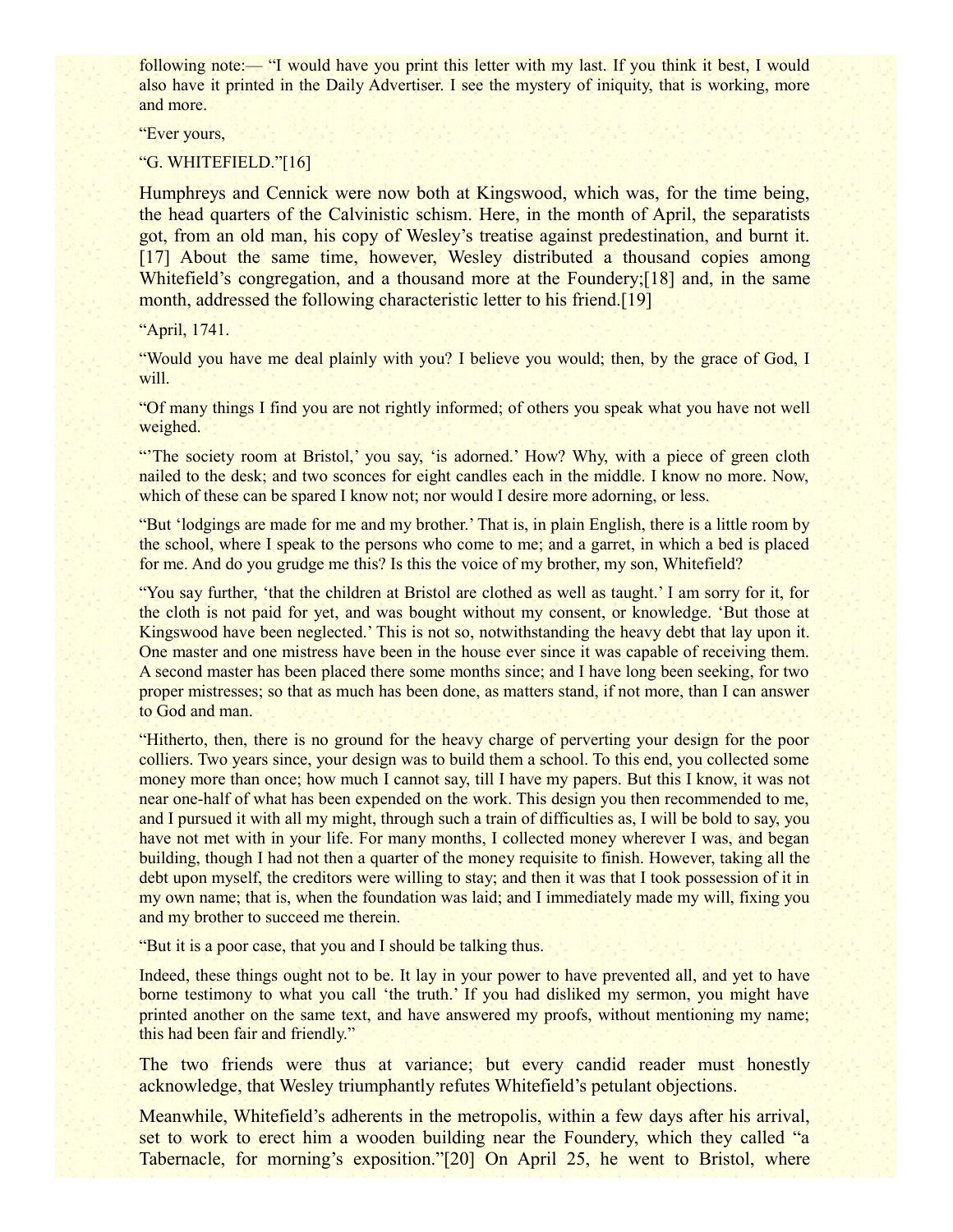Charles Wesley was officiating; and, three weeks after, wrote to a friend, saying, "The doctrines of the gospel are sadly run down, and most monstrous errors propagated. They assert, 'that the very in-being of sin must be taken out of us, or otherwise we are not new creatures.' However, at Bristol, error is in a great measure put a stop to."[21]

So Whitefield thought, and yet, at this very time, Charles Wesley was preaching at Bristol and Kingswood, if possible, with greater power than ever. In June, however, Whitefield began to collect money for a rival meeting-house at Kingswood, and wished John Cennick to lay the foundation immediately, but to take care not to make the building either too large or too handsome.[22]

Wesley and Whitefield were divided; but Howel Harris, with his warm Welsh heart, tried to reunite them. In the month of October, Harris had loving interviews with both Wesley and his brother, and wrote to Whitefield, then in Scotland. Whitefield, easily moved in the path of Christian love, immediately addressed to Wesley the letter following:—

"ABERDEEN, October 10, 1741.

"REVEREND AND DEAR BROTHER,—This morning I received a letter from brother Harris, telling me how he had conversed with you and your dear brother. May God remove all obstacles that now prevent our union! Though I hold particular election, yet I offer Jesus freely to every individual soul. You may carry sanctification to what degrees you will, only I cannot agree with you that the inbeing of sin is to be destroyed in this life. In about three weeks, I hope to be at Bristol. May all disputings cease, and each of us talk of nothing but Jesus and Him crucified! This is my resolution. I am, without dissimulation,

"Ever yours,

"G. WHITEFIELD."[23]

It was nearly two years after this that Wesley wrote the piece, in his collected works, entitled, "Calvinistic Controversy" (vol. Xiii., p. 478). He says:—

"Having found for some time a strong desire to unite with Mr. Whitefield, as far as possible, to cut off needless dispute, I wrote down my sentiments, as plain as I could, in the following terms:— "There are three points in debate: 1. Unconditional election. 2. Irresistible grace. 3. Final perseverance."

With regard to the first, Wesley expresses his belief, that God has unconditionally elected certain persons to do certain work, and certain nations to receive peculiar privileges; and allows, though he says he cannot prove, that God "has unconditionally elected some persons, thence eminently styled 'the elect,' to eternal glory;" but he cannot believe, that all those, not thus elected to glory, must perish everlastingly; or, that there is a soul on earth but what has the chance of escaping eternal damnation.

With regard to irresistible grace, he believes, that the grace which brings faith, and, thereby, salvation, is irresistible at that moment; and, that most believers may remember a time when God irresistibly convinced them of sin, and other times when He acted irresistibly upon their souls; but he also believes, that the grace of God, both before and after these moments, may be, and hath been resisted; and that, in general, it does not act irresistibly, but we may comply therewith, or may not. In those eminently styled "the elect" (if such there be), the grace of God is so far irresistible, that they cannot but believe, and be finally saved; but it is not true, that all those must be damned in whom it does not thus irresistibly work, or, that there is a soul living who has not any other grace than such as was designed of God to increase his damnation.

With regard to final perseverance, he believes, "that there is a state attainable in this life, from which a man cannot finally fall; and that he has attained this, who can say, 'Old things are passed away; all things in me are become new;' and, further, he does not deny,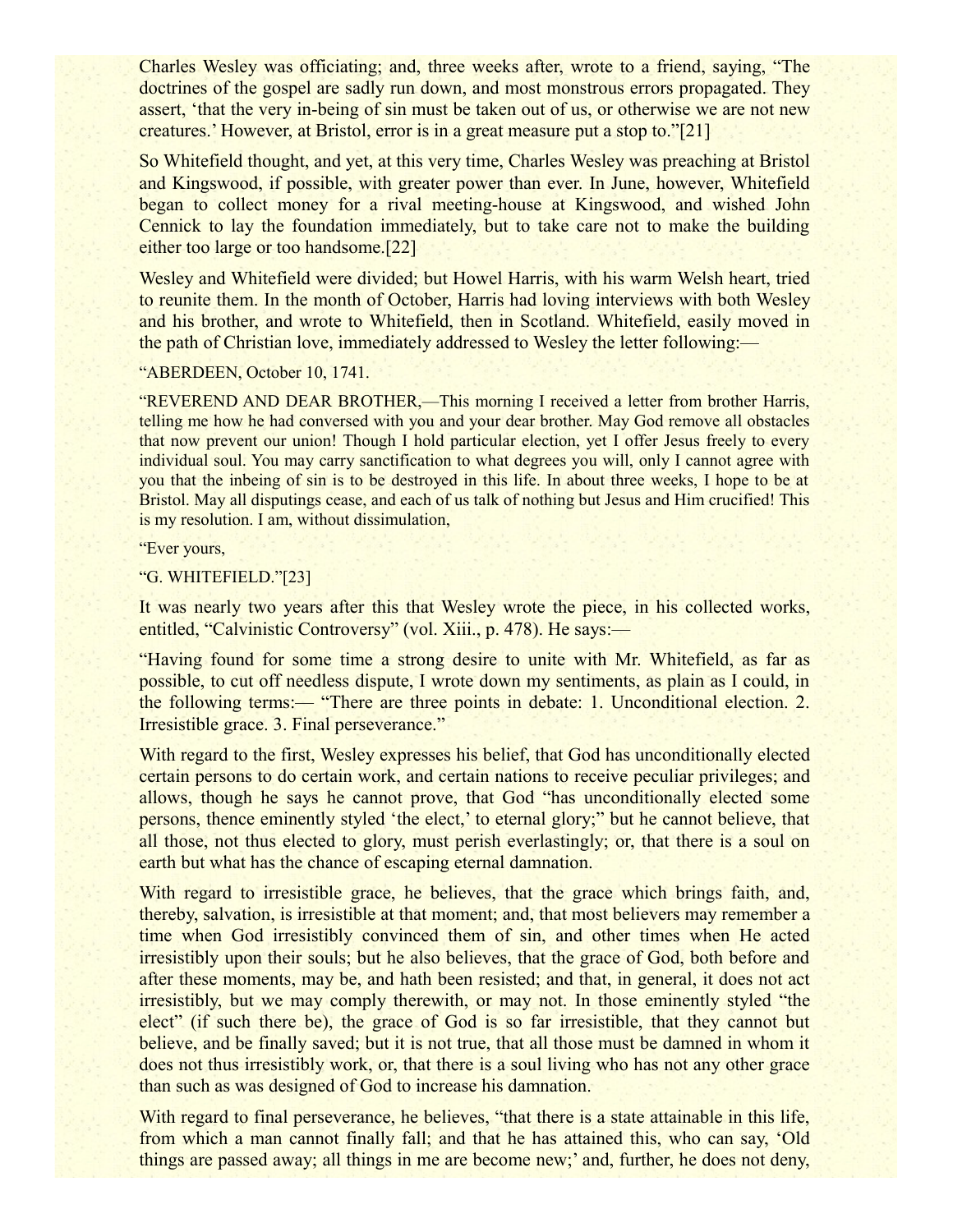that all those eminently styled 'the elect' will infallibly persevere to the end."[24] In reference to "the elect," Henry Moore adds, that Wesley told him, that, when he wrote this, he believed, with Macarius, that all who are perfected in love are thus elect.

The document from which the above is taken, was written in 1743. As Mr. Jackson says, it "evidently leans too much towards Calvinism." It is valuable chiefly because it shows Wesley's anxiety to be at peace with Whitefield. The latter writes as though all the blame, in reference to the rupture in their friendship, lay with Wesley; whereas this was far from being true. Wesley honestly and firmly believed the doctrine of general redemption; and, because he preached it, and published a sermon in condemnation of the doctrines opposed to it, Whitefield worked himself into a fume, and wrote his pamphlet, in which he not only tries to refute Wesley's teaching, but unnecessarily makes a personal attack on Wesley's character, and taunts him about casting lots,—a wanton outrage, for which, in October, 1741, he humbly begged his pardon.[25] The intolerant, excessive zeal was altogether on the side of Whitefield. Wesley believed and preached general redemption; but raised no objection to Whitefield believing and preaching election and final perseverance. Instead of reciprocating this, Whitefield, in his pamphlet, blustered; and, in his letters, whined, until, the difference of opinion disturbed their friendship, and led them to build separate chapels, form separate societies, and pursue, to the end of life, separate lines of action. One of Wesley's friends wished him to reply to Whitefield's pamphlet. Wesley answered, "You may read Whitefield against Wesley; but you shall never read Wesley against Whitefield."[26] In private, Wesley opposed Whitefield, but in public never. On one occasion, when the two friends met in a large social gathering, Whitefield mounted his hobby, and spoke largely and valiantly in defence of his favourite system. Wesley, on the other hand, was silent till all the company were gone, when, turning to the spurred and belted controversial knight, he quietly remarked, "Brother, are you aware of what you have done to-night?" "Yes," said Whitefield, "I have defended truth." "You have tried to prove," replied Wesley, "that God is worse than the devil; for the devil can only tempt a man to sin; but, if what you have said be true, God forces a man to sin; and therefore, on your own system, God is worse than the devil."[27]

Thus the gulf between Wesley and Whitefield was immense. "It was undesirable indeed, it was impossible —that they should continue to address, in turn, the same congregations; for such congregations would have been kept in the pitiable condition of a ship, thrown on its beam ends, larboard and starboard, by hurricanes driving alternately east and west."[28]

Being separated from Whitefield and the Moravians, Wesley began to purge and to organise the societies, which were now purely and properly his own. At Bristol, he took an account of every person—(1) to whom any reasonable objection was made; and (2) who was not known to and recommended by some, on whose veracity he could depend. To those who were sufficiently recommended, he gave tickets. Most of the rest he had face to face with their accusers; and such as appeared to be innocent, or confessed their faults and promised better behaviour, were then received into the society. The others were put upon trial again, unless they voluntarily expelled themselves. By this purging process, about forty were excluded.[29] He also appointed stewards, to receive and expend what was contributed weekly; and, finding the funds insufficient, he discharged two of the Bristol schoolmasters, retaining still, at Kingswood and Bristol unitedly, three masters and two mistresses for the two schools respectively.

In London, he adopted the same process, and set apart the hours from ten to two, on every day but Saturday, for speaking with the bands and other persons, that no disorderly walker, nor any of a careless or contentious spirit, might remain among them; the result of which was the society was reduced to about a thousand members.[30] Ascertaining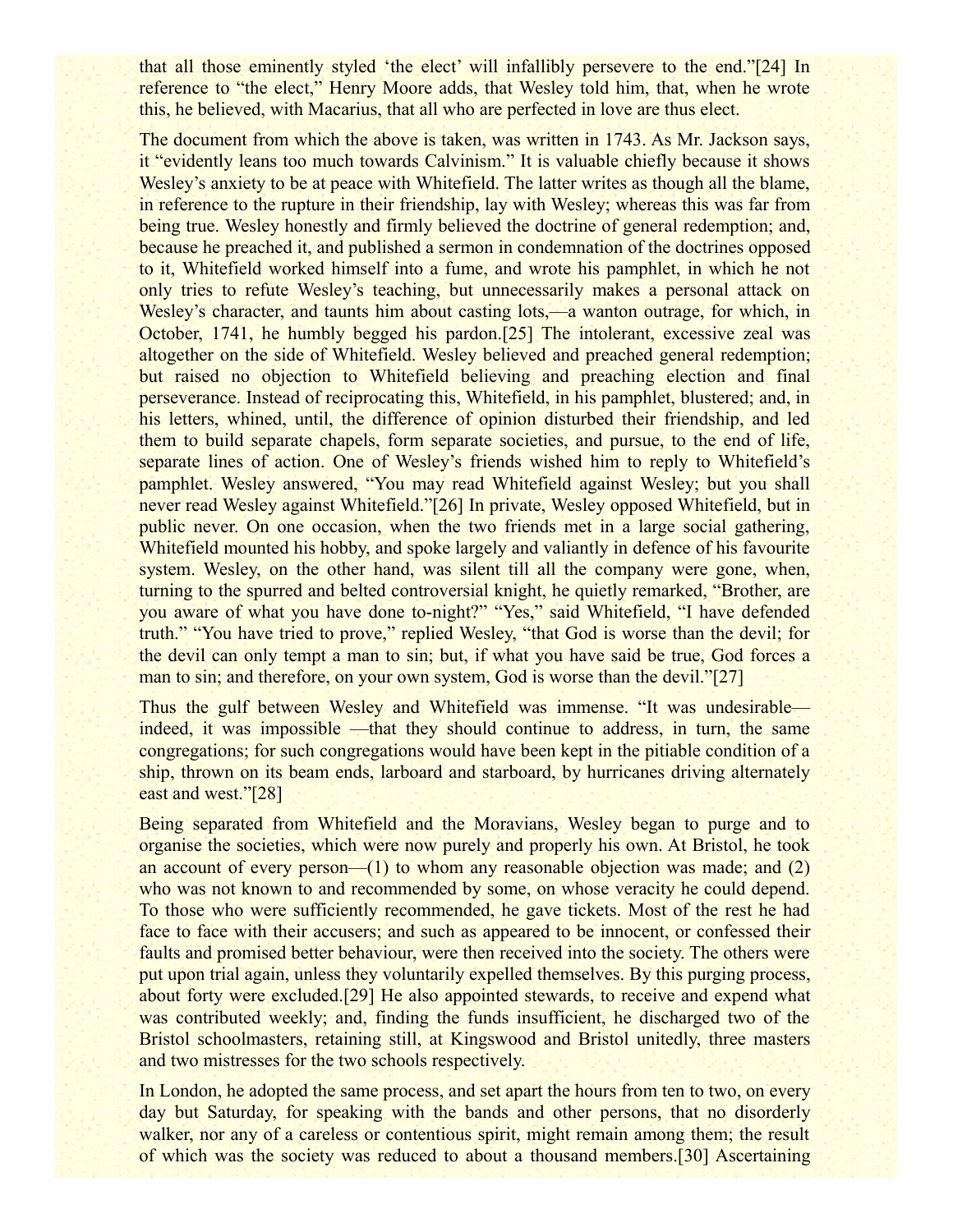that many of the members were without needful food, and destitute of convenient clothing, he appointed twelve persons to visit every alternate day, and to provide things needful for the sick; also to meet once a week to give an account of their proceedings, and to consult what could be done further. Women, out of work, he proposed to employ in knitting, giving them the common price for the work they did, and then adding gratuities according to their needs. To meet these expenses, he requested those who could afford it, to give a penny weekly, and to contribute any clothing which their own use did not require.

Here we have a new Methodist agency employed, Wesley had already permitted laymen to exhort and preach; he now authorised them to pay pastoral visits among his people. At present, they were mere visitors, and meetings analogous to the class-meetings of the present day did not exist.

The two Wesleys often addressed the societies apart, after they had dismissed the general congregation. They also fixed certain hours for private conversation; and now they appointed visitors to visit those who through sickness, poverty, or other causes, were not able to avail themselves of such assistance. This, as yet, was all. In the present sense, bands and classes there were none, except that each society, after the manner of the Moravians, was divided into male and female, and, perhaps, married and unmarried, bands, all of them watched over by Wesley or by his brother; and the sick and poor among them visited by persons appointed to that office. In Bristol, several members applied to Wesley for baptism, and he gave the bishop notice to that effect, adding, that they desired him to baptize them by immersion.[31] The Kingswood society, having been repelled from the sacramental table at Temple church; Charles Wesley gave them the sacrament in their own humble school; and, notwithstanding his high churchism, declared that, under the circumstances, if they had not had the school, he should have felt himself justified in administering it in the wood. In London, some of the members communicated at St. Paul's, or at their own parish churches; but, during the autumn, on five successive Sundays, Wesley availed himself of the offer of Mr. Deleznot, a French clergyman, and used his small church, in Hermitage Street, Wapping, in administering the Lord's supper to five successive batches of about two hundred members of his society (as many as the place could well contain), until all the society, consisting of about a thousand persons, had received it.<sup>[32]</sup>

To the members at Bristol, and doubtless also at London, Wesley gave tickets. On every ticket he wrote, with his own hand, the member's name, "so that," says he, "the ticket implied as strong a recommendation of the person to whom it was given as if I had wrote at length, 'I believe the bearer hereof to be one that fears God and works righteousness.'" Wesley regarded these tickets as being equivalent to the GRKUVQNCK UWUVCVKMCK, "commendatory letters," mentioned by the apostle, and says they were of use: (1) because, wherever those who bore them came, they were acknowledged by their brethren, and received with all cheerfulness;

(2) when the societies had to meet apart, the tickets easily distinguished who were members and who were not; (3) they supplied a quiet and inoffensive method of removing any disorderly member; for, the tickets being changed once a quarter, and, of course, no new ticket being given to such a person, it was hereby immediately known that he was no longer a member of the community.[33]

The writer is possessed of nearly a complete set of these society tickets, from the first, issued about 1742, to those given a hundred years afterwards. Many of them bear the autographs of John and Charles Wesley, William Grimshaw, and other old Methodist worthies. The earliest are wood and copper-plate engravings, printed on cardboard, without any text of Scripture: some bearing the emblem of an angel flying in the clouds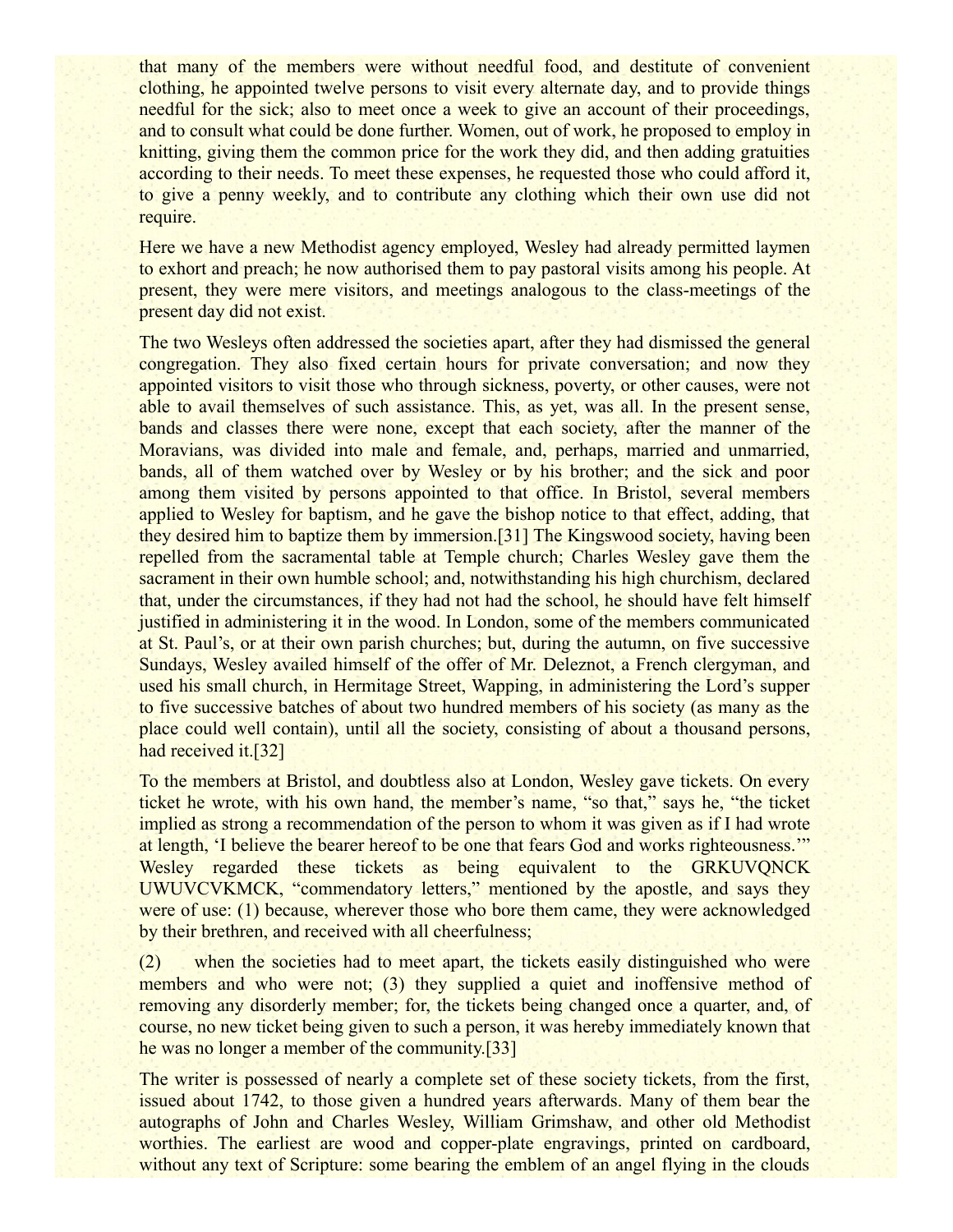of heaven, with one trumpet to his mouth, and a second in his hand; and others of the Sun of Righteousness shining on a phoenix rising out of fire. Some have a dove encircled with glory; and others have no engraving whatever, but simply an inscription, written by Charles Wesley, "August, 1746." Some merely have the word "Society" imprinted, with the member's name written underneath; others have a lamb carrying a flag; and others a tree with a broken stem, Jehovah as a sun shining on it, and at its foot two men, one planting a new cutting, and the other watering one already planted. Some represent Christ in the clouds of heaven, with the cross in one hand and a crown in the other; and others represent the Christian kneeling before an altar, inscribed with the words, "Pray always and faint not." One represents Christ as washing a disciple's feet; and another, with a text of Scripture at the top, has four lines below, in which are printed, "March 25, June 25, September 29, December 25," with space left opposite to each for writing the member's name, and so making one ticket serve for the four quarters of a year. One bears the impress of an anchor and a crown; and another the image of old father Time, hurrying along, with a scroll in his hand, inscribed with "Now is the accepted time." Some are printed with black ink, some with red, and some with blue. About 1750, emblems gave place to texts of Scripture, which have been continued from that time to this.

The Methodist societies, as organised by Wesley, were thus fairly started in 1741. Meanwhile, Methodism on earth began to swell the inhabitants of heaven. At the very commencement of the year, Elizabeth Davis, of London, after she was speechless, being desired to hold up her hand if she knew she was going to God, immediately held up both. Anne Cole, on being asked by Wesley, whether she chose to live or die, answered: "I choose neither, I choose nothing. I am in my Saviour's hands, and I have no will but His." Another of the London members, when visited by Wesley, said: "I am very ill,—but I am very well. O, I am happy, happy, happy! My spirit continually rejoices in God my Saviour.

Life or death is all one to me. I have no darkness, no cloud, My body indeed is weak and in pain, but my soul is all joy and praise." Jane Muncy exclaimed: "I faint not, I murmur not, I rejoice evermore, and in everything give thanks. God is ever with me, and I have nothing to do but praise Him." In Bristol, a woman in her dying agonies cried out: "O, how loving is God to me! But He is loving to every man, and loves every soul as well as He loves mine." The last words of another were, "Death stares me in the face, but I fear him not." Hannah Richardson, who was followed to her grave by the whole of the Bristol society, the procession being pelted in the streets with dirt and stones, said: "I have no fear, no doubt, no trouble, Heaven is open! I see Jesus Christ with all His angels and saints in white. I see what I cannot utter or express." Sister Hooper cried, "I am in great pain, but in greater joy." Sister Lillington exclaimed, "I never felt such love before; I love every soul: I am all love, and so is God." Rachel Peacock sang hymns incessantly, and was so filled with joy that she shouted: "Though I groan, I feel no pain at all; Christ so rejoices and fills my heart."[34] And to all these may be added Keziah Wesley. In a letter to his brother, dated March 9, 1741, Charles Wesley writes: "Yesterday morning, sister Kezzy died in the Lord Jesus. He finished His work, and cut it short in mercy. Full of thankfulness, resignation, and love, without pain or trouble, she commended her spirit into the hands of Jesus, and fell asleep."[35]

These were triumphs in the midst of troubles; for, besides the anxiety and pain arising out of the differences with Whitefield and the Moravians, Wesley, in 1741, had to encounter no inconsiderable amount of unprincipled persecution. At Deptford, while he was preaching, "many poor wretches were got together, utterly devoid both of common sense and common decency, who cried aloud, as if just come from 'among the tombs.'" In London, on Shrove Tuesday, "many men of the baser sort" mixed themselves with the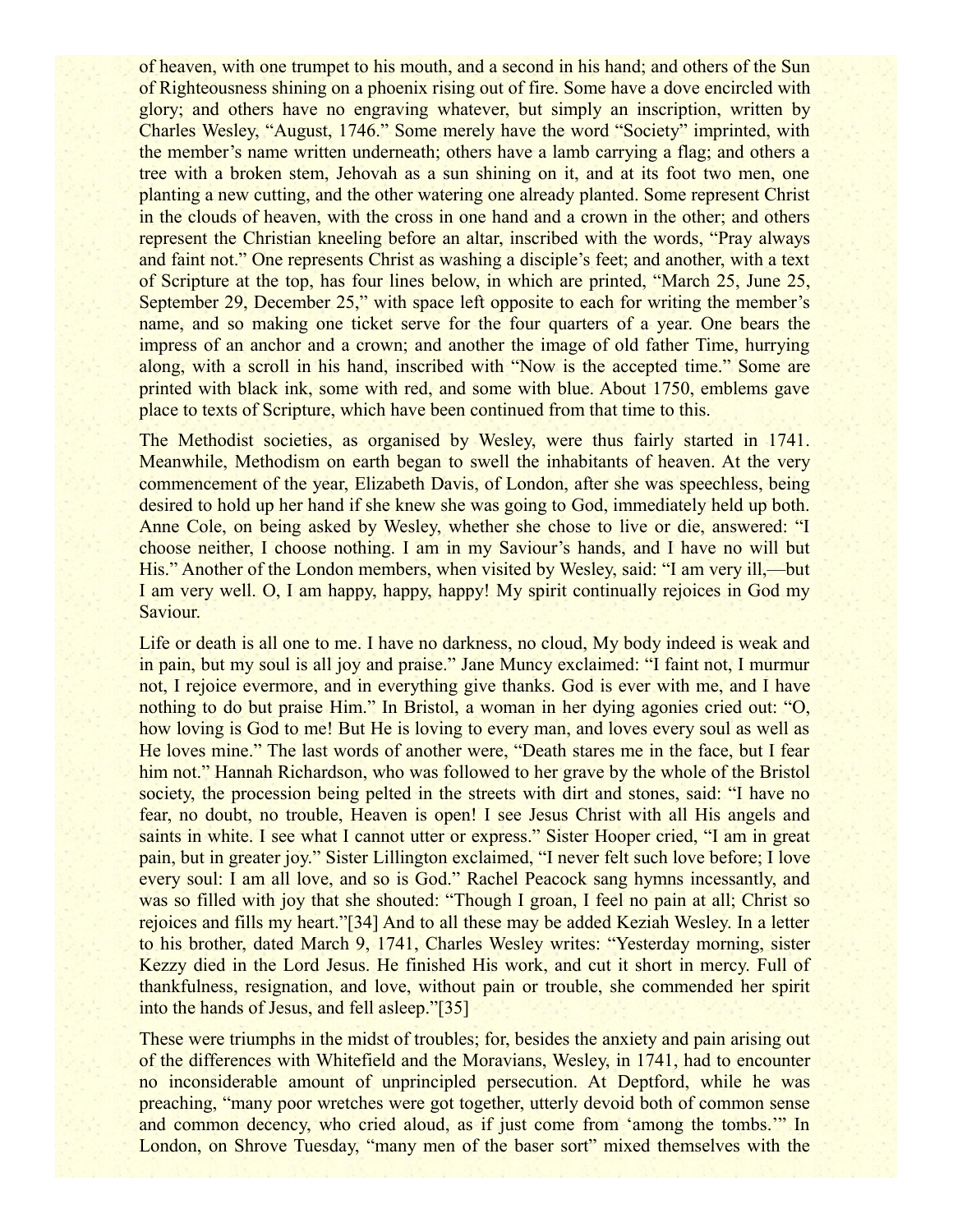female part of his congregation, and behaved with great indecency. "A constable commanded them to keep the peace, in answer to which they knocked him down." In Long Lane, while Wesley was preaching, the mob pelted him with stones, one of great size passing close past his head. In Marylebone fields, in the midst of his sermon, out of doors, missiles fell thick and fast on every side. In Charles Square, Hoxton, the rabble brought an ox which they endeavoured to drive through the congregation. A man, who happened to be a Dissenting minister, after hearing him preach at Chelsea, asked, "Quid est tibi nomen?" and, on Wesley not answering his impertinence, the pedantic puppy turned in triumph to his friends, and said, "Ah! I told you he did not understand Latin." Among other slanders concerning him, it was currently reported that he had paid a fine of £20, for selling Geneva gin; that he kept in his house two popish priests; that he had received large remittances from Spain, in order to make a party among the poor; and that, as soon as the Spaniards landed, he was to join them with twenty thousand men. It was also rumoured, that, in Bristol, he had hanged himself, and had been cut down just in time to save his life. The Scots Magazine, for August, had a scurrilous article to the following effect.

Above thirty Methodists had been in Bedlam, and six were there at present. Wesley had set up, at his Moorfields meeting-house, a number of spinning wheels, where girls who had absconded from their homes, and servants who had been discharged for neglecting their master's business, were set to work, and were allowed sixpence daily, the overplus of their earnings going into Wesley's pocket. Boys and girls mixed together, and were taught to call each other brother and sister in the Lord. They had to greet each other with a holy kiss, and to show the utmost affection and fondness, in imitation of the primitive Christians. In the rooms adjoining the spinning wheels were several beds, and when persons, in the Foundery congregation, fell into fits, either pretended or real, they werecarried out and laid upon these beds, that Wesley might pray the evil spirits out of them, and the good spirit into them, and thus convert them.

In refutation of this tissue of unmingled falsehoods, a writer says, in the same magazine, that he had visited the Foundery, and found it "an old open house, like the tennis court at Edinburgh;" but there were no bedchambers, and no spinning wheels; and, consequently, no runaway girls nor discarded menials. And, so far from above thirty Methodists having been sent to Bedlam, the writer had made inquiry in London, and was unable to hear of one.[36]

'The Gentleman's Magazine, for the same year (page 26), has a ridiculous letter, purporting to be from a Methodist to a clergyman, in which the clergyman is charged with turning "the Scripters upside down," and with calling the Methodists "expownding infildelfels." Appended to the letter are annotations, stating that, in a certain barn, twenty or thirty Methodists rendezvous to hear a young schoolmaster preach, pray, and sing Wesley's hymns; and that, recently, a mob of juveniles had chastised his ambition by throwing snowballs at him; but the preaching pedagogue, instead of ceasing, had cheered himself by singing hymns suitable to such adventurers; and a cobbler's wife had been so excited by his dissertations upon the pangs of the new birth, that she imagined herself pregnant with devils, had been delivered of two or three, but still felt others struggling within her.

The Weekly Miscellany tells its readers that, in the assemblies of the expounding houses, lately erected in the outskirts of London by the Methodists, any one, who conceits himself inwardly moved, immediately sets up for a Scripture ex-pounder. In a long article, it pretends to show that the Methodist preachers are like the German Anabaptists  $-1$ 

Because they act contrary to the oaths they have taken. 2. Because of their invectives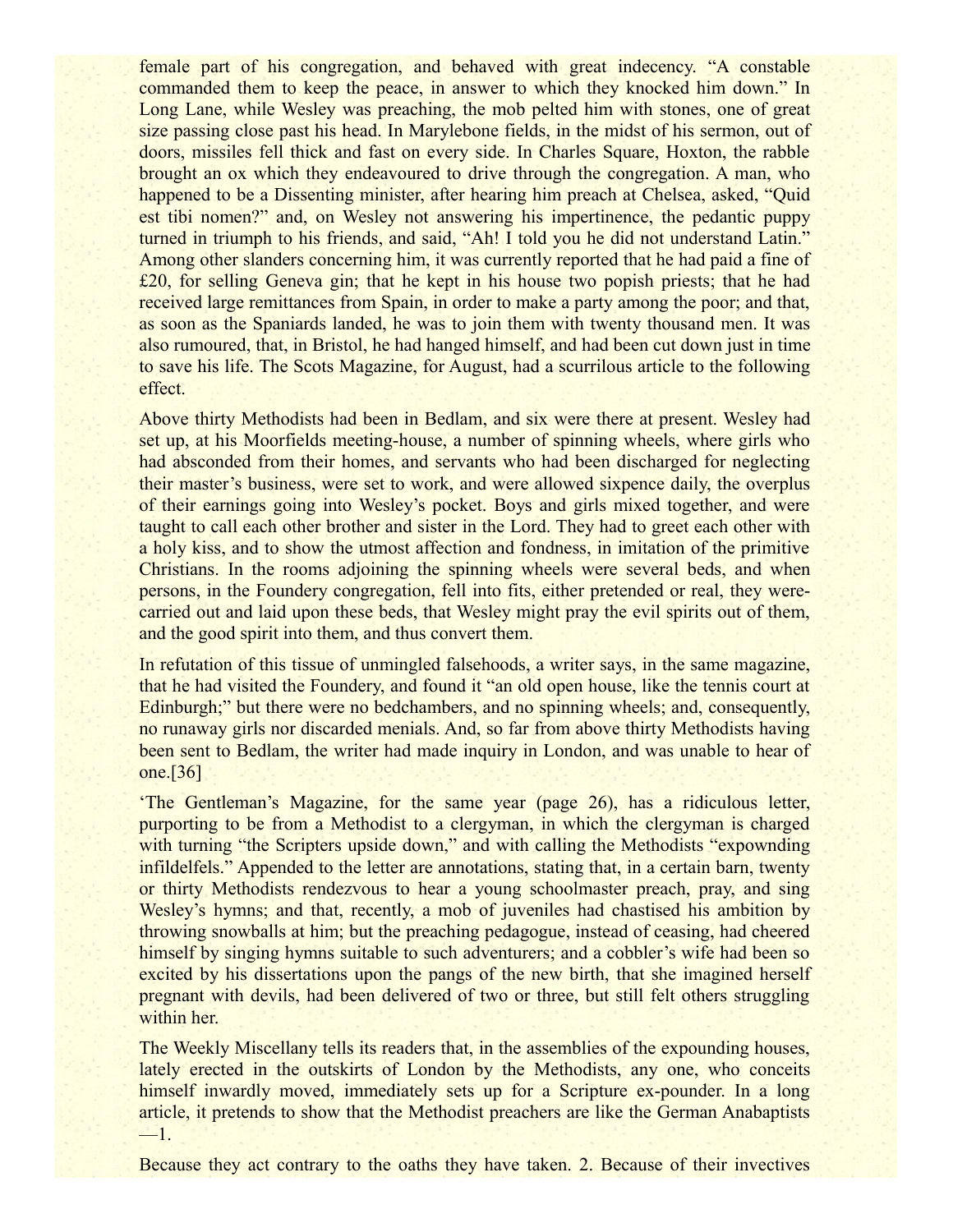against the clergy. 3. Because they are against all rule and authority. 4. Because they let laymen and also women preach. 5. Because they preach in the streets. 6. Because they denounce vengeance and damnation against sinners. 7. Because they contend for absolute perfection in this life. 8. Because they pretend to be always guided by the Holy Ghost. And, 9. Because they hold the doctrine of community of goods.

The same abusive but vigorously written paper contains an attack upon the poor Methodists, by Hooker, the editor, begun in the number for March 14, and continued weekly until June 27, when this scolding periodical came to a well deserved termination. The following are a few selections:—

*March 28.*—Wesley pretends to cast out spirits from those whom he declares possessed of them; but he is "a grand, empty, inconsistent heretic; the ringleader, fomenter, and first cause of all the divisions, separations, factions, and feuds that have happened in Oxford, London, Bristol, and other places where he has been."

*April 25.*—Wesley rebaptizes adults, on the ground that, really they have never been baptized before, the baptism of infants by sprinkling being no true baptism in his esteem. When Whitefield returned from Georgia, he preached at the Foundery, taking for his text, "O foolish Galatians, who hath bewitched you?" For this he was immediately excommunicated from the Foundery pulpit, lest the people should think that Wesley was a conjuror. "Everybody allows that there are above twenty, and some say forty, spinning wheels at the Foundery." "Wesley well knows how to breakfast with one of his devotees, dine with another, and sup with a third, all of which retrenches the charges of housekeeping at home. Those who sit in his gallery must subscribe five shillings a quarter, and those who stand, a penny a week. He who advances half-acrown a quarter is admitted into the close society; and he who doubles that amount becomes a member of the bands, where men and women stay all night, but for what purpose is known only to God and to themselves.

The price for resolving cases of conscience is threepence each. Wesley makes at least £50 by every edition of the hymns he publishes; and thus, by his preaching, his bookselling, his workhouse, his wheedling, and his sponging, it is generally believed that he gets an income of  $\text{\pounds}700$  a year, and some say above  $\text{\pounds}1000$ . This," adds the mendacious editor, "is priestcraft in perfection."

*May 9.*—The writer speculates concerning what is likely to be the end of the Methodist movement. 1. Some think if the Methodists are let alone, they will, as a matter of course, fall to pieces. 2. Others think that the irreconcilable differences between Wesley and Whitefield will effect their ruin; for Whitefield has set up a conventicle of boards not far from Wesley's Foundery; and while one calls the other schismatic, the other in requital calls him a heretic. 3. Some think that their congregations, by neglecting their business and their work, will be reduced to beggary, and this, of course, will ruin all. 4. Lastly, others think their conduct will be such that the government will find it necessary to suppress them.

*June 13.*—Proposes the erection of a Methodist edifice on Blackheath.

The foundation stone is to be the tombstone that prevented the resurrection of Dr. Emes, the famous French prophet. The principal entrance is to be adorned with statues of the most eminent field-preachers.

The hall is to be decorated with a piece, in which the principal figure is to be Enthusiasm, sitting in an easy chair, and just delivered of two beauteous babes, the one called Superstition, and the other Infidelity. On her right hand must be a grisly old gentleman with a cloven foot, holding the new born children in a receiver, which the Pope has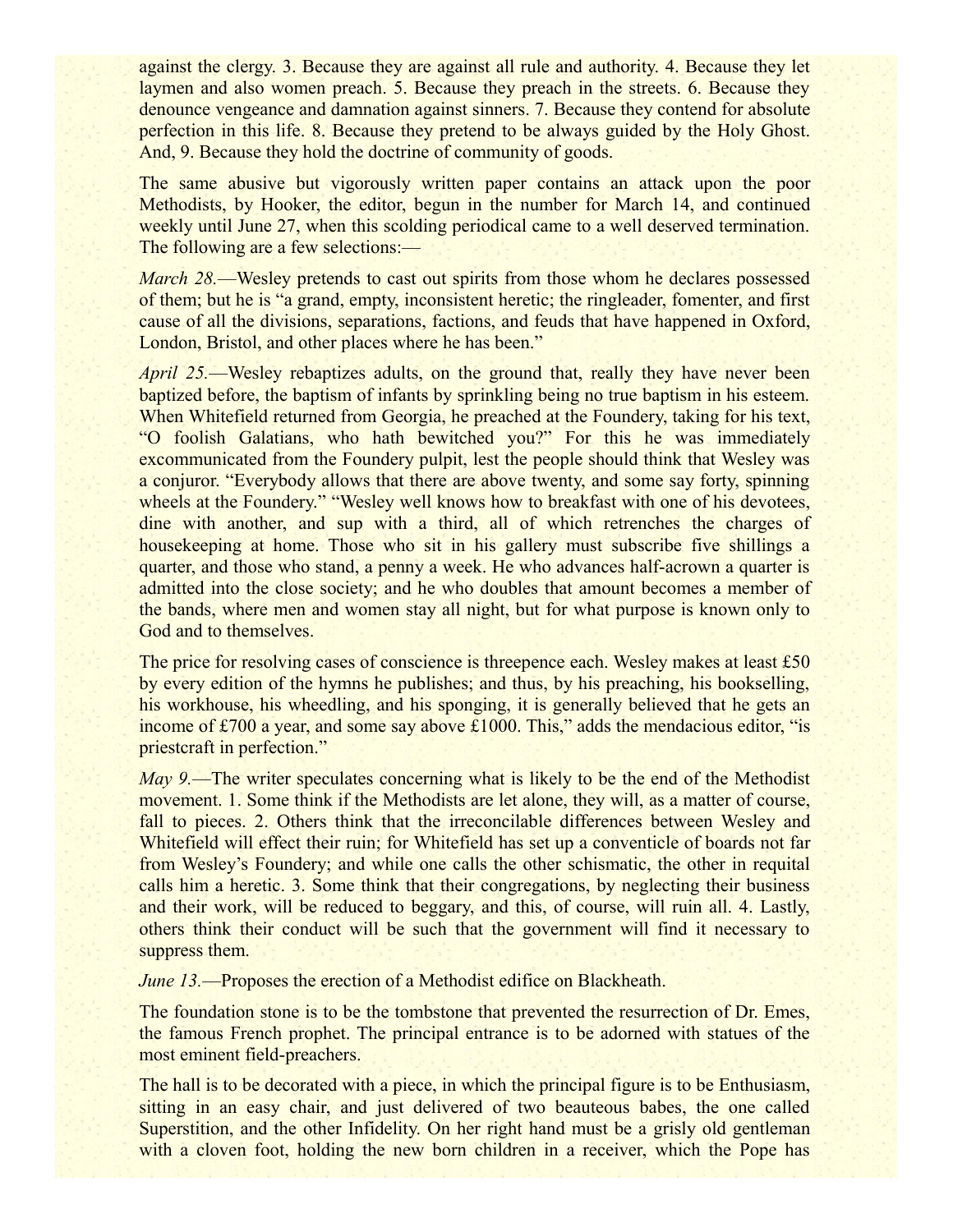blessed, and gazing upon them with most fatherly affection. The pang room of the building is to be for the accommodation of those seized with the pangs of the new birth. All who run mad about election must be lodged in the predestination room,—which, by the way, is likely to be well peopled, and therefore must be large, as well as dark and gloomy, and must be adorned with the evolutions, intricacies, and involutions of a rusty chain, held at one end by the Methodistic founder, and at the other by the devil. The disputation room is, like a cockpit, to be round as a hoop, so that the disputants may have the pleasure of disputing in a circle. The expounding room is to be adorned with a picture of the founder, with a pair of scissors in one hand and a Bible in the other; a motto over his reverend head, "Dividing the word of God;" and all round about scraps of paper supposed to be texts newly clipped from the sacred Scriptures. The refectory is to have a painting to represent Wesley, Whitefield, and C.

Graves at supper, with Madam Bourignon presiding. Near her must be an ass's head boiled with sprouts and bacon; and, at the other end of the table, a dish of owls roasted and larded. Having already helped Whitefield to the jaw bone of the ass's head, and Wesley to the sweet tooth, she now gives Mr. Graves a spoonful of the brains and a bit of tongue, which he receives with a grateful bow, The foundation stone is to be laid on the first of April, and the procession to the site are to sing, not the psalms of David, for they are not half good enough, but a hymn of Wesley's own composing.

Ridicule like this was even worse than being pelted with brickbats and rotten eggs.

The two Wesleys and Whitefield were often roughly treated; and so also was John Cennick, the Methodist Moravian. At Swindon, the mob surrounded his congregation, rung a bell, blew a horn, and used a fire engine in drenching him and them with water. Guns were fired over the people's heads, and rotten eggs were plentiful.[37] At Hampton, near Gloucester, the rabble, chiefly soldiers, to annoy him, beat a drum and let off squibs and crackers. For an hour and a half, hog's wash and foetid water were poured upon him and his congregation, who all the while stood perfectly still, in secret prayer, with their eyes and hands lifted up to heaven.[38] At Stratton, a crowd of furious men came, armed with weapons, clubs, and staves. Cudgels were used most unmercifully. Some of his congregation had blood streaming down their faces; others, chiefly women, were dragged away by the hair of their head. Sylvester Keen spat in the face of Cennick's sister, and beat her about the head, as if he meant to kill her. The mob bellowed and roared like maniacs; but Cennick kept on preaching and praying till he was violently pulled down; when he and his friends set out for Lineham, singing hymns, and followed by the crowd, who bawled—"You cheating dog, you pick-pocketing rogue, sell us a halfpenny ballad!"[39]

In the midst of such treatment, Methodism went on its way, and prospered. It is a remarkable fact, that, during 1741, there were no strickcn cases, like those which occurred in 1739, excepting two at Bristol; but there were many signal seasons of refreshing from the presence of the Lord. A man, who had been an atheist for twenty years, came to the Foundery to make sport, but was so convinced of sin, that he rested not until he found peace with God. At Bristol, on one occasion, "some wept aloud, some clapped their hands, some shouted, and the rest sang praise." In Charles Square, London, while a violent storm was raging, "their hearts danced for joy, praising 'the glorious God that maketh the thunder."

Two or three other important events, occurring in the year 1741, must be noticed.

At midsummer, Wesley spent about three weeks in Oxford. Here he inquired concerning the exercises requisite in order to become a Bachelor in Divinity. The Oxford Methodists were scattered. Out of twenty-five or thirty weekly communicants, only two were left;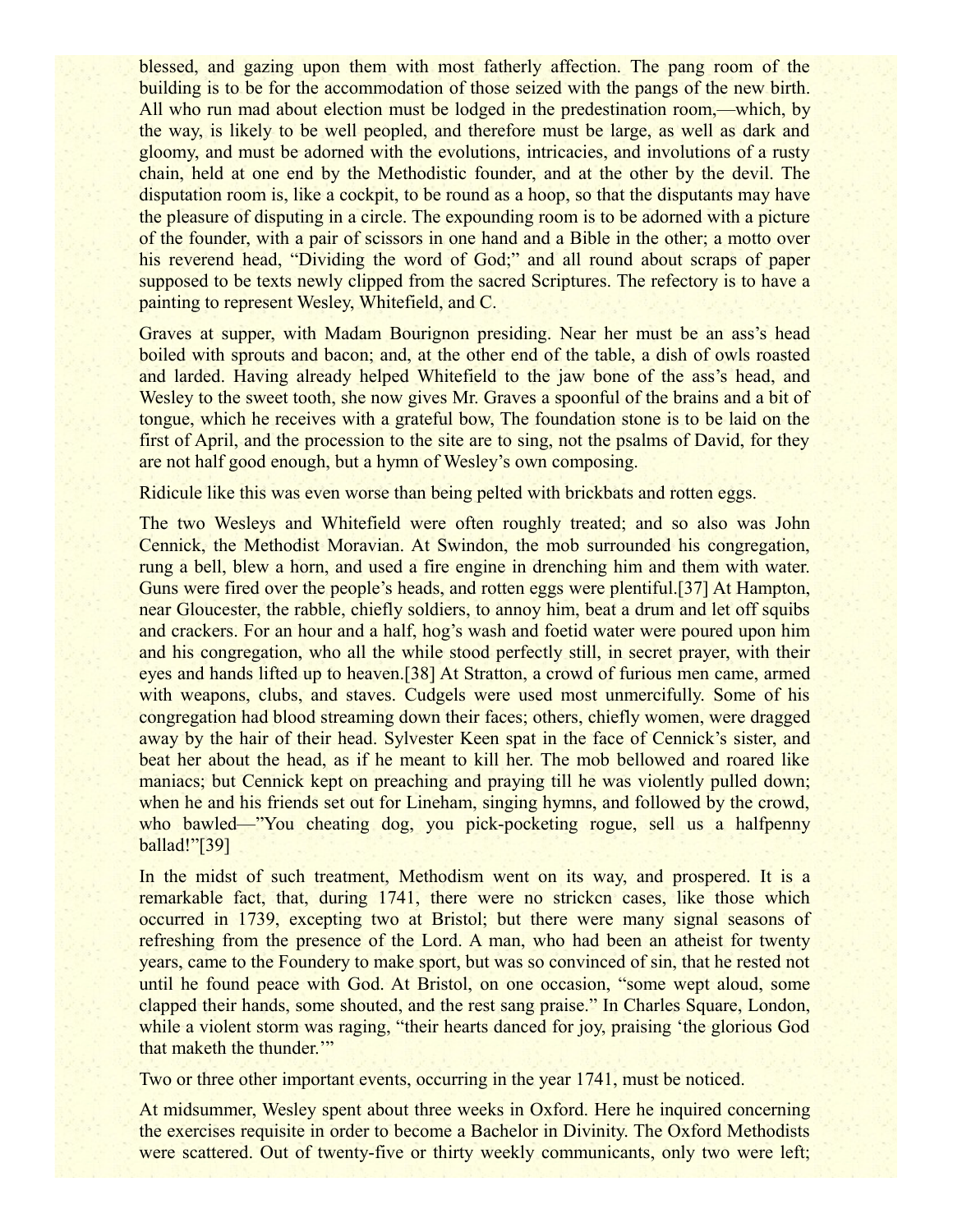and not one continued to attend the daily prayers of the Church. Here he met with his old friend, Mr. Gambold, who told him he need be under no concern respecting his sermon before the university, which he had come to preach, for the authorities would be utterly regardless of what he said. Here also he had a conversation with Richard Viney, originally a London tailor, but now the Oxford Moravian minister,—a man, as James Hutton tells us, whose person, delivery, and bearing prevented his sermons being acceptable to many, and yet a man, who, in this same year, was elected president of the society in Fetter Lane. Ultimately he removed to Broad Oaks, Essex, as the superintendent of the Moravian school; then, by casting lots, was condemned as an enemy of the work of God; and then joined Wesley's society at Birstal, which he so perverted, that they "laughed at all fasting, and self denial, and family prayer," and treated even John Nelson slightingly.[40]

Wesley preached his sermon at St. Mary's, on Saturday, July 25, to one of the largest congregations he had seen in Oxford. His text was: "Almost thou persuadest me to be a Christian;" and his two divisions, (1) what is implied in being almost; and (2) what in being altogether, a Christian.

The sermon is one of the most faithful that Wesley ever preached. It was printed by W, Strahan, 12mo, pages 21, and was sold at twopence.

It is almost certain, however, that this was not the sermon that Wesley meant to preach. After his decease, a mutilated manuscript in English was found among his papers, dated "July 24, 1741" (a month before he preached at Oxford), and also a copy of the same in Latin. This was a discourse on the text, "How is the faithful city become an harlot!" There can be no question that the sermon was written with the design of being delivered before the university, and that, for some reason, the design for the present was abandoned. The sermon, if preached, must inevitably have brought upon the preacher the ire of his hearers. While admitting that the university had some who were faithful witnesses of gospel truth, Wesley alleges that, comparatively speaking, they were very few. To say nothing of deists, Arians, and Socinians, some of the chief champions of the faith were far from being faultless. Tillotson had published several sermons expressly to prove that, not faith alone, but good works, are necessary in order to justification; and the great Bishop Bull had taken the same position. Wesley then proceeds to attack the members of the university in a way, perhaps, not the most prudent. He asks if it is not a fact, that many of them "believe that a good moral man, and a good Christian, mean the same?" He continues:—

"Scarcely is the form of godliness seen among us. Take any one you meet; take a second, a third, a fourth, or the twentieth. Not one of them has even the appearance of a saint, any more than of an angel. Is there no needless visiting on the sabbath day? No trifling, no impertinence of conversation? And, on other days, are not the best of our conversing hours spent in foolish talking and jesting, nay, perhaps, in wanton talking too? Are there not many among us found to eat and drink with the drunken? Are not even the hours assigned for study too commonly employed in reading plays, novels, and idle tales? How many voluntary blockheads there are among us, whose ignorance is not owing to incapacity, but to mere laziness! How few, of the vast number, who have it in their power, are truly learned men! Who is there that can be said to understand Hebrew? Might I not say, or even Greek? O what is so scarce as learning, save religion!"[41]

The remainder of this remarkable sermon is in the same strain. Its allegations, we are afraid, were true; but the sermon was far too personal to be prudent, and Wesley exercised a wise discretion in exchanging it for the other.

During the year 1741, while in Wales, Wesley was seized with a serious illness. Hastening to Bristol, he was ordered, by Dr. Middleton, to go to bed,—"a strange thing to me," he writes, "who have not kept my bed a day for five-and-thirty years." A dangerous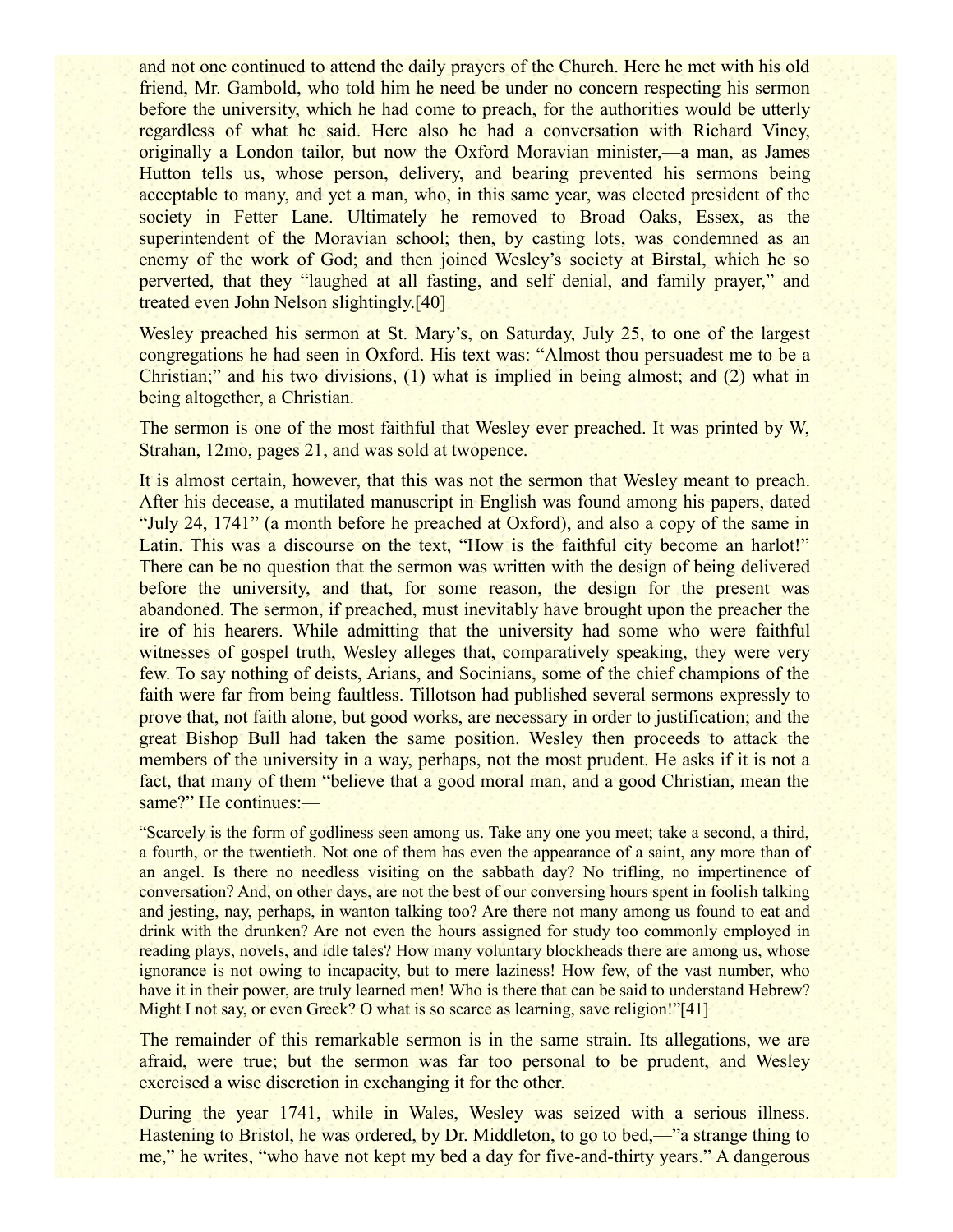fever followed, and the Bristol society held a fast and offered prayer. For eight days, he hung between life and death; and, for three weeks, he was kept a prisoner, when, contrary to the advice given him, he resumed his work, and began to preach daily.

This was a long interval of enforced retirement for a man of Wesley's active temperament; but it was not unprofitably spent. As soon as he could, he began to read, and during his convalescence devoured half-adozen works. He read "the life of that truly good and great man, Mr. Philip Henry;" and "the life of Mr. Matthew Henry,—a man not to be despised, either as a scholar or a Christian, though not equal to his father." He read "Mr. Laval's 'History of the Reformed Churches in France;' full of the most amazing instances of the wickedness of men, and of the goodness and power of God." He likewise read "Turretin's 'History of the Church,' a dry, heavy, barren treatise." He gave a second perusal to "Theologia Germanica," and asks, "O, how was it that I could ever so admire the affected obscurity of this unscriptural writer?" He also "read again, with great surprise, part of the 'Ecclesiastical History of Eusebius,'" and says, "so weak, credulous, thoroughly injudicious a writer have I seldom found."

Among the pamphlets published against Wesley, during 1741, was one entitled: "The Perfectionists Examined; or, Inherent Perfection in this Life, no Scripture Doctrine. By William Fleetwood, Gent." 8vo, 99 pages.

Fleetwood asserts that, of all the open and professed enemies of the gospel, the Methodists are the worst; "they are more destructive to religion than the papists or Mahometans;" "by their artful insinuations, and outward sanctity, they have drawn numbers of silly women after them; they plainly show themselves to be some of those of whom the apostle Peter prophesied, 'Such as bring in damnable heresies, denying the Lord that bought them'"; "and are more like French enthusiasts, or rank papists, than true Christians." The reader must guess the rest.

Another opponent was Joseph Hart, who published a small work on "The Unreasonableness of Religion, being Remarks and Animadversions on Mr. John Wesley's Sermon on Romans viii. 32." Of all the enemies Wesley had, Joseph Hart was one of the most persisting, for he scarcely ever preached without endeavouring, more or less, to explode Wesley's doctrines, as tending to lead the people into dangerous delusions.[42] Another pamphlet, octavo, 75 pages, published during the year 1741, was entitled: "The Doctrine of Justification by Faith, stated according to the Articles of the Church of England. By Arthur Bedford, M.A., Chaplain to His Royal Highness the Prince of Wales." This was written at the request of "a member of the religious societies in London," who told the author, that, "there had been great disputes among them lately concerning this doctrine; some having advanced faith so high, as to make no necessity of a good life; and others having advanced works so high, as to make faith to consist only in a general belief, that the New Testament is the word of God." The pamphlet is an able production, and is temperately written. To most of its sentiments, Wesley himself would have raised no objection.

It only remains to notice Wesley's own publications during 1741.[43] Probably the first was his sermon, entitled, "Christian Perfection." He writes: "I think it was in the latter end of the year 1740, that I had a conversation with Dr. Gibson, then bishop of London, at Whitehall. He asked me what I meant by perfection. I told him without any disguise or reserve. When I ceased speaking, he said, 'Mr. Wesley, if this be all you mean, publish it to all the world.' I answered, 'My lord, I will'; and accordingly wrote and published the sermon on Christian perfection."[44] The two divisions of this important sermon are: (1) in what sense Christians are not, and (2) in what sense they are, perfect. Wesley shows that no one is so perfect in this life, as to be free from ignorance, from mistakes, from infirmities, and from temptations. On the other hand, he proves that the perfect Christian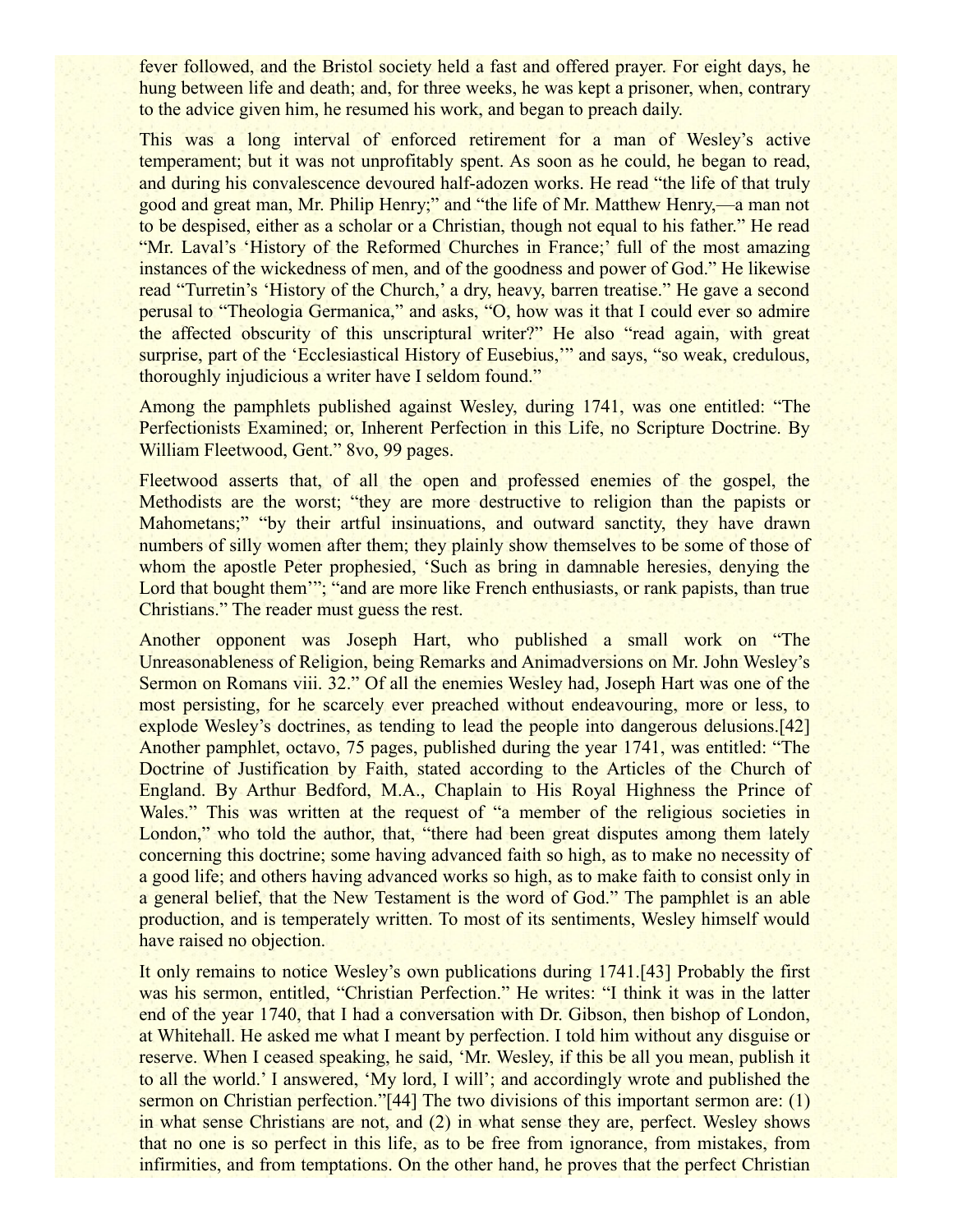is freed from outward sin; from evil thoughts; and from evil tempers. The sermon is elaborate, and has affixed to it Charles Wesley's hymn on "The Promise of Sanctification," consisting of twenty-eight stanzas, and beginning with the line,—"God of all power, and truth, and grace."

Another of Wesley's publications was, "A Collection of Psalms and Hymns." Hitherto, all the hymn-books, except the first, had borne, on the title-page, the names of both the brothers; but this has the name of Wesley only.

A third was, "A Dialogue between a Predestinarian and his Friend." 12mo, eight pages. The object of this short tract is to show, from the writings of Piscator, Calvin, Zanchius, and others, that predestinarianism teaches, that God causes reprobates to sin, and creates them on purpose to be damned.[45]

Besides the above, Wesley published four abridgments from other works. 1. "The Scripture Doctrine concerning Predestination, Election, and Reprobation." 12mo, 16 pages.

2. "Serious Considerations on Absolute Predestination." 12mo, 24 pages. The tract proves, that the doctrine of absolute predestination is objectionable: (1) because it makes God the author of sin; (2) because, it makes Him delight in the death of sinners; (3) because, it is highly injurious to Christ our Mediator; (4) because, it makes the preaching of the gospel a mere mock and illusion; etc.

3. "An Extract of the Life of Monsieur De Renty, a late Nobleman of France. 12Mo, pages 67, De Renty usually rose at five o'clock; communicated every day; and spent his time in devotion and doing good.

For several years he ate but one meal a day, and even that was scanty and always of the poorest food. He often passed the night in a chair, instead of in bed, or would lie down upon a bench in his clothes and boots. He parted with several books, because richly bound; and carried no silver about him, but for works of charity. When his mother took from him a large portion of his property, he caused the Te Deum to be sung, beginning it himself. He was wont to say, "I carry about with me ordinarily a plenitude of the presence of the Holy Trinity." In visiting the sick, he would kindle their fires, make their beds, and set in order their little household stuff. His zeal for the salvation of men was boundless. "I am ready," said he, "to serve all men, not excepting one, and to lay down my life for any one." He established numbers of societies at Caen and other places, for the purpose of Christians assisting one another in working out both their own and their neighbours' salvation. He died at Paris, in the thirty-seventh year of his age, on April 24, 1649. De Renty was, in Wesley's estimation, a model saint.

4. The fourth and last abridgment published, in 1741, was entitled, "Reflections upon the Conduct of Human Life, with reference to Learning and Knowledge." 12mo, pages 36. This was extracted from a work written by Dr. John Norris, an old friend of Wesley's father, and one of the principal contributors to the Athenian Gazette.[46] The tract, throughout, is in a high degree rich and racy, and well worth reading. It unquestionably contains the great principles which guided Wesley in all his reading, writing, publishing of books, and educational efforts in general. He considered all kinds of knowledge useful; but, some being much more so than others, he devoted to them time and attention accordingly; and made the whole subordinate to the great purpose of human existence,—the glory of God, and the happiness of man. We finish the present chapter with a few sentences culled from the conclusion of this threepenny production:—

"I cannot, with any patience, reflect, that, out of so short a time as human life, consisting, it may be, of fifty or sixty years, nineteen or twenty shall be spent in hammering out a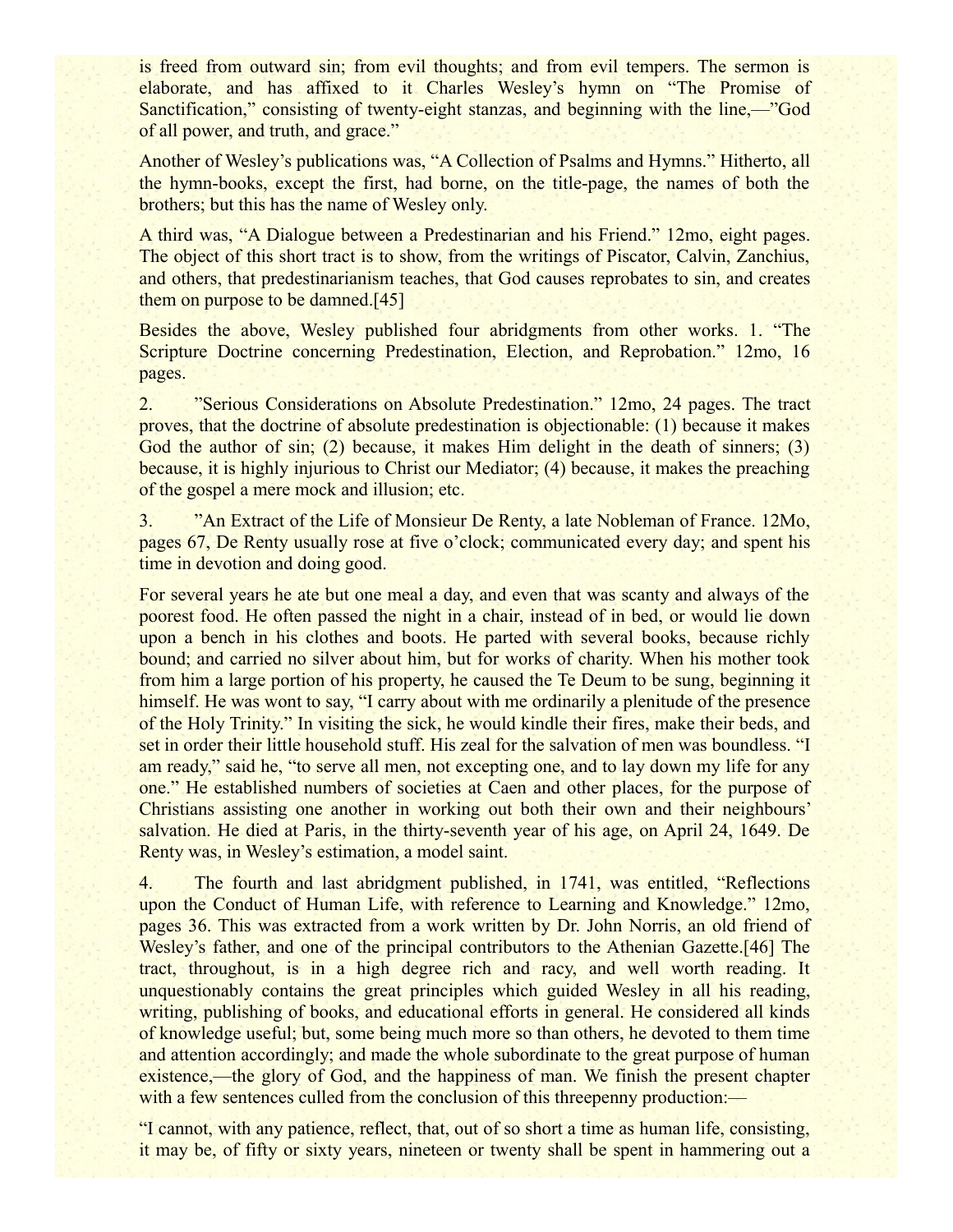little Latin and Greek, and in learning a company of poetical fictions and fantastic stories.

If one were to judge of the life of man by the proportion of it spent at school, one would think the antediluvian mark were not yet out.

Besides, the things taught in seminaries are often frivolous. How many excellent and useful things might be learnt, while boys are thumbing and murdering Hesiod and Homer? Of what signification is such stuff as this, to the accomplishment of a reasonable soul? What improvement can it be to my understanding, to know the amours of Pyramus and Thisbe, or of Hero and Leander? Let any man but consider human nature, and tell me whether he thinks a boy is fit to be trusted with Ovid? And yet, to books such as these our youth is dedicated, and in these some of us employ our riper years; and, when we die, this makes one part of our funeral eulogy; though, according to the principles before laid down, we should have been as pertinently and more innocently employed all the while, if we had been picking straws in Bedlam. The measure of prosecuting learning is its usefulness to good life; and, consequently, all prosecution of it beyond or beside this end, is impertinent and immoderate. For my own part, I am so thoroughly convinced of the certainty of the principles here propounded, that I look upon myself as under almost a necessity of conducting my studies by them, and intend to study nothing at all but what serves to the advancement of piety and good life. I have spent about thirteen years in the most celebrated university in the world, in pursuing both such learning as the academical standard requires, and as my private genius inclined me to; but I intend to spend my uncertain remainder of time in studying only what makes for the moral improvement of my mind, and the regulation of my life.

More particularly. I shall apply myself to read such books as are rather persuasive than instructive; such as warm, kindle, and enlarge the affections, and awaken the Divine sense in the soul; being convinced, by every day's experience, that I have more need of heat than light; though were I for more light, still I think the love of God is the best light of the soul of man."

This is a long extract; but it is of some consequence, as furnishing a key to the whole of Wesley's literary pursuits—from this, the commencement of his Methodist career, to the end of his protracted life.

His aim was not to shine in scholarship, but to live a life of goodness.

## **ENDNOTES**

[1] Gentleman's Magazine, 1741, p. 608. [2] Philip's Life of Whitefield, p. 275. [3] Wesley's Works, vol. Xii., p. 102. [4] Moore's Life of Wesley, vol. i., p. 481. [5] Ibid. p. 489. [6] Wesley's Works, vol. ii., p. 27. [7] Life of Dr. Bunting, vol. i., p. 395. [8] Doddridge's Correspondence, vol. iv., p. 56. [9] Methodist Magazine, 1798, p. 490. [10] Whitefield's Works, vol. i., p. 257. [11] Benson's "Apology," p. 137. [12] Weekly Miscellany, March 14, 1741. [13] Cennick says: "When we were separated, we were in number twelve men and twelve women." ("Life of Cennick," p. 27.) [14] Wesley's Works, vol. iv., p. 473. [15] Weekly History, No. 11. [16] Weekly History, No. 4. [17] C. Wesley's Journal, vol. *i.*, p. 267. [18] Wesley's Works, vol. Xii., p. 102. [19] Ibid. p. 147. [20] Whitefield's Works, vol. I, p. 257.